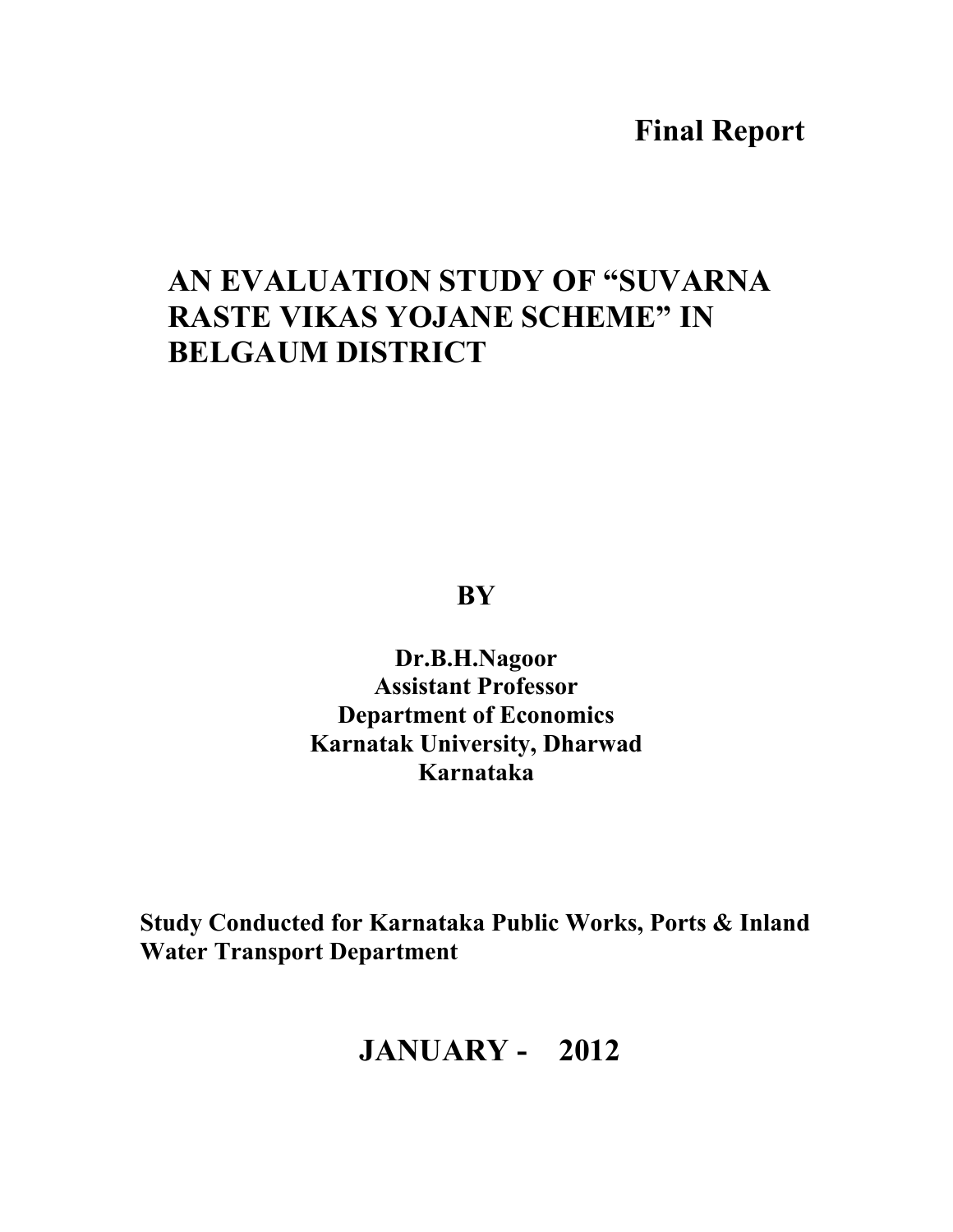# *PREFACE*

Realizing the importance of roads, particularly in socio-economic development of rural sector, the Karnataka state government has introduced novel scheme "Suvarna Raste Vikas Yojane" during the year 2009-10 for the development of good roads throughout the state. The scheme mainly focuses on the improvement of Major District Roads (MDRs). In almost all the districts of the Karnataka state, the scheme is underway and work is in different stages of progress. From the improved roads, it was expected that there will be a spur in the overall economic development of the area surrounding MDRs developed under the scheme. At this juncture, the government entrusted us to evaluate the performance of the scheme in terms of achieving its targeted goals and to ascertain the loopholes and suggest the remedial measures.

This report has had the benefit of discussions with Public Works, Ports and Inland Water Transport Department (PWP & IWTD) officials at various levels, particularly Mr Subhash Chandra Khuntia, Mr K.B. Devaraju, Mr M.B.Burji, Mr O.K.Swamy,

Mr K.B.Kulkarni, Mr R Govind Raj, Mr Sugur, Mr V.R Kukanoor, Mr N. P. Naik

Mr A. M. Halagatti and Mr M.V.Wadadagi

The study has also gained substantially from the discussion held on the draft report presented in the Monthly Multi Level Review meeting held on 18-01-2012 in the Vikasa Soudha, Bangalore. I would also thank to AEEs and JEs of Public Works, Ports and Inland Water Transport Department (PWP & IWTD) of all taluks of Belgaum district.

I would also like to thank Miss Pooja Bhat for her meaningful contributions. Needless to say none of them are responsible for the errors that remain.

B.H.Nagoor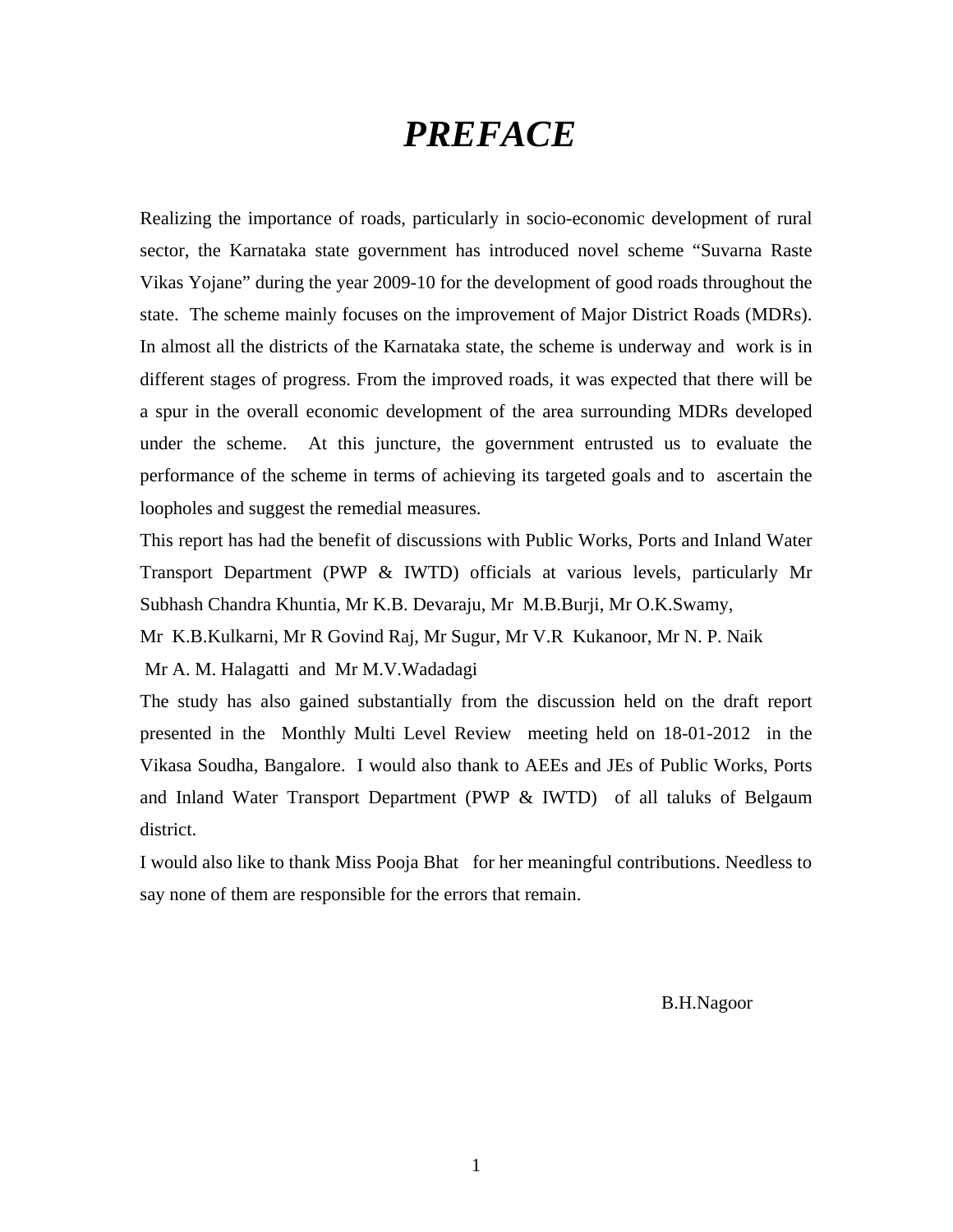# **CONTENTS**

# **PREFACE**

# **EXECUTIVE SUMMERY**

- I Introduction
- II Objectives of the Study
- III Major Findings and Recommendations

# **CHAPTER-I: INTRODUCTION**

- I.1 Introduction
- I.2 Objectives of the Study
- I.3 Research Design and Methodology

# **CHAPTER-II: BELGAUM DIVISION**

## **II.1 BAILAHONGAL TALUK**

- II.1.1 Mangsuli Laxmeshwar (SH-73) Road.
- II.1.2 Mangsuli Laxmeshwar (SH-73) Road
- II.1.3 Sindanur-Hemmadaga (SH-30) Road
- II.1.4 Halaga-Tigadi-Marihal Road

## **II.2 BELGAUM TALUK**

- II.2.1 Bagewadi-Halagimaradi-Kalarakoppa Road
- II.2.2 Bhendigeri-K.K.Koppa Road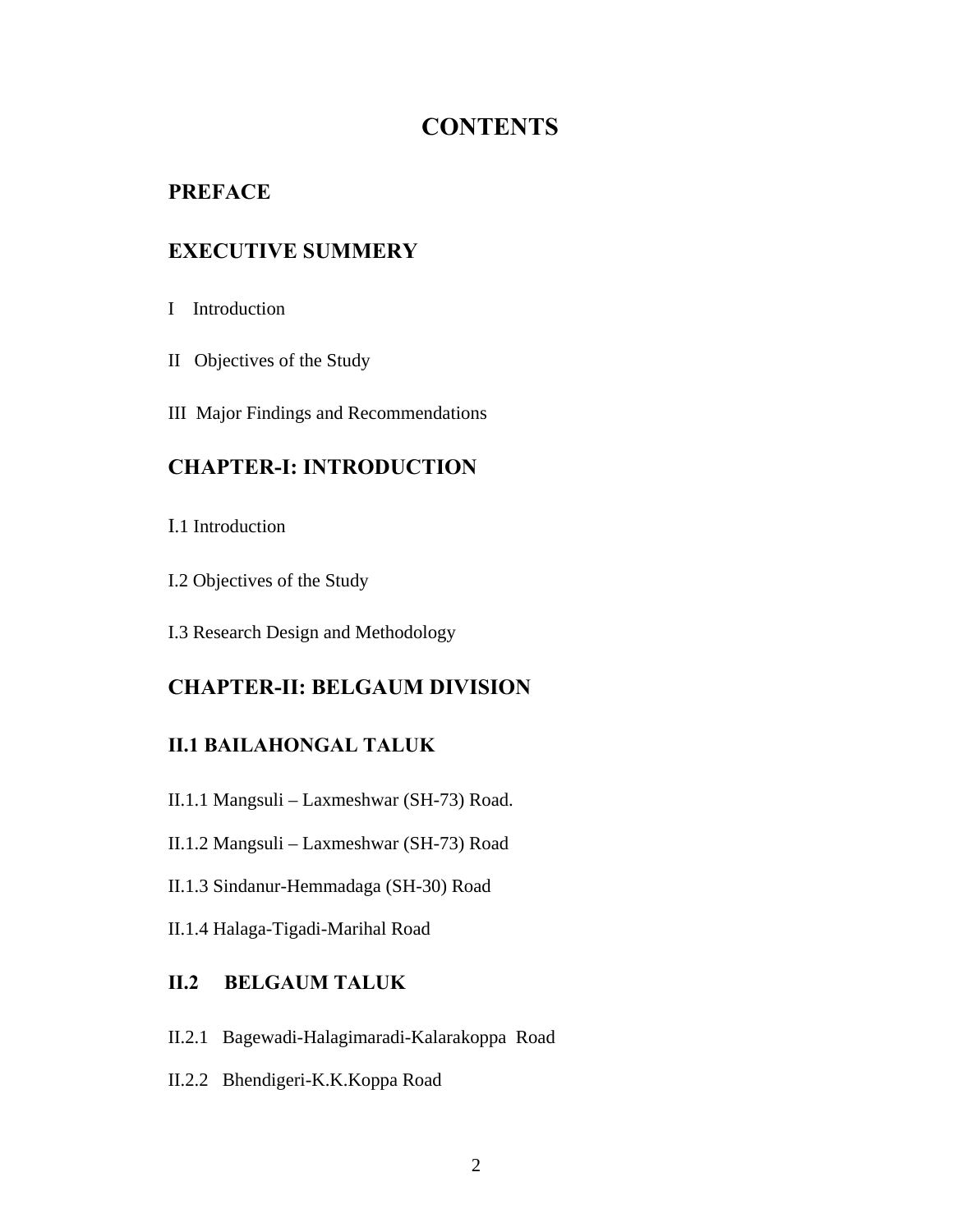- II.2.3 Halaga Road (From NH-4 to Halaga village)
- II.2.4 Balekundri Road

#### **II.3 KHANAPUR TALUK**

- II.3.1 Devachihatti-Bailur Road
- II.3.2 Nagurde Approach Road.

#### **II.4 SAVADATTI TALUK**

- II.4.1 Mabanoor,Jalikatti and Tallur Road
- II.4.2 Yraganavi-Madamageri-Shivapur Road.
- II.4.3 Alnawar-Betigeri (SH-140) Road

# **II.5 RAMADURGA TALUK**

- II.5.1 Aourad-Sadasivagad Road (SH-34)
- II.5.2 Salahalli-Chippalakatti-Hulakund Road
- II.5.3 Yaragatti-Mudhol Road.
- II.5.4 Munnoli- Kotamachagi Road

### **CHAPTER-III: CHIKKODI DIVISION**

# **III.1 ATHANI TALUK**

- III.1.1 Radderahatti-Naganur P.K-Dodawad-Satti-Janawad Road.
- III.1.2 Kagawad-Ganeshwadi Road
- III.1.3 Mangsuli-Laxmeshwar Road

#### **III.2 RAIBAG TALUK**

- III.2.1 Mangasuli -Laxmeshwar Road (SH-73)
- III.2.2 Kagawad –Kaladagi Road(SH-53)
- III.2.3 Harugeri-Raibag-Nagaramunnoli Road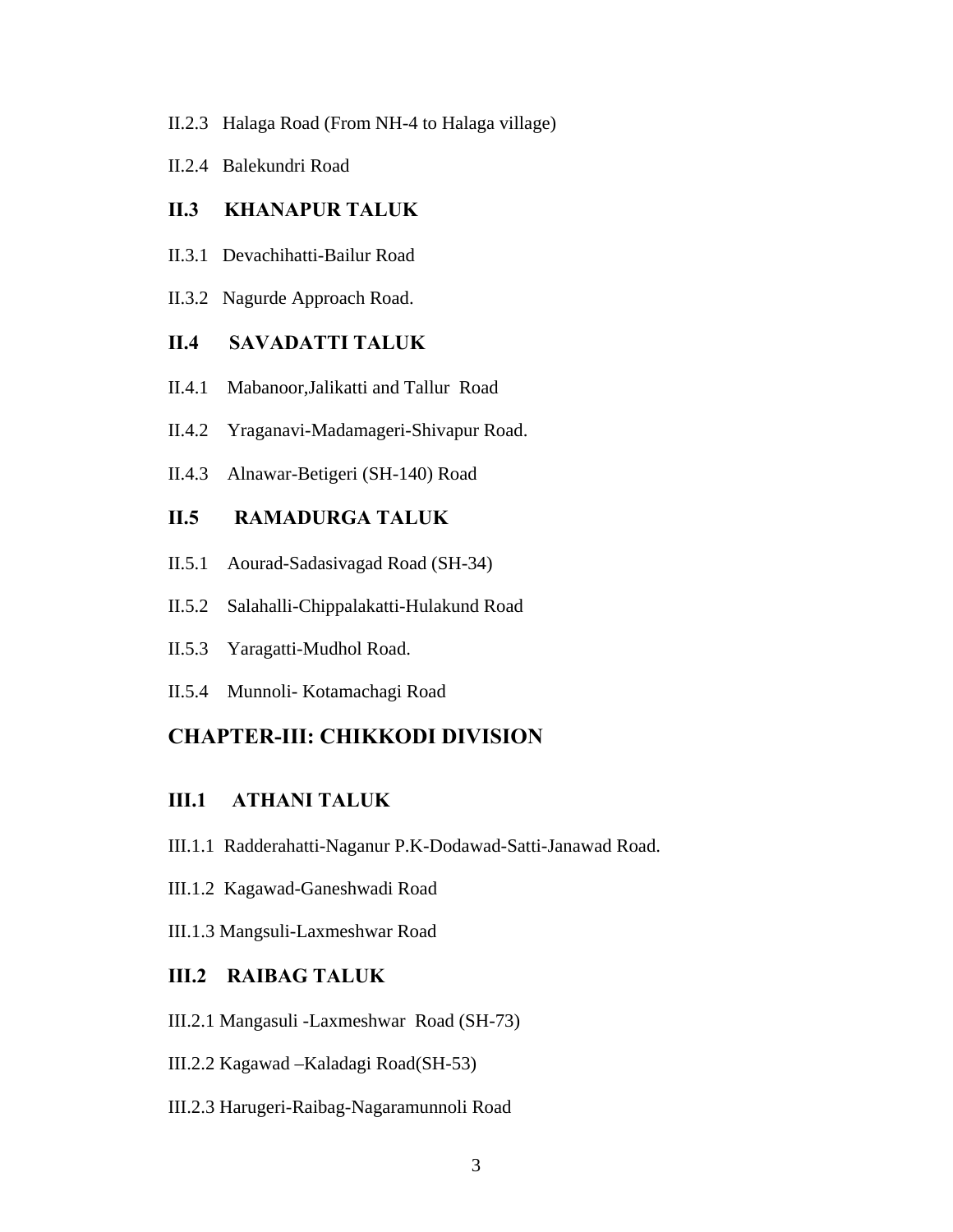III.2.4 Chinchali-Sutagatti Road.

III.2.5 Harugeri- Raibag-Nagarmunnoli Road, Alagawadi-Bastwad-Sousuddi Road. Gurlapur-Itnal- Khandal-Bastwad Road and Nilagi-Suttatti-Kudachi Road

## **III.3 HUKKERI TALUK**

III.3.1 Madalaga-Shippur road.

III.3 .2 Shettihalli-Ichalakaranji Road(SH-78)

III.3.3 Sultanpur-Noginhal-Awargol- Kotabagi Road

III.3.4 Hukkeri-Madihalli-Shiragaon- Awargol Road

III.3.5 Goudwad- Awargol Road.

III.3.6 Hebbal-Kochari-Nerli Road.

III.3.7 Managaon-Dondagatti Road

#### **III.4 CHIKKODI TALUK**

III.4.1 Khadakalat-Kothali-Shantagir Road

III.4.2 Nagarmunnoli-Jodakurali-Kerur Road

III.4.3 Bhatanaganoor- Borganwadi- Road

III.3. 4 Nippani-Kottalagi Road

III.4.5 Nagarmunnoli-Hanchinahal-Donawad Road

III.4.6 Hattarawat Road

III.4.7 Kerur- Kadapur Road

III.4.8 Ankali Bus stand to Nasalapur nala

III.4.9 Examba –Danwad Road

III.4.10 Bhatanaganoor- Borganwadi- Road

III.4.11 Jaganur Road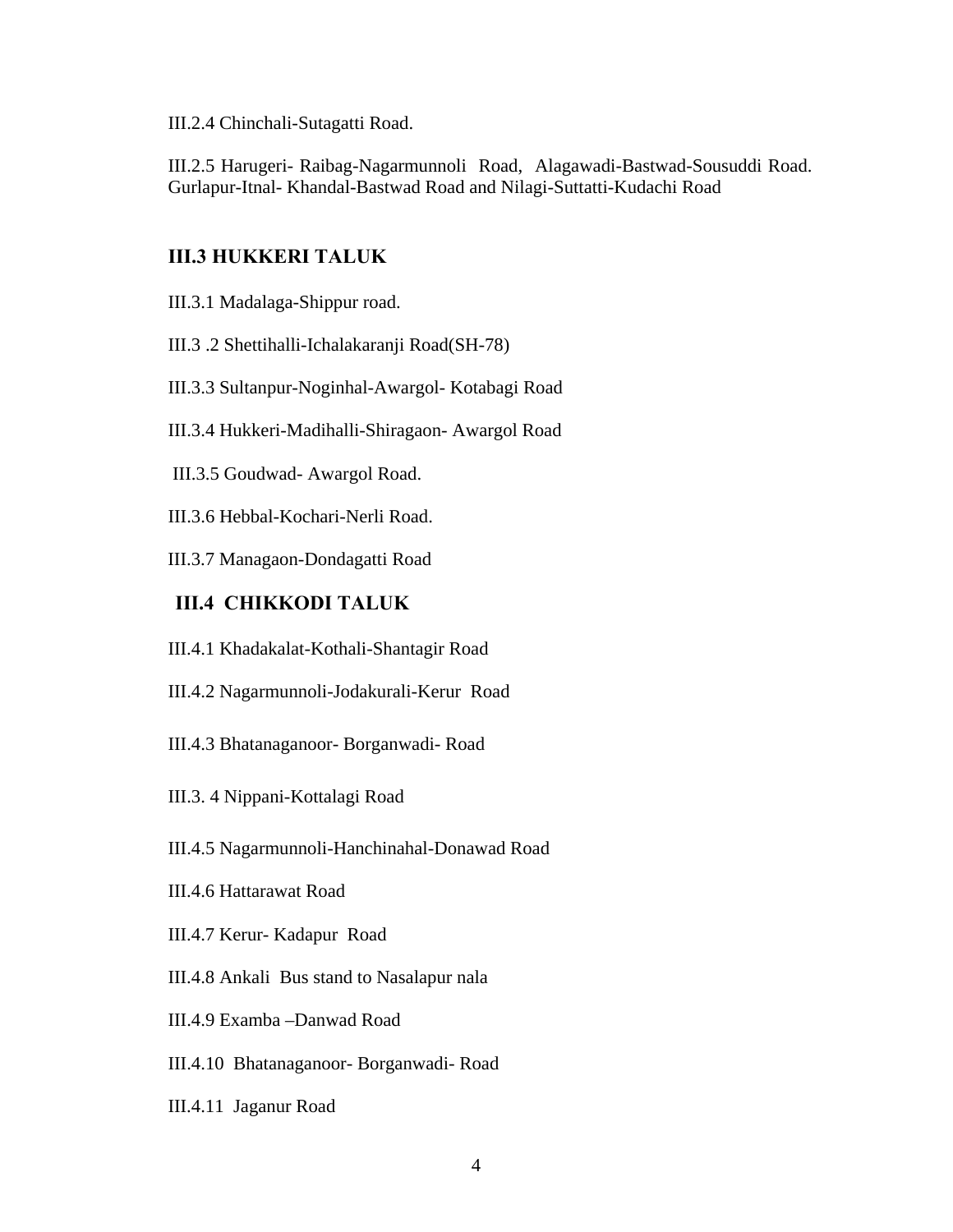III.4.12 Majalatti - Kamtyanatti -Wadral Road

### **III.5 GOKAK TALUK**

III.5.1 Mangsooli-Laxmeswar Road (SH-73)

III.5.2 Sankeshwar-Sangam Road (SH-44).

III.5.3 Jatt-Jamboti Road (SH-31)

III.5.4 Badami-Godachi-Gokak Falls (SH-134) Road

# **CHAPTER-IV: MAJOR FINDINGS AND RECOMMENDATIONS**.

# **LIST OF TABLES**

**Table No Title**

# **CHAPTER-I: INTRODUCTION**

Table- I.1: Grants, Expenditure, Physical Target and Achievements under Suvarna Raste Vikas Yojane of Belgaum District

Table-I.2: Grants, Expenditure, Physical Target and Achievements under Suvarna Raste Vikas Yojane of Belgaum District

Table-I.3: Grants, Expenditure, Physical Target and Achievements under Suvarna Raste Vikas Yojane of Belgaum District (Taluk wise)

# **CHAPTER-II: BELGAUM DIVISION**

Table-II.4: Bailhongal Taluk Improved Roads Under Suvarna Raste Vikas Yojane

Table- II.5: Economic Profile of Surrounding Villages of Improved Road Under SRVY in Bailhongal Taluk

Table- II. 6: Belgaum Taluk Improved Roads Under Suvarna Raste Vikas Yojane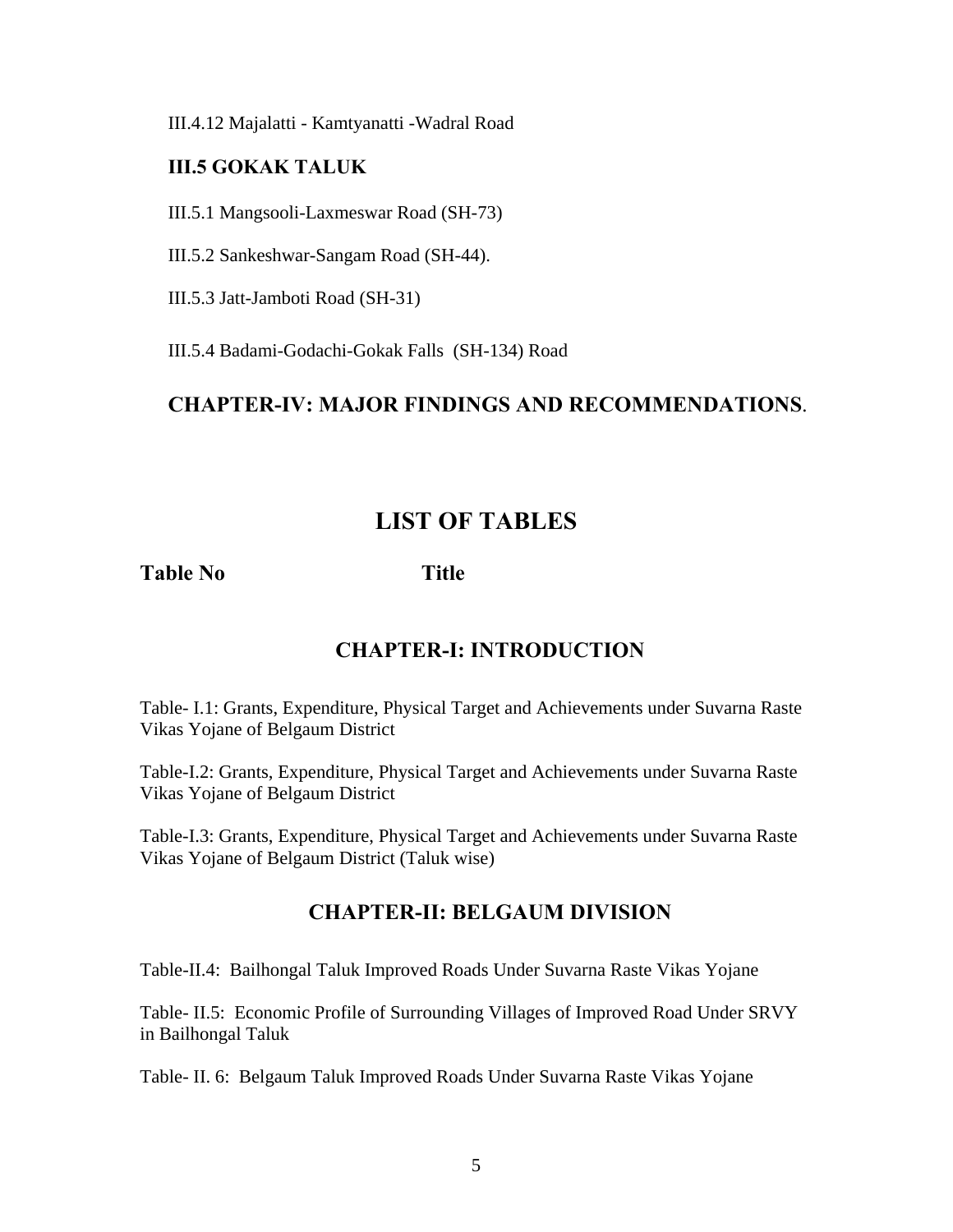Table- II.7: Economic Profile of Surrounding Villages of Improved Road Under SRVY in Belgaum Taluk

Table- II.8: Khanapur Taluk Improved Roads Under Suvarna Raste Vikas Yojane

Table- II.9: Economic Profile of Surrounding Villages of Improved Road Under SRVY in Khanapur Taluk

Table- II.10: Svadatti Taluk Improved Roads Under Suvarna Raste Vikas Yojane

Table-II.11: Economic Profile of Surrounding Villages of Improved Road Under SRVY in Savadatti Taluk

Table- II.12: Ramadurga Taluk Improved Roads Under Suvarna Raste Vikas Yojane

Table-II.13: Economic Profile of Surrounding Villages of Improved Road Under SRVY in Ramadurga Taluk.

# **CHAPTER-III CHIKKODI DIVISION**

Table- III.14: Athani Taluk Improved Roads Under Suvarna Raste Vikas Yojane

Table-III.15: Economic Profile of Surrounding Villages of Improved Road Under SRVY in Athani Taluk

Table- III.16: Raibag Taluk Improved Roads Under Suvarna Raste Vikas Yojane

Table- III.17: Raibag Taluk Improved Roads Under Suvarna Raste Vikas Yojane

Table-III.18: Economic Profile of Surrounding Villages of Improved Road Under SRVY in Raibag Taluk

Table-III.19: Economic Profile of Surrounding Villages of Improved Road Under SRVY in Raibag Taluk

Table- III.20: Hukkeri Taluk Improved Roads Under Suvarna Raste Vikas Yojane

Table- III.21: Hukkeri Taluk Improved Roads Under Suvarna Raste Vikas Yojane

Table-III.22: Economic Profile of Surrounding Villages of Improved Road Under SRVY in Hukkeri Taluk

Table-III.23: Economic Profile of Surrounding Villages of Improved Road Under SRVY in Hukkeri Taluk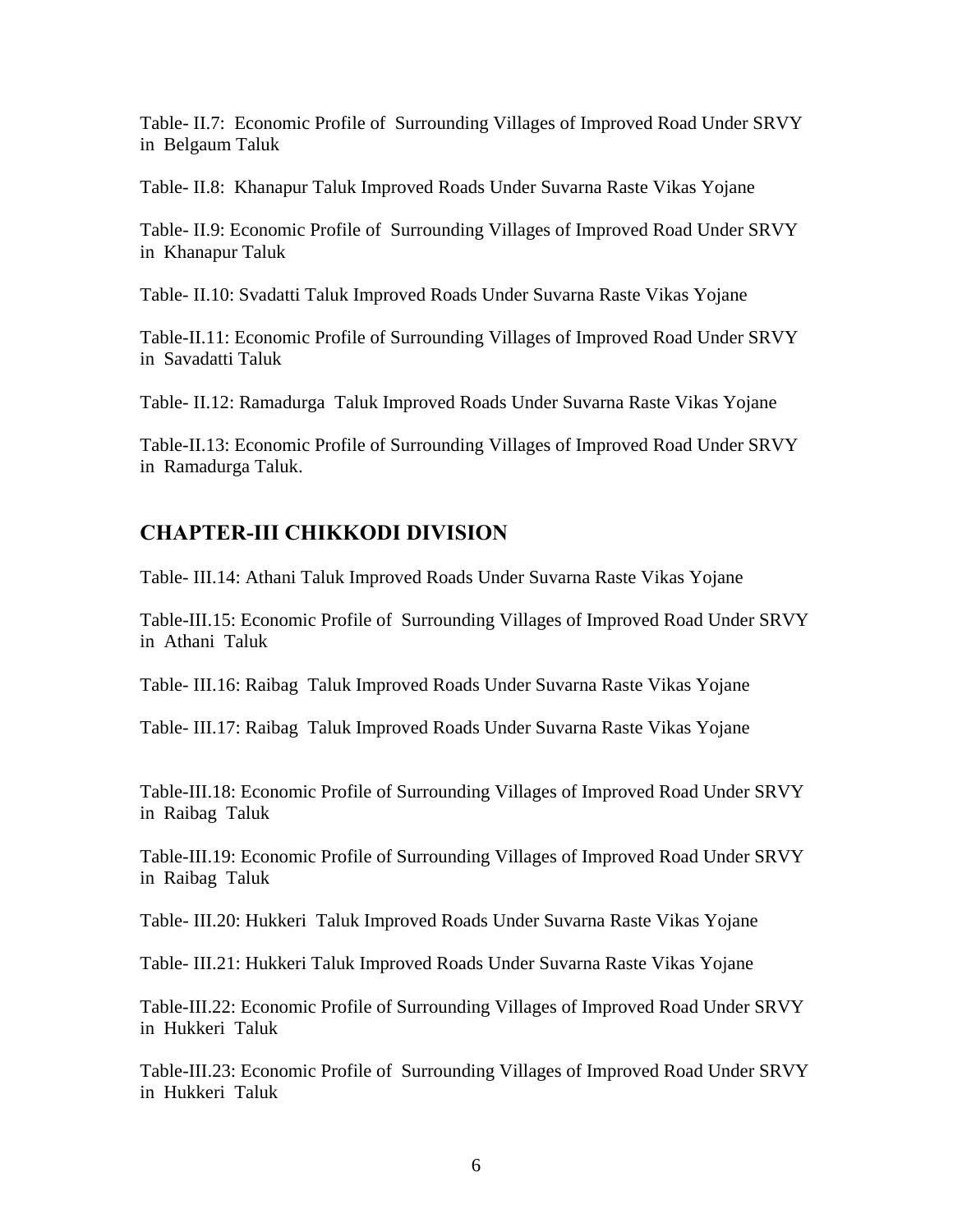Table- III.24: Economic Profile of Surrounding Villages of Improved Road Under SRVY in Hukkeri Taluk

Table- III.25: Chikkodi Taluk Improved Roads Under Suvarna Raste Vikas Yojane

Table- III.26: Chikkodi Taluk Improved Roads Under Suvarna Raste Vikas Yojane

Table-III.27: Chikkodi Taluka Improved Roads Under Suvarna Raste Vikas Yojane

Table-III.28: Economic Profile of Surrounding Villages of Improved Road Under SRVY in Chikkodi Taluk

Table-III.29: Gokak Taluka Improved Roads Under Suvarna Raste Vikas Yojane

Table-III.30: Economic Profile of Surrounding Villages of Improved Road Under SRVY in Gokak Taluk

# **APPENDIX TABLES**

Appendix Table- A.1: Description (Reasons for not completing the work on due date and visit of the officials during the construction) of the Roads Under Suvarna Raste Vikas Yojane of Bailahongal Taluk

Appendix Table-A.2: Description (Reasons for not completing the work on due date and visit of the officials during the construction) of the Roads Under Suvarna Raste Vikas Yojane of Belgaum Taluk

Appendix Table –A.3: Description (Reasons for not completing the work on due date and visit of the officials during the construction) of the Roads Under Suvarna Raste Vikas Yojane of Khanapur Taluk

Appendix Table-A.4: Description (Reasons for not completing the work on due date and visit of the officials during the construction) of the Roads Under Suvarna Raste Vikas Yojane of Savadatti Taluk

Appendix Table –A.5: Description (Reasons for not completing the work on due date and visit of the officials during the construction)of the Roads Under Suvarna Raste Vikas Yojane of Ramadurga Taluk

Appendix Table –A.6: Description (Reasons for not completing the work on due date and visit of the officials during the construction) of the Roads Under Suvarna Raste Vikas Yojane of Athani Taluk

Appendix Table – A.7: Description (Reasons for not completing the work on due date and visit of the officials during the construction) of the Roads Under Suvarna Raste Vikas Yojane of Raibag Taluk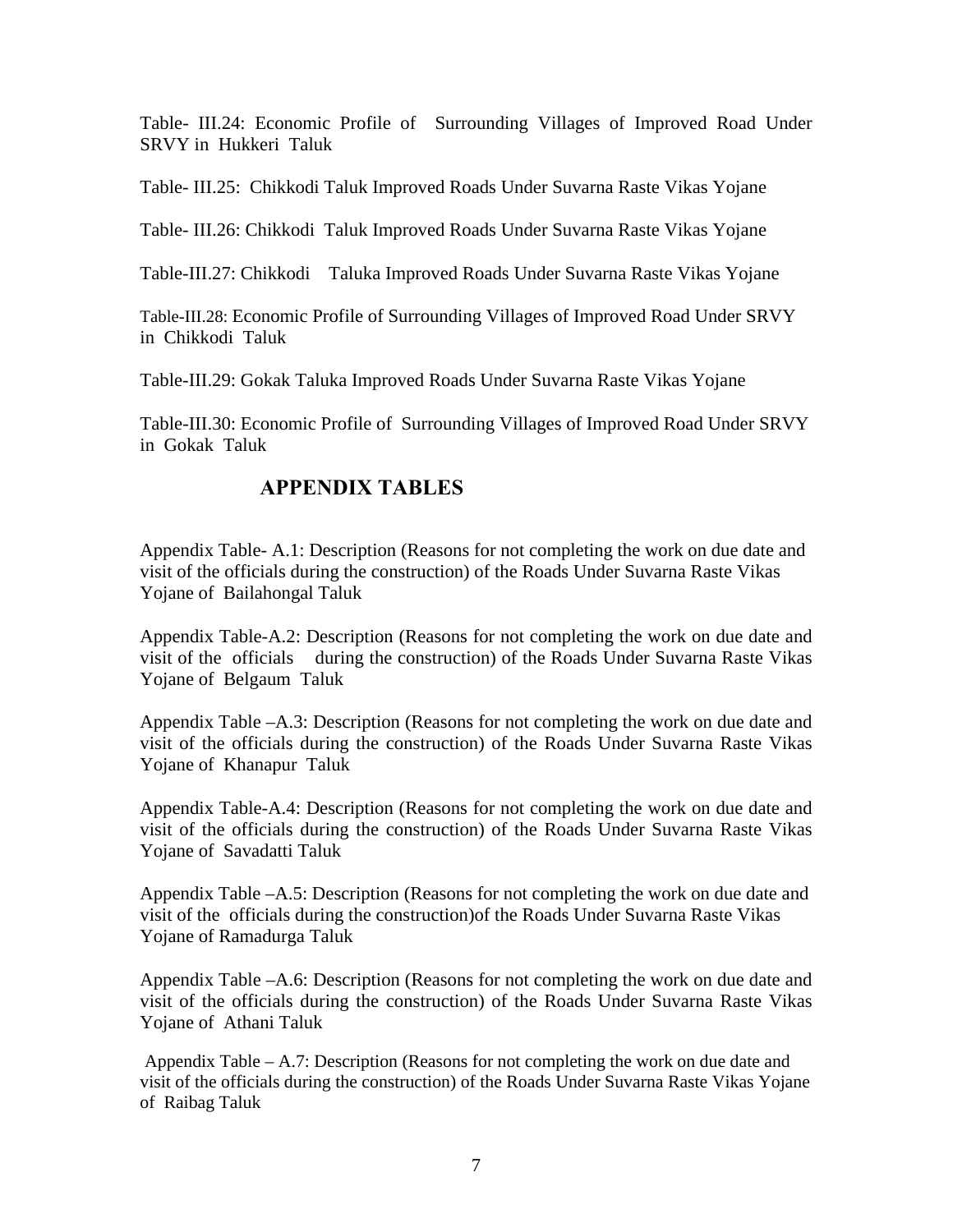Appendix Table –A.8: Description (Reasons for not completing the work on due date and visit of the officials during the construction) of the Roads Under Suvarna Raste Vikas Yojane of Hukkeri Taluk

Appendix Table- A.9: Description (Reasons for not completing the work on due date and visit of the officials during the construction) of the Roads Under Suvarna Raste Vikas Yojane of Ckikkodi Taluk

Appendix Table-A.10: Description (Reasons for not completing the work on due date and visit of the officials during the construction) of the Roads Under Suvarna Raste Vikas Yojane of Gokak Taluk

# **PUBLIC OPINION**

Appendix Table- B.1: Public Opinion About the Roads Improved Under Suvarna Raste Vikas Yojane of Bailahongal Taluk

Appendix Table-B.2: Public Opinion About the Roads Improved Under Suvarna Raste Vikas Yojane of Belgaum Taluk

Appendix Table-B.3: Public Opinion About the Roads Improved Under Suvarna Raste VikasYojane of Khanapur Taluk

Appendix Table- B.4: Public Opinion About the Roads Improved Under Suvarna Raste VikasYojane of Savadatti Taluk

Appendix Table- B.5: Public Opinion About the Roads Improved Under Suvarna Raste VikasYojane of Ramdurga Taluk

Appendix Table-B.6: Public Opinion About the Rroads Improved Under Suvarna Raste VikasYojane of Athani Taluk

Appendix Table-B.7: Public Opinion About the Roads Improved Under Suvarna Raste VikasYojane of Raybhag Taluk

Appendix Table –B.8: Public Openion About the Roads Improved Under Suvarna Raste Vikasyojane of Hukkeri Taluk

Appendix Table-B.9.i: Public Openion About the Roads Improved Under Suvarna Raste VikasYojane of Chikkodi Taluk

Appendix Table- B.9.ii: Public Openion About the Roads Improved Under Suvarna Raste VikasYojane of Chikkodi Taluk

Appendix Table-B.10: Public Openion About the Roads Improved Under Suvarna Raste Vikasyojane of Gogak Taluk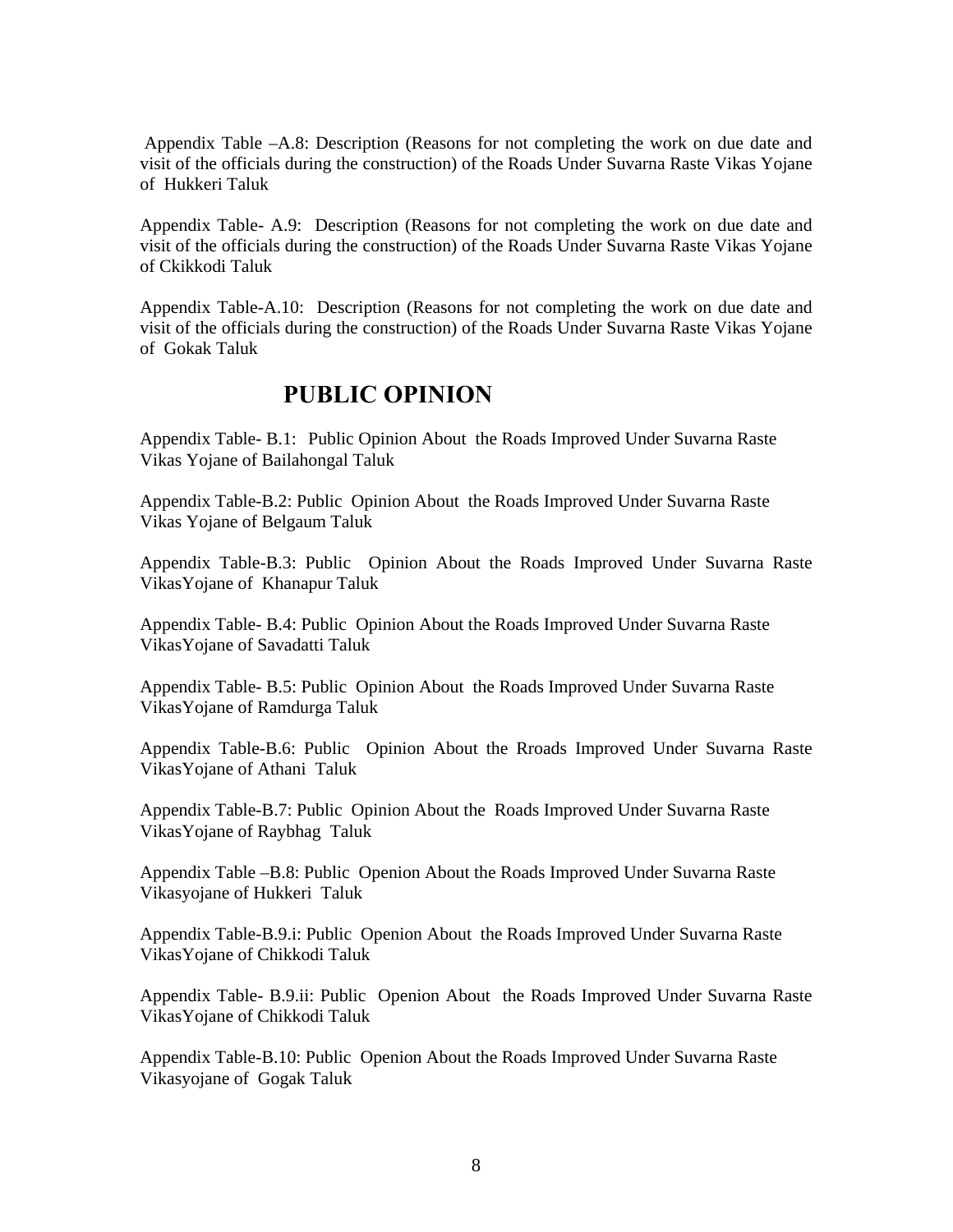# *EXECUTIVE SUMMERY*

#### *I INTRODUCTION*

 Infrastructure development plays a significant role in the economic growth of any country. An efficient transport connectivity is very crucial for socio-economic development of the region. Every form of business operation relies on transportation opportunities afforded by roads and rail. In India, though agricultural sector is a predominant sector accounting for large share of employment but with poor road connectivity, the agricultural producers are facing many constraints to bring their products to nearby markets. In rural India, the performance of non-farm activities heavily depend on the agricultural sector. For the transportation of produced goods from the rural area to the nearby markets, roads play a vital role. Road transport is the life line for the economic development of rural sector. The improved road condition will reduce travel cost, time and also enhance the comfort of commuters and security in the area.

 Looking at the performance of the Indian economy from the last two decades, rural India is lagging behind. It is a challenging task for the policy makers to bring rural economy to the mainstream of economic development. Among the identified factors for the poor performance of India's rural economy, connectivity of rural areas to urban centers is one among them. Here, the role of improved road has a vital role for rural – urban connectivity.

 Realizing the importance of improved roads, particularly in socio-economic development of rural sector, the Karnataka state government has introduced novel

9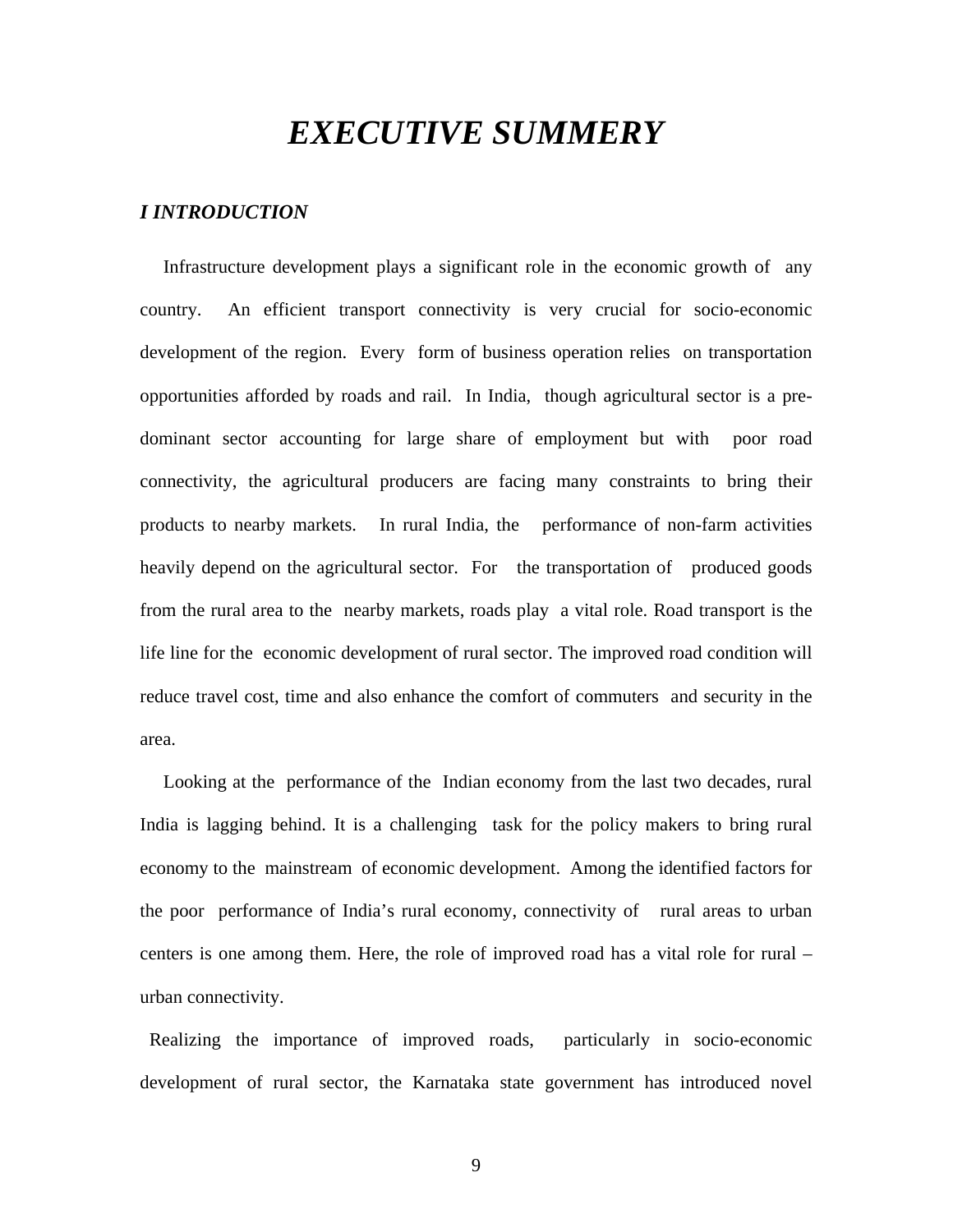scheme "Suvarna Raste Vikas Yojane" during the year 2009-10 for the improvement of roads throughout the state. The scheme mainly focuses on the improvement of Major District Roads(MDRs). In almost all the districts of the Karnataka state, the scheme is underway and work is in different stages of progress. Under the Suvarna Raste Vikas Yojane, since 2009-10, Rs 320 crore budget grant has been made for all the districts of the Karnataka state. Since 2009-10, Rs 23.43 crore grant has been allocated to Belgaum district works. It is expected to improve 200.71 K.M covering 66 roads spread over all 10 taluks of the Belgaum district, spread over three years. Till Decemeber 2011, improvement in 42 roads, covering 141.3 K.M has been completed and work in remaining 24 roads, covering 59.41 K.M is in progress.

 From the improved roads, it was expected that there will be a spur in the overall economic development of the area surrounding MDRs developed under the scheme. At this juncture, it is important to evaluate the performance of the scheme in terms of achieving its targeted goals and to ascertain the loopholes and suggest remedial measures by an independent agency. With this back drop, terms and references of the evaluation study, the present study raises the pertinent questions. Does Suvarna Raste Vikas Yojane make any difference in terms of reducing transportation cost, travel time and enhance the comfort of commuters of the area surrounding MDRs developed under the scheme? What are the selection criteria of the major district roads under the scheme? Is there any socio-economic improvement in the region after the introduction of the scheme? What is the response of the users after the implementation of the scheme? To answer these questions the present study sets the following objectives.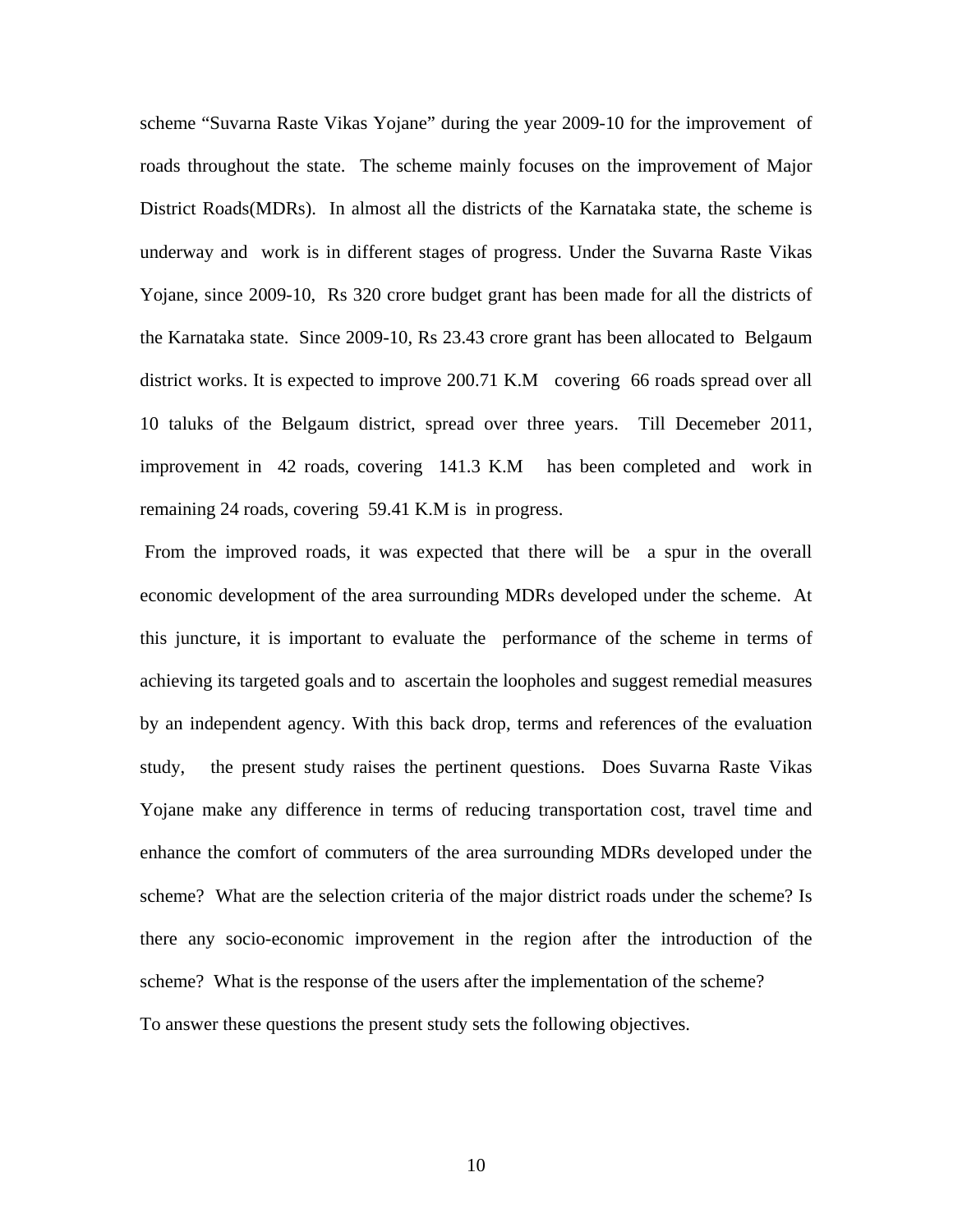#### *II OBJECTIVES OF THE STUDY*

- Evaluation of the scheme in terms of achieving expected goals, selection criteria of major district roads of Belgaum district and also achievement in terms of physical and financial targets.
- Assessing the effectiveness of the scheme in improving the socio –economic development of the region.
- To ascertain the limitations, if there are any and suggest remedial measures.

#### *III RESEARCH DESIGN AND METHODOLOGY*

 The study is based on secondary data, field survey, interaction with the stakeholders and discussions with the implementing agencies. To assess the effectiveness of the scheme, survey is conducted from the surrounding villages of the improved roads under the said scheme of the Belgaum district. With the help of Gram Panchayat officials, during the months of August, September and October 2011, the scheduled questionnaires were administerd to road users. From each beneficial village, five road users consisted of one student, agriculturist, vegetable or milk producer, daily commuter and secretary gram panchayat have been selected for the survey. To assess the physical and financial performance of the scheme, the secondary data is collected from concerned departmental offices. Detailed secondary information on each village has been collected from the Government of Karnataka, Rural Development and Panchayat Raj Development Website. Secondary data pertaining to the scheme has been collected from each taluk and division office and discussed with concerned section officers and Assistant Executive Engineers (AEE) of each Taluk. The information collected from AEE of each taluk and EE of Belgaum and Chikkodi division is pertains to till December 2012.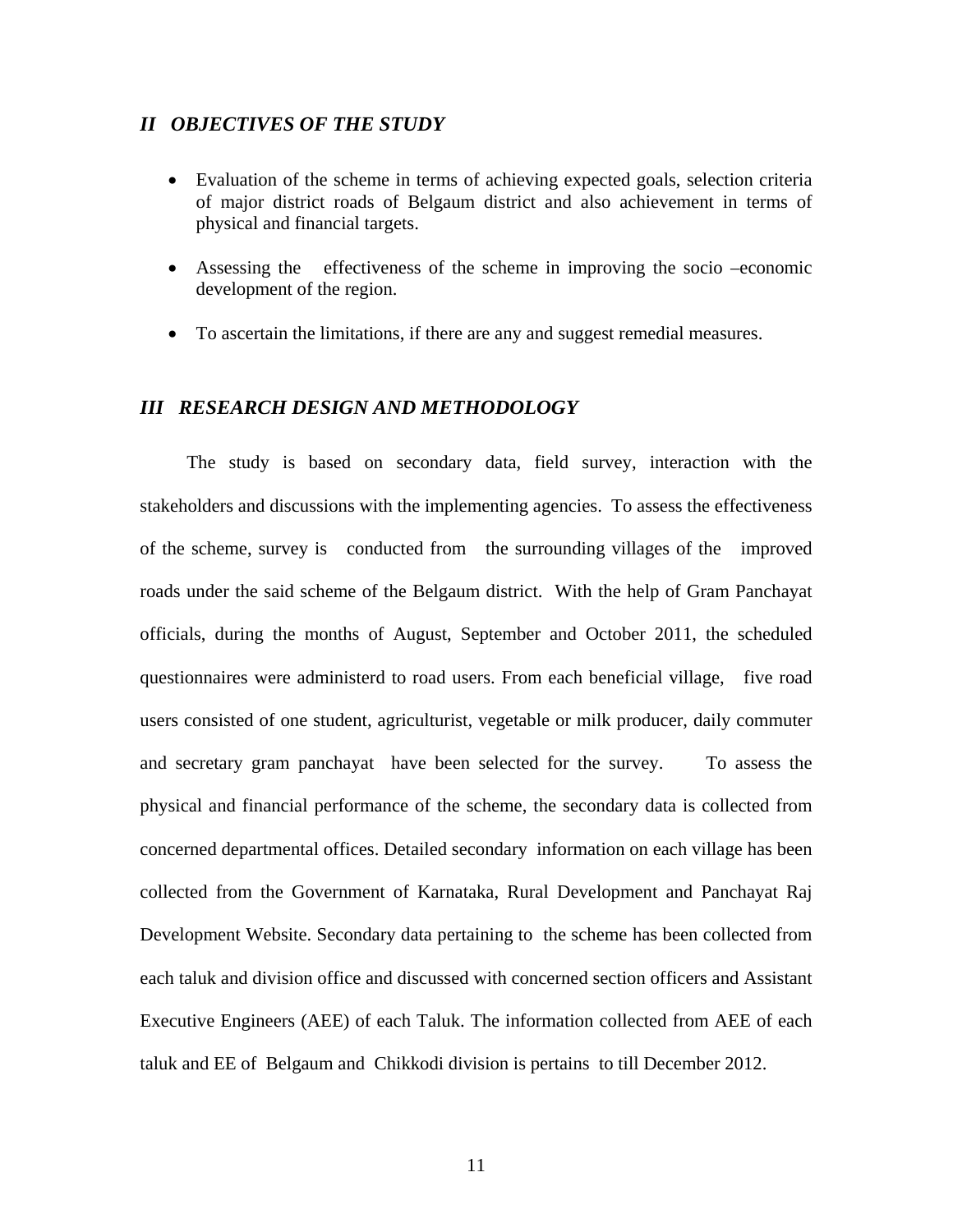Along with the concerned section officers, survey has been undertaken for each road covered under the said scheme. While surveying the roads, required information such as selection criteria of the road, importance of the road, nearest towns to access market, education and health facilities for the surrounding villages, length of the road, amount sanctioned and spent, present status and spillover amount for the next financial year has been collected. And, socio –economic information of each village along with the road has also been collected. The important aspect of the study is to assess the effectiveness of the scheme in socio-economic development of the region which is done by interacting with the users and from the available secondary data. Economic improvement is assessed in terms of i) Does improved road help the commuters to reach the market centres compared to earlier? ii) Are there new economic activities cropped up in the region? For example dairy farming, floriculture and horticulture, as such farming requires quick transport facilities to reach the nearby market centres. iii) Do such schemes encourage private individuals to invest in the rural areas, whereby new economic activities emerge with the private investment? iv) How such schemes will complement the other ongoing and forthcoming infrastructure schemes? To answer these questions, an interaction with the local users, agriculturists, entrepreneurs, commuters and others, whose views have been considered. The data is also be collected from concerned departments to assess the emergence of new economic activity. To assess the usefulness of the scheme, interaction will also be made with students, daily wage earners and other workers (including salaried class), who come to the city every day.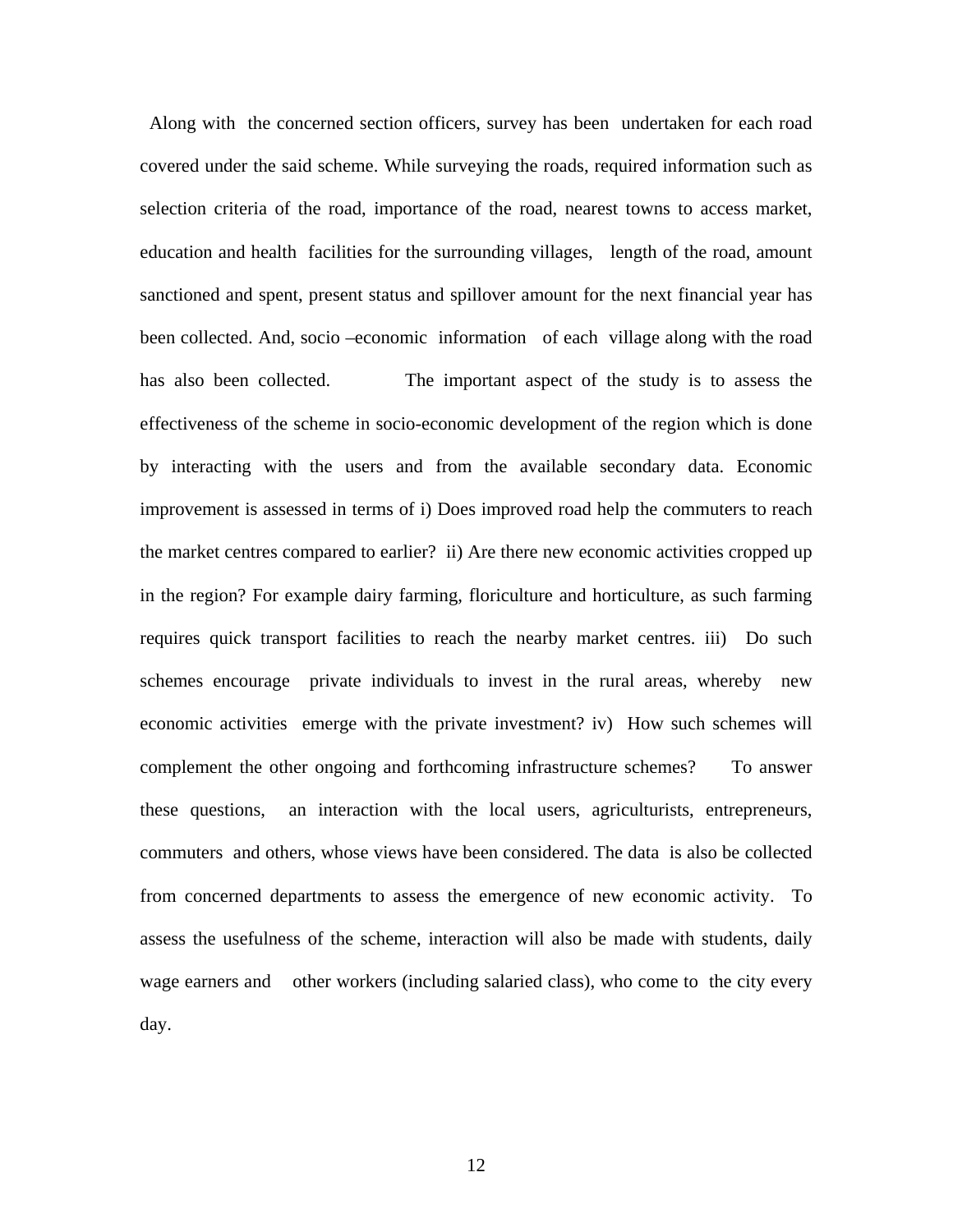It is important to note that in the present study, we have taken care to avoid the

repetition such as similar findings, public opinions and suggestions, which have emerged from the evaluation of improved roads under Suvarna Raste Vikas Yojane(SRVY)

#### *III MAJOR FINDINGS AND RECOMMENDATIONS*

- The study finds that there was no strong reason for separate Suvarna Raste Vikas Yojane for MDRs. The same work could have been done under existing schemes meant for construction/ improvement of the roads.
- The amount sanctioned under the scheme for each road is very small and it is equally distributed to each constituency.
- The length of roads improved under the scheme is very small. In some places, it is less than one KM and in other places, long roads have been improved with the co-ordination of the other schemes thus resulting in an improvement in major portion of the road.
- There is a large difference between the budget allocation and actual amount spent, leading to spillover of the amount for next financial year. This has created problem for taking up for fresh work.
- Large delay in release of the amount has affected the contractors to maintain the quality of the work. A major policy reform is required in this regard.
- There is complete interference of the politician in the selection of the road. From the information so collected, it is found that the selection of the roads is completely done by the local MLA and there is interference of politicians even in tender process also. The study suggests that the committee consisting of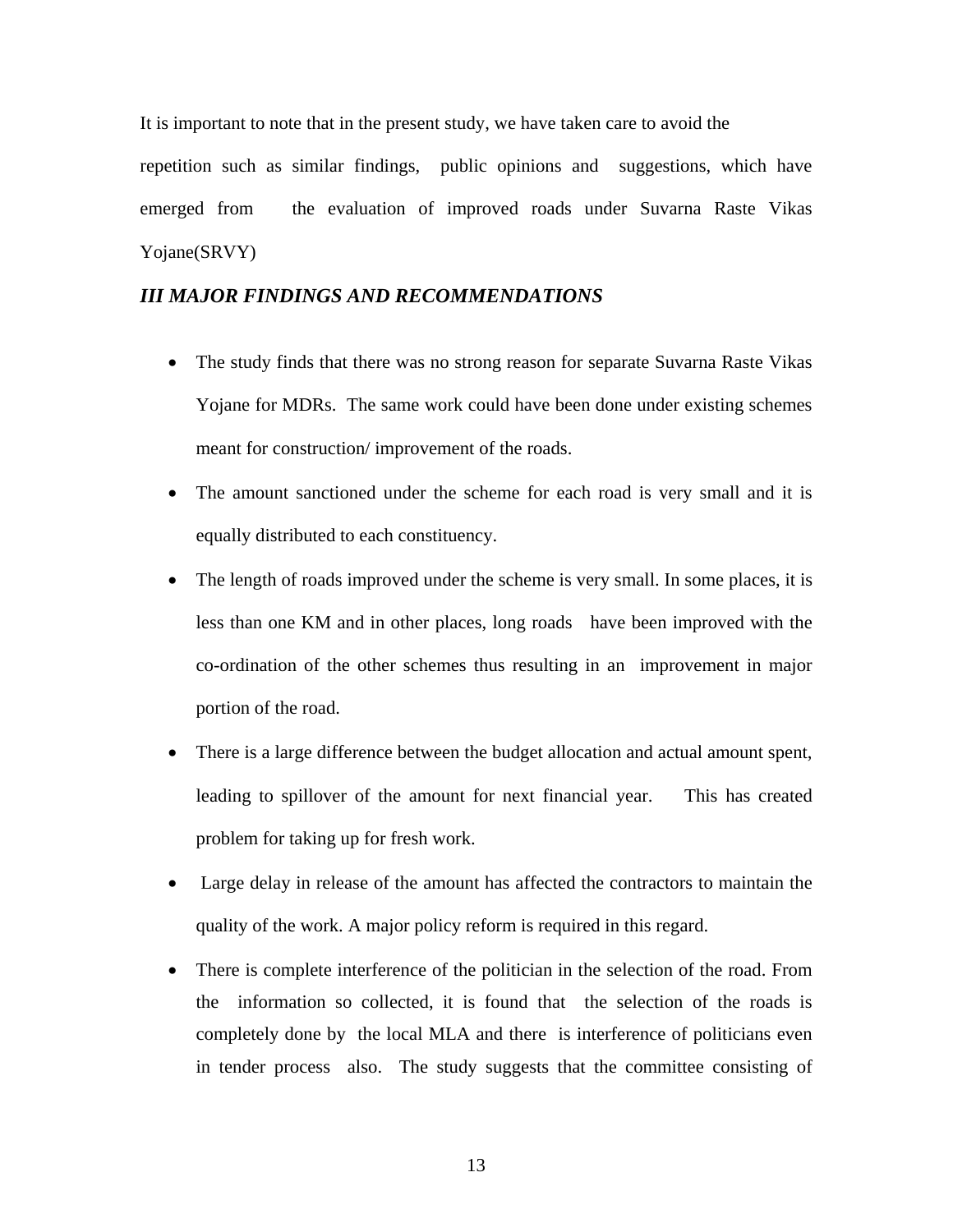elected represenatatives, concerned officials and civil society mbemers may be formed for the selction of road under such schemes

- Though the Suvarna Raste Vikas Yojane is meant for MDRs, in many places, State Highways have been selected.
- The selection of the roads in some places is very strategic. It is useful in reducing the travel cost and time, connecting the main road and very helpful for children and students to go to schools and colleges of nearby places. In some places the amount is used to repair the bad roads. In some places, it seems that roads have been selected under political considerations. For instance, at Ankali of Chikkodi division, the existing state highway has been widened in the Ankali town itself. This could have been done under other schemes meant for State Highways. In some places the scheme is very helpful in cropping up of new economic activities such as Dairy, Horticulture and Poultry. In some places helpful in transporting vegetables, fruits, flowers and sugarcane to near by places. It is difficult to expect the spur of new economic activities, diversification in agricultural activities and large improvement in non-farm activities in the surrounding villages from the improvement of a small portion of the road. There should be good rural-urban connectivity and an holistic approach is needed in this regard.
- Some of the surrounding villages are away from the main road. Unless these village roads are improved, the benefits from improved roads may not accrue to the remote villagers. It is very important to improve the remote village and MDRs to harness the existing potentiality of the village economy.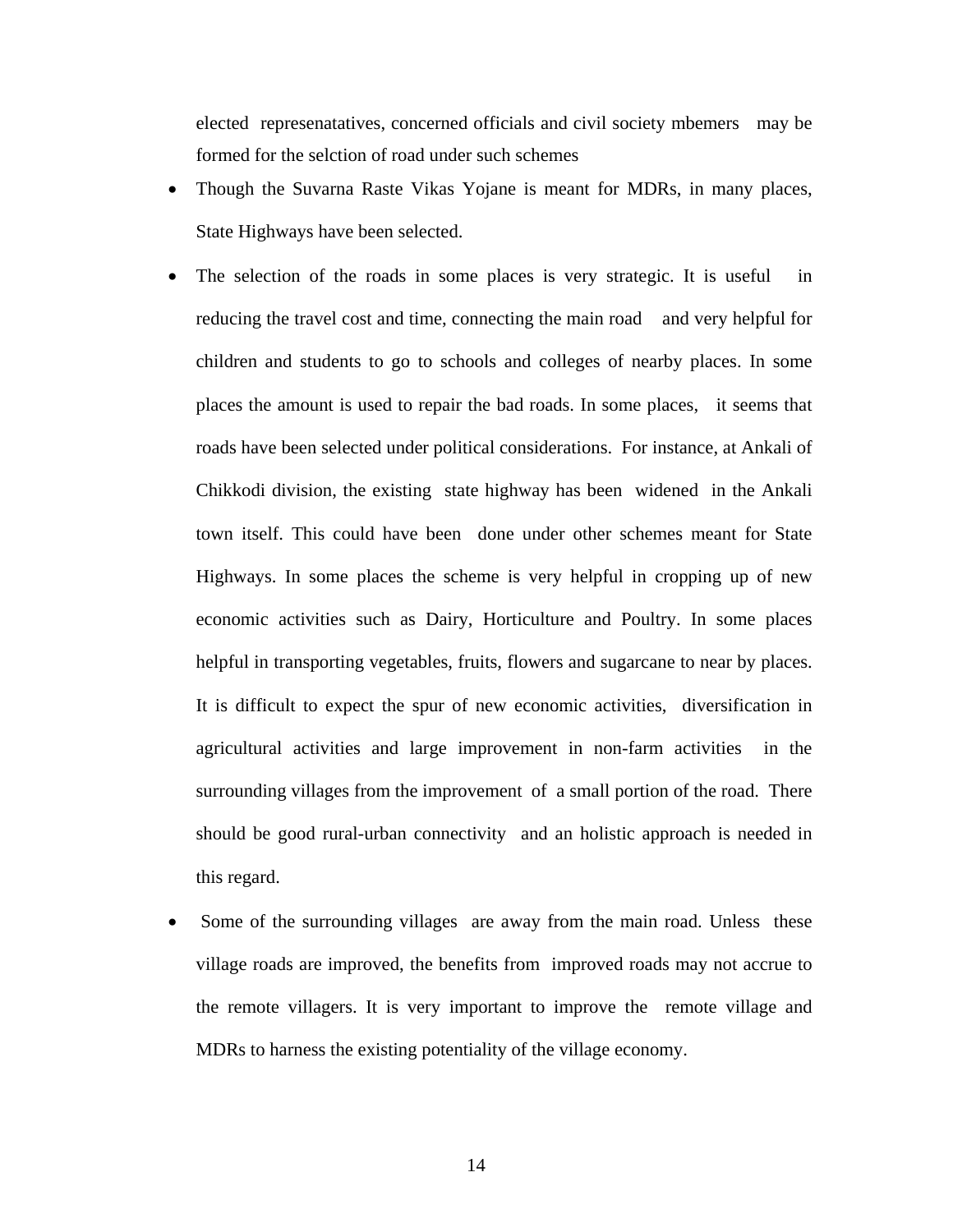- Exploring the existence of potentiality of villages, good road connectivity is very important. Good road connectivity attracts the others to come to villages and to invest in various economic activities. It is essential to attract private investment in villages. It is the responsibility of the state to provide basic infrastructure for such villages. Looking into the geographical, economic conditions and public opinion of the surrounding villages of improved roads under Suvarna Raste Vikas Yojane(SRVY) of Belgaum District, the study observes that good road network will spur the economic activities, diversify agricultural activities and bring an improvement in the income of villagers.
- Looking into the large volatility in food grains, fruits and vegetable prices, good road is very important for such potential and highly irrigated area. In the present context, there is the need of establishment of agro-based and food processing industries to enhance the quality of agricultural products. In this regard, it is the prime responsibility on the part of the government to improve the rural-urban connectivity.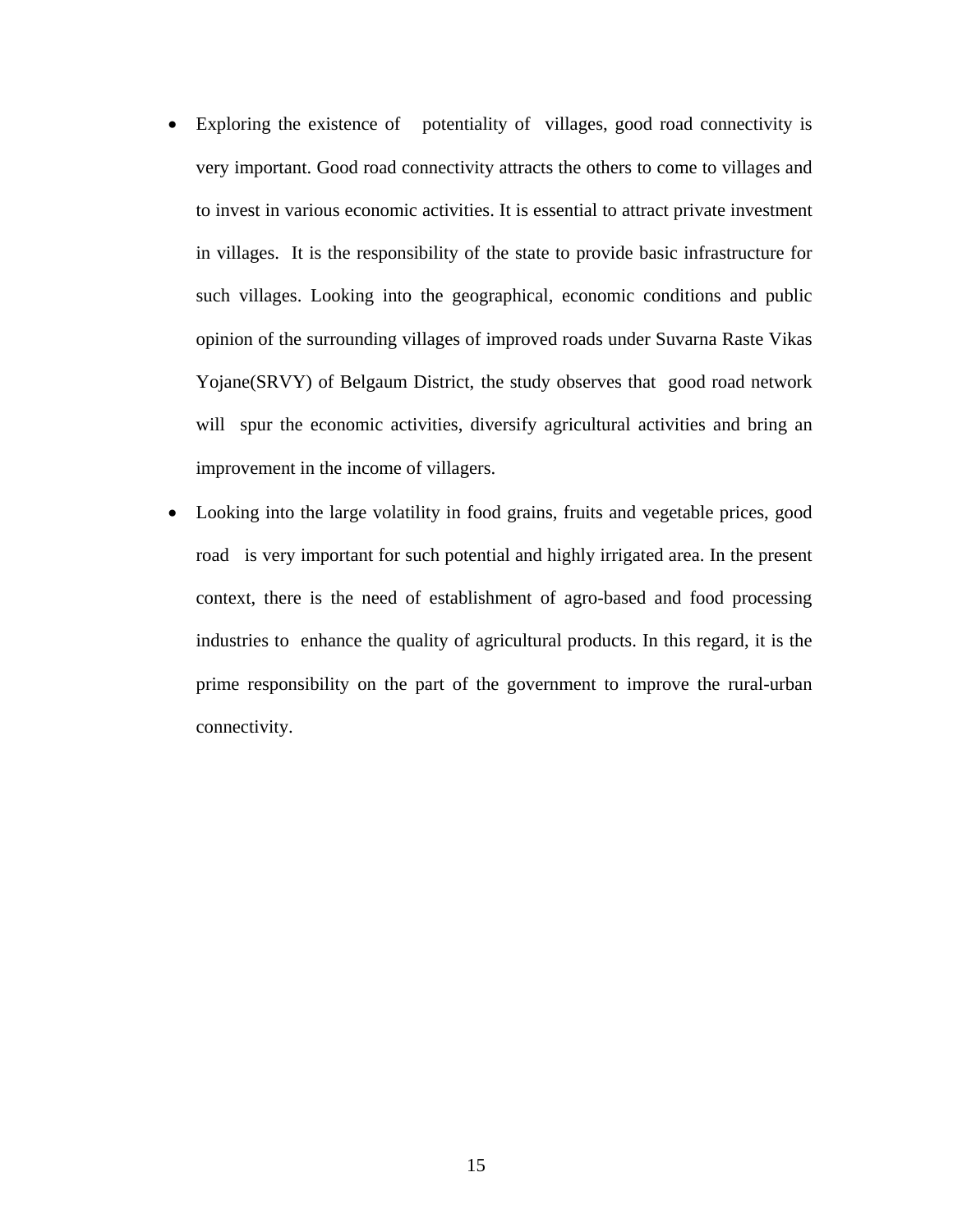# **CHAPTER-I: INTRODUCTION**

#### **I INTRODUCTION**

 Infrastructure development plays a significant role in the economic growth of any country. An efficient transport connectivity is very crucial for socio-economic development of the region. Every form of business operation relies on transportation opportunities afforded by roads and rail. In India, though agricultural sector is a predominant sector accounting for large share of employment but with poor road connectivity, the agricultural producers are facing many constraints to bring their products to nearby markets. In rural India, the performance of non-farm activities heavily depend on the agricultural sector. For the transportation of produced goods from the rural area to the nearby markets, roads play a vital role. Road transport is the life line for the economic development of rural sector. The improved road condition will reduce travel cost, time and also enhance the comfort of commuters and security in the area.

 Looking at the performance of the Indian economy from the last two decades, rural India is lagging behind. It is a challenging task for the policy makers to bring rural economy to the mainstream of economic development. Among the identified factors for the poor performance of India's rural economy, connectivity of rural areas to urban centers is one among them. Here, the role of improved road has a vital role for rural – urban connectivity.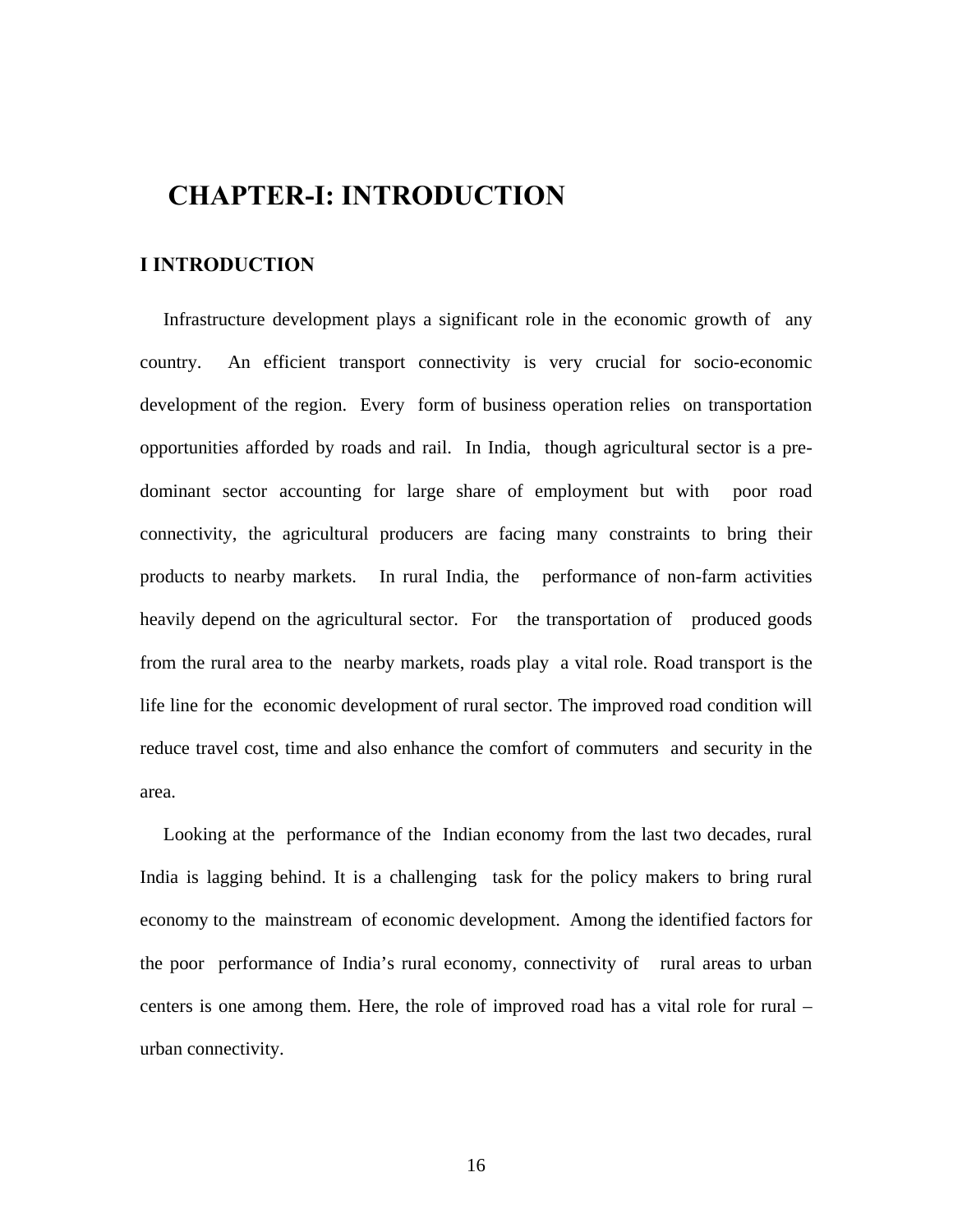Realizing the importance of improved roads, particularly in socio-economic development of rural sector, the Karnataka state government has introduced novel scheme "Suvarna Raste Vikas Yojane" during the year 2009-10 for the improvement of roads throughout the state. The scheme mainly focuses on the improvement of Major District Roads(MDRs). In almost all the districts of the Karnataka state, the scheme is underway and work is in different stages of progress. Under the Suvarna Raste Vikas Yojane, since 2009-10, Rs 320 crore budget grant has been made for all the districts of the Karnataka state. Since 2009-10, Rs 23.43 crore grant has been allocated to Belgaum district works (table-2). It is expected to improve 200.71 K.M covering 66 roads spread over all 10 taluks of the Belgaum district, spread over three years. Till Decemeber 2011, improvement in 42 roads, covering 141.3 K.M has been completed and work in remaining 24 roads, covering 59.41 K.M is in progress.

 From the improved roads, it was expected that there will be a spur in the overall economic development of the area surrounding MDRs developed under the scheme. At this juncture, it is important to evaluate the performance of the scheme in terms of achieving its targeted goals and to ascertain the loopholes and suggest remedial measures by an independent agency. With this back drop, terms and references of the evaluation study, the present study raises the pertinent questions. Does Suvarna Raste Vikas Yojane make any difference in terms of reducing transportation cost, travel time and enhance the comfort of commuters of the area surrounding MDRs developed under the scheme? What are the selection criteria of the major district roads under the scheme? Is there any socio-economic improvement in the region after the introduction of the scheme? What is the response of the users after the implementation of the scheme?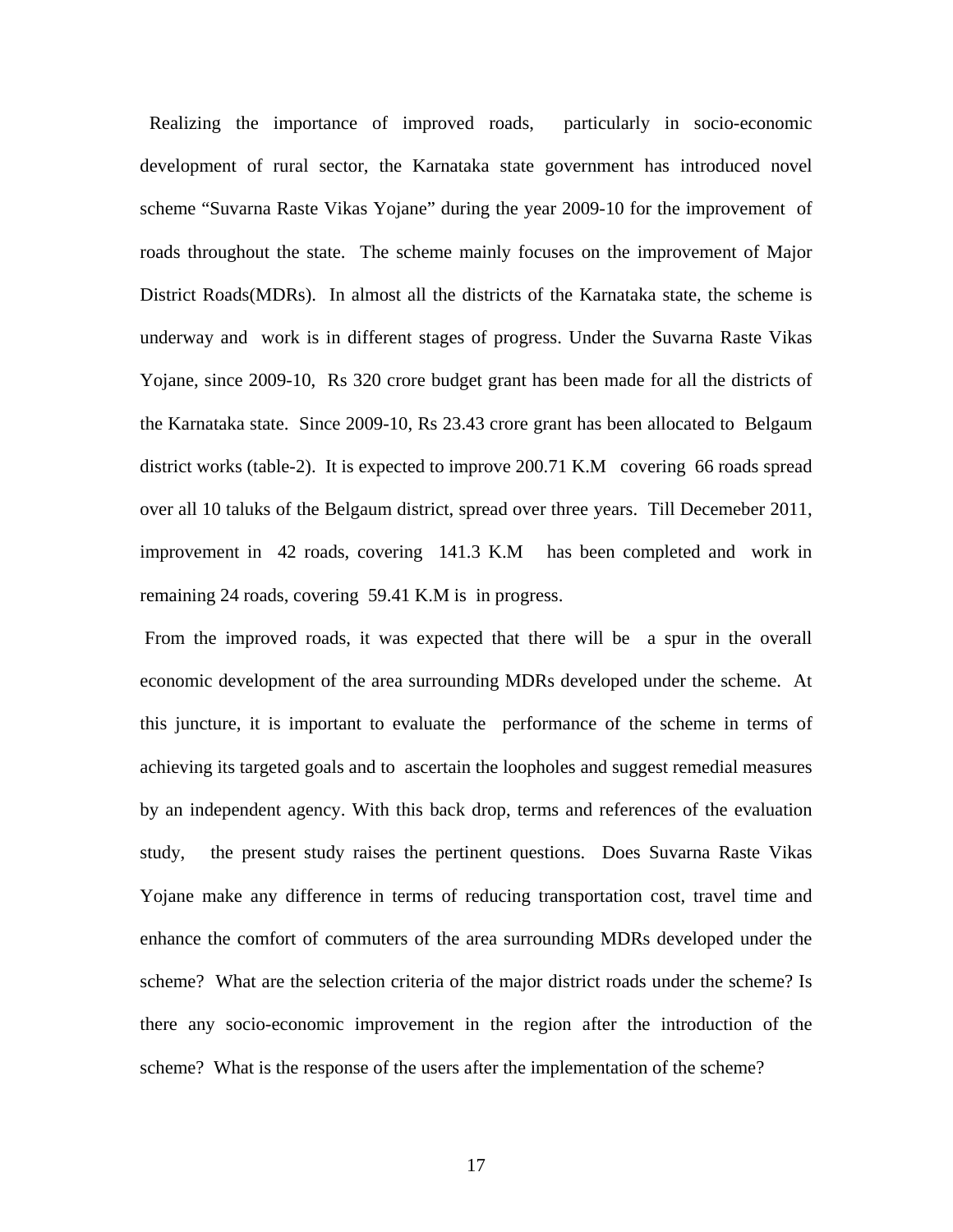To answer these questions the present study sets the following objectives.

#### **I.2 Objectives of the study**

- Evaluation of the scheme in terms of achieving expected goals, selection criteria of major district roads of Belgaum district and also achievement in terms of physical and financial targets.
- Assessing the effectiveness of the scheme in improving the socio –economic development of the region.
- To ascertain the limitations, if there are any and suggest remedial measures.

#### **II.3 Research Design and Methodology**

 The study is based on secondary data, field survey, interaction with the stakeholders and discussions with the implementing agencies. To assess the effectiveness of the scheme, survey is conducted from the surrounding villages of the improved roads under the said scheme of the Belgaum district. With the help of Gram Panchayat officials, during the months of August, September and October 2011, the scheduled questionnaires were administerd to road users. From each beneficial village, five road users consisted of one student, agriculturist, vegetable or milk producer, daily commuter and secretary gram panchayat have been selected for the survey. To assess the physical and financial performance of the scheme, the secondary data is collected from concerned departmental offices. Detailed secondary information on each village has been collected from the Government of Karnataka, Rural Development and Panchayat Raj Development Website. Secondary data pertaining to the scheme has been collected from each taluk and division office and discussed with concerned section officers and Assistant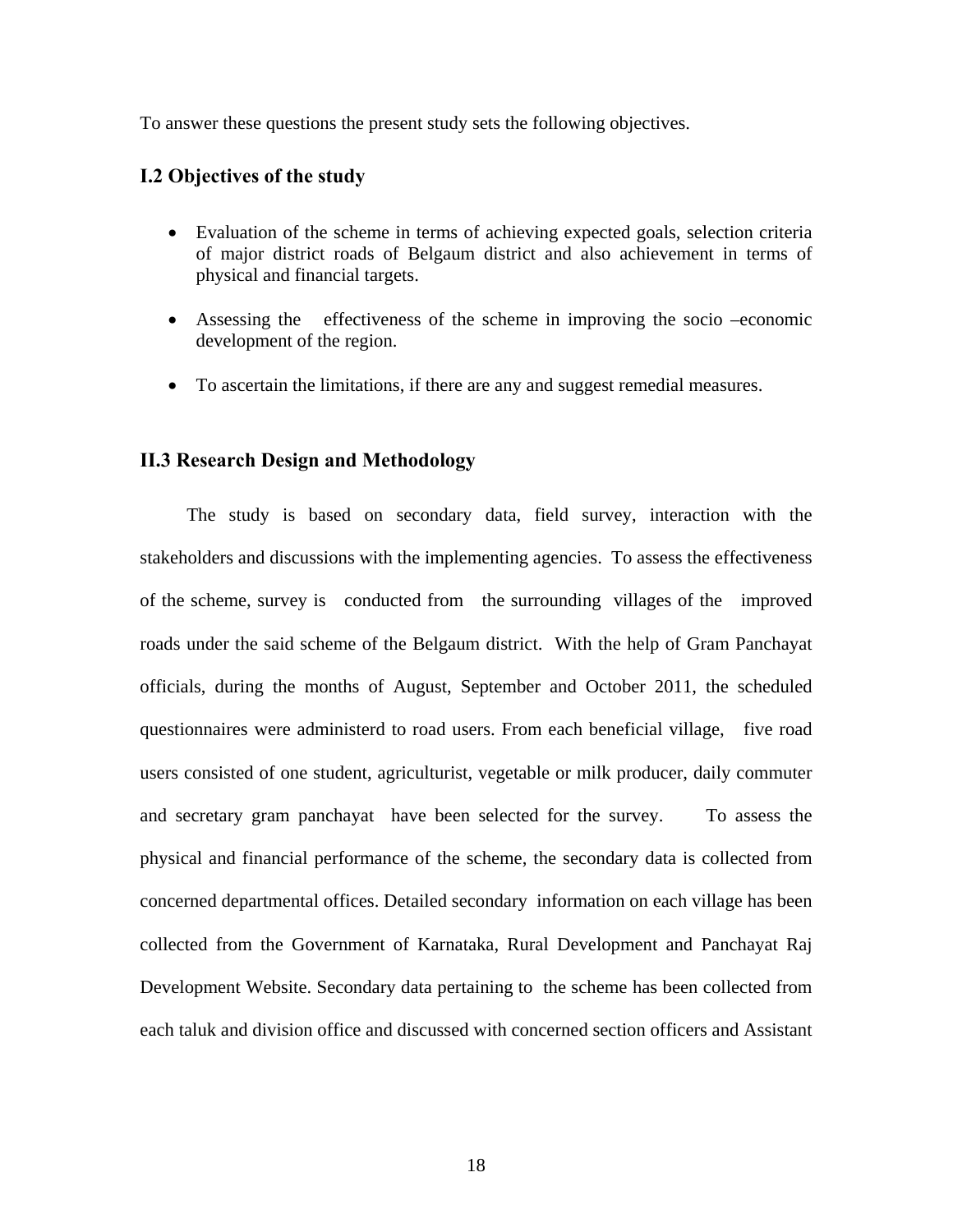Executive Engineers (AEE) of each Taluk. The information collected from AEE of each taluk and EE of Belgaum and Chikkodi division is pertains to till December 2012.

 Along with the concerned section officers, survey has been undertaken for each road covered under the said scheme. While surveying the roads, required information such as selection criteria of the road, importance of the road, nearest towns to access market, education and health facilities for the surrounding villages, length of the road, amount sanctioned and spent, present status and spillover amount for the next financial year has been collected. And, socio –economic information of each village along with the road has also been collected. The important aspect of the study is to assess the effectiveness of the scheme in socio-economic development of the region which is done by interacting with the users and from the available secondary data. Economic improvement is assessed in terms of i) Does improved road help the commuters to reach the market centres compared to earlier? ii) Are there new economic activities cropped up in the region? For example dairy farming, floriculture and horticulture, as such farming requires quick transport facilities to reach the nearby market centres. iii) Do such schemes encourage private individuals to invest in the rural areas, whereby new economic activities emerge with the private investment? iv) How such schemes will complement the other ongoing and forthcoming infrastructure schemes? To answer these questions, an interaction with the local users, agriculturists, entrepreneurs, commuters and others, whose views have been considered. The data is also be collected from concerned departments to assess the emergence of new economic activity. To assess the usefulness of the scheme, interaction will also be made with students, daily wage earners and other workers (including salaried class), who come to the city every day.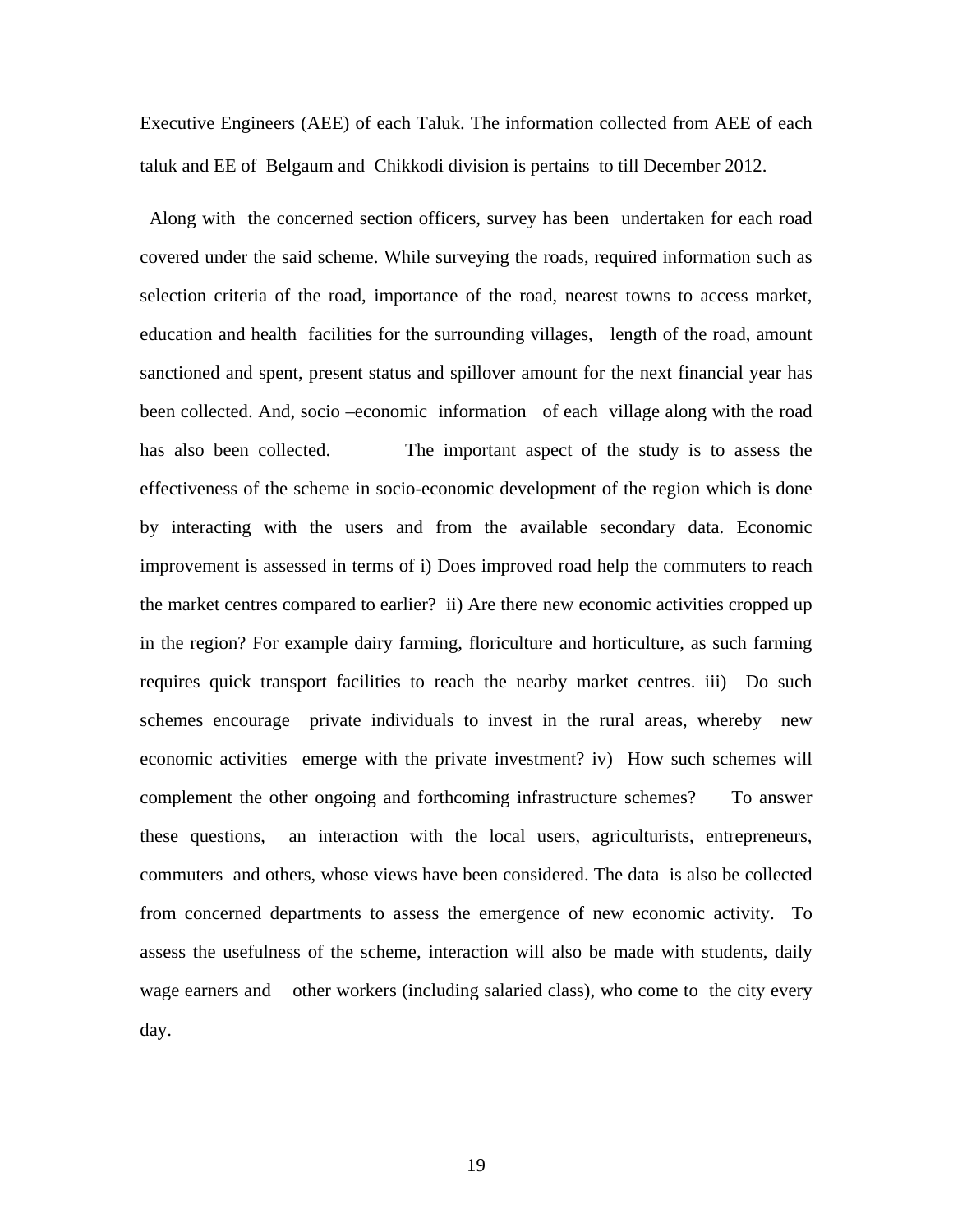It is important to note that in the present study, we have taken care to avoid the repetitions such as similar findings, public opinions and suggestions, which have emerged from the evaluation of improved roads under Suvarna Raste Vikas Yojane(SRVY)

Table- I.1: Grants, Expenditure, Physical Target and Achievements under Suvarna Raste Vikas Yojane of Belgaum District (Belgaum and Chikkodi Division).

| Year    | Belgaum<br>District | <b>Budget</b><br>grant<br>(Rs in<br>lakhs) | Expenditure(Co<br>ntract Amount)<br>(Rs in lakhs) | Target<br>(in K.M) | Roads<br>Improved<br>(in K.M) | Roads<br>Under<br>progress<br>(in K.M) |
|---------|---------------------|--------------------------------------------|---------------------------------------------------|--------------------|-------------------------------|----------------------------------------|
|         | Belgaum             |                                            |                                                   |                    |                               |                                        |
|         | Division            | 312.49                                     | 654.35                                            | 40.56              | 40.56                         | $\theta$                               |
|         | Chikkodi            |                                            |                                                   |                    |                               |                                        |
| 2009-10 | Division            | 520.62                                     | 1013.9                                            | 51.09              | 47.79                         | 3.3                                    |
|         | Total               | 833.11                                     | 1668.25                                           | 91.65              | 88.35                         | 3.3                                    |
|         | Belgaum             |                                            |                                                   |                    |                               |                                        |
|         | Division            | 240.86                                     | 419.11                                            | 26.98              | 10.09                         | 15.89                                  |
|         | Chikkodi            |                                            |                                                   |                    |                               |                                        |
| 2010-11 | Division            | 468.72                                     | 940.74                                            | 49.395             | 40.82                         | 8.575                                  |
|         | Total               | 709.58                                     | 1359.85                                           | 76.375             | 50.91                         | 24.465                                 |
|         | Belgaum             |                                            |                                                   |                    |                               |                                        |
|         | Division            | 312.48                                     | 31.1                                              | 2.04               | 2.04                          | $\mathbf{0}$                           |
|         | Chikkodi            |                                            |                                                   |                    |                               |                                        |
| 2011-12 | Division            | 487.81                                     | 443.96                                            | 30.65              | $\Omega$                      | 30.65                                  |
|         | Total               | 800.29                                     | 475.06                                            | 32.69              | 2.04                          | 30.65                                  |

Source: Collected from the office of Assistant Executive Engineer (AEE) of all taluks of Belgaum District.

|                                  | Table-I.2: Grants, Expenditure, Physical Target and Achievements under Suvarna Raste |
|----------------------------------|--------------------------------------------------------------------------------------|
| Vikas Yojane of Belgaum District |                                                                                      |

| Year    | Budget grant<br>(Rs in | Expenditure(C)<br>ontract | Target<br>(in K.M) | Roads<br>Improved | Roads<br>Under |
|---------|------------------------|---------------------------|--------------------|-------------------|----------------|
|         | lakhs)                 | Amount)                   |                    | (in K.M)          | progress       |
|         |                        | Rs in lakhs)              |                    |                   | (in K.M)       |
| 2009-10 | 833.11                 | 1668.25                   |                    |                   |                |
|         | (10000)                |                           | 91.65              | 88.35             | 3.3            |
| 2010-11 | 709.08                 | 1359.85                   |                    |                   |                |
|         | (12000)                |                           | 76.375             | 50.91             | 25.465         |
| 2011-12 | 800.29                 |                           |                    |                   |                |
|         | (10000)                | 475.06                    | 32.69              | 2.04              | 30.65          |
| Total   | 2342.98                |                           |                    |                   |                |
|         | (32000)                | 3503.16                   | 200.715            | 141.3             | 59.415         |

 Source: Collected from the office of Assistant Executive Engineer (AEE) of all taluks of Belgaum District. Note: Figures in the bracket show state level amount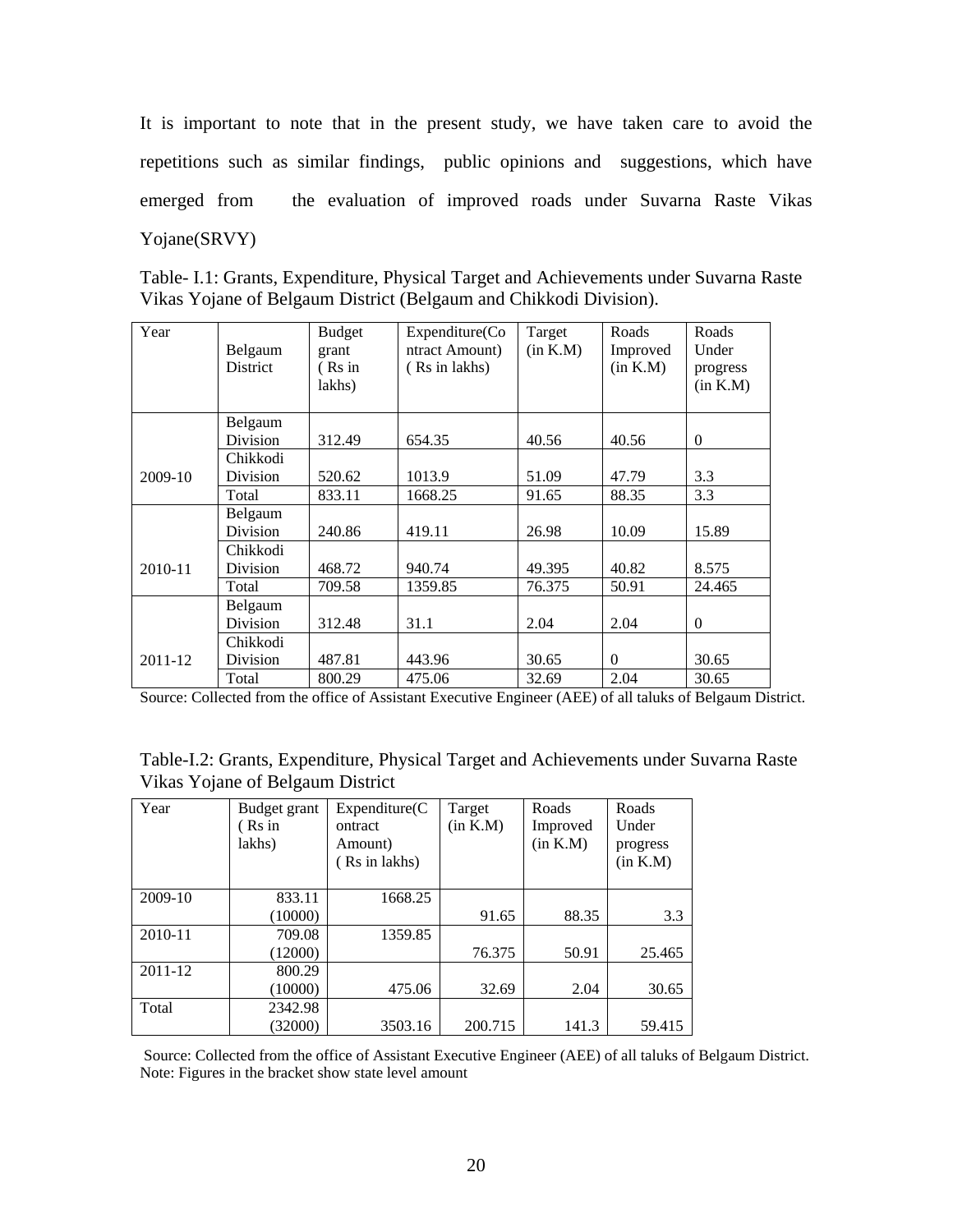|             | 2009-10       |            |          |          |          | 2010-11       |            |          |          |                | 2011-12 |          |          |       |                |
|-------------|---------------|------------|----------|----------|----------|---------------|------------|----------|----------|----------------|---------|----------|----------|-------|----------------|
|             | <b>Budget</b> | Expenditur | Target   | Roads    | Roads    | <b>Budget</b> | Expenditur | Target   | Roads    | Roads          | Budget  | Expendit | Target   | Roads | Roads          |
|             | grant         | e(Contract | (in K.M) | Improve  | Under    | grant         | e(Contract | (in K.M) | Improve  | Under          | grant   | ure(Cont | (in K.M) | Impro | Under          |
|             | Rs in         | Amount)    |          |          | progress | (Rs in        | Amount)    |          | u        | progress       | Rs in   | ract     |          | ved   | progress       |
|             | lakhs)        | Rs in      |          | (in K.M) | (in K.M) | lakhs)        | Rs in      |          | (in K.M) | (in K.M)       | lakhs)  | Amount)  |          | (in)  | (in K.M)       |
|             |               | lakhs)     |          |          |          |               | lakhs)     |          |          |                |         | Rs in    |          | K.M   |                |
|             |               |            |          |          |          |               |            |          |          |                |         | lakhs)   |          |       |                |
|             |               |            |          |          |          |               |            |          |          |                |         |          |          |       |                |
| Belgaum     | 52.08         | 101.31     | 4.8      | 4.8      | 0        | 39.06         | 49.04      | 2.6      | 2.6      | $\Omega$       | 52.08   |          |          |       |                |
| Bailahongal | 104.16        | 223.68     | 17.9     | 17.9     |          | 78.08         | 154.91     | 12.89    | $\theta$ | 12.89          | 104.16  |          |          |       |                |
| Savadatti   | 52.08         | 122.99     |          |          |          | 39.06         | 73.85      | 3.6      | 3.6      | $\theta$       | 52.08   | 18.08    | 1.51     | 1.51  | $\theta$       |
| Ramadurga   | 52.09         | 109.02     | 8.54     | 8.54     | 0        | 45.6          | 63.85      | 4.89     | 0.89     | 4              | 52.08   |          |          |       |                |
| Khanapur    | 52.08         | 97.35      | 2.32     | 2.32     | 0        | 39.06         | 77.46      |          | 3        | $\theta$       | 52.08   | 13.02    | 0.53     | 0.53  | $\overline{0}$ |
| Chikkodi    | 130.02        | 281.75     | 23.04    | 19.74    | 3.3      | 97.65         | 251.06     | 11.2     | 11.2     | $\overline{0}$ | 182.28  | 76.04    | 4.5      |       | 4.5            |
| Raibag      | 78.12         | 186.56     | 10.81    | 10.81    | 0        | 58.59         | 126.8      | 4.845    | 2.7      | 2.145          | 62.08   | 63.09    | 5.37     |       | 5.37           |
| Hukkeri     | 104.16        | 229.79     | 8.39     | 8.39     | 0        | 156.24        | 165.51     | 10.48    | 4.05     | 6.43           | 35.13   | 33.38    | 1.65     |       | 1.65           |
| Athani      | 104.16        | 211.8      | 8.85     | 8.85     |          | 78.12         | 162.52     | 7.58     | 7.58     |                | 104.16  | 104.16   | 8.1      |       | 8.1            |
| Gokak       | 104.16        | 104        |          | $\Omega$ |          | 78.12         | 234.85     | 15.29    | 15.29    |                | 104.16  | 167.29   | 11.03    |       | 11.03          |
| Total       | 833.11        | 1668.25    | 91.65    | 88.35    | 3.3      | 709.58        | 1359.85    | 76.375   | 50.91    | 25.465         | 800.29  | 475.06   | 32.69    | 2.04  | 30.65          |

Table-I.3: Grants, Expenditure, Physical Target and Achievements under Suvarna Raste Vikas Yojane of Belgaum District. (Taluk wise)

Source: Collected from the office of Assistant Executive Engineer (AEE) of all taluk of Belgaum District.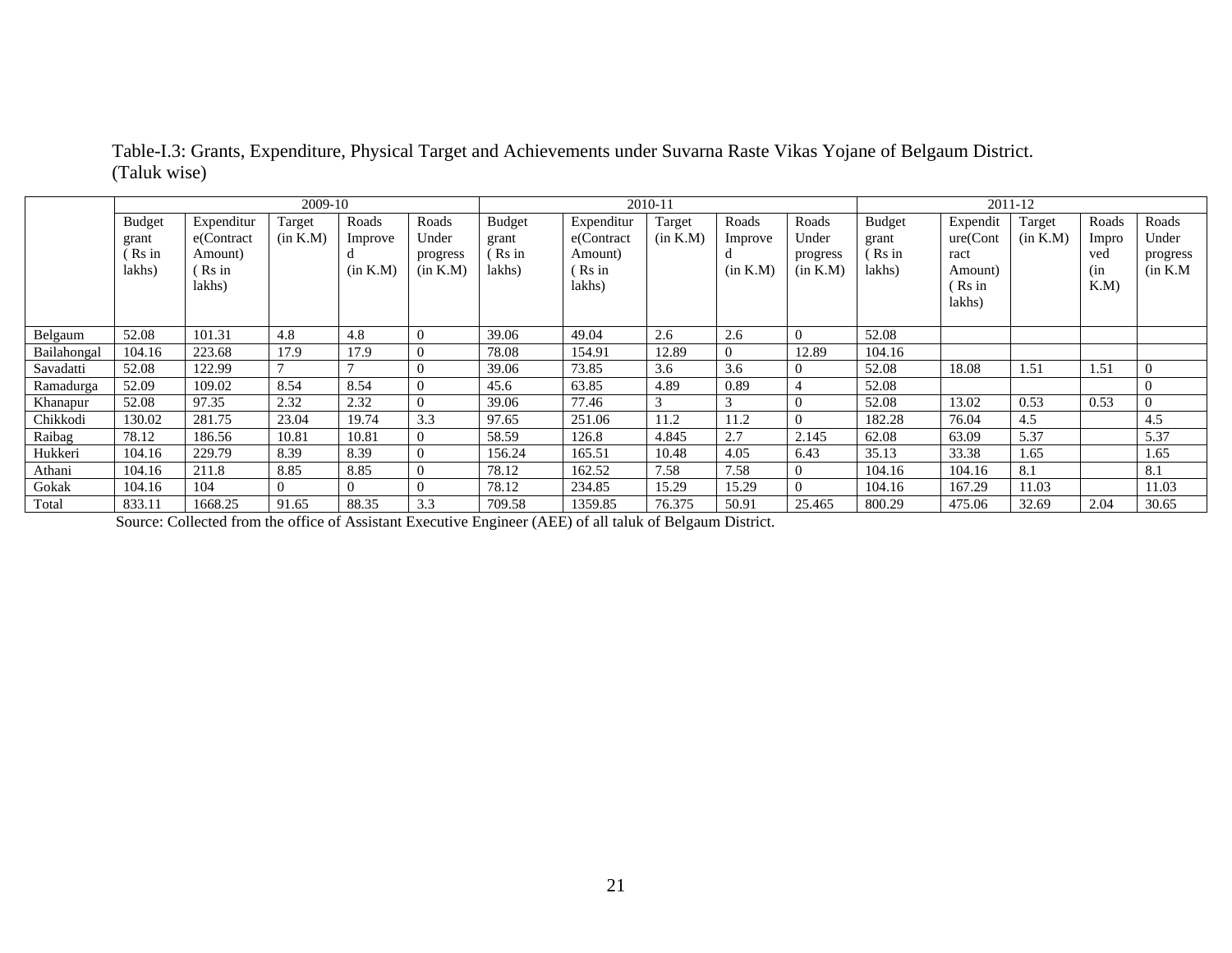# **CHAPTER-II: BELGAUM DIVISION**

#### **II.1 Bailahongal Taluk**

Bailahongal taluk has two (Kittur and Bailhongal) assembly constituencies. Since the inception of Suvarna Raste Vikas Yojane during the year 2009-10, improvement of four roads has been undertaken with an estimated budget of Rs 286.4 lakhs spread over three years. However, the expenditure (contract amount) incurred in the improvement of four roads in three years is Rs 378.59 lakhs. Of the four roads, improvement in the three roads has been completed and work is in progress in one road (table-II.4 ). About 31 K.Ms of road has been improved and in some places road has also been widened. It is important to note that though SRVY is meant for improvement of MDRs, two state highways (SH-73 and SH-30) have been undertaken for the improvement under the said scheme. Of the four roads, the selection of Halaga –Tigadi- Marihal Road and Mangsuli – Laxmeshwar (SH-73, improvement between Nesaragi and Hogarti) Road seems to be very strategic. Improvements in these roads reduce the time and the cost of travel to a great extent and enhance the comfort of commuters travelling on these improved roads. The opinions from the surrounding villagers and Panchayat officials reveal that improvement in these roads spur the economic activities to a certain extent. Especially the improvement between the Nesaragi- and Hogarti is helpful for the students, vegetable and milk producers to commute to Nesaragi town. There is an increase in the supply of milk and vegetables by the surrounding villages to the near by towns resulting in an improvement in farmer's income.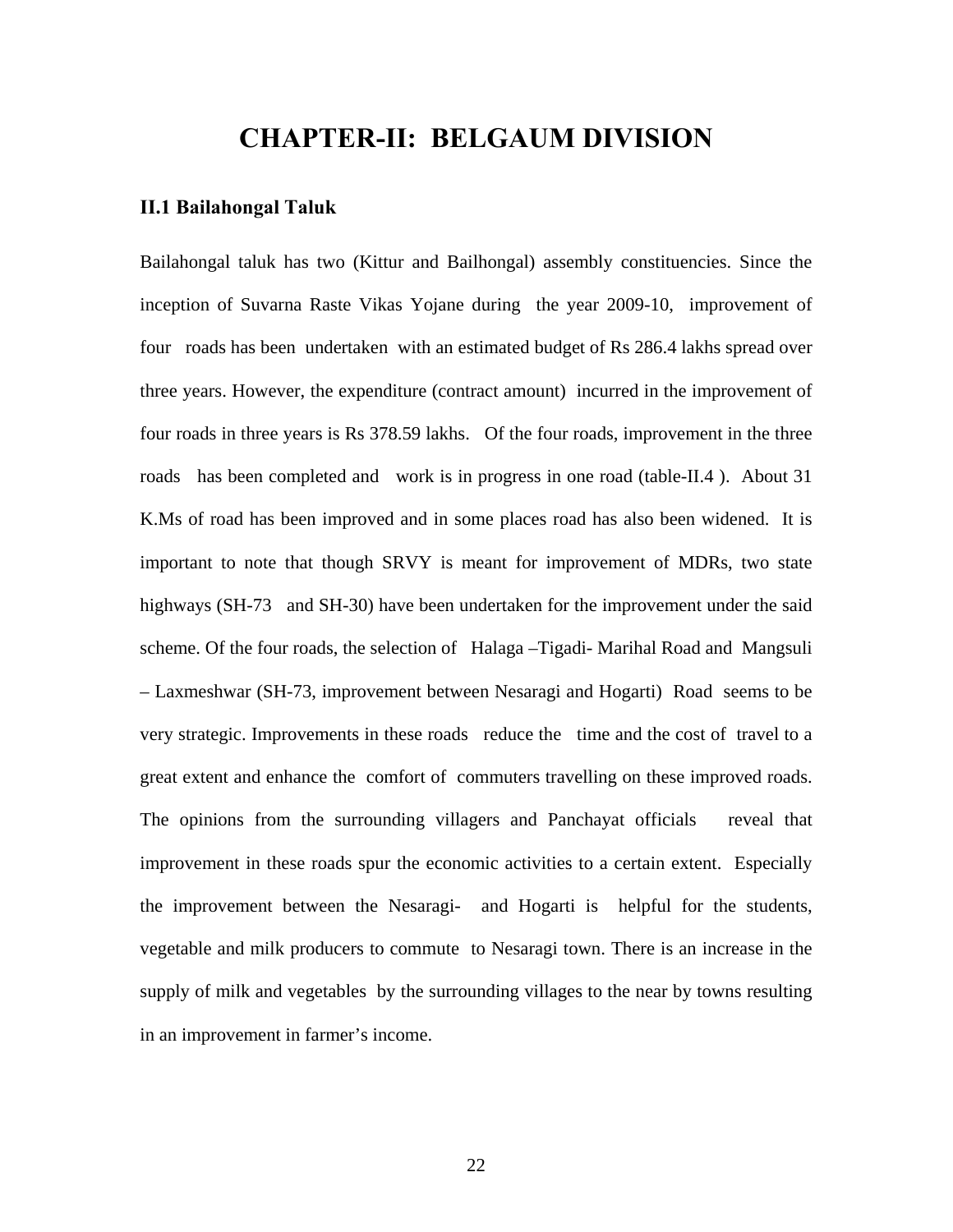The selection of Mangsuli – Laxmeshwar (SH-73) Road and Shindnoor-Hemmadaga (SH-30) seems to be good as the road condition before the improvement was in a bad shape and strategically important for Balavadi town and these roads are important in terms of connectivity between Dharwad and Bhailahongal, as thousands of people commute every day between Bailahongal and Dharwad as the road is very busy. However, as mentioned earlier, the very objective of SRVY was to improve the MDRs as SHs can be taken up under some other schemes.

#### **Description of the Improved Roads**

The detailed description about each road in terms of connectivity, selection of the road, public utility of the improved road and socio-economic impact has been analyzed in the following paragraphs.

#### **II.1.1 Mangsuli – Laxmeshwar (SH-73) Road.**

The selection of the road is very strategic as it is the only road, which connects Belgaum and Nesaragi for the surrounding villages. For the surrounding villages of the road, Nesaragi and Belgaum are important for marketing, health and education. The entire road from Nesaragi to Hogarti has been improved and height of the road also been improved under SRVY and the rest of the road from Hogarti to SH-20(Belgaum – Raichur Road) has been improved under the other scheme. Such co-ordination among the various schemes and complete improvement of the road is good. From improved road, the spur in economic activities can be expected. The improved road is useful for Hogarti, Kolyanhatti, Deshnur, Mohre, Koldur and Nesaragi. The road has been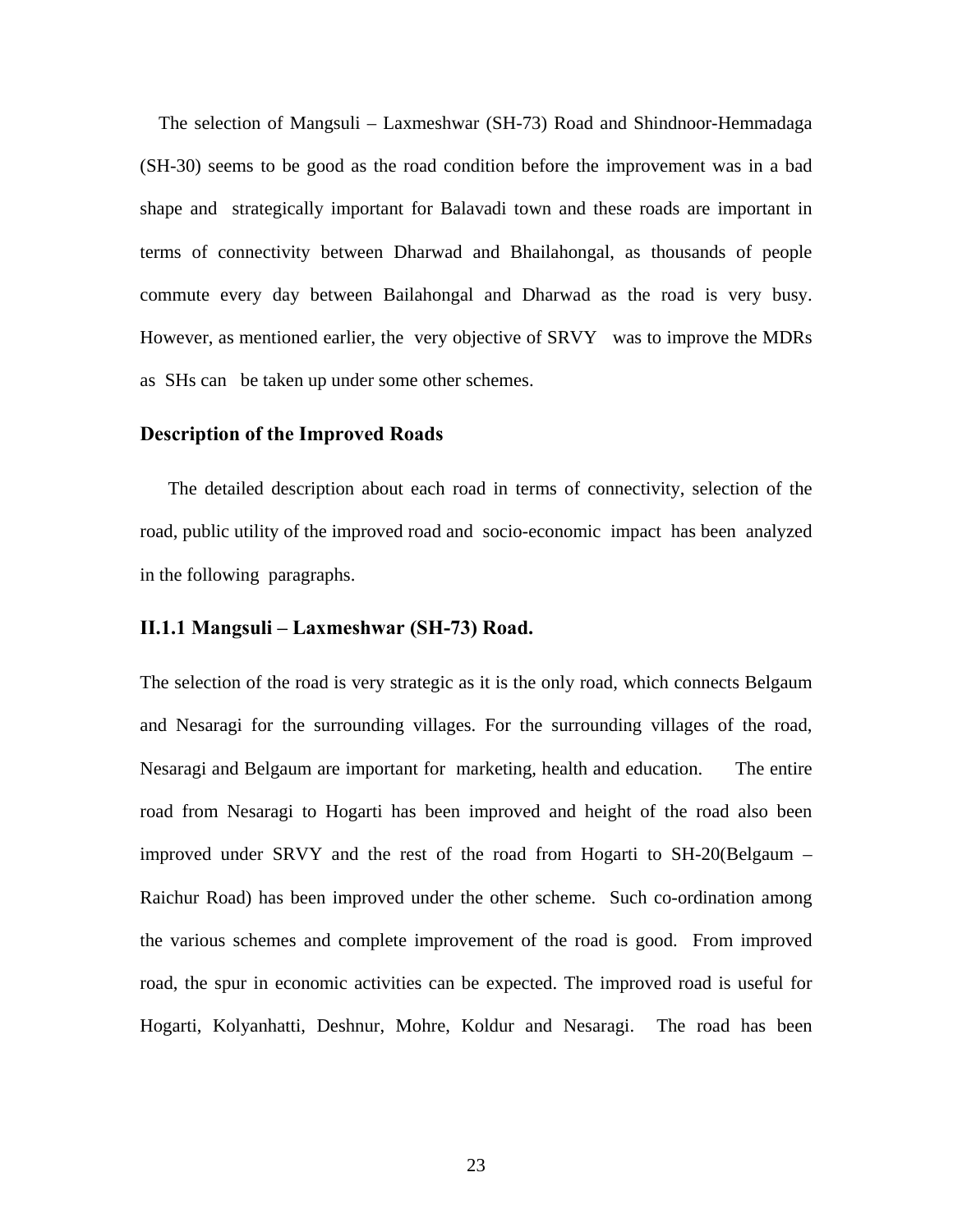improved during the year 2009-10, with the estimated cost of 104.16 lakhs, which covers the total length of 8 K.M from Nesaragi to Hogarti, with the width of 3.75 meters.

#### **Socio-Economic Impact**

 The surrounding villages, particularly, Mohre and Hogarti are largely covered by forest. Agriculture is a major economic activity. The availability of irrigational facilities supports agricultural growth. Only 32.12 per cent of area is under cultivation, of which 43.12 per cent of area is under irrigation. Jowar, Sugarcane, Soyabean, Groundnut, Cotton and Ragi are major crops grown in the surrounding villages. An interaction with the villagers reveals that though, sugarcane is grown in this area, it is crushed in villages with the adoption of old method. With the improvement of the road, it is expected that, the sugarcane production will be supplied to the nearest sugar factory. With 43.12 per cent irrigation facilities, there has been a substantial growth in vegetables in these surrounding villages and for marketing of the vegetables, producers mainly depend on Belgaum, Nesaragi and near by towns(table-II.5). Milk and seasoned fruits are also produced by the surrounding villages. Improvement of the road has quickened the supply of perishable products.

There is also the existence of agricultural allied activities, such as, poultry and animal husbandry. There are around 3,364 cows and 2,988 buffalos in the surrounding villages, showing potentiality of milk production. There are 4862 poultry (table-II.5). It is expected that the improved road will harness the existing potential of milk and poultry production and thereby improve the income of the villagers.

The villages such as Deshnoor, Hoogarti, Mohare and Kaldor lack educational, banking and health facilities. Nesaragi is the nearest town for these villagers to access

24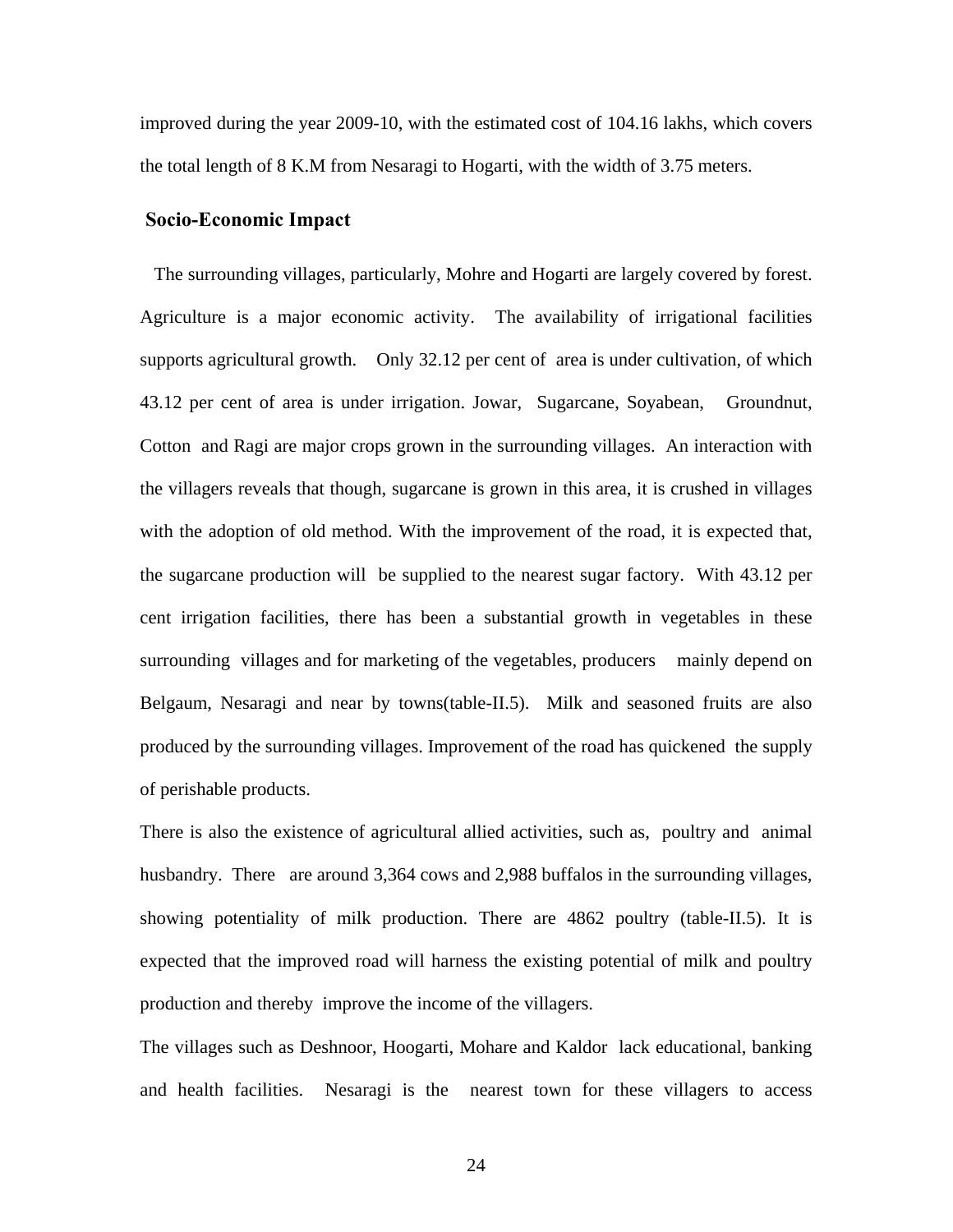educational, banking and health facilities. Students studying in Belgaum and Nesaragi, majority of them, girls, travel every day to Nesaragi and Belgaum. Improvement of the road has helped such users to a great extent. An interaction with the surrounding villagers reveal that, as the frequency of public vehicles is very less and do not ply on time, the improvement of the road increased the movement of the private vehicles and the number of students studying in Belgaum and Nesaragi particularly, girls has increased.

#### **Public opinion**

The survey results show that before the improvement of the road, condition of the road was very pathetic causing accidents. During the rainy season, it was very difficult for the vehicle movement, consuming more fuel and time. With the improvement of the road, such inconvenience has been reduced drastically. The public stated that with improvement of the road, the production and transportation of vegetables and milk has been increased and reducing the cost of transportation. Children enrolment in Nesaragi School has increased. However, the public strongly asserted that, though the road has been improved recently, but in some places due to heavy rains, the road is not in condition.

#### **Policy Suggestions**

 It is to be noted that exploring the existence of potentiality of such villages, good road connectivity is very important. As mentioned earlier, the good road connectivity attracts the others to come to villages and to invest in various economic activities. It is essential to attract private investment in villages. Hence, it is the responsibility of the state to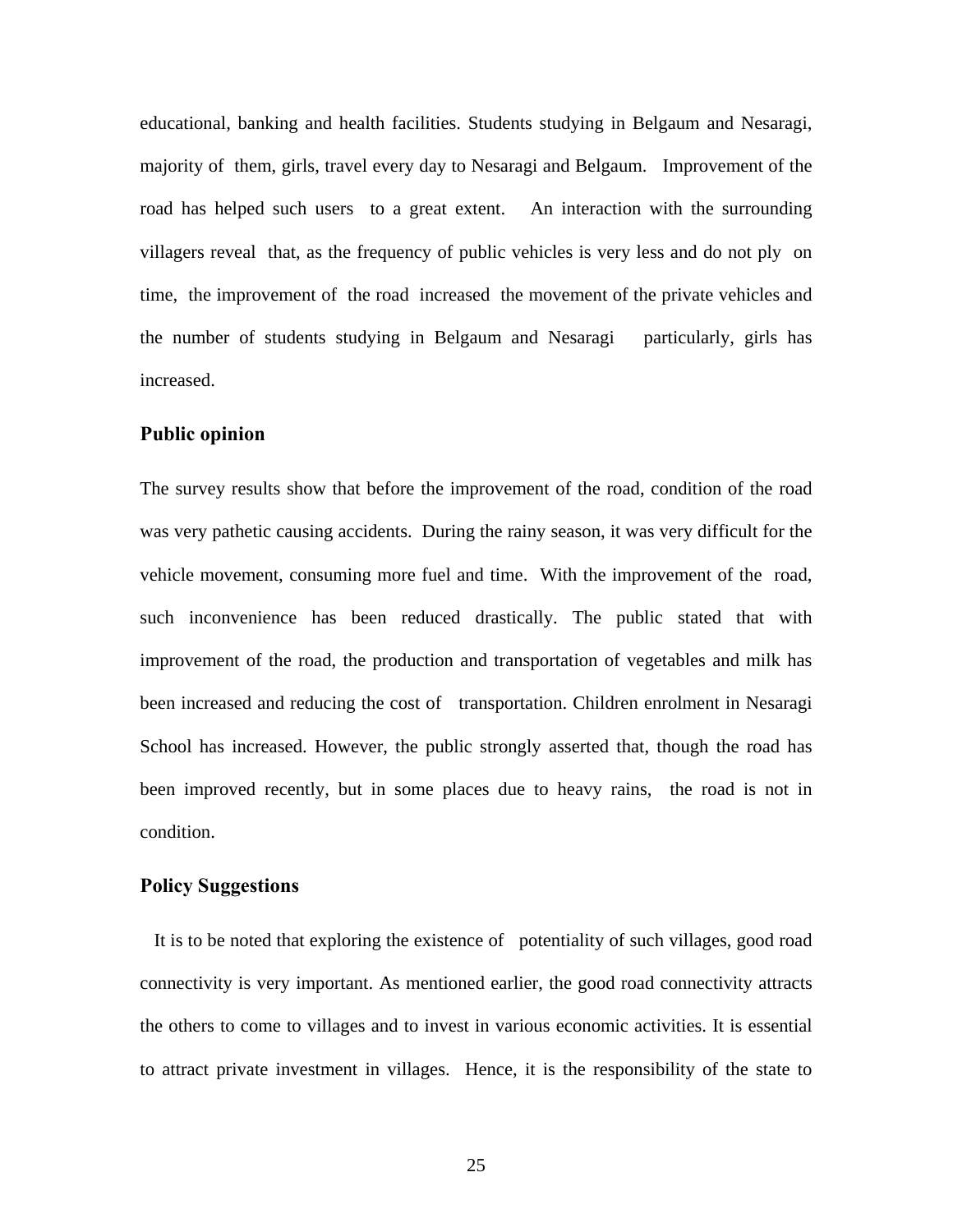provide the basic infrastructure for such villages. Looking into the geographical, economic conditions and public opinion of the surrounding villages, it seems that existence of good road network will spur the economic activities and diversify the agricultural activities and bring an improvement in the income of villagers.

#### **II.1.2 Mangsuli – Laxmeshwar (SH-73) Road**

 Improvement in Mangsuli –Laxmeshwar road (From 194.17 to 204.16) has been completed during the year 2009-10 at an estimated cost of 104.16 lakhs, which covers the total length of 9.90 K.M from Dharwad border (near Tadkod village) to near Siddasamudra village, with the width of 5.5 meters (table-II.4). The road has been widened from 3.75 K.M to 5.5 K.M. The improved road is helpful for Siddsasamudra, Bidargatti,Budrikatti and Chikkabellikatti villagers. At one end, towards south, after few Kilometers, the road connects N H-4 and towards north through Belavadi village and connects Bailahongal. This road also connects Shindnoor-Hemmadaga (SH-30) at Belavadi. The improved road is useful to the surrounding villagers to commute to Bhailhongal, Savadatti and Dharwad.

#### **Socio-Economic Impact**

 Agriculture is a major economic activity of the surrounding villages. Majority of cultivable land depends upon the rainfall. Around 89 per cent of area is under cultivation, of which 15 per cent of area is under irrigation. Sugarcane, Cotton, Pulses, Maize, Groundnut, Bajra, Wheat, Jowar and Ragi are major crops grown in the surrounding villages(table-II.5). Among these crops, Cotton, Sugarcane, Pulses and Groundnut are the major crops. For cotton, the farmers depend on the Bhailahongal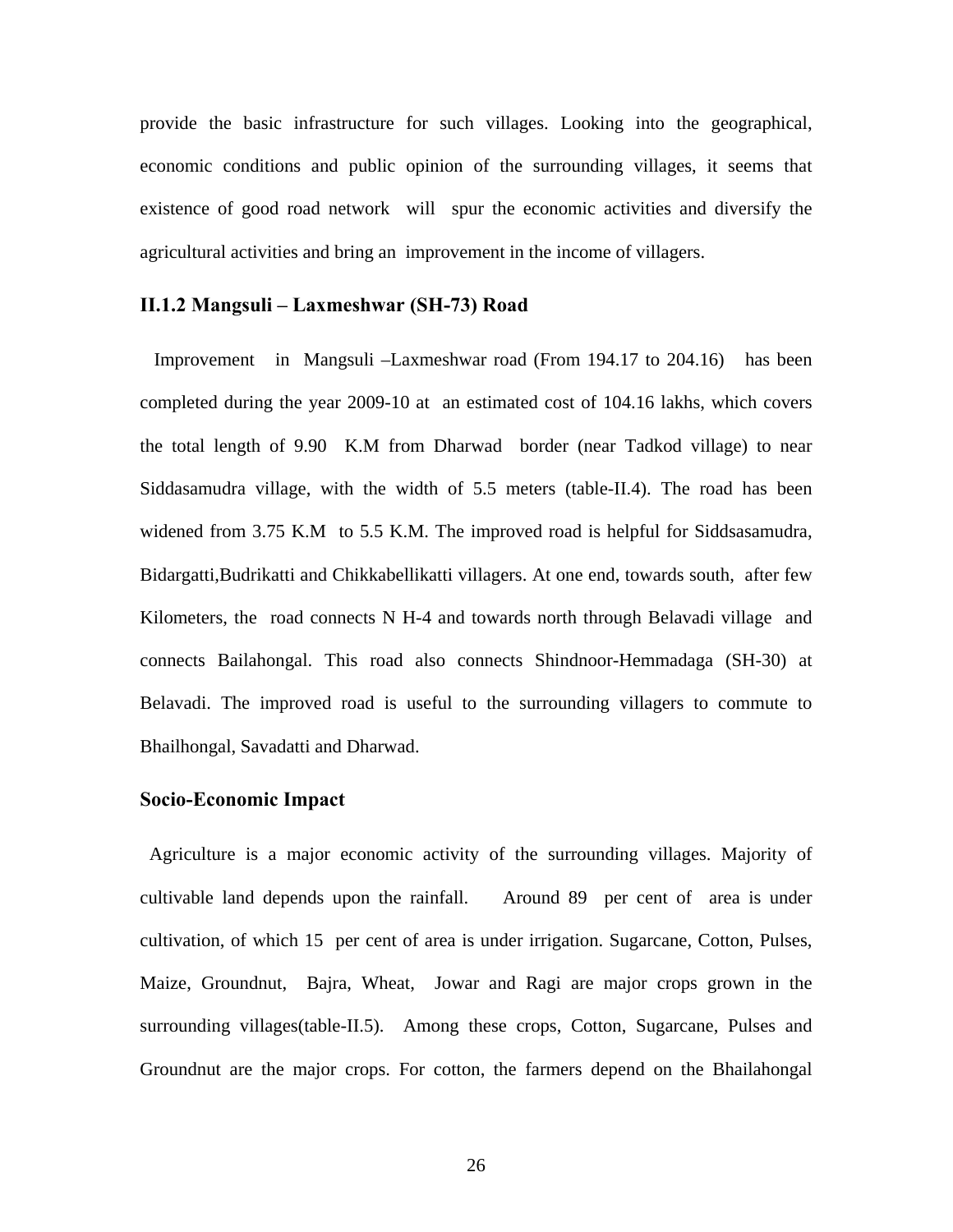market. For marketing, the surrounding villagers also commute to Belavadi, Savadatti and Dharwad. The vegetable and seasoned fruits are also grown in the surrounding villages. The improved road is convenient for villagers to transport their perishable agricultural goods to nearby markets such as Belavadi, Bhailhongal, Savadatti and Dharwad. There is also the existence of agricultural allied activities such as poultry and animal husbandry. There are 2750 cows and 2072 buffalos in the surrounding villages, showing potentiality of milk production. There are 1795 poultry. It is expected that the improved road will harness the existing potential of milk and poultry production and an improvement in the income of the villagers. It is also important to note that, unlike Halaga-Tigadi-Tarihal and Hogarti-Nesaragi road, it is not a remote road. It is a major road which connects Bailhongal and Dharwad. The study strongly feels that this road project should have been considered under some other scheme and MDR should have been undertaken for the improvement under SRVY. However, the improved road is very helpful for the children and students of the surrounding villagers, who commute every day to Dharwad and Belavadi for their education. This road is helpful in reducing the time and fuel cost. It is the busiest road, thousands of people commute every day between Bailhongal and Dharwad. It is a long road between Bhailhongal and Dharwad but only a small portion of the road has been improved. The study feels that the entire road needs to be improved as it is important for surrounding villagers for marketing, health, education and banking. Belavadi and Dharwad are the nearest marketing centers for the surrounding villages.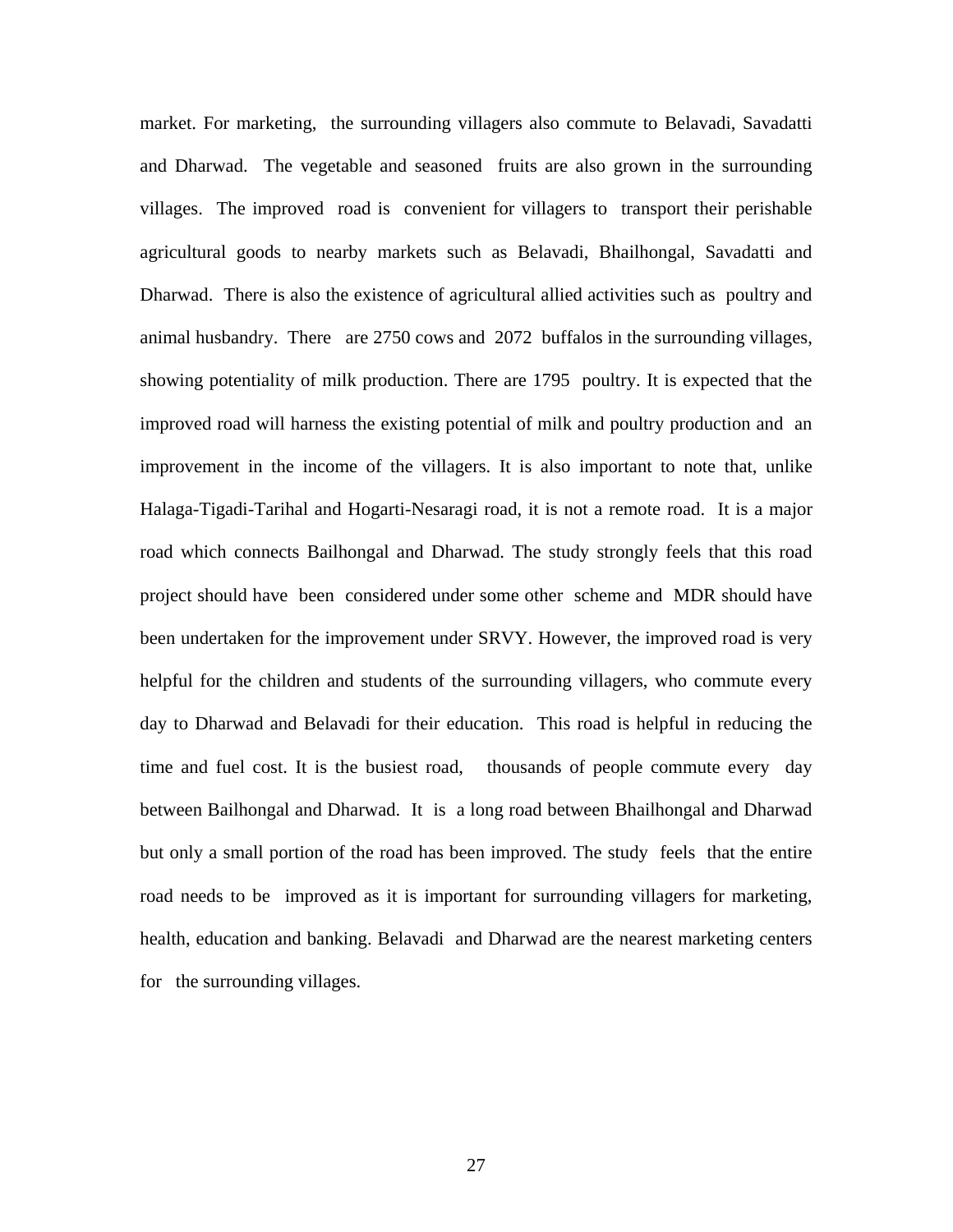#### **Public opinion**

The survey results show that unlike other roads which are considered in Bailhongal under the SRVY, before the improvement of the road, the condition of this road was in not that bad shape. The road is more useful for people of Dharwad and Bhailhongal, especially for the government employees, who travel between Bailhongal and Dharwad every day. However, surrounding villagers, the villagers from Dharwad side expressed that improved road reduced the travel time and fuel consumption resulting in quick transport of their perishable agricultural products to Dharwad and Belavadi. The students of the surrounding villages are happy about the improved road as they can now reach colleges in Dharwad on time. The students, farming community, businessmen and daily commuters held the view that the entire road between Bailahongal and Dharwad needs to be improved.

#### **Policy suggestions**

 It is difficult to expect the spur of new economic activities in the surrounding villages from the improvement of a small portion of the road. Some of the surrounding villages are away from the main road. Unless such village roads are improved, the benefits from improved roads may not accrue to the remote villagers. It is very important to improve the remote village and MDRs to harness the existing potentiality of the village economy.

#### **II.1.3 Sindanur-Hemmadaga (SH-30)**

 The selected reaches of Sindanur-Hemmadaga road(SH-30) has been taken up for the improvement during the year 2010-11, with the estimated cost of 78.12 lakhs, which covers the total length of 8 K.M from Nesaragi to Hogarti, with the increase in width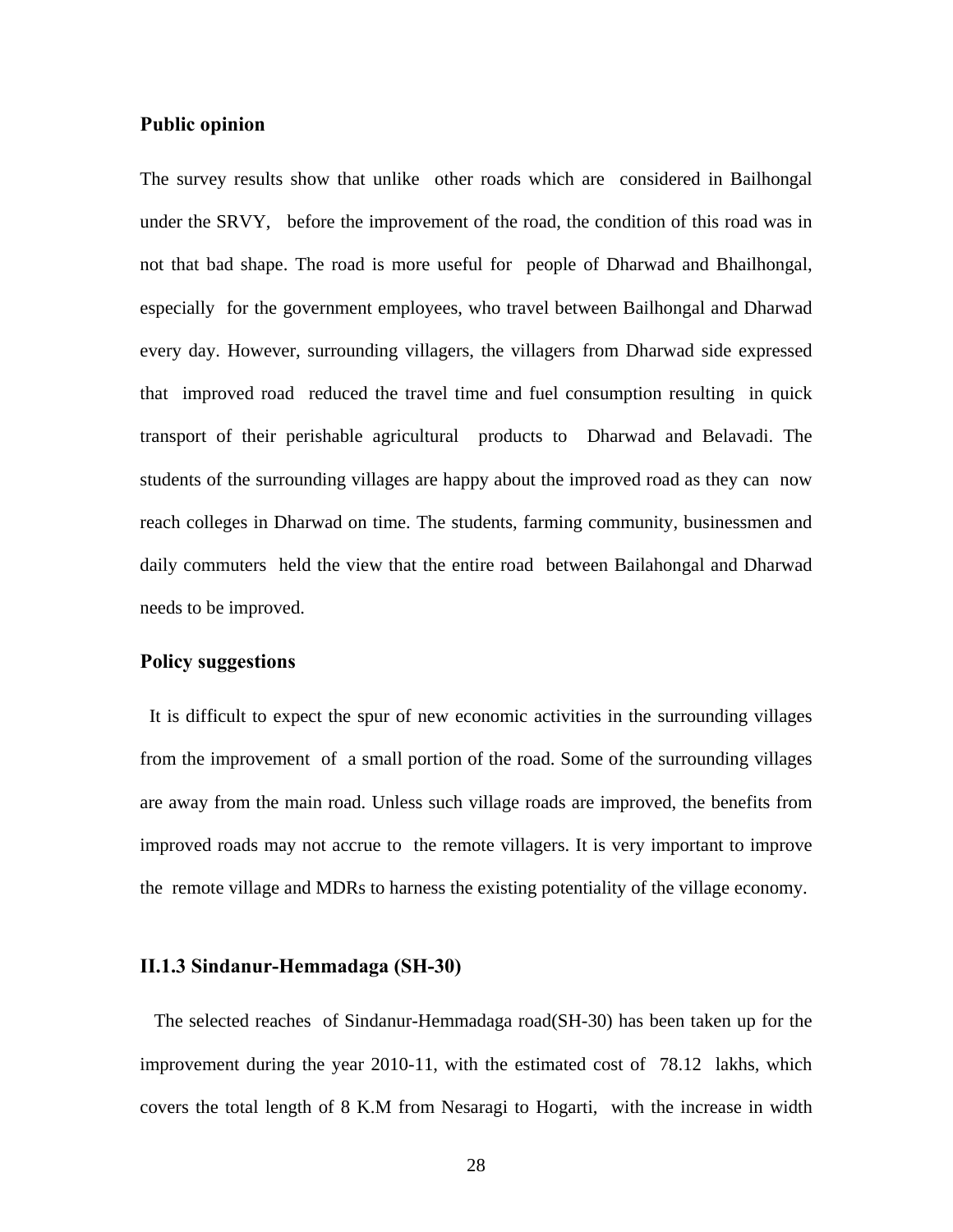from 3.75 to 5.50 meters(table-II.4). The work is in progress. It is an important road for surrounding villages such as Belavadi, Udikeri, Mugbasav and Sutagatti. The road connects Belavadi and Saudatti, which are important for marketing, banking and educational purposes. However, at the time of our visit during August 2011, the present road was in a very bad shape leading to frequent accidents, failure in vehicle machines, more oil consumption and high travel cost, especially for goods transportation. It was highly inconvenient for the commuters. With the improvement of this road, it is expected that such inconvenience could be reduced.

#### **Socio-Economic Impact**

 The present road is not yet completed. With the improvement of the road, it is expected that the surrounding villages between Belavadi and Savadatti will be benefitted. Like the surrounding villages of other improved roads under SRVY, agriculture is a major economic activity of the surrounding villages of the Sindanur-Hemmadaga road(SH-30). Majority of cultivable land depends upon the rainfall. 92.56 per cent of area is under cultivation, of which 5.61 per cent of area is under irrigation. Sugarcane, Cotton, Pulses, Maize, Groundnut, Bajra, Wheat, Jowar and Ragi are major crops grown in the surrounding villages. Among these crops, Cotton, Jowar and Pulses are the major crops. During our visit to the road, we witnessed large uncultivable land surrounding the road and also standing cotton crop in some portion of the field. The Malaprabha canal is the major source of water supply for small portion of the cultivable land. Sutagatti, Belavadi and Udkeri villages are major beneficiaries. For cotton market, the farmers depend on the Bhailahongal and Savadatti market. For marketing, the surrounding villagers also commute to Belavadi, Savadatti and Bhailahongal. There is also the existence of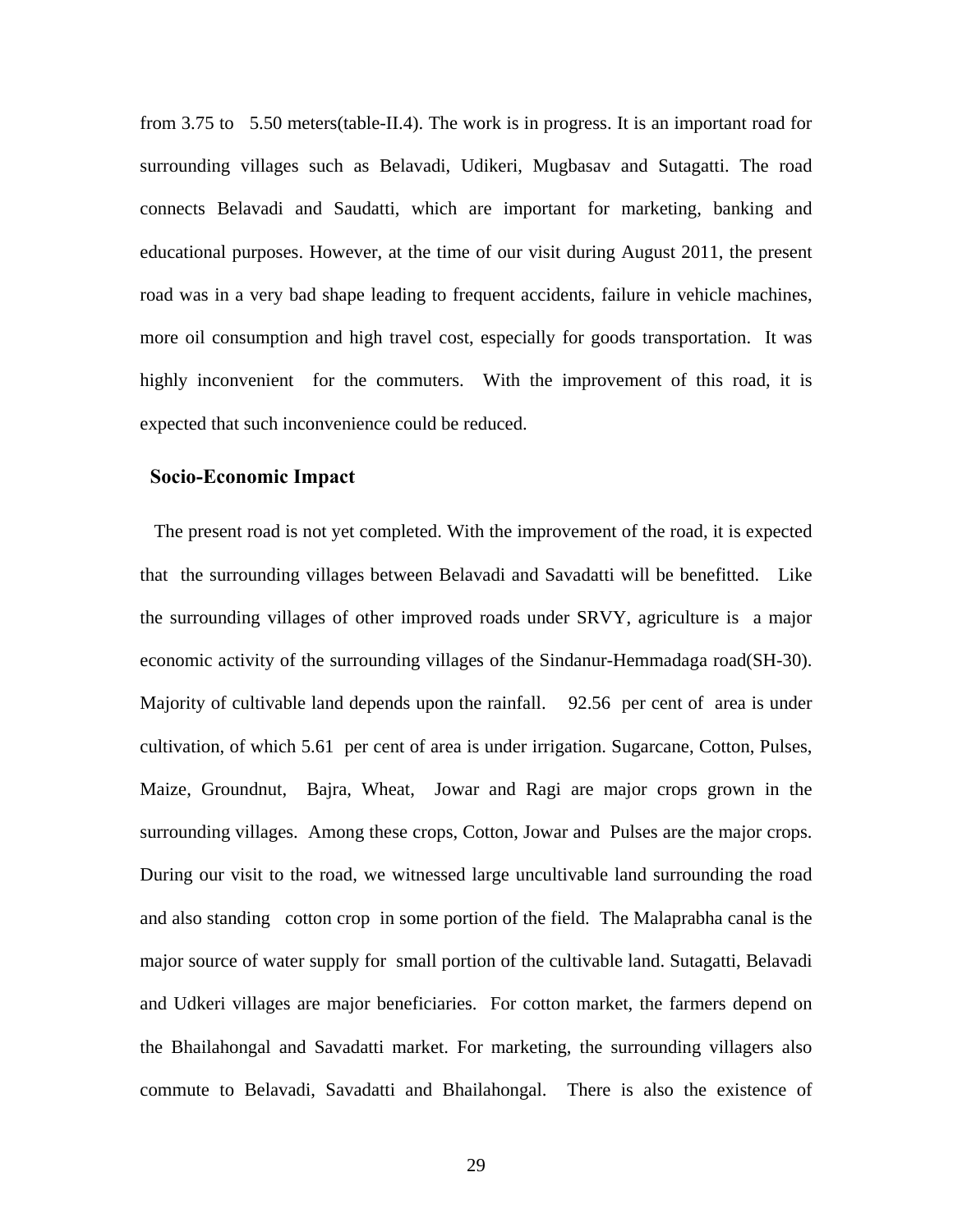agricultural allied activities such as poultry and animal husbandry. The surrounding villages are known for sheep rearing specially in Udikeri, Budihal and Mugbasav, where a large number of sheep is found. There are 1,921 cows, 2,550 buffalos and 5,858 sheep in the surrounding villages, showing potentiality of milk production. There are 2284 poultry. It is expected that the improved road will harness the existing potential of milk, poultry and sheep production and improvement in the income of the villagers. Among the surrounding villages, Belavadi has village industries. The products of such village industry will be sold in the surrounding villages. It is also important to note, like Mangsuli-Laxmeshwar (SH-73), Sindanur-Hemmadaga road is also a major state highway. The study strongly feels that this road should have been undertaken in some other scheme and MDR should have been considered for the improvement under SRVY. However, the present road is in a very bad condition. Improved road will be very helpful for the children and students of the surrounding villagers, who commute every day to Belavadi and Savadatti for their education. This road is useful in reducing the time and fuel cost. Compared to the length of the road between Belavadi and Savadatti, the portion of the road taken for the improvement is very small. It is necessary to take the rest of the road for the improvement urgently as the road condition is pathetic.

#### **Public Response**

The public of surrounding villages and drivers of the private vehicles are very critic about the bad condition of the road. However, they are happy that some portion of the road has been taken up for the improvement. Public opined that it is the only road for the surrounding villages to commute to Belavadi and Savadatti for markeing, health,

30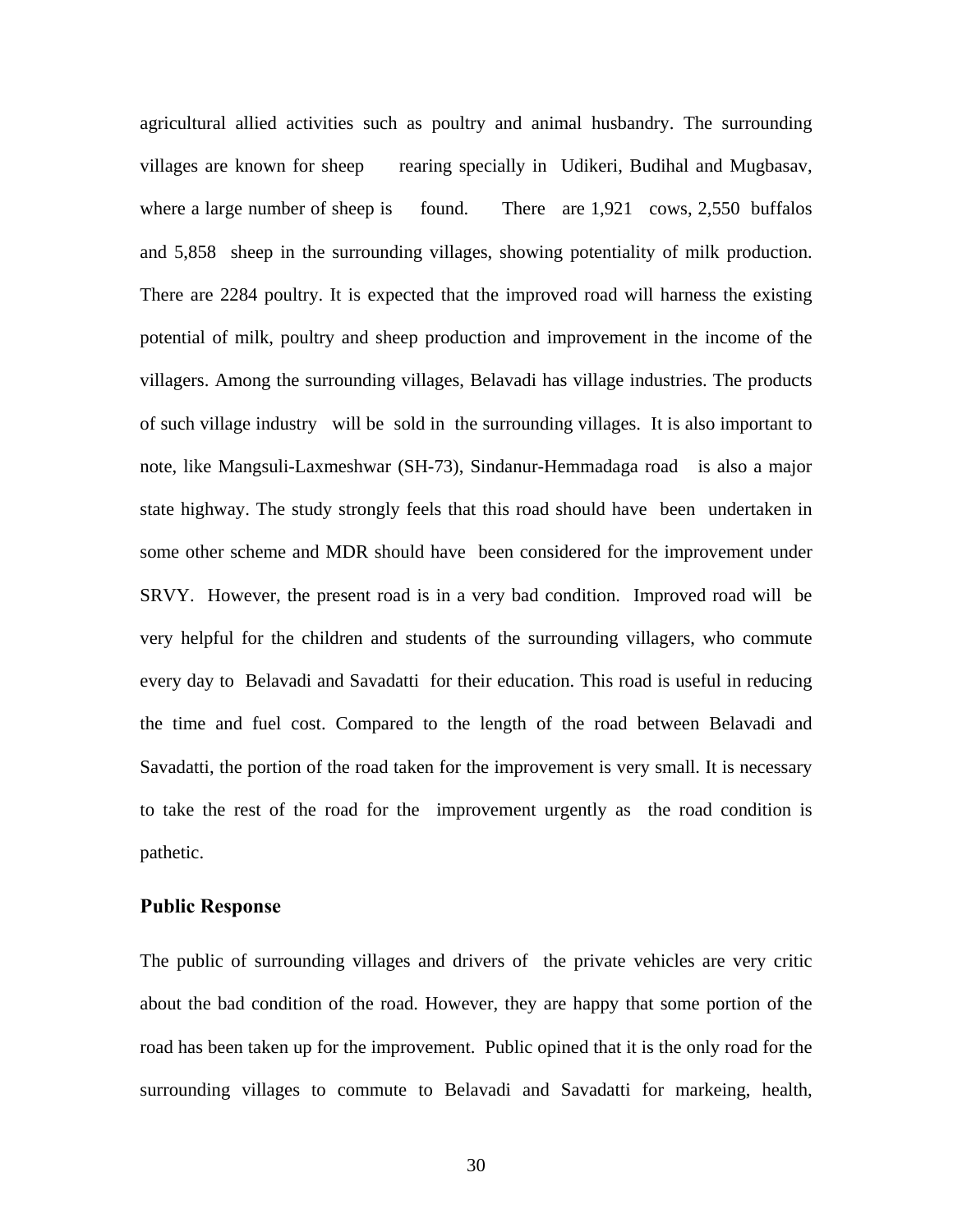banking and educational purposes. Hence, they felt that the entire road has to be improved.

#### **Policy suggestions**

The connectivity of remote villages to such main road is very essential. Most of the surrounding villages are not accessible to the main road. The condition of such village roads needs to be improved so that the surrounding villages can benefit from the improved main road. As told earlier, with an improvement in small portion of the road, there cannot be cropping up new economic activities. Hence, there needs to be improvement of entire main road and connect village roads as well.

# **II.1.4 Halga-Tigadi-Marihal Road**

#### **Description of the Road**

Improvement in selected parts of Halaga-Tigadi-Marihal road (From 13.00 to 19.15 km) has been completed during the year 2010-11 at the estimated cost of 78.12 lakhs(table-II.4). The improved remote Major District Road is helpful for remote villages such as Ganikopa, Marikatti, Shigihalli(K.S), Phularakopa and Navalagatti villages. It passes through Shigihalli(K.S) cross, Phularakopa, Navalagatti and Tgadi. At one end, towards Belgaum, it connects NH-4 at Halaga (helpful in reaching Belgaum) and in another end, towards Bailahongal, it connects SH-138 at Tigadi village and further, through Tigadi village it connects SH-31 near Kallur (Helpful in reaching Bailhongal). The road is strategically important as it connects the commercial towns of Bhailahongal and Belgaum. Halaga-Tigadi-Marihal road is the only road for daily commutation for the surrounding villages. The road is very significant for Ganikopa,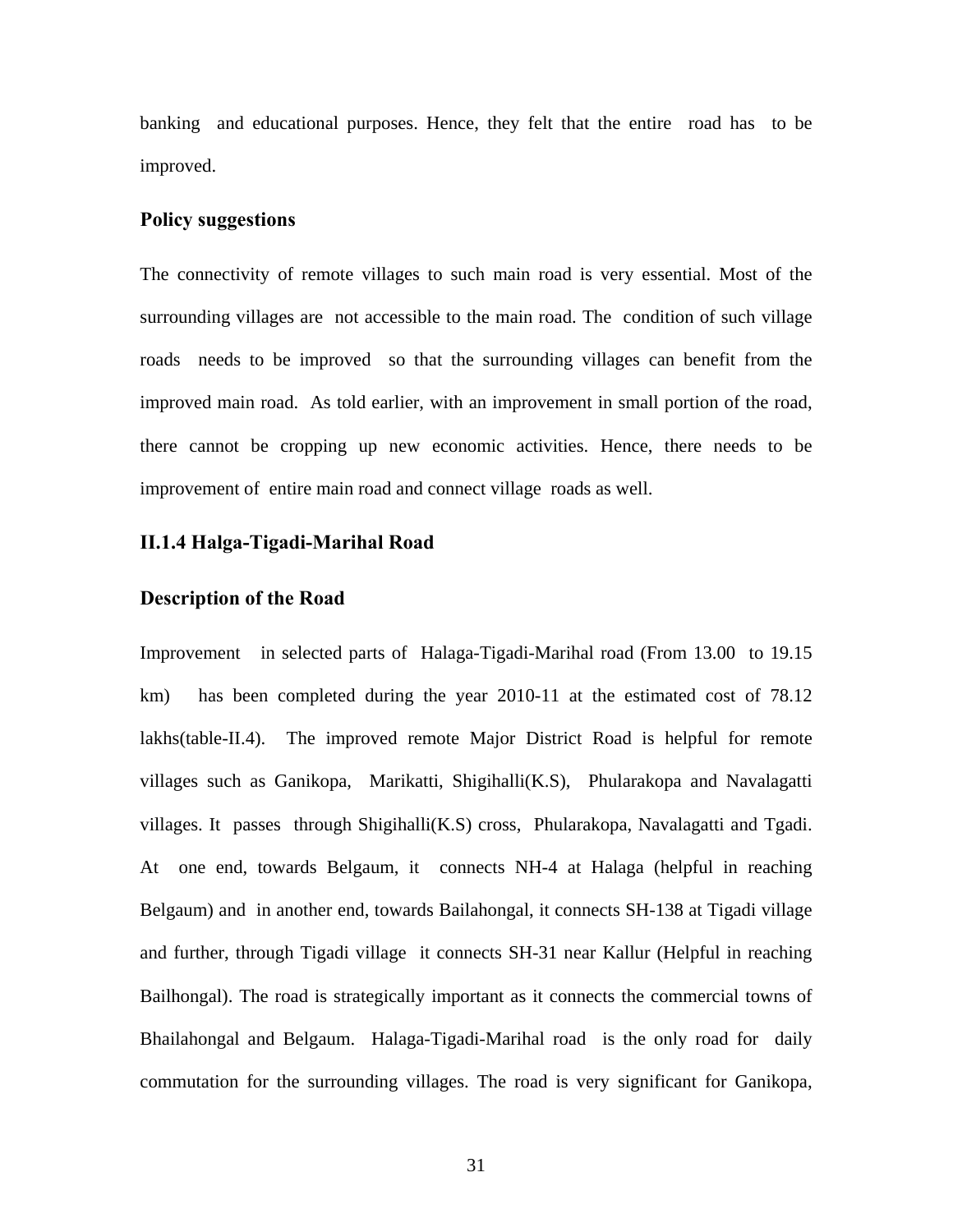Marikatti, Shigihalli(K.S), Phularakopa, Navalagatti and Tigadi. The entire road that connects between Halaga and Tigadi is not improved. The remaining part of the road is in a very bad shape and needs to be improved.

#### **Socio-Economic Impact**

 Agriculture is a major economic activity of the surrounding villages. Majority of cultivable land depends upon the rainfall. Around 92.56 per cent of area is under cultivation, of which 5.61 per cent of area is under irrigation. Jowar Sugarcane, Cotton, Maize, Groundnut, Maize, Bajra, Wheat and Ragi are major crops grown in these surrounding villages. Among these crops, Cotton, Sugarcane and Jowar are the major crops. For cotton and jowar, the farmers depend on the Bhailahongal market. Through Tigadi cross, sugarcane will be supplied to M.K. Hubli sugar factory. There is also the existence of agricultural allied activities such as poultry and animal husbandry. There are around 4,590 cows and 4,447 buffalos in the surrounding villages, showing potentiality of milk production. There are 3015 poultry. It is expected that the improved road will harness the existing potential of milk and poultry production which leads to an improvement in the income of the villagers.

 For the surrounding small villages, Tigadi village is nearest for marketing, primary health centre (PHC), co-operative banking, high school and veterinary hospital. The improved road is beneficial to 18,518 population of the surrounding villages who commute to Tigadi, Bhailahongal and Belgaum. Apparently the road is very useful for the children as they come to Tigadi for primary and high school education. The improved road has also helped the students, particularly, the girls who travel everyday to Bailahongal and Belgaum for college education.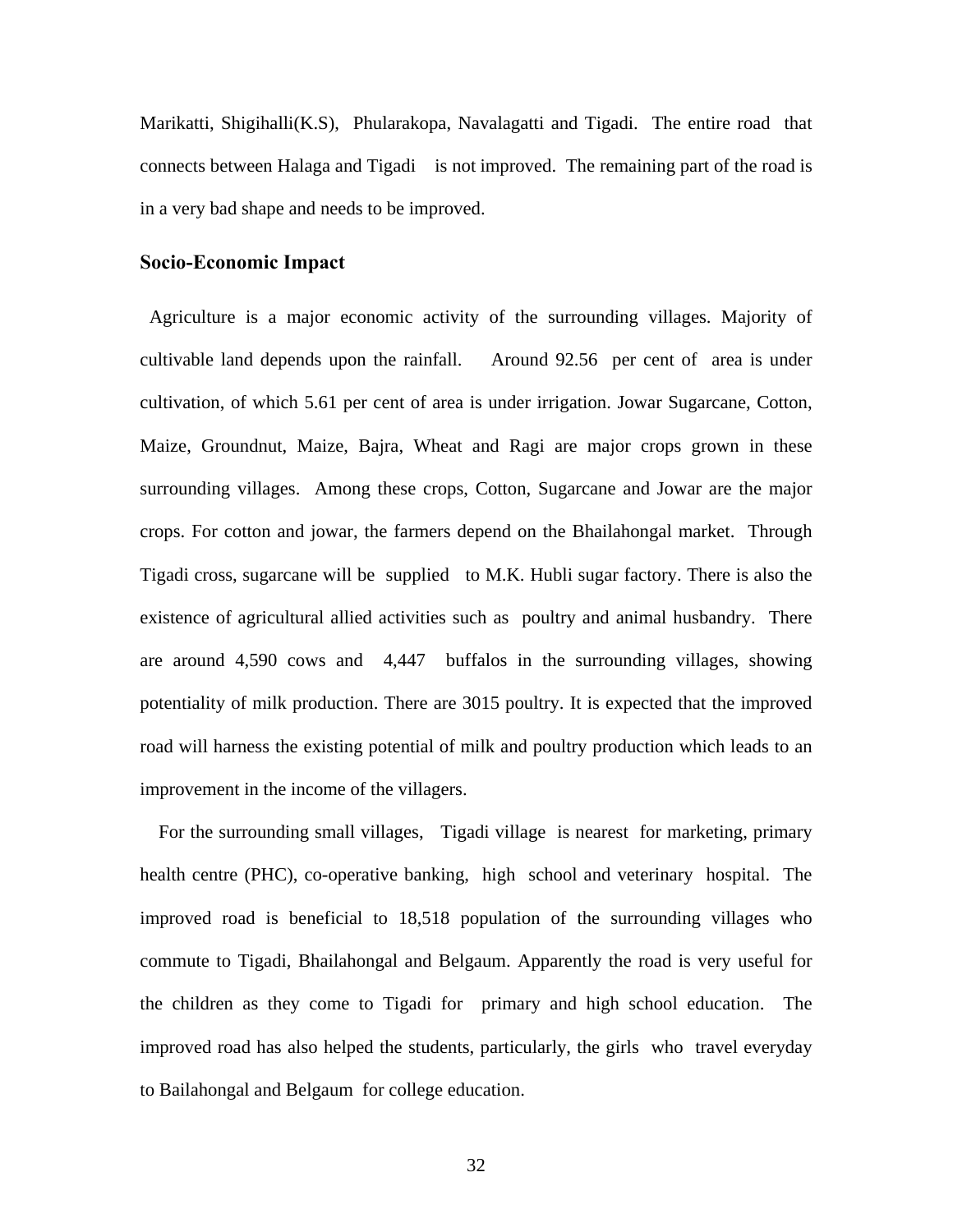#### **Public Response**

 The public response regarding the improvement of the road is very positive and strongly opined for an improvement of the entire road at the earliest and need to maintain the road all the time. The survey of the road users show that prior to the improvement of the road, the road was in a very bad condition, commuters used to take long time, fuel consumption was high, vehicles used to create problems frequently, difficult to carry milk and poultry products and inconvenient for the students to reach the schools and college on time. After the improvement of the road, there is an increase in the traffic, the fuel consumption by the vehicles has been reduced, the transport of perishable goods has been increased and school children enrolments in Tigadi has also increased. The improved road has also been useful for the people to go for health checkup, banking, visit the primary health centre and veterinary hospitals at Tigadi and to reach Belgaum and Bailahongal in a lesser time. The public strongly felt that the entire road need to improved, widened and regular maintenance of the road is very much required.

#### **Policy Suggestions**

Looking into the importance of the road for the surrounding villagers, it is necessary that the rest of the road, which is in a very bad condition, at least from Tigadi to Halaga, needs to be considered for the improvement. Such strategically important road needs to be maintained all the time in a good condition so that it can spur the economic activities and harness the existing of milk and poultry production.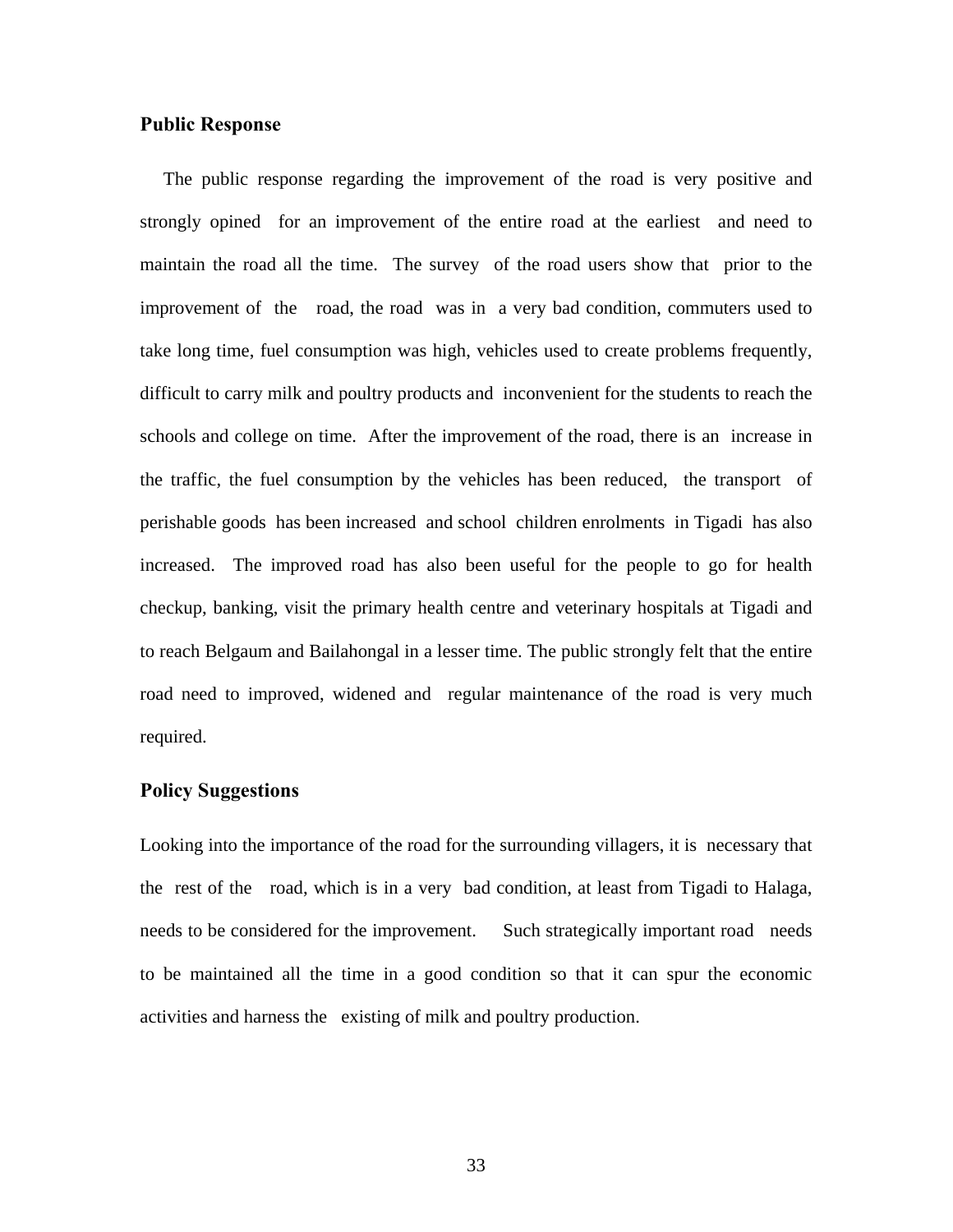| Year    | Constituency         | Name of the Road                                                                                                   | Estimated<br>Amount<br>in lakhs | Contract<br>Amount<br>in lakhs | <b>Budget</b><br>Estimation<br>in lakhs | Length<br>Improved<br>in KM | Width<br>Improved in<br>metres | Category of the<br>Road SH/MDR | <b>Status</b>     | Beneficial<br><b>Villages</b>                                                                    |
|---------|----------------------|--------------------------------------------------------------------------------------------------------------------|---------------------------------|--------------------------------|-----------------------------------------|-----------------------------|--------------------------------|--------------------------------|-------------------|--------------------------------------------------------------------------------------------------|
|         | $\overline{2}$       | 3                                                                                                                  | $\overline{4}$                  | 5                              | 6                                       |                             | 8                              | 9                              | 10                | 11                                                                                               |
| 2009-10 | Kittur               | Improvements in KM<br>No 131.90 to 140.05<br>of Mangsuli-<br>Laxmeshwar (SH-<br>73) Road                           | 104.16                          | 111.84                         | 52.08                                   | 8.00                        | 3.75                           | <b>SH</b>                      | Work<br>Completed | Hogarti, Kolyanhatti,<br>Deshnur, Mohre,<br>Koldur and Nesaragi                                  |
|         | Kittur               | Improvements in KM<br>No 194.17 to 204.16<br>of Mangsuli-<br>Laxmeshwar (SH-<br>73) Road                           | 104.16                          | 111.84                         | 52.08                                   | 9.90                        | 5.50                           | <b>SH</b>                      | Work<br>Completed | Chikkabellikatti, Gov<br>ankappa,<br>Budrakatti,<br>Bidargadd,<br>Siddsasamudra and<br>Belavadi. |
| 2010-11 | Bailhongal           | Improvements in<br>selected reaches in<br>KM No 217.59 to<br>225.23<br>Of Shindnoor-<br>Hemmadaga (SH-30)<br>Road. | 78.12                           | 77.45                          | 39.02                                   | 7.69                        | 5.50                           | <b>SH</b>                      | Under<br>Progress | Belavadi, Udikeri,<br>Budihal, Mugbasav<br>and Sutagatti.                                        |
|         | Kittur               | Improvements in<br>selected reaches in<br>KM No 10.00 to<br>19.15 of Halaga-<br>Tigadi-Tarihal Road                | 78.12                           | 77.46                          | 39.06                                   | 5.20                        | 3.75                           | <b>MDR</b>                     | Under<br>Progress | Ganikoppa,<br>Shigihalli,<br>Phularakoppa,<br>Navalgatti and<br>Tigadi                           |
| 2011-12 | Bailhongal<br>Kittur | The work of the selected roads<br>during the year 2010-11 continued<br>during the year<br>2011-12                  |                                 |                                | 52.08<br>52.08                          |                             |                                |                                |                   |                                                                                                  |

Table- II.4: Bailhongal Taluk Improved Roads Under Suvarna Raste Vikas Yojane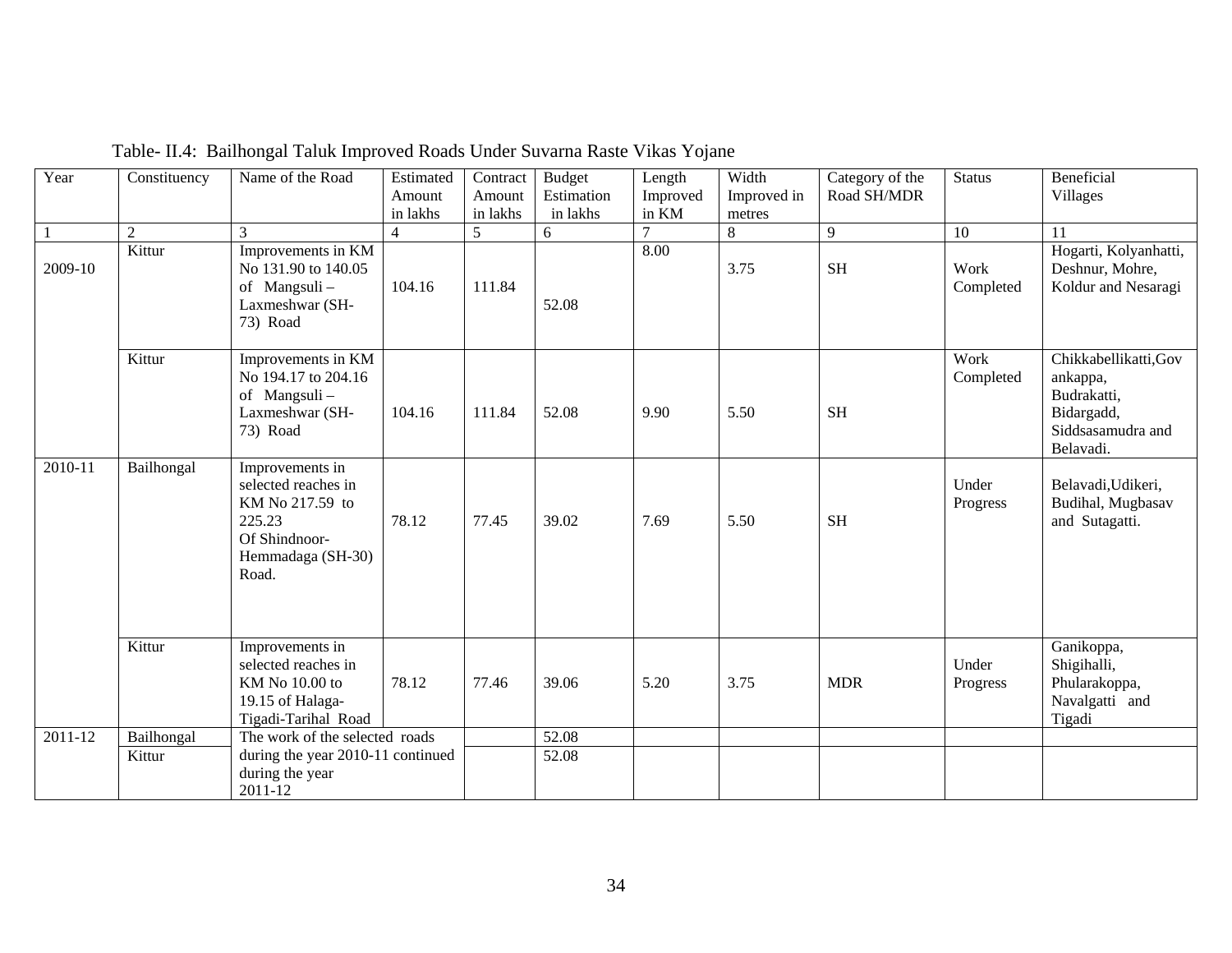| Year    | Constituency                   | Name of the Road                                                                                                | Beneficial<br><b>Villages</b>                                                                   | Percentage<br>of area<br>under<br>cultivation | Percentage<br>of area<br>under<br>Irrigation | Percenta<br>ge of<br>forest<br>area | Major<br>agricultural<br>crops                                                    | Agricultur<br>al allied<br>activities | Non-Farm Economic<br>Activities (Existence of<br>industries Y/N) | Population |
|---------|--------------------------------|-----------------------------------------------------------------------------------------------------------------|-------------------------------------------------------------------------------------------------|-----------------------------------------------|----------------------------------------------|-------------------------------------|-----------------------------------------------------------------------------------|---------------------------------------|------------------------------------------------------------------|------------|
| 2009-10 | Kittur                         | Improvements in KM No<br>131.90 to 140.05<br>of Mangsuli-<br>Laxmeshwar (SH-73)<br>Road                         | Hogarti,<br>Kolyanhatti,<br>Deshnur,<br>Mohre,<br>Koldur and<br>Nesaragi                        | 32.12                                         | 43.12                                        | 54.48                               | Jowar, Sugarca<br>ne,Cotton,Mai<br>ze,Groundnut,<br>Maize, Bajra, W<br>heat, Ragi | Poultry &<br>Animal<br>husbandry      | No                                                               | 17225      |
|         | Kittur                         | Improvements in KM No<br>194.17 to 204.16<br>of Mangsuli-<br>Laxmeshwar (SH-73)<br>Road                         | Chikkabellikatti,<br>Govankappa,<br>Budrakatti,<br>Bidargadd,<br>Siddsasamudra<br>and Belavadi. | 89.05                                         | 14.84                                        | 0.27                                | Jowar, Sugarca<br>ne,Cotton,Mai<br>ze,Groundnut,<br>Maize, Wheat,<br>Ragi         | Poultry &<br>Animal<br>husbandry      | Yes                                                              | 18576      |
| 2010-11 | Bailhongal                     | Improvements in<br>selected reaches in KM<br>No 217.59 to 225.23<br>Of Shindnoor-<br>Hemmadaga (SH-30)<br>Road. | Belavadi,<br>Udikeri,<br>Budihal,<br>Mugbasav and<br>Sutagatti                                  | 92.55                                         | 5.61                                         | $00\,$                              | Sugarcane, Cott<br>on,Maize,Grou<br>ndnut, Maize, B<br>ajra, Wheat,<br>Ragi       | Poultry &<br>Animal<br>husbandry      | Yes                                                              | 12812      |
|         | Kittur                         | Improvements in<br>selected reaches in KM<br>No 10.00 to 19.15 of<br>Halaga-Tigadi-Tarihal<br>Road              | Ganikoppa,<br>Shigihalli,<br>Phularakoppa,<br>Navalgatti and<br>Tigadi.                         | 87.87.                                        | 7.62                                         | $00\,$                              | Jowar, Sugarca<br>ne,Cotton,Mai<br>ze,Groundnut,<br>Maize, Bajra, W<br>heat, Ragi | Poultry &<br>Animal<br>husbandry      | N <sub>o</sub>                                                   | 18518      |
| 2011-12 | Bailhongal<br>Kittur<br>$\sim$ | The work of the selected<br>roads during the year<br>2010-11 continued<br>during the year 2011-12               | $\sim$                                                                                          | $\mathbf{r}$ $\mathbf{r}$                     | $\alpha$ <i>xxxxx</i> $\alpha$ $\beta$       |                                     |                                                                                   |                                       | $\overline{1}$<br>$2.77 \times 10^{-1}$                          |            |

Table- II.5: Economic Profile of Surrounding Villages of Improved Road Under SRVY in Bailhongal Taluk

 Source: Collected from Rural Development and Panchayat Raj Development GoK Website and the office of Assistant Executive Engineer (AEE) of Bailhongal Taluk.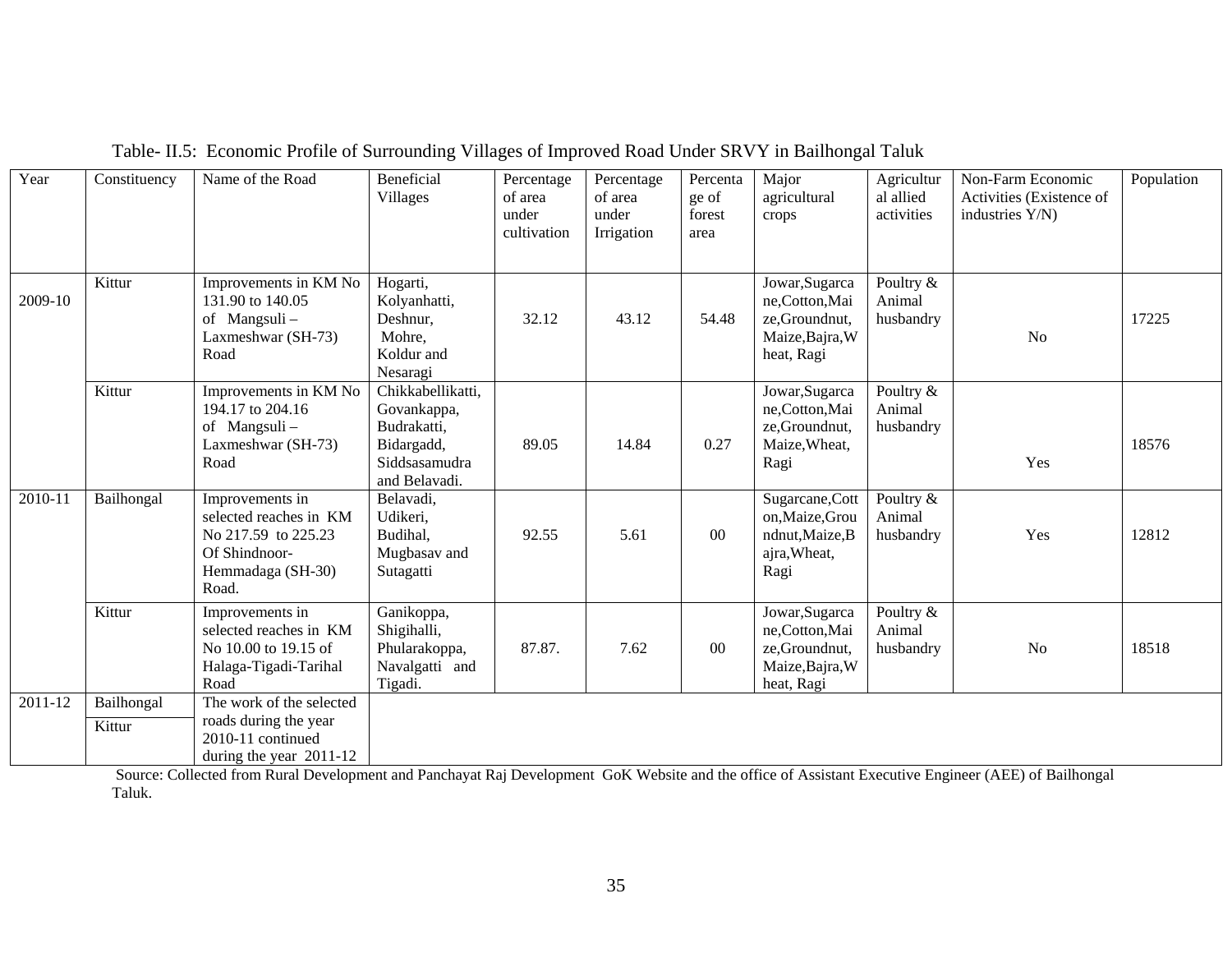#### **II.2 Belgaum Taluk**

There is a good network of road connectivity near the surrounding villages of Belgaum taluk and also the MDRs have good connectivity to State Highways and National Highway, which move towards Belgaum city. The surrounding villages are irrigated and major supplier of vegetables, milk and fruits to Belgaum city, further, these products will be transported to Goa, Maharashtra and other cities of Karnataka. Though agriculture is the main activity, there is also the existence of small village industries, horticulture, floriculture, dairy and large poultry units in the surrounding villages. However, the existing agriculture potential is not harnessed fully.

The agriculture of surrounding villages is highly potential for agro-processed industries. The surrounding villages are potential to attract private investment on contract and undertake organic farming. In this regard, rural-urban connectivity is very important. Therefore the existence of well connected good roads are very necessary. Though, initiations such as Suvarna Raste Vikas Yojane is a good scheme however, there needs to be an holistic approach for the improvement of village infrastructure.

Belgaum taluk has two assembly constituencies, namely Belgaum and Belgaum rural.

 Since the inception of Suvarna Raste Vikas Yojane during the year 2009-10, four roads have been undertaken for the improvement with an estimated budget of Rs 143.22 lakhs spread in three years. The expenditure (contract amount) made in the improvement of four roads in three years is Rs 178.51 lakhs. Improvement in all the selected four roads has been completed (table- II.6). About 7.4 K.M of road has been improved and in some places road has also been widened. The selection of all the four roads under SRVY seems to strategic. The selected roads are remote roads and connect to National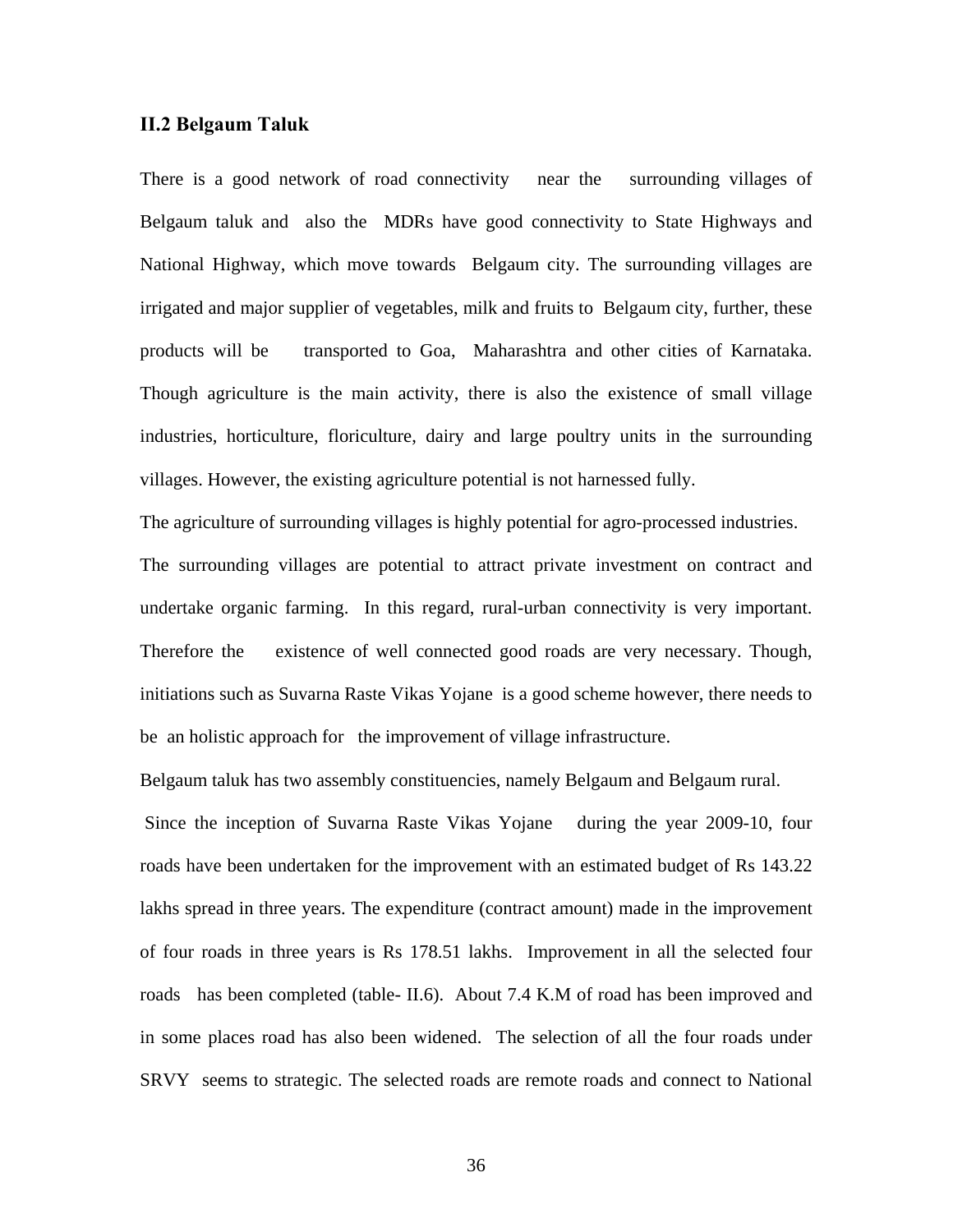and State Highways. The improved roads are very useful for the surrounding villages to commute and transport their agricultural products to Belgaum. Of the four improved roads, two belong to MDRs and two belong to village roads. It is important to note that though Rs 178.51 lakh has been spent, only 7.4 K.M of road has been improved.

#### **Description of the Improved Roads**

The detailed description about each road in terms of connectivity, selection of the road, public utility of the improved road and socio-economic impact has been analyzed in the following paragraphs.

#### **II.2.1 Bagewadi-Halagimaradi-Kalarakoppa Road**

It is the only the longest (i.e., 4.80 K.M) improved road of the Belgaum taluk under SRVY. Improvement in other selected road is less than one K.M. Improvement in Bagewadi-Halagimaradi-Kalarakoppa road(From 0.00 to 4.80 km) has been completed at an estimated cost of 104.16 lakhs(table-II.6). The improved remote Major District Road is useful for villages such as Halagimaradi, Kalarakoppa and Siddavbavi.

Towards north-east, road connects NH-4 near Hire-Bagewadi. The road is strategically important for Halagimaradi, Kalarakoppa and Siddavbavi as it connects NH-4. Hirebagewadi is the nearest for marketing, education, health and banking for the surrounding villagers. A large number of students commute every day to Belgaum for their education.

#### **Socio-Economic Impact**

Around sixty per cent of cultivable land is irrigated in the surrounding villages of the road. Sugarcane and vegetables are mainly grown in these villages. The vegetables from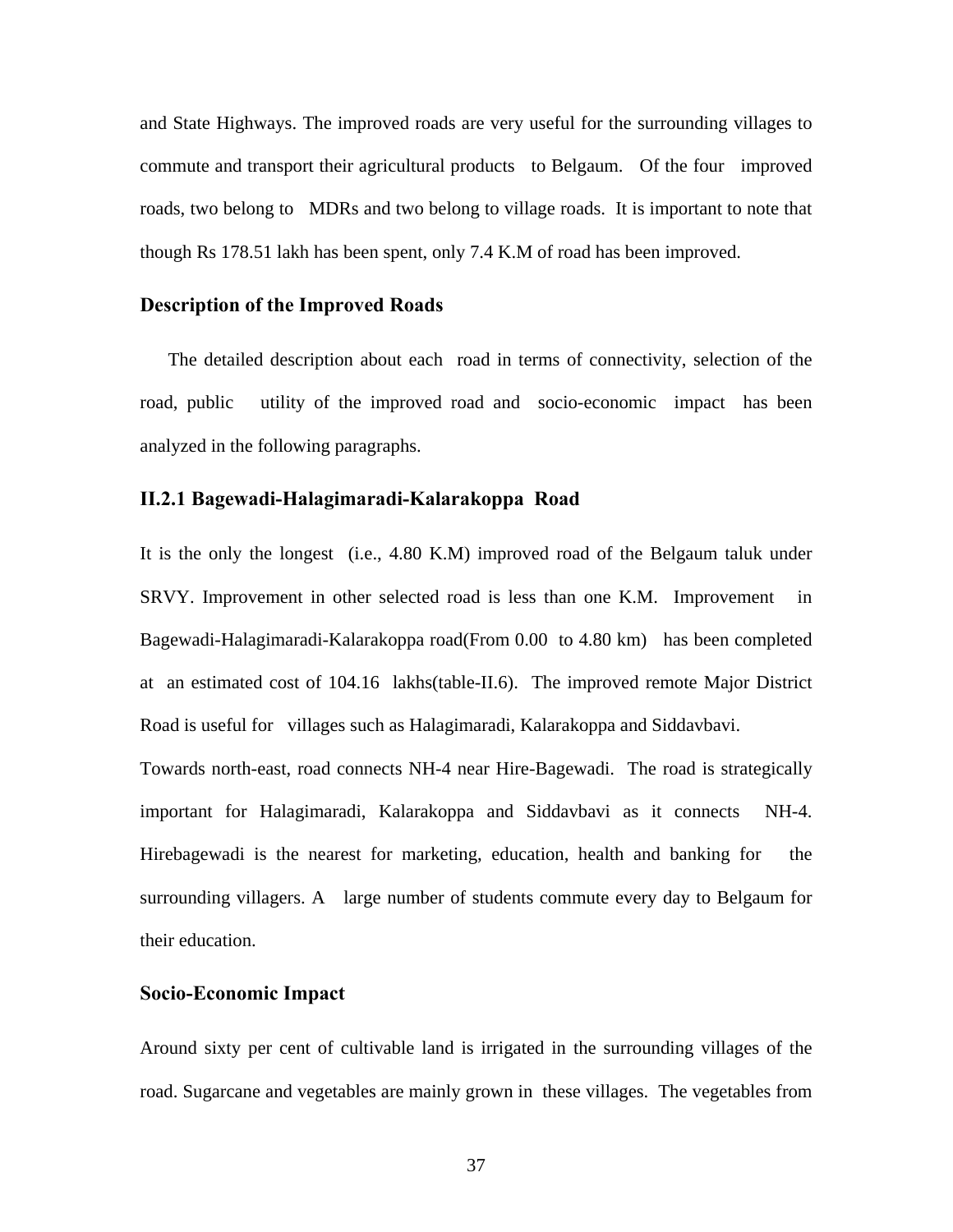these villages are mainly sold in Belgaum. The improved road is helpful for transport of vegetables to Belgaum city and Sugarcane to M.K.Hubli sugar factory. As stated earlier the road was in bad condition, and now it has been improved that has reduced the travel and transportation cost.

The students of the surrounding villages are relieved about the improved road as they can now reach colleges in Belgaum on time. The improved road is helpful for a large number children of Halagimarad, Kalarakoppa and Siddavbavi, who commute every day to Hire Bagewadi for primary and high school education. The improved road helps the surrounding villagers to supply their agricultural raw materials, fruits and vegetables like mango, tomato and potato to the small factories located on NH-4 i.e. between Bagewad and Belgaum. A large number of labourers of surrounding villages also commute every day to work in such agro based factories. The study observes that with the improvement of this road, there is an increase in production and supply of vegetables and fruits for agro- based factories. The wages of the labourers has also increased because of agro-based industry.

#### **Public opinion**

 Public expressed that before the improvement of the road, the condition was pathetic. There used to be frequent accidents. Even, public buses, particularly during the rainy season, were not regular and hence the transport of perishable agricultural products was difficult.. The villagers used to take some other route to reach Belgaum, which used to cost them more. Particularly, the people of Halagimaradi village used K.K.Koppa road to reach Belgaum. Now with improvement of the road, people of Halagimardi village are using improved Halagimaradi- Bagewadi road to reach N H-4, which connects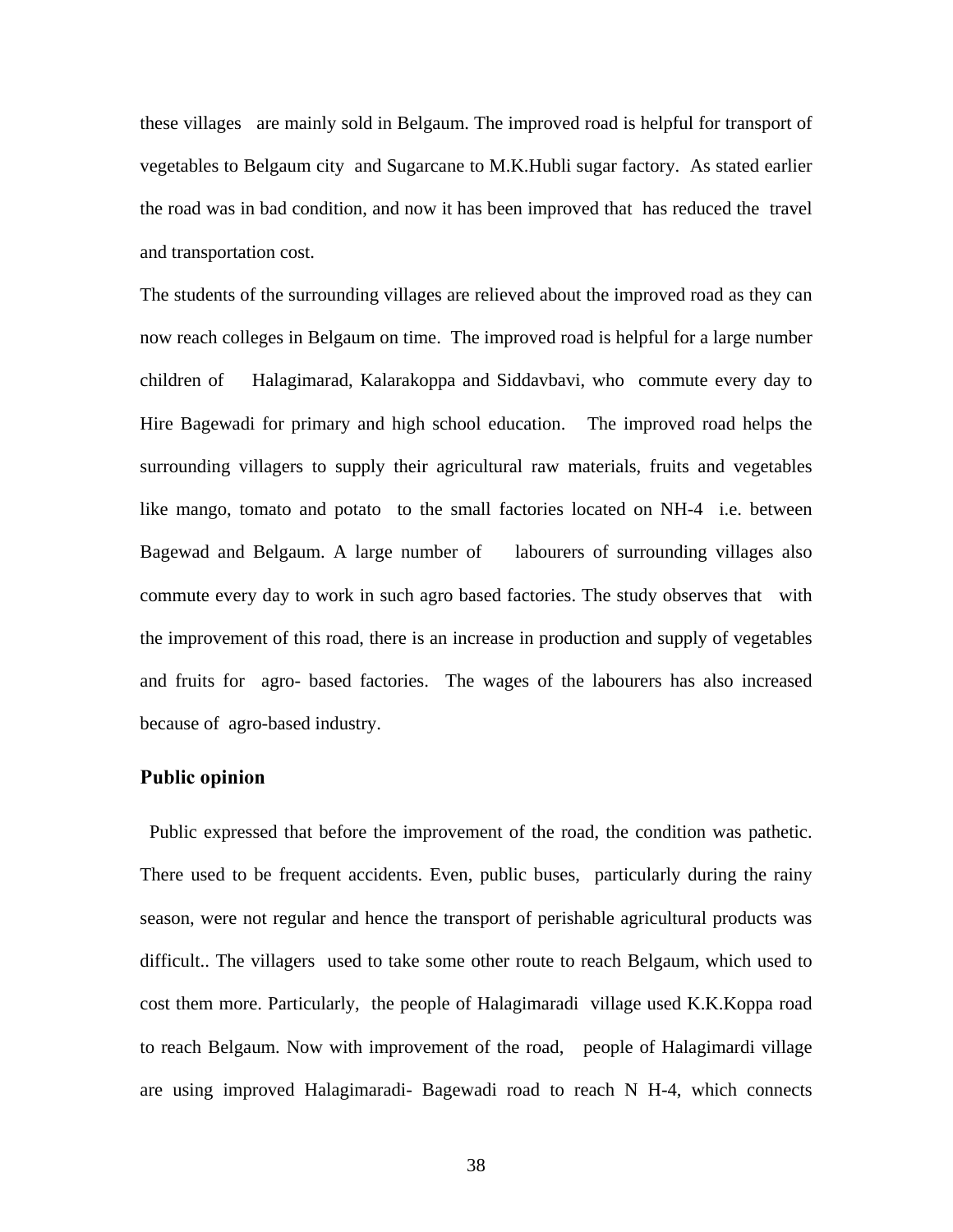Belgaum city. They also stated that such improved roads, if maintained properly there will be a diversification in agricultural production. The dairy production, fruits and vegetable production will also increase, thereby improving rural income. The students, farming community, businessmen and daily commuters opined that the entire road should be in good condition all the time.

# **Policy Suggestions**

Looking into the large volatility in food grains, fruits and vegetable prices, good road is very important for such potential and highly irrigated area. In the present context, there is the need of establishment of agro-based and food processing industries to increase the value addition in the agricultural products. Such villages encourage the establishment of agro-based and food processing industries. In this regard, it is the responsibility on the part of the government to improve the rural-urban connectivity

# **II.2.2 Bhendigeri-K.K.Koppa Road**

The selection of the Bhendigeri –K.K. Koppa road for the imporovement under various schemes is strategic. Before the improvement of the road, the condition of the road was very bad. Bendigeri- K.K.Koppa road is an important road for Bendigeri and K.K.Koppa villages . Only 0.90 K.M between K.K Koppa and N.H- 4 has been improved under the SRVY. The remaining, around four K.M has been improved under Central Relief Fund(CRF). The road between Bendigeri and K.K.Koppa has been considered under state funded Other Road Fund (ORF) . The entire road of around 8 K.M has been improved under various schemes. Through NH-4, towards north-west, road connects Belgaum and towards north-east, it connects Hire-Bagewadi. Belgaum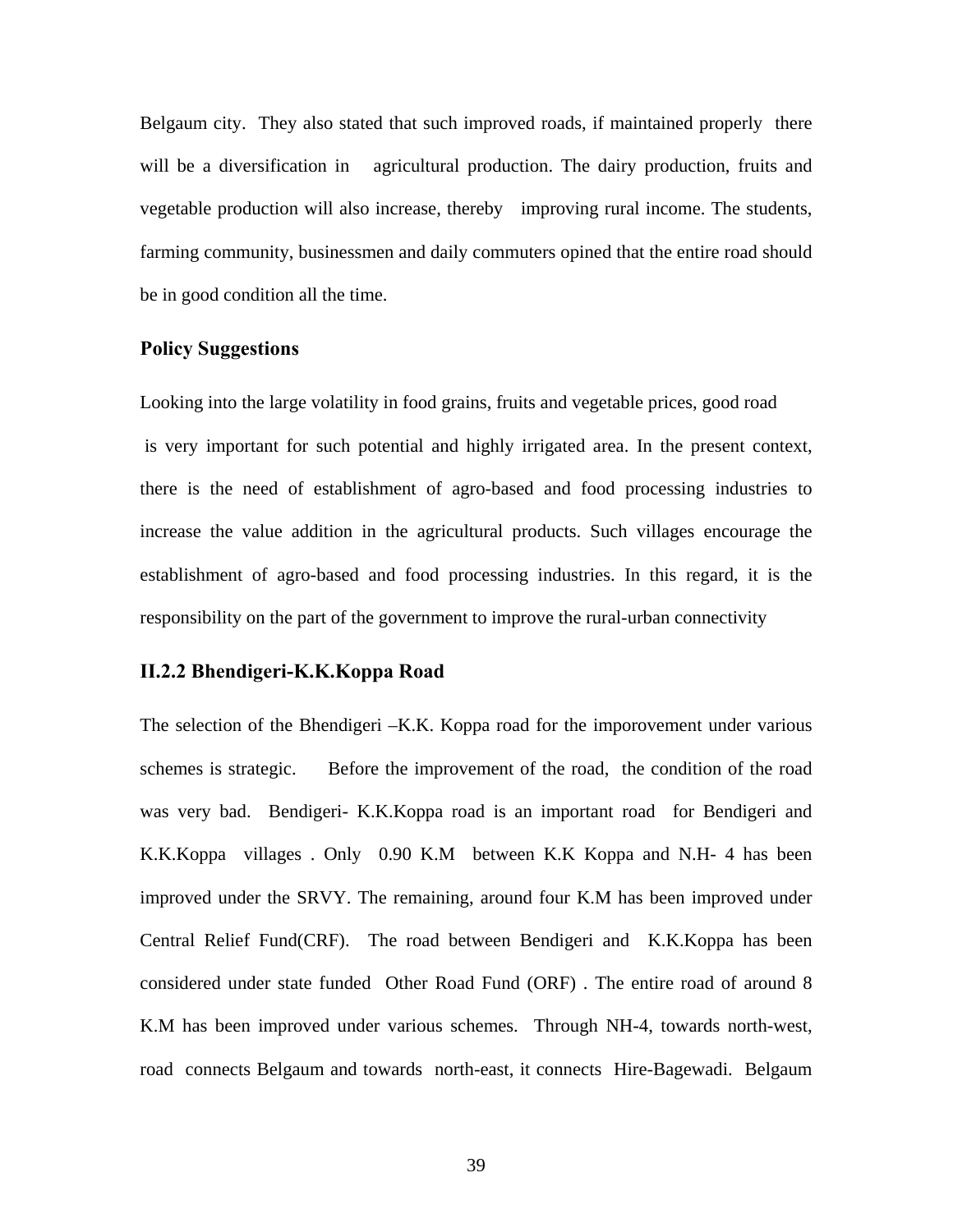and Hir-Bagewadi are nearest for marketing, education, health and banking for the surrounding villagers. A large number of students commute every day to Belgaum for their education.

#### **Socio-Economic Impact**

The large portion of area of K.K.Koppa village is surrounded by hills and thin forest. Only 17.94 per cent of the area is under cultivation(table-II.7). Sugarcane and vegetables are mainly grown in the K.K.Koppa and Bendigeri villages. The improved road is helpful for transport of vegetables to Belgaum city and Sugarcane to M.K.Hubli sugar factory. As stated earlier the road which was in bad condition, is now been improved that has reduced travel and transportation cost. The students of the surrounding villages are happy about the improved road as they can now reach colleges in Belgaum on time. From such an improvement, in the long run, there can be diversification in agricultural sector and non-farm economic activity may crop up.

# **Public opinion**

Since the entire road has been improved under various schemes, the surrounding villagers stated that the improved road has helped them for the transportation of perishable agricultural products to Belgaum.

# **II.2.3 Halaga Road (From NH-4 to Halaga village)**

It is a very small road that connects to NH-4. The entire road (0.90 K.M) has been improved under SRVY at an estimated cost of 14.96 K.M. The road is helpful for Bastwad village also. Sugarcane and vegetables are mainly grown in these villages. A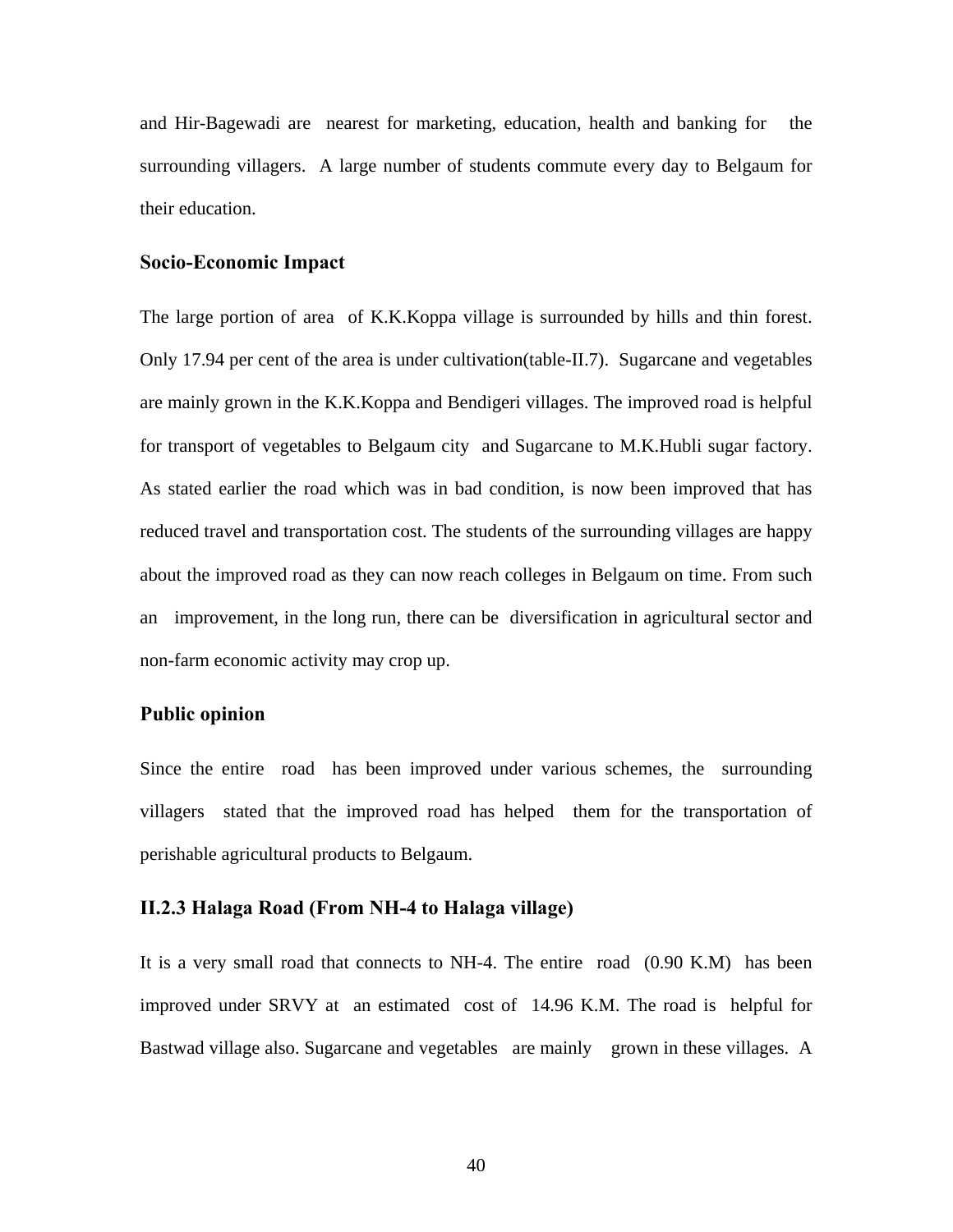large number of students from these villages go to Belgaum for education. Belgaum is the main market and education centre for these villages.

The survey of the road users show that prior to the improvement of the road, the road was in a very bad condition, commuters used to take long time, fuel consumption was high, it was difficult to carry milk and poultry products and inconvenient for the students to reach the schools and college on time. After the improvement of the road, there is an increase in the traffic, the fuel consumption by the vehicles has been reduced, the supply of perishable good has been increased, and also useful to the people to avail health and banking facilities in Belgaum.

#### **II.2.4 Balekundri Road**

The Balekundri approach road was improved at the estimated cost of Rs 13.12 lakhs, which covers the total length of 0.80 K.M from SH -20 (Belgaum –Bagalkoti road) with the width of 3.75 meters (table-II.6). The improved road is helpful for Balekundri B.K and Balekundri K.H. With good irrigation facilities, sugarcane and vegetables are mainly grown. The improved road is helpful to the surrounding villagers to commute to Belgaum for marketing, banking, health and education facilities. The Pant Balekundri village is a pilgrim centre, thousands of devotees visit the famous Balekundri math every year.

The survey results show that before the improvement of the road, condition of the road was in a very bad shape. There used to be frequent occurrence of the accidents. During the rainy season, it was very difficult for the vehicle movement, causing consumption of more fuel and time. With the improvement of the road, such inconveniences have been reduced drastically. The public opined that with improvement of the road, the production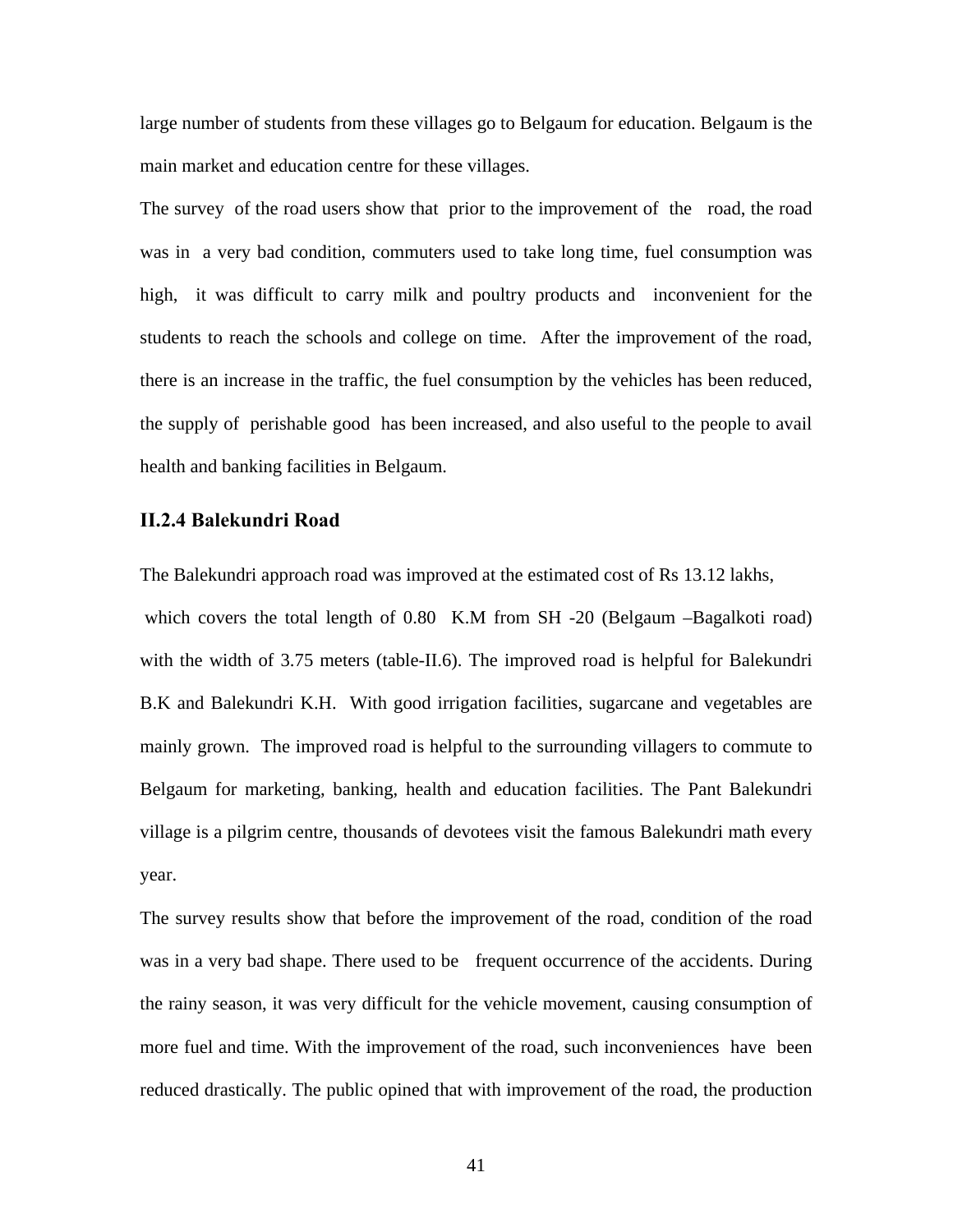and transportation of vegetables and milk to Belgaum city has been increased. The cost of transportation of vegetables and milk has come down.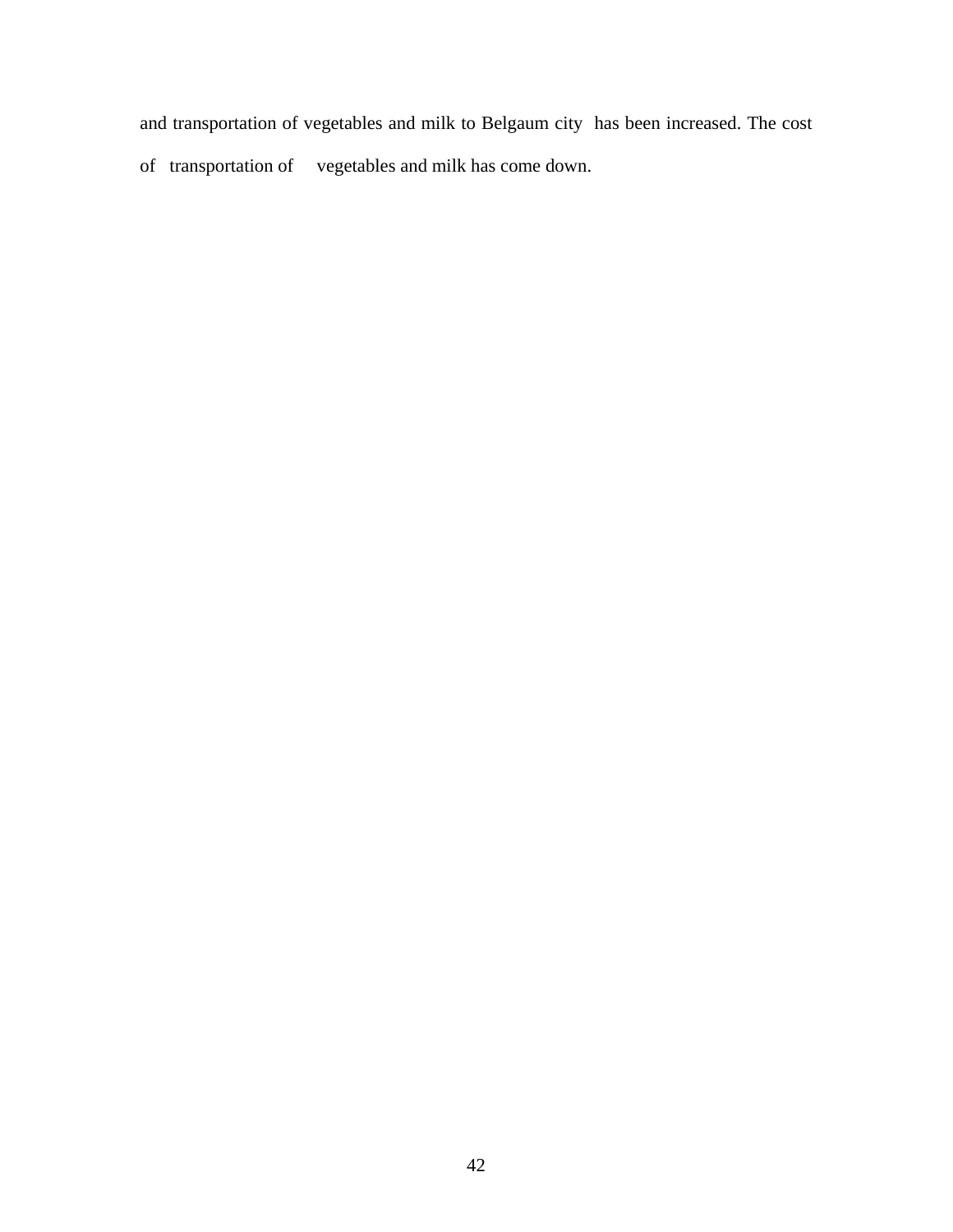| Year         | Constituency     | Name of the Road                                                                                    | Estimated<br>Amount<br>in Lakhs | Contract<br>Amount<br>in Lakhs | <b>Budget</b><br>Estimation<br>in Lakhs | Length<br>Improved<br>in KM | Width<br>Improved<br>in metres | Category of<br>the Road<br>SH/MDR | <b>Status</b> | Beneficial<br><b>Villages</b>                                   |
|--------------|------------------|-----------------------------------------------------------------------------------------------------|---------------------------------|--------------------------------|-----------------------------------------|-----------------------------|--------------------------------|-----------------------------------|---------------|-----------------------------------------------------------------|
| 2009-10      | Belgaum          | Improvement in KM No 0.00<br>to 4.80 of Bagewadi-<br>Halagimaradi-Kalarakoppa<br>Road               | 104.16                          | 101.31                         | 52.08                                   | 4.80                        | 3.75                           | <b>MDR</b>                        | Completed     | Halagimaradi<br>Kalarakoppa,<br>Siddavabhavi<br>and<br>Bagewadi |
| $2010 - 11$  | Belgaum<br>Rural | Improvement in selected<br>reaches in KM No 0.00 KM<br>to 7.60 KM of Bhendigeri-<br>K.K.Koppa Road. | 50.00                           | 49.04                          | 25.00                                   | .90                         | 5.50                           | <b>MDR</b>                        | Completed     | K.K. Koppa                                                      |
|              | Belgaum<br>Rural | Improvement in selected<br>reaches of Halaga Road<br>(From NH-4 to Halaga<br>village)               | 15.00                           | 14.96                          | 7.50                                    | .90                         | 3.70                           | Village<br>Road                   | Completed     | Halaga                                                          |
|              | Belgaum<br>Rural | Improvement in selected<br>reaches of Balekundri Road<br>(From SH-20 to Balekundri<br>village)      | 13.12                           | 13.20                          | 6.56                                    | .80                         | 3.75                           | Village<br>Road                   | Completed     | Balekundri                                                      |
|              | Belgaum          | Improvement in KM No<br>0.00 to 4.80 of Bagewadi-<br>Halagimaradi-Kalarakoppa<br>Road               |                                 |                                | 32.12                                   |                             |                                |                                   |               |                                                                 |
| $2011 - 12*$ | Belgaum<br>Rural | Improvement in selected<br>reaches in KM No 0.00 KM<br>to 7.60 KM of Bhendigeri-<br>K.K.Koppa Road. |                                 |                                | 5.86                                    |                             |                                |                                   |               |                                                                 |
|              | Belgaum<br>Rural | Improvement in selected<br>reaches of Halaga Road<br>(From NH-4 to Halaga<br>village)               |                                 |                                | 7.71                                    |                             |                                |                                   |               |                                                                 |
|              | Belgaum<br>Rural | Improvement in selected<br>reaches of Balekundri Road<br>(From SH-20 to Balekundri<br>village)      |                                 |                                | 6.39                                    |                             |                                |                                   |               |                                                                 |

Table- II.6: Belgaum Taluk Improved Roads Under Suvarna Raste Vikas Yojane

Source : Collected from the office of Assistant Executive Engineer (AEE) of Belagaum Taluk.

Note: \* The work of the selected roads during the year 2009-10 and 2010-11 continued during the year 2011-12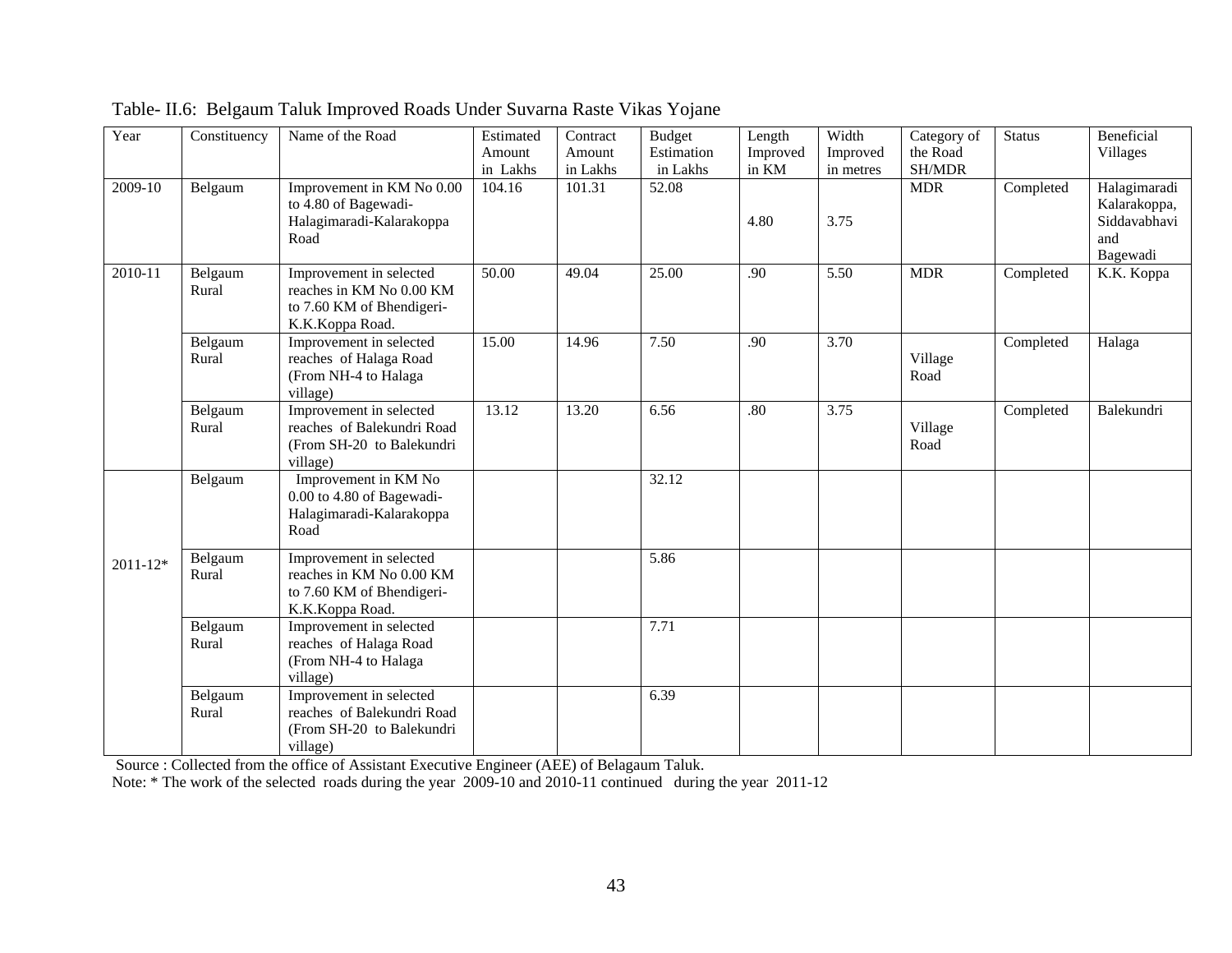| Year         | Constituenc<br>y | Name of the Road                                                                                    | Beneficial<br>villages                                          | Percentage<br>of area<br>under<br>cultivation | Percentag<br>e of area<br>under<br>irrigation | Percentag<br>e of forest<br>area | Major<br>agricultural<br>crops                               | Agricultural<br>allied<br>activities | Non-Farm Economic<br><b>Activities</b> (Existence<br>of industries Y/N) | Population |
|--------------|------------------|-----------------------------------------------------------------------------------------------------|-----------------------------------------------------------------|-----------------------------------------------|-----------------------------------------------|----------------------------------|--------------------------------------------------------------|--------------------------------------|-------------------------------------------------------------------------|------------|
| 2009-10      | Belgaum          | Improvement in KM No<br>0.00 to 4.80 of Bagewadi-<br>Halagimaradi-Kalarakoppa<br>Road               | Halagimaradi<br>Kalarakoppa,<br>Siddavabhavi<br>and<br>Bagewadi | 46.49                                         | 60.30                                         | 21.17                            | Ragi, Jowar, W<br>heat, Groundnu<br>t,Sugercane,Co<br>tton   | Poultry $&$<br>Animal<br>husbandry   | Yes                                                                     | 12908      |
| 2010-11      | Belgaum<br>Rural | Improvement in selected<br>reaches in KM No 0.00 KM<br>to 7.60 KM of Bhendigeri-<br>K.K.Koppa Road. | K.K. Koppa                                                      | 17.94                                         | 25.93                                         | $00\,$                           | Jowar, Wheat, S<br>ugarcane, Cotto<br>n,Groundnut            | Poultry &<br>Animal<br>husbandry     | N <sub>o</sub>                                                          | 5250       |
|              | Belgaum<br>Rural | Improvement in selected<br>reaches of Halaga Road<br>(From NH-4 to Halaga<br>village)               | Halaga<br>Bastavad                                              | 96.28                                         | 10.53                                         | $00\,$                           | Bajra, Maize, S<br>ugarcane, Grou<br>ndnt,Cotton             | Poultry &<br>Animal<br>husbandry     | N <sub>o</sub>                                                          | 12495      |
|              | Belgaum<br>Rural | Improvement in selected<br>reaches of Balekundri<br>Road<br>(From SH-20 to Balekundri<br>village)   | Balekundri b.k<br>Balekundri k.h                                | 83.75                                         | 43.05                                         | $00\,$                           | Jowar, Wheat,<br>Maize, Sugarca<br>ne, Cotton, Gro<br>undnut | Poultry &<br>Animal<br>husbandry     | N <sub>o</sub>                                                          | 9119       |
|              | Belgaum          | Improvement in KM No<br>0.00 to 4.80 of Bagewadi-<br>Halagimaradi-Kalarakoppa<br>Road               |                                                                 |                                               |                                               |                                  |                                                              |                                      |                                                                         |            |
| $2011 - 12*$ | Belgaum<br>Rural | Improvement in selected<br>reaches in KM No 0.00 KM<br>to 7.60 KM of Bhendigeri-<br>K.K.Koppa Road. |                                                                 |                                               |                                               |                                  |                                                              |                                      |                                                                         |            |
|              | Belgaum<br>Rural | Improvement in selected<br>reaches of Halaga Road<br>(From NH-4 to Halaga<br>village)               |                                                                 |                                               |                                               |                                  |                                                              |                                      |                                                                         |            |

Table- II.7: Economic Profile of Surrounding Villages of Improved Road Under SRVY in Belgaum Taluk

 Source: Collected from Rural Development and Panchayat Raj Development GoK Website and the office of Assistant Executive Engineer (AEE) of Belgaum Taluk.

Note: \* The work of the selected roads during the year 2009-10 and 2010-11 continued during the year 2011-12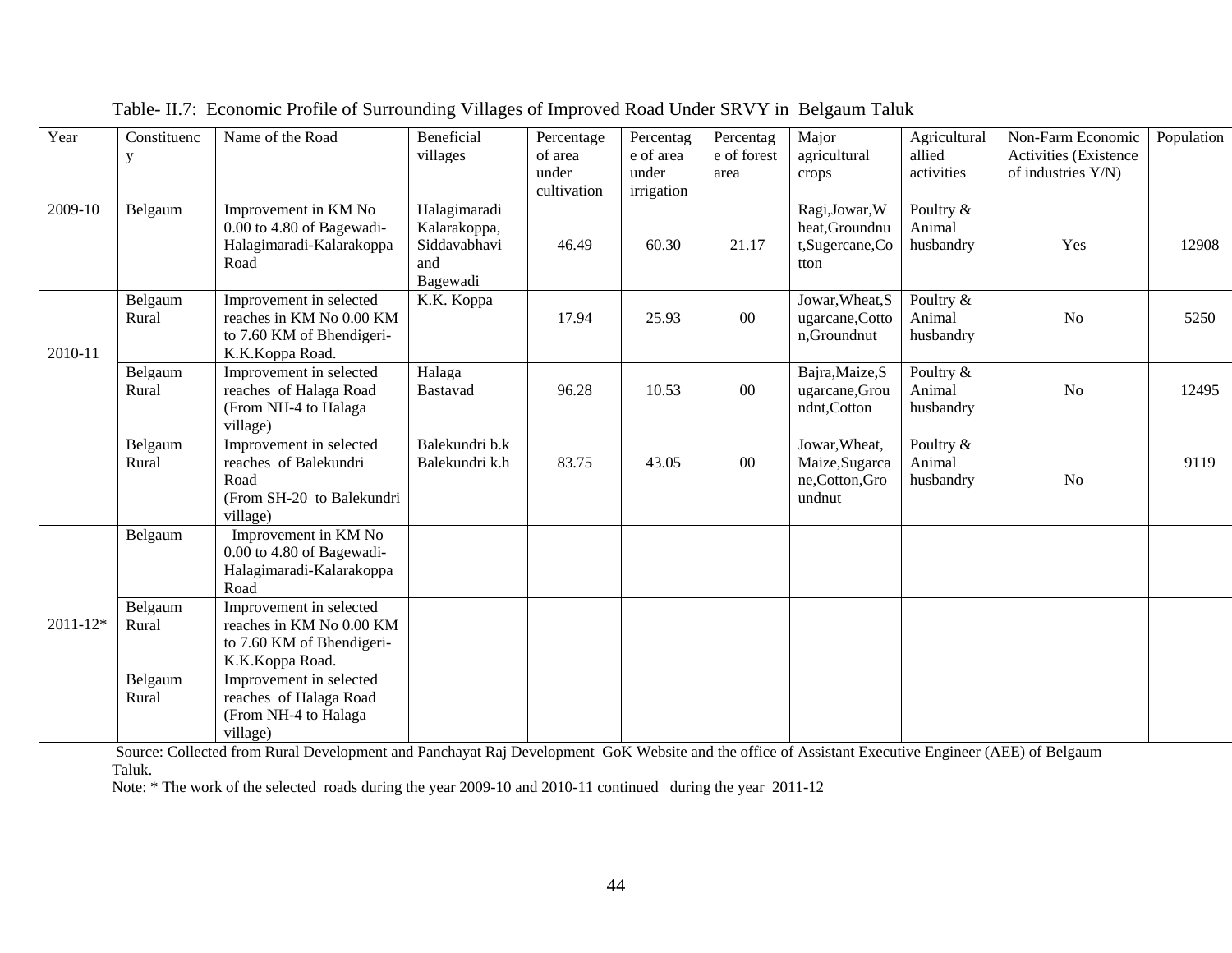#### **II.3 Khanapur taluk**

Some of the portion of Khanapur taluk is covered by thick forest. Connectivity is a major problem in such an area. Maintenance of good road connectivity is a pre-requisite for the travellers, businessmen, students and most importantly, for transportation of agricultural products. In this regard, small effort by the government of Karnataka to improve the Major District Roads(MDRs) under Suvarna Raste Vikas Yojane is appreciable. Since the inception of Suvarna Raste Vikas Yojane during the year 2009- 10, three roads have been taken up for the improvement with an estimated budget of Rs 143.22 lakhs spread in three years. The expenditure (contract amount) made in the improvement of three roads in three years is Rs 187.83 lakhs. Improvement in all the selected three roads have been completed (table- II.8). The total 5.83 K.M of the selected road has been improved. The selection of all the roads for the improvement is strategic. The roads, which were in bad condition, located in remote regions and strategically important, have been selected for the improvement.

# **Description of the Improved Roads**

The detailed description about each road in terms of connectivity, selection of the road, public usefulness of the improved road and socio-economic impact has been analyzed in the following paragraphs.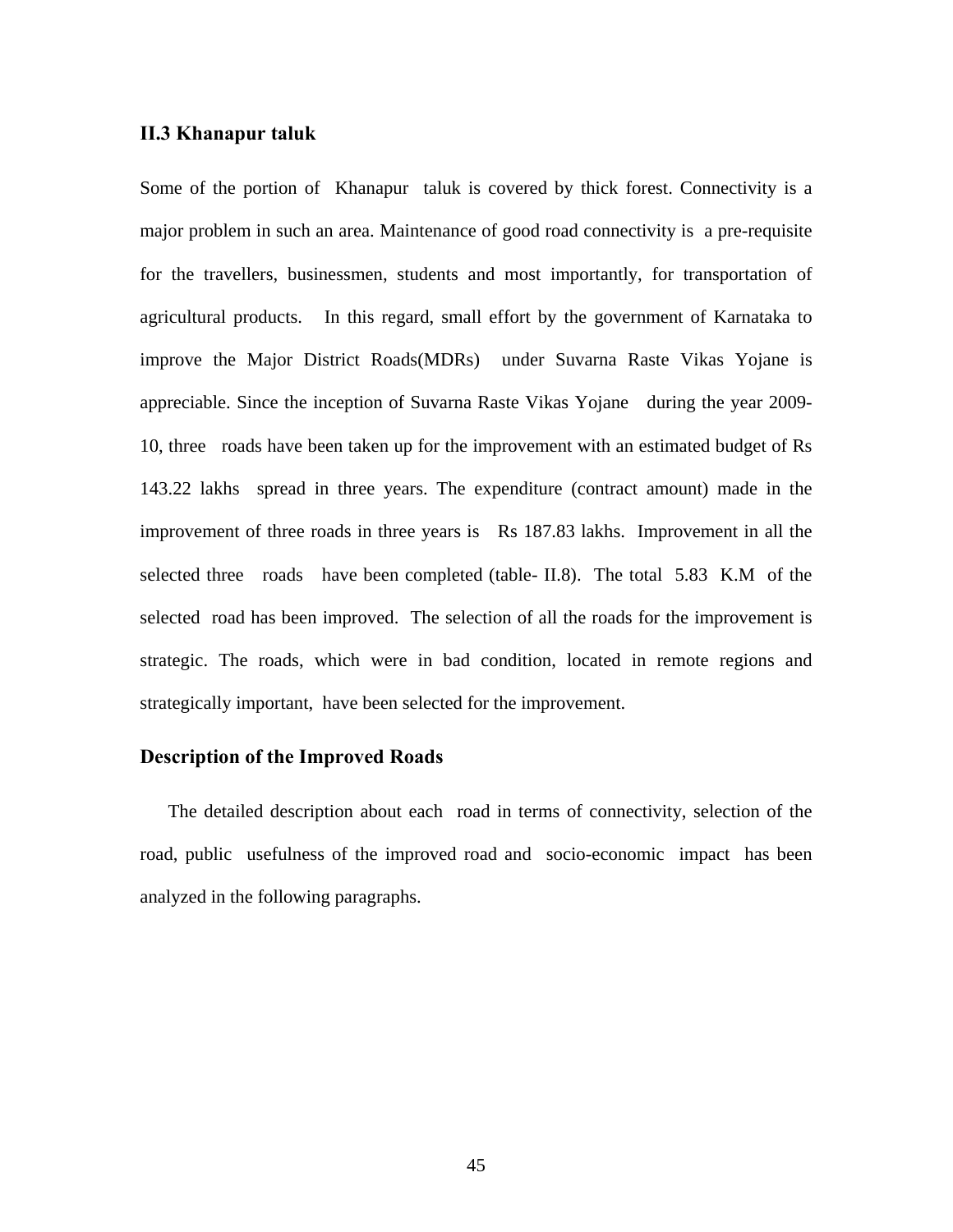#### **II.3.1Devachihatti-Bailur Road**

The Devachihatti-Bailur road has been taken up for the improvement during the year 2009-10 and 2011-12. During 2009-10, 2.32 K.M has been improved and during 2011- 12, 0.53 K.M has been improved. The improved remote Major District Road is helpful for remote villages such as Sonarwadi, Moharewadi and Bailur. The improved road connects State Highway, which connects Goa and Belgaum. It is a major road for Devachihatti, Torali and Golyani villages also. However, the reaming part of the road i.e from Maharwadi to Golyani is in bad condition that needs to be improved.

#### **Socio-Economic Impact**

Around 25 per cent of the area of these villages is covered by thick forest. Only 37.79 per cent of the area is cultivated. Ragi,Groundnut,Sugarcane,Chicco and Coconut are mainly grown in the surrounding villages(table-II.9). With the availability of irrigation facilitates, vegetables and fruits are also grown in substantial quantity. Goa, Khanapur and Belgaum are the major marketing centers for these villagers to sell their agricultural products. Since, Devachihatti-Bailur road is the only road for these villages, the improved road is very helpful for the surrounding villages. The surrounding villages of the road lack education, banking and health facilities. To access such facilities, the villagers have to commute to Khanapur.

## **Public Opinion**

 Public opined that before the improvement of the road, the condition of the road was bad. The cost of transportation and fuel consumption was high. There used to be frequent accidents. It was difficult to transport sugarcane and vegetables on time to near by cities.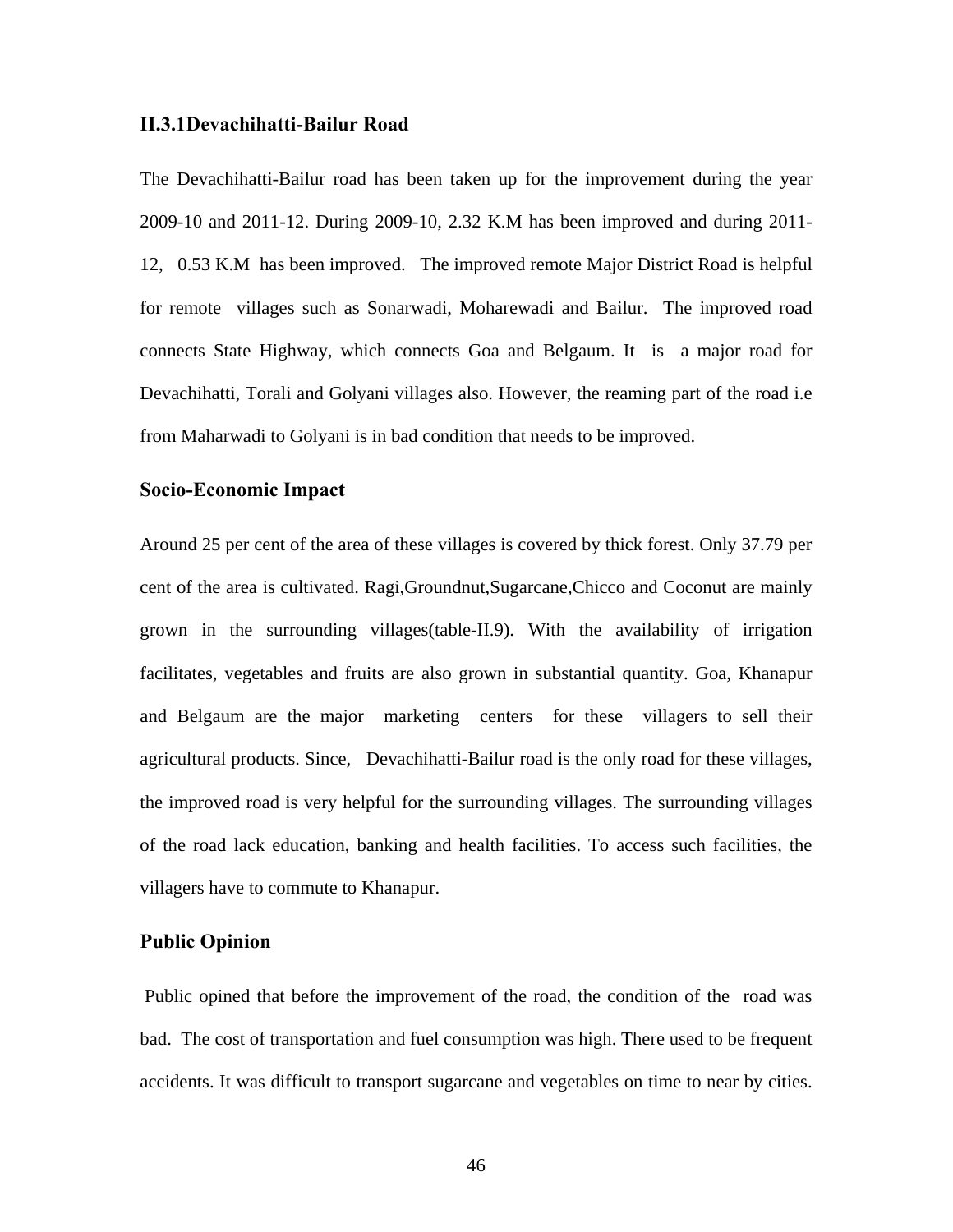During the rainy season, movement on such road was very difficult. During night, it was very difficult to move, particularly for cyclist and pedestrians. The public of surrounding villages and drivers of the private vehicles are very critic about the bad condition of the road from Maharwadi to Golyani. However, they are happy that some portion of the road is considered for the improvement. Improved road, particularly for Sonarwadi and Moharewadi villagers, reduced travel time, fuel consumption and quick transport of their perishable agricultural products to Goa, Khanapur and Belagum. The students of the surrounding villages are happy about the improved road as they can now reach colleges in Khanapur on time. The students, farming community, businessmen and daily commuters opined that the entire road from State highway to Golyani village needs to improved.

# **Policy suggestions**

 It is difficult to expect the spur of new economic activities in the surrounding villages from the improvement of small portion of the road. Some of surrounding villages such as Torali, Devachihatti and Betigeri are not accessible to the main road. Improvement in such roads is most important.

# **II.3.2 Nagurde Approach Road**

Theselection of the road is strategically important, as it is the only road for Nagurde villagers. And it connects to the remote Nagurde village. The Nagurde approach road was improved at the estimated cost of Rs 77.46 lakhs, which covers the total length of 3.0 K.M from Nadorde village to Jatta-Jamboti road (SH -31), with the width of 3.75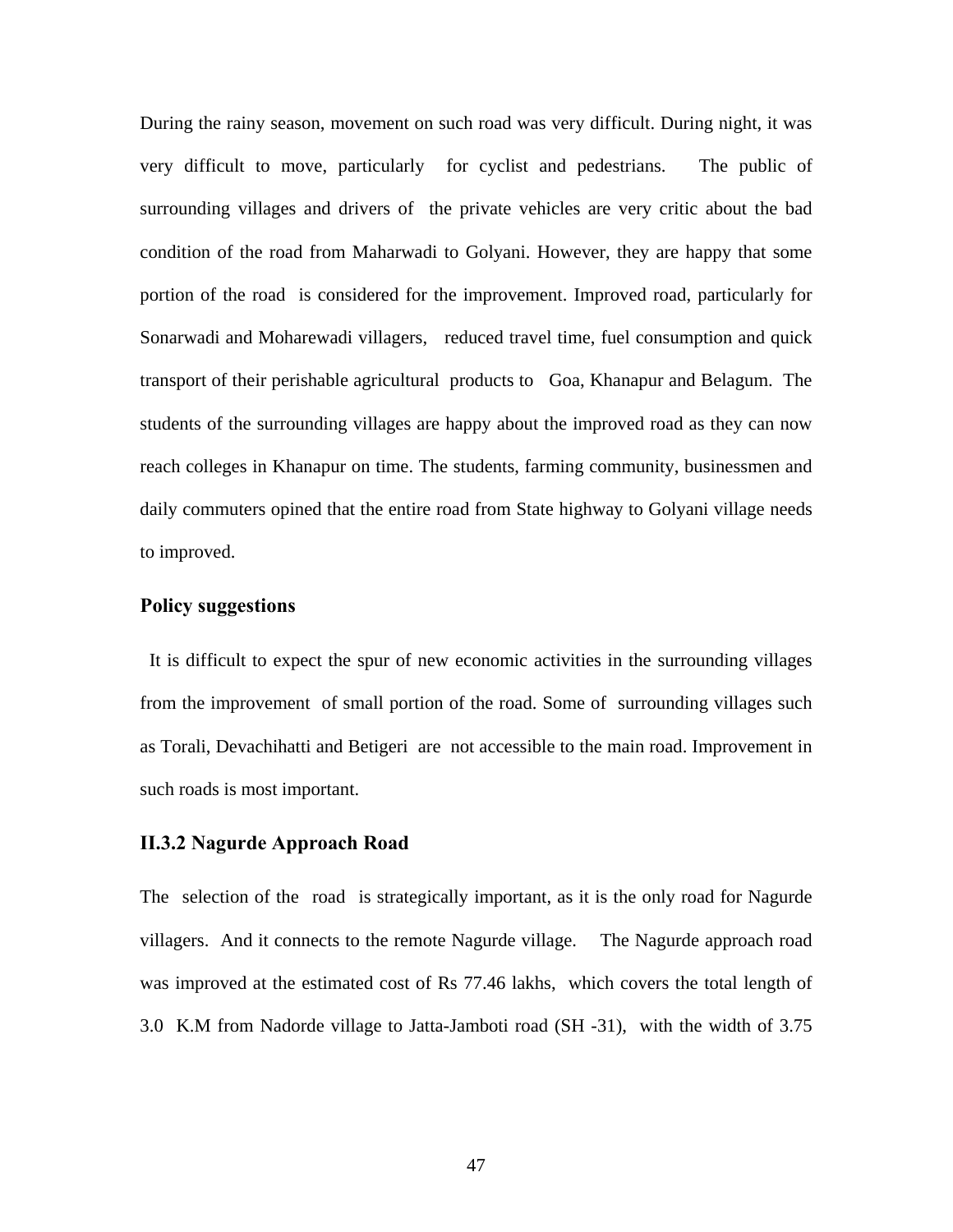meters (table-II.8). The improved road is helpful to Nagurde village. The road has been improved from the budget allocation of the year 2010-11 and 2011-12.

#### **Socio-Economic Impact**

Nagurde is a small village with the population of 1100 (census 2001). For marketing, education, health and banking, the Nagurde villagers depend on the Khanapur. Agriculture is a major economic activity of the Nagurde village. With the help of irrigation facilities vegetables are grown. From 65.18 per cent of area under cultivation, 11.36 per cent of area is under irrigation. Sugarcane and vegetables are mainly grown(table-II.9). Milk and seasoned fruits are also produced. Improvement of the road has helped the quick supply of such perishable products. There is also the existence of agricultural allied activities, such as, poultry and husbandry. For small village with population of 1100, there are 3846 poultry (table-II.9). It is expected that the improved road will harness the existing potential of milk and poultry production and improve the income of the villagers. The village lacks education facilities, it has only primary school. For higher level education, children have to travel by this road.

 Improved road is helpful to the Nagurde villagers to commute to Khanapur and near by villages for marketing, banking, hospitals and education.

The survey results show that before the improvement of the road, condition of the road was in a very bad shape. Certain portion of the road is covered by forest. During night, it was very difficult for pedestrians. There used be frequent accidents. During the rainy season, it was very difficult for the vehicle movement, causing consumption of more fuel time. With the improvement of the road, such inconvenient has been greatly reduced. The public opined that with improvement of the road, the production and transportation of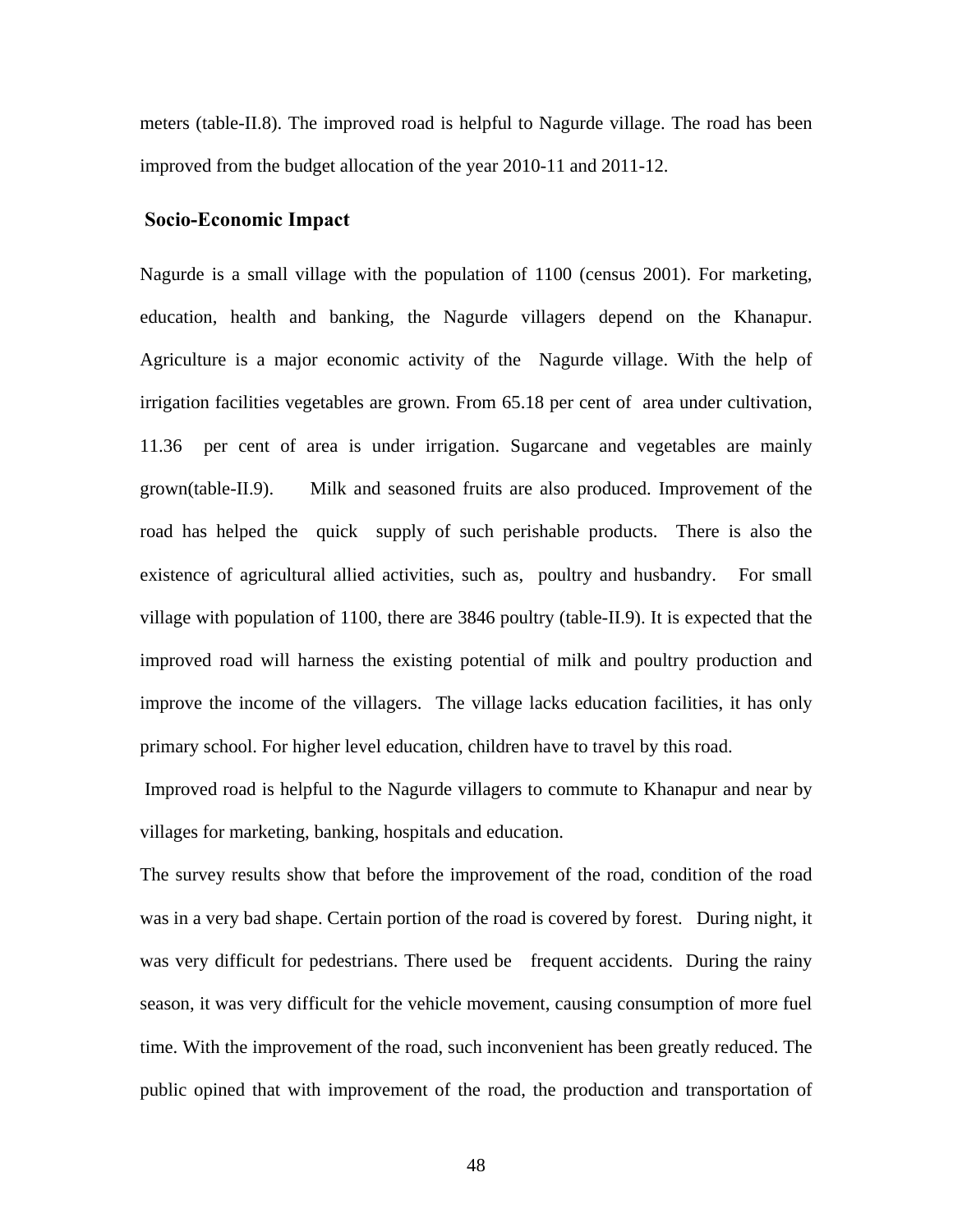vegetables and milk to Khanapur city has been increased and the cost of transportation of vegetables and milk has come down.

# **Policy suggestions**

Our visit to Nagurde village reveals that the Nagurde village is completely cut- off from the main road. It is very important on the part of the state to improve connectivity of such remote village.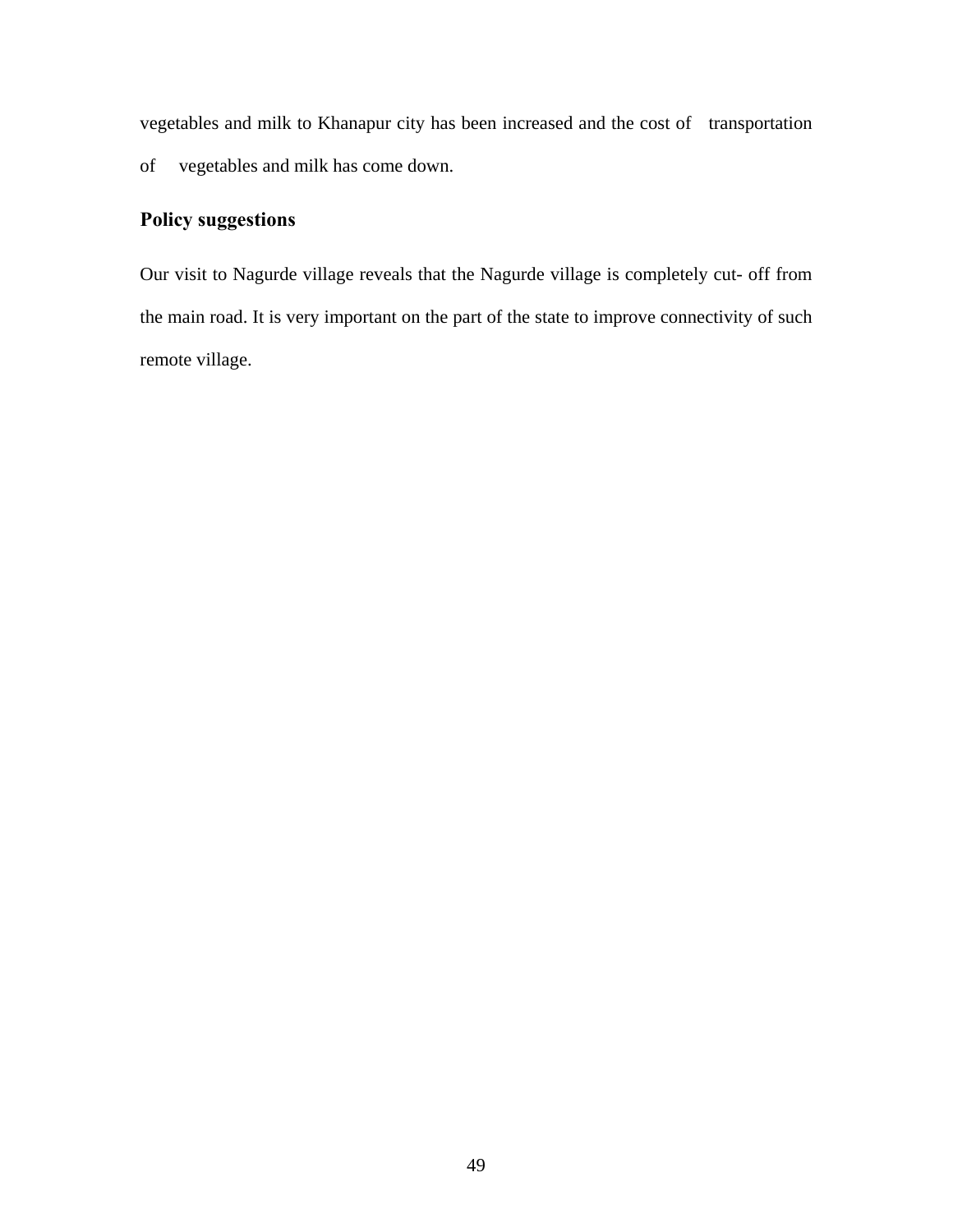| Year    | Constituen | Name of the Road          | Estimated | Contract | <b>Budget</b> | Length  | Width       | Category of   | <b>Status</b> | Beneficial     |
|---------|------------|---------------------------|-----------|----------|---------------|---------|-------------|---------------|---------------|----------------|
|         | cy         |                           | Amount    | Amount   | Estimation    | Improve | Improved in | the Road      |               | Villages       |
|         |            |                           | in lakhs  | In lakhs | in lakhs      | d in KM | Meters      | <b>SH/MDR</b> |               |                |
| 2009-10 | Khanapur   | Improvement in KM No      |           |          |               |         |             |               |               | Sonarwadi,     |
|         |            | 0.00 to 2.32 K.M of SH-   | 104.16    | 97.35    | 52.08         | 2.32    | 3.75        | <b>MDR</b>    | Completed     | Moharewadi and |
|         |            | 54 to Devachihatti-Bailur |           |          |               |         |             |               |               | Bailur         |
|         |            | road.                     |           |          |               |         |             |               |               |                |
| 2010-11 | Khanapur   | Improvement in KM No      |           |          |               |         |             |               |               |                |
|         |            | $0.00$ to 3.00 K.M of     | 78.12     | 77.46    | 39.06         | 3.00    | 3.75        | <b>MDR</b>    | Completed     |                |
|         |            | Nagorda Approach road.    |           |          |               |         |             |               |               | Nagorda        |
|         |            | Nagorda to Jatta-Jamboti  |           |          |               |         |             |               |               |                |
|         |            | $(SH-31)$                 |           |          |               |         |             |               |               |                |
| 2011-12 | Khanapur*  | Improvement in KM No      |           |          |               |         |             |               |               |                |
|         |            | $0.00$ to 3.00 K.M of     |           |          | 39.06         |         | 3.75        | <b>MDR</b>    | Completed     | Nagorda        |
|         |            | Nagorda Approach road.    |           |          |               |         |             |               |               |                |
|         |            | Nagorda to Jatta-Jamboti  |           |          |               |         |             |               |               |                |
|         |            | $(SH-31)$                 |           |          |               |         |             |               |               |                |
|         | Khanapur   | Improvement in KM No      |           |          |               |         |             |               |               | Bailur and     |
|         |            | ailur- Devachihatti Road  | 13.02     | 13.02    | 13.02         | 0.53    | 3.75        | <b>MDR</b>    | Completed     | Devachihalli   |
|         |            | Selected parts from 2.32  |           |          |               |         |             |               |               |                |
|         |            | KM to 5.32                |           |          |               |         |             |               |               |                |

Table- II.8: Khanapur Taluk Improved Roads Under Suvarna Raste Vikas Yojane

Source: Collected from the office of Assistant Executive Engineer (AEE) of Khanapur Taluk.

Note: \* The work of the selected road during the year 2010-11 continued during the year 2011-12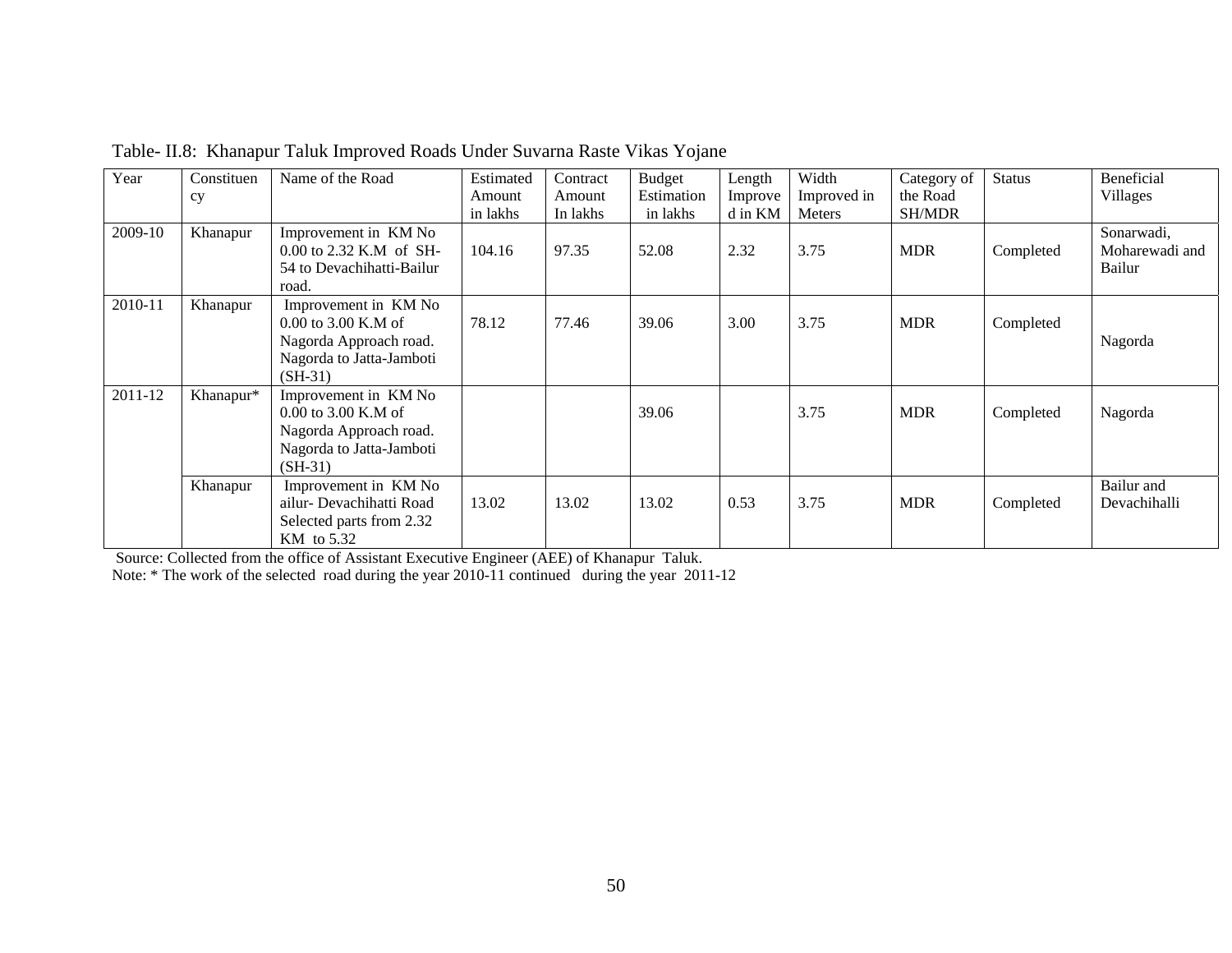| Year    | Constituency | Name of the Road    | Beneficial   | Percentage  | Percentage     | Percentage | Major        | Agricultural | Non-Farm Economic        | Population |
|---------|--------------|---------------------|--------------|-------------|----------------|------------|--------------|--------------|--------------------------|------------|
|         |              |                     | Villages     | of area     | of area        | of forest  | agricultural | allied       | Activities (Existence of |            |
|         |              |                     |              | under       | under          | area       | crops        | activities   | industries Y/N)          |            |
|         |              |                     |              | cultivation | Irrigation     |            |              |              |                          |            |
| 2009-10 | Khanapur     | Improvement in KM   | Sonarwadi,   |             |                |            | Ragi, Ground | Poultry &    |                          |            |
|         |              | No 0.00 to 2.32 K.M | Moharewadi   | 37.79       |                |            | nut,Sugerca  | Animal       |                          |            |
|         |              | of SH-54 to         | and Bailur   |             | 0 <sup>0</sup> | 24.96      | ne, Chicco,  | husbandry    | No                       | 3705       |
|         |              | Devachihatti-Bailur |              |             |                |            | Coconut      |              |                          |            |
|         |              | road.               |              |             |                |            |              |              |                          |            |
|         | Khanapur     | Improvement in KM   | Nagorda      |             |                |            | Maize,       | Poultry $&$  |                          |            |
| 2010-11 |              | No 0.00 to 3.00 K.M |              |             |                |            | Groundnut,   | Animal       | N <sub>o</sub>           | 1100       |
|         |              | of Nagorda Approach |              | 65.18       | 11.36          | $00\,$     | Sugercane,   | husbandry    |                          |            |
|         |              | road. Nagorda to    |              |             |                |            |              |              |                          |            |
|         |              | Jatta-Jamboti (SH-  |              |             |                |            |              |              |                          |            |
|         |              | 31)                 |              |             |                |            |              |              |                          |            |
|         | Khanapur*    | Improvement in KM   | Nagorda      |             |                |            |              |              |                          |            |
|         |              | No 0.00 to 3.00 K.M |              |             |                |            |              |              |                          |            |
| 2011-12 |              | of Nagorda Approach |              |             |                |            |              |              |                          |            |
|         |              | road. Nagorda to    |              |             |                |            |              |              |                          |            |
|         |              | Jatta-Jamboti (SH-  |              |             |                |            |              |              |                          |            |
|         |              | 31)                 |              |             |                |            |              |              |                          |            |
|         | Khanapur     | Improvement in KM   | Bailur and   |             |                |            | Ragi, Ground | Poultry &    | N <sub>o</sub>           |            |
|         |              | No ailur-           | Devachihalli | 37.79       | 00             | 24.96      | nut,Sugerca  | Animal       |                          | 4037       |
|         |              | Devachihatti Road   |              |             |                |            | ne, Chicco,  | husbandry    |                          |            |
|         |              | Selected parts from |              |             |                |            | Coconut      |              |                          |            |
|         |              | 2.32 KM to 5.32     |              |             |                |            |              |              |                          |            |

# Table- II.9: Economic Profile of Surrounding Villages of Improved Road Under SRVY in Khanapur Taluk

 Source: Collected from Rural Development and Panchayat Raj Development GoK Website and the office of Assisatnt Executive Engineer (AEE) of Khanapur Taluk.

Note: \* The work of the selected roads during the year 2010-11 continued during the year 2011-12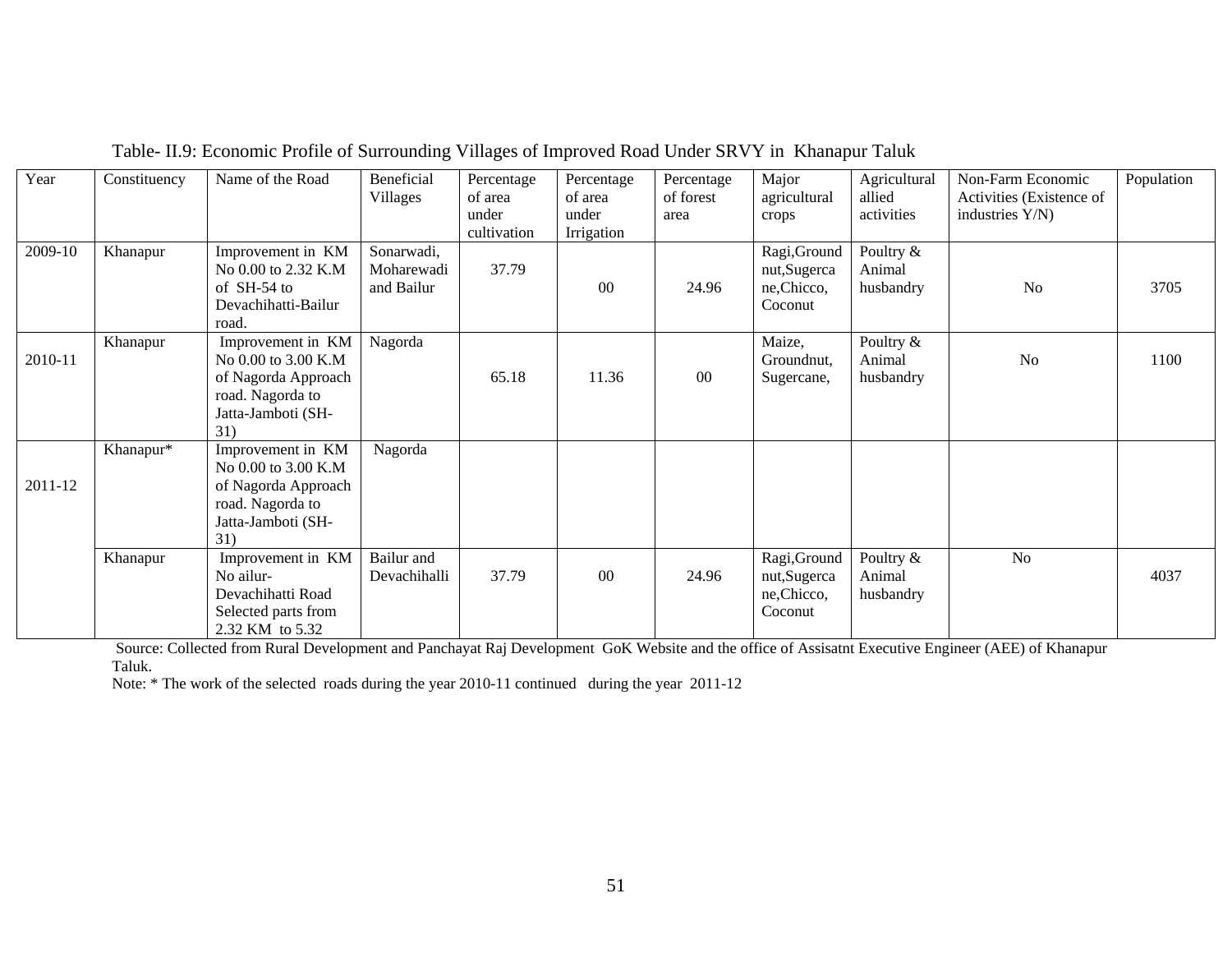# **II.4 Savadatti Taluk**

Since the inception of Suvarna Raste Vikas Yojane during the year 2009-10, three roads have been considered for the improvement with an estimated budget of Rs 143.22 lakhs spread in three years. The expenditure (contract amount) made in the improvement of three roads in three years is Rs 214.92 lakhs. Improvement in all the selected three roads have been completed (table-II.10 ). Under the SRVY, the total 12.11 K.M road has been improved. It is important to note that though SRVY is meant for improvement of MDRs, one state highway, i.e,. Alnawar-Betigeri Road (SH 140) is considered for the improvement.

Of the three roads, the selection of Mabanoor, Jalikatti and Tallur road and Yaragavavi-Madamgeri-Shivapur road seems to be very strategic. Improvements in these roads has reduced the time and cost of travel to a great extent and enhance the comfort of commuters of the area surrounding the improved roads.

# **Description of the Improved Roads**

The detailed description about each road in terms of connectivity, selection of the road, public utility of the improved road and socio-economic impact has been analyzed in the following paragraphs.

# **II.4.1 Mabanoor-Jalikatti – Tallur Road**

# **Description of the Road**

Improvement in selected reaches of Mabanoor,Jalikatti and Tallur has been completed during the year 2009-10 at the estimated cost of 122.99 lakhs(table-II.11). The improved remote Major District Road is helpful for remote villages such as Jalikatti, Tallur and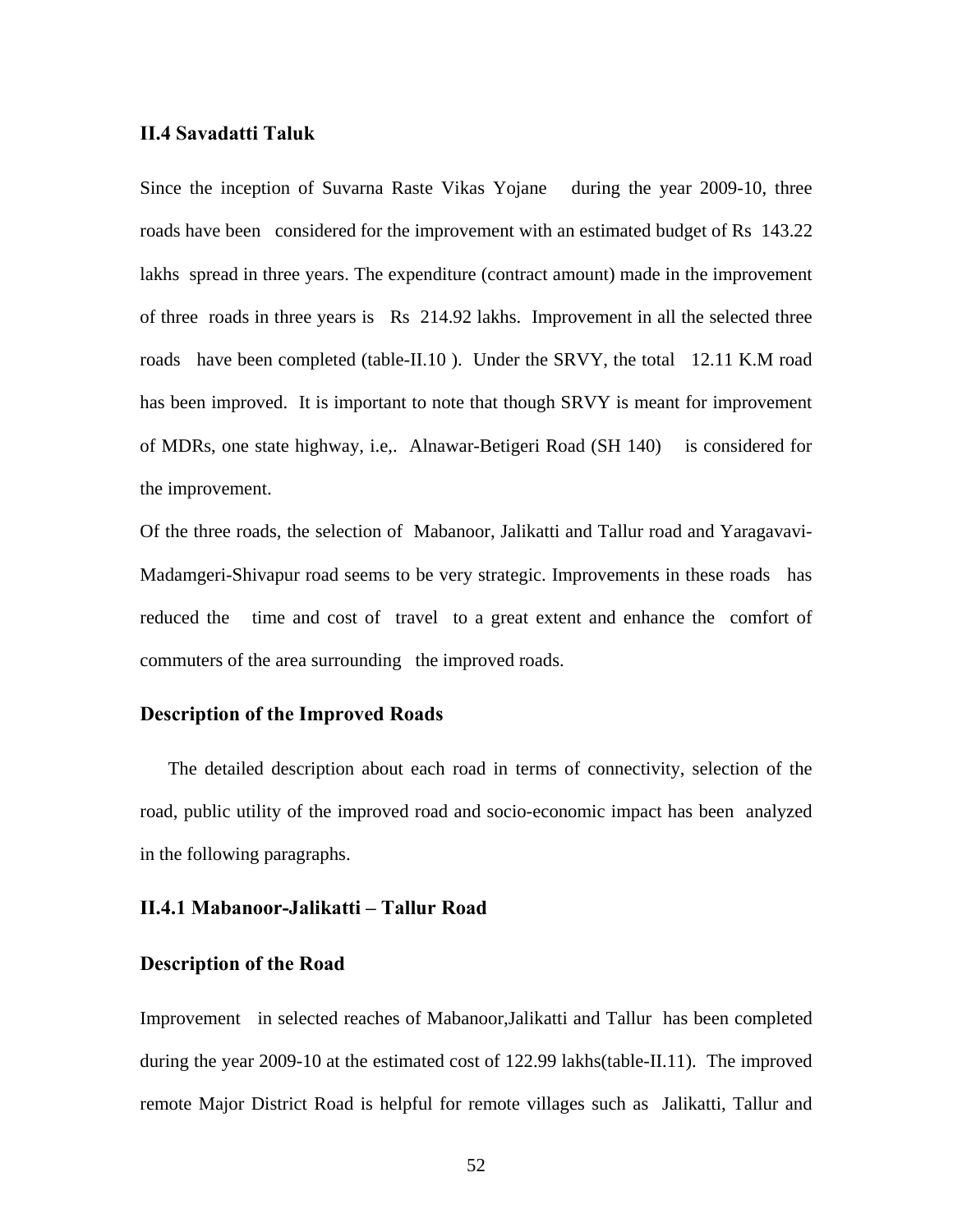Somapur villages. The road is very important for the remote Somapur village. The village Somapur is located on the top of the hill, with 1265 population. On our visit to the village and an interaction with the villagers and government official reveal that most of the people are poor and belong to Schedule caste and Schedule tribe. The village is completely cut-off from mainstream roads. The village is covered by barren land. For their livelihood most of the villagers, every day come to Tallur village. Improvement of the road between Tallur and Somapur, has helped the people of Somapur, who have to commute to Tallur for basic things. The road between Tallur and Jalikatti is also improved. It has helped the Jalikatti villagers, as it connects the SH -138.

#### **Policy Recommendations**

The majority of surrounding villages do not have good access to the near by towns. The lack of good network of road is highly inconvenient for students and diseased. It is very important to improve the road net work of surrounding villages.

#### **II.4.2 Yraganavi-Madamageri-Shivapur Road**

 Yarganavi-Madamageri is strategically important for the surrounding villages. It is a major road for the surrounding villages, which connects two State Highways. Towards north-east, it connects Gokak-Yaragatti road (SH-45) and towards North-west, it connects Alnawar-Betigeri road (SH-140). Improvement in Yraganavi-Madamageri-Shivapur Road has been completed during the year 2011 at an estimated cost of 73.85 lakhs, which covers the total length of  $3.60$  K.M from SH -45 (Yaragatti – Gokak road) to Shivapur village, with the width of 3.75 meters (table-II.10). The improved road is useful for Shivapur and Madamageri villagers.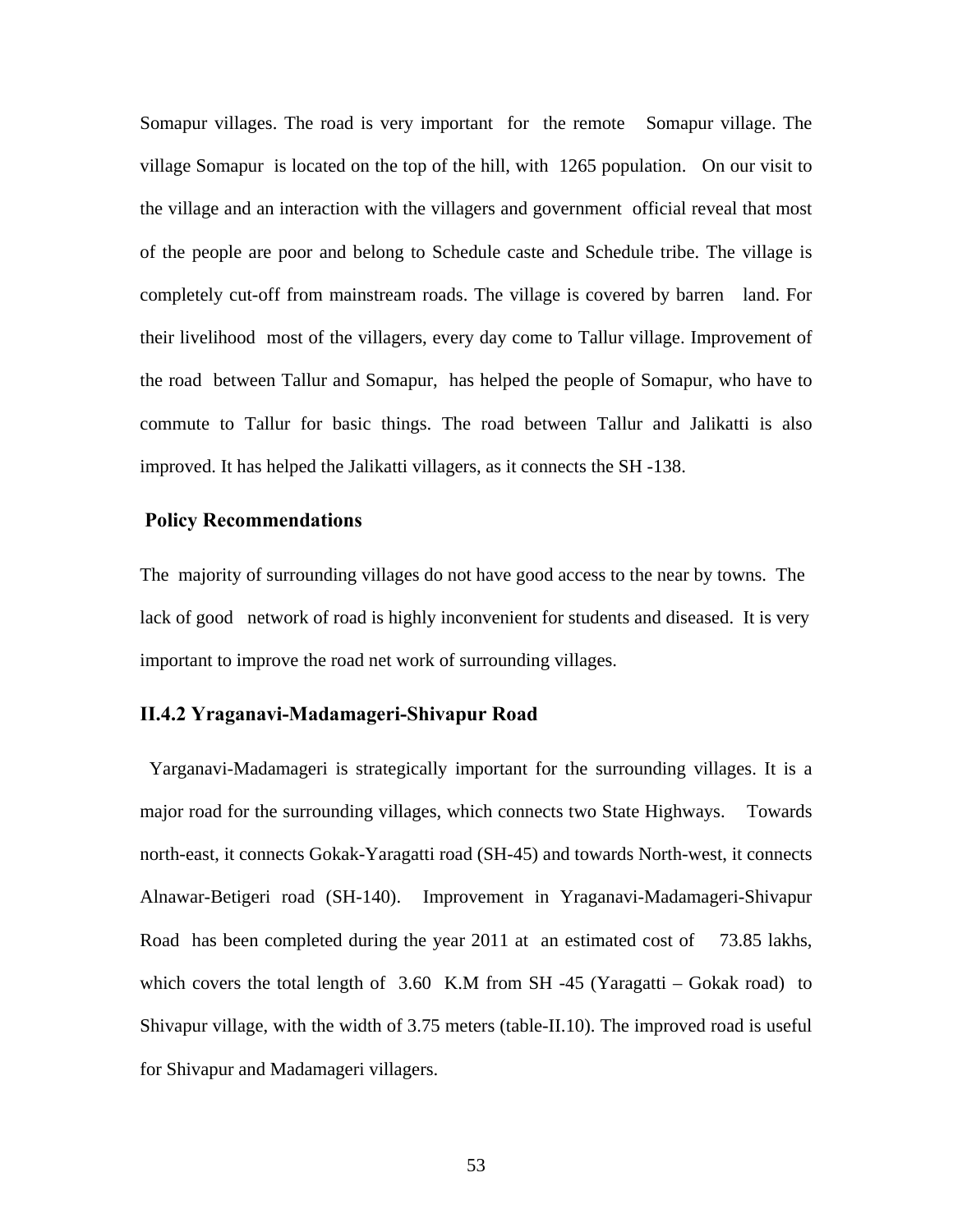# **Socio-Economic Impact**

 Improved road is very useful for the students of Shivapur village, as they travel every day to Yaragatti for college education. For marketing, health and banking, Yaragatti is nearest. Improved road is also helpful for Shivapur, Madamgeri and Kotur villagers to travel to Gokak through SH-140. Gokak town has good hospitals, agricultural market, college education and banking facilities. Improved road has helped these villagers to access agricultural marketing, education and banking facilities at Yaragatti and Gokak. Agriculture is a major economic activity of the surrounding villages. Majority of cultivable land depends upon the rainfall. Around 72 per cent of area is under cultivation, of which 23.18 per cent of area is under irrigation. Sugarcane is a major crop grown in these surrounding villages. For agricultural marketing, the farmers depend on Gokak and Yaragatti weekly market. Through Madamageri cross, sugarcane will be supplied to Munavalli sugar factory. Shivapur is a weekly market centre for the surrounding villages, particularly Kotur and Madamageri villages. There is also existence of agricultural allied activities such as poultry and animal husbandry. There are 772 cows and 563 buffalos in Shivapur and Madamgeri villages, showing potentiality of milk production. These villages are known for sheep rearing particularly in Shivapur, where a large number of sheep are found. It is expected that the improved road will harness the existing potential of milk and poultry production which leads to an improvement in the income of the villagers.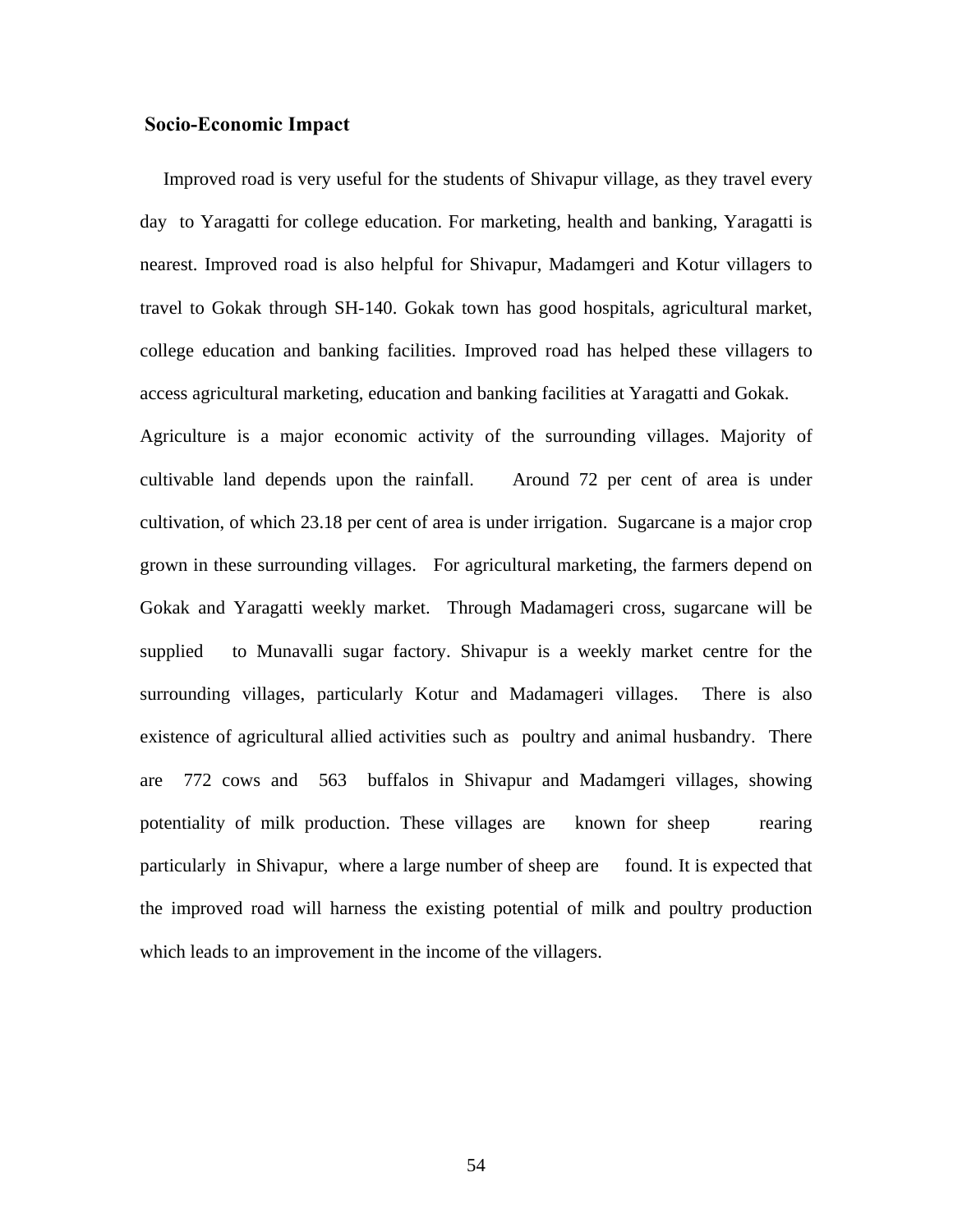### **Public opinion**

The survey results show that before the improvement of the road, the road was in a pathetic condition. It was very difficult for the movement of vehicles, particularly bullock carts and tractors. The Shivapur villagers expressed that most of the time they used to carry agricultural products on their heads, as it was impossible for the bullock carts to move on the road. Some portion of the road, towards Madamageri side, is covered by forest. During night it was very difficult for pedestrians. There used be frequent accidents, mainly during the rainy season, it was very difficult for the vehicle movement, causing consumption of more fuel and time. With the improvement of the road, such inconvenience has been reduced drastically. The public opined that with improvement of the road, the production and transportation of vegetables and milk to Yaragatti has been increased. The cost of transportation of vegetables and milk is reduced. The villagers also mentioned that the entire road between Shivapur and Madamageri needs to improved.

# **Policy suggestions**

Since it is the only road for Shivapur and Madamageri villages, the entire portion of the road need to be improved. Particularly, Kotur village approach road needs to be improved.

# **II.4.3 Alnawar-Betigeri (SH-140) Road**

 The selected road (79.39 KM to 89.00 KM) of Alnawar-Betigri (SH-140) has been undertaken for the improvement during the year 2011-12, with the estimated cost of 18.08 lakhs, which covers total length of 1.51 K.M from Yarzarvi to SH-140, with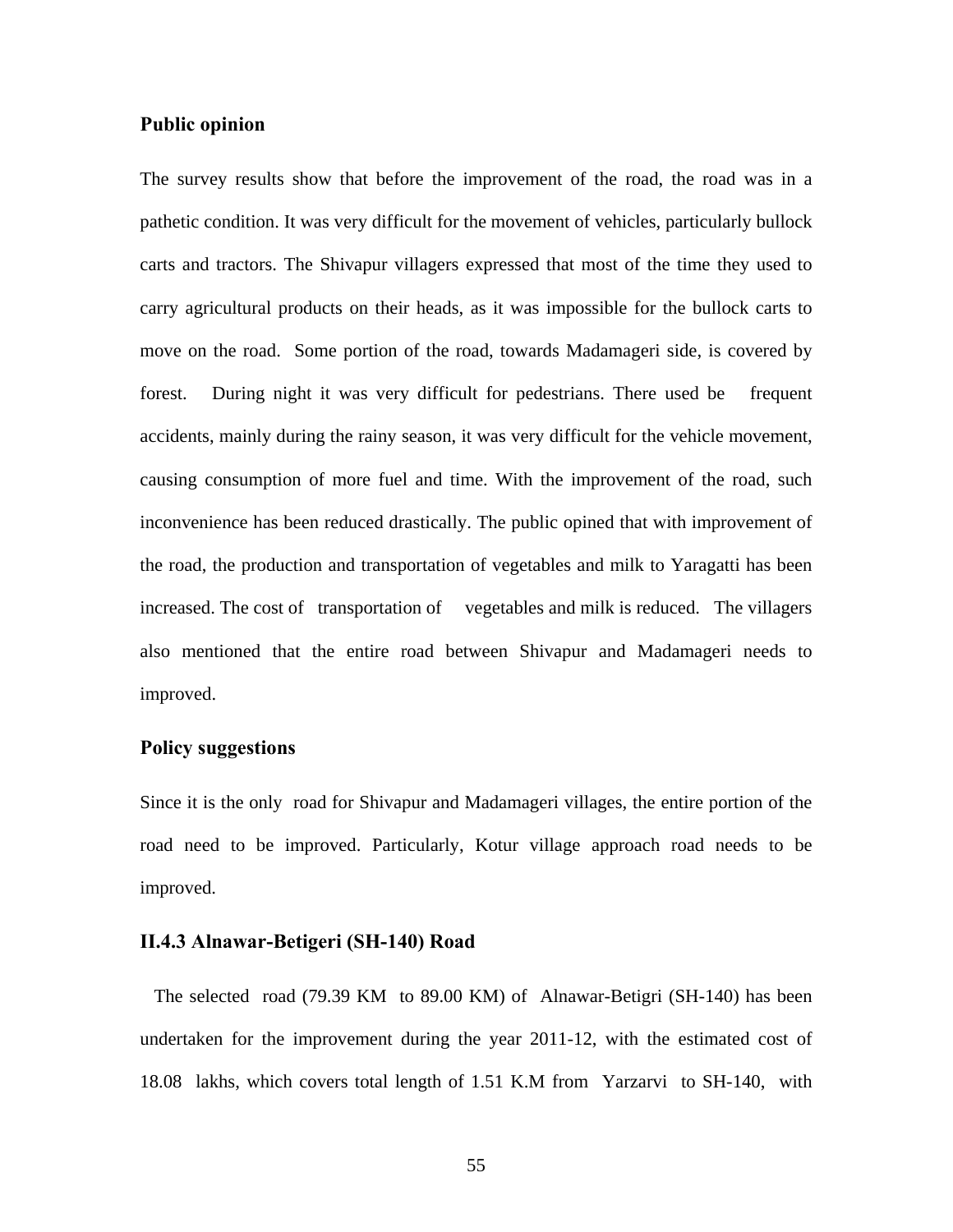width of 3.75 meters. Since the road between Yarzarvi and SH-140 was in a pathetic condition and it was difficult for the vehicle movement, the road has been considered for the improvement. The road connects the upgraded and recently improved Belgaum-Bagalkoti road. The improved road is useful for Yarzarvi village. Around 20 per cent of the cultivated land of Yarzarvi village is irrigated. Improved road is very useful for transportation of vegetables and milk to Belgaum city. For marketing, education, health and banking, the Yarzarvi villagers have to go Belgaum city as the village lacks educational facilities, improved road is useful for the students to attend colleges at Belgaum and Yaragatti.

The survey results show that unlike other roads which are considered in Savadatti taluk under the SRVY, the improved road is not a MDR and remote road. The Yarzarvi villagers expressed that improved road reduced the travel time and fuel consumption resulting in quick transport of their perishable agricultural products to Belgaum and Betigeri. The improved road has brought a smile on the students as they can now reach colleges in Belgaum on time. The students, farming community,businessmen and daily commuters stressed that the entire road between Yarzarvand and Belgaum –Bagalkoti needs to be improved.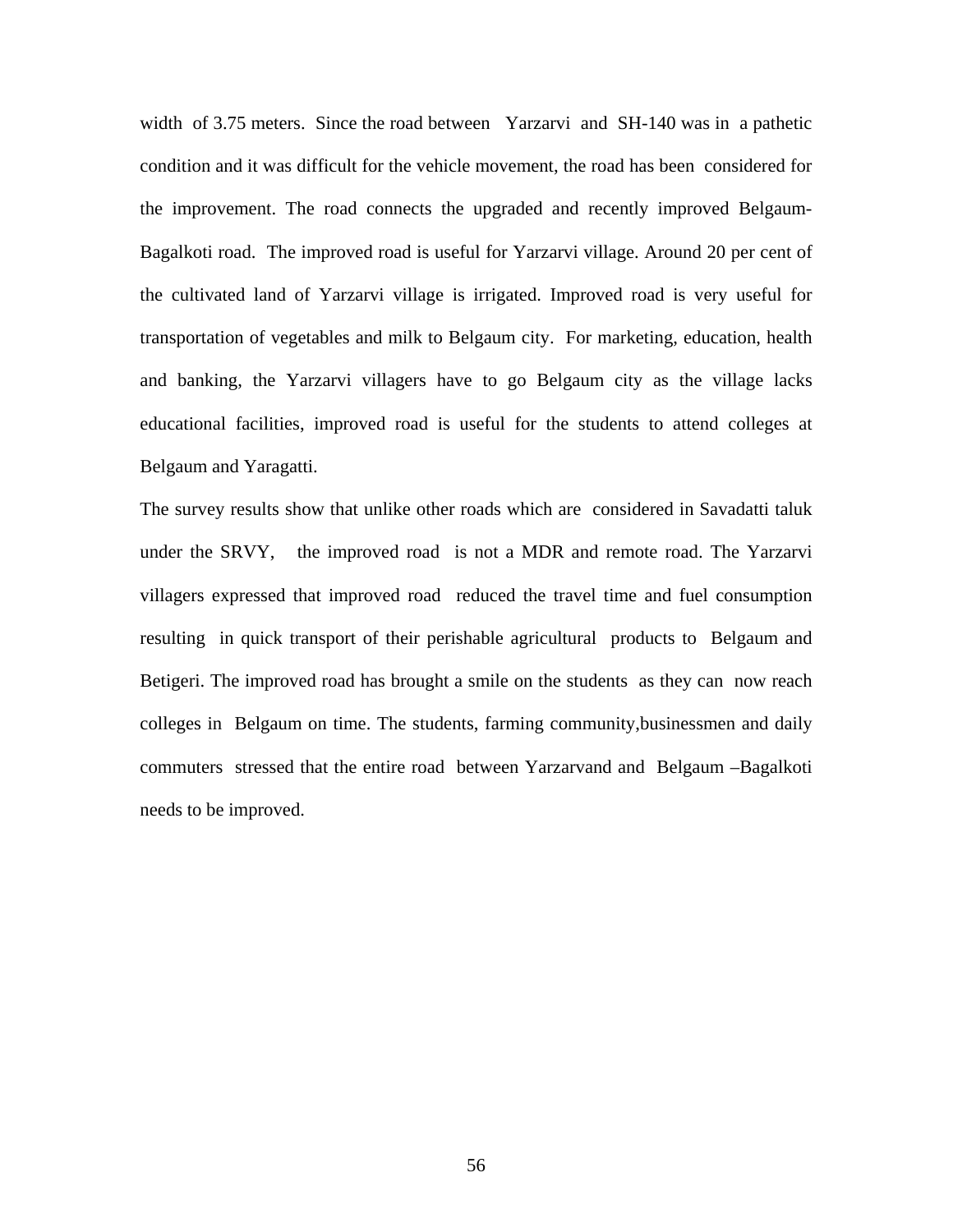| Year    | Constituency          | Name of the Road                                                                                                    | Estimated | Contract | <b>Budget</b> | Length  | Width       | Category of   | <b>Status</b> | Beneficial                       |
|---------|-----------------------|---------------------------------------------------------------------------------------------------------------------|-----------|----------|---------------|---------|-------------|---------------|---------------|----------------------------------|
|         |                       |                                                                                                                     | Amount    | Amount   | Estimation    | Improve | Improved in | the Road      |               | Villages                         |
|         |                       |                                                                                                                     | in lakhs  | in lakhs | in lakhs      | d in KM | metres      | <b>SH/MDR</b> |               |                                  |
|         | 2                     | 3                                                                                                                   | 4         | 5        | 6             |         | 8           | 9             | 10            | 11                               |
| 2009-10 | Savadatti<br>Yallamma | Improvements in selected<br>reaches in KM No 0.00<br>to 21 of Mabanoor,<br>Jalikatti, Tallur and<br>Aladakatti Road | 104.16    | 122.99   | 52.08         | 7.00    | 3.75        | <b>MDR</b>    | Completed     | Jalikaati, Tallur<br>and Somapur |
| 2010-11 | Savadatti             | Improvements in selected<br>reaches in K M No 0.00<br>to $5.00$ of Yaraganavi -<br>Madamgeri- Shivapur<br>road      | 78.12     | 73.85    | 39.06         | 3.60    | 3.75        | <b>MDR</b>    | Completed     | Shivapur<br>And Madmageri        |
| 2011-12 | Savadatti*            | Improvements in selected<br>reaches in K.M No 0.00<br>to 21 of Mabanoor,<br>Jalikatti, Tallur and<br>Aladakatti     |           |          | 34            |         |             |               |               |                                  |
|         | Savadatti             | Improvements in selected<br>reaches in K.M No from<br>79.39 to 89.00 of<br>Alnawar-Betigeri Road<br>(SH 140)        | 18.08     | 18.08    | 18.08         | 1.51    | 3.75        | <b>SH</b>     | Completed     |                                  |

| Table- II.10: Svadatti Taluk Improved Roads Under Suvarna Raste Vikas Yojane |  |  |
|------------------------------------------------------------------------------|--|--|
|                                                                              |  |  |

Source: Collected from the office of Assistant Executive Engineer (AEE) of Savadatti Taluk

Note: \* The work of the selected road during the year 2009-10 continued during the year 2011-12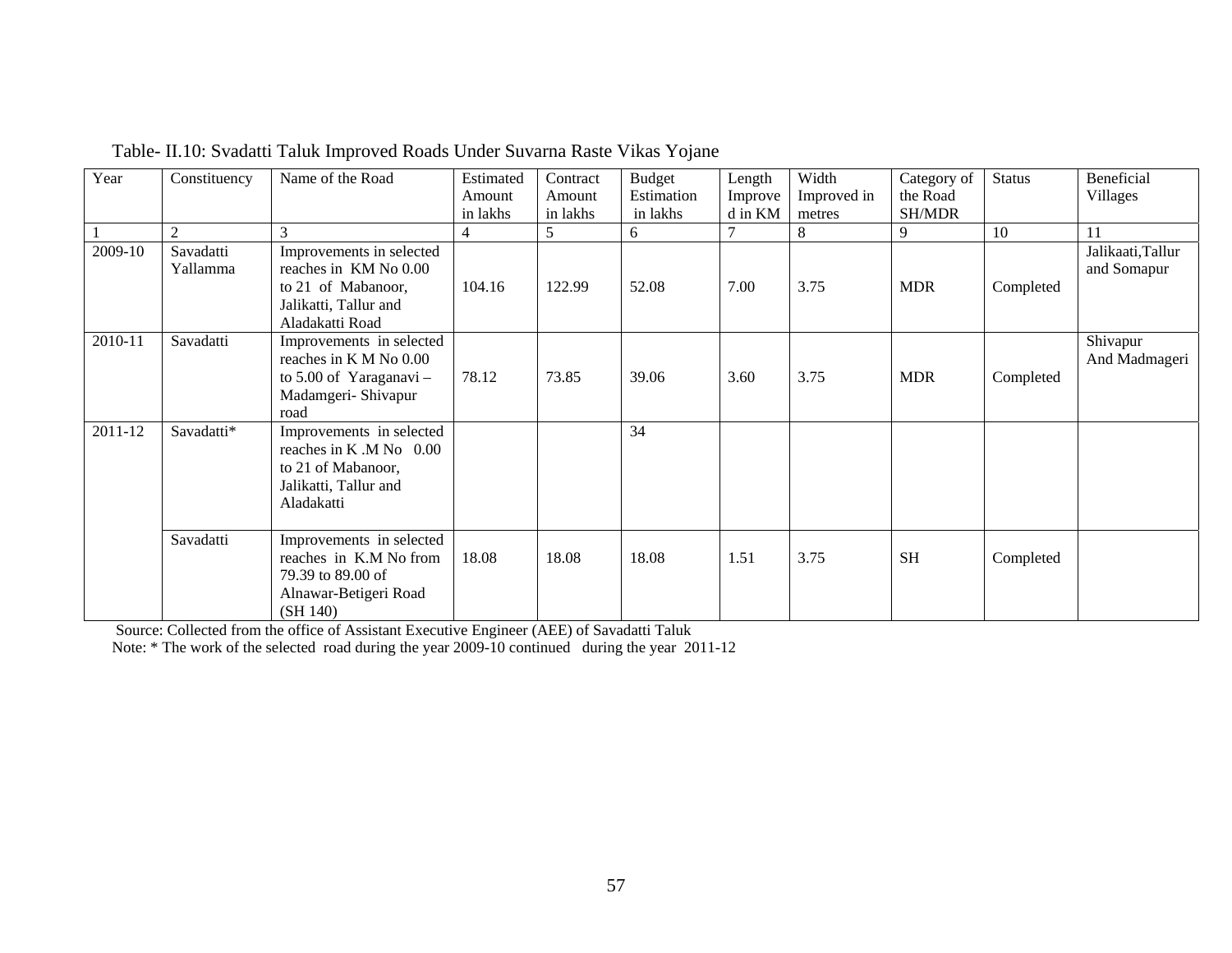| Year    | Constitue<br>ncy      | Name of the Road                                                                                                       | Beneficial<br>Villages           | Percentage<br>of area<br>under<br>cultivation | Percentage<br>of area<br>under<br>Irrigation | Percentage<br>of forest<br>area | Major<br>agricultur<br>al crops | Agricultur<br>al allied<br>activities | Non-Farm Economic<br>Activities (Existence of<br>industries Y/N) | Population |
|---------|-----------------------|------------------------------------------------------------------------------------------------------------------------|----------------------------------|-----------------------------------------------|----------------------------------------------|---------------------------------|---------------------------------|---------------------------------------|------------------------------------------------------------------|------------|
| 2009-10 | Savadatti<br>Yallamma | Improvements in<br>selected reaches in<br>KM No 0.00 to 21 of<br>Mabanoor, Jalikatti,<br>Tallur and Aladakatti<br>Road | Jalikaati, Tallur and<br>Somapur | 33.41                                         | $00\,$                                       | 63.13                           | Unavailab<br>le data            | Poultry &<br>Animal<br>husbandry      | N <sub>o</sub>                                                   | 5803       |
| 2010-11 | Savadatti             | Improvements in<br>selected reaches in K<br>M No 0.00 to 5.00 of<br>Yaraganavi-<br>Madamgeri- Shivapur<br>road         | Shivapur<br>And Madmageri        | 71.84                                         | 23.18                                        | 12.70                           | Unavailab<br>le data            | Poultry &<br>Animal<br>husbandry      | Yes                                                              | 4713       |
| 2011-12 | Savadatti*            | Improvements in<br>selected reaches in K<br>.M No 0.00 to 21 of<br>Mabanoor, Jalikatti,<br>Tallur and Aladakatti       |                                  |                                               |                                              |                                 |                                 |                                       |                                                                  |            |
|         | Savadatti             | Improvements in<br>selected reaches in<br>K.M No from 79.39<br>to 89.00 of Alnawar-<br>Betigeri Road (SH<br>140)       |                                  |                                               |                                              |                                 |                                 |                                       |                                                                  |            |

Table-II.11: Economic Profile of Sourrounding Villages of Improved Road Under SRVY in Savadatti Taluk

 Source: Collected from Rural Development and Panchayat Raj Development GoK Website and the office of Assistant Executive Engineer (AEE) of Savadatti Taluk.

Note: \* The work of the selected road during the year 2009-10 continued during the year 2011-12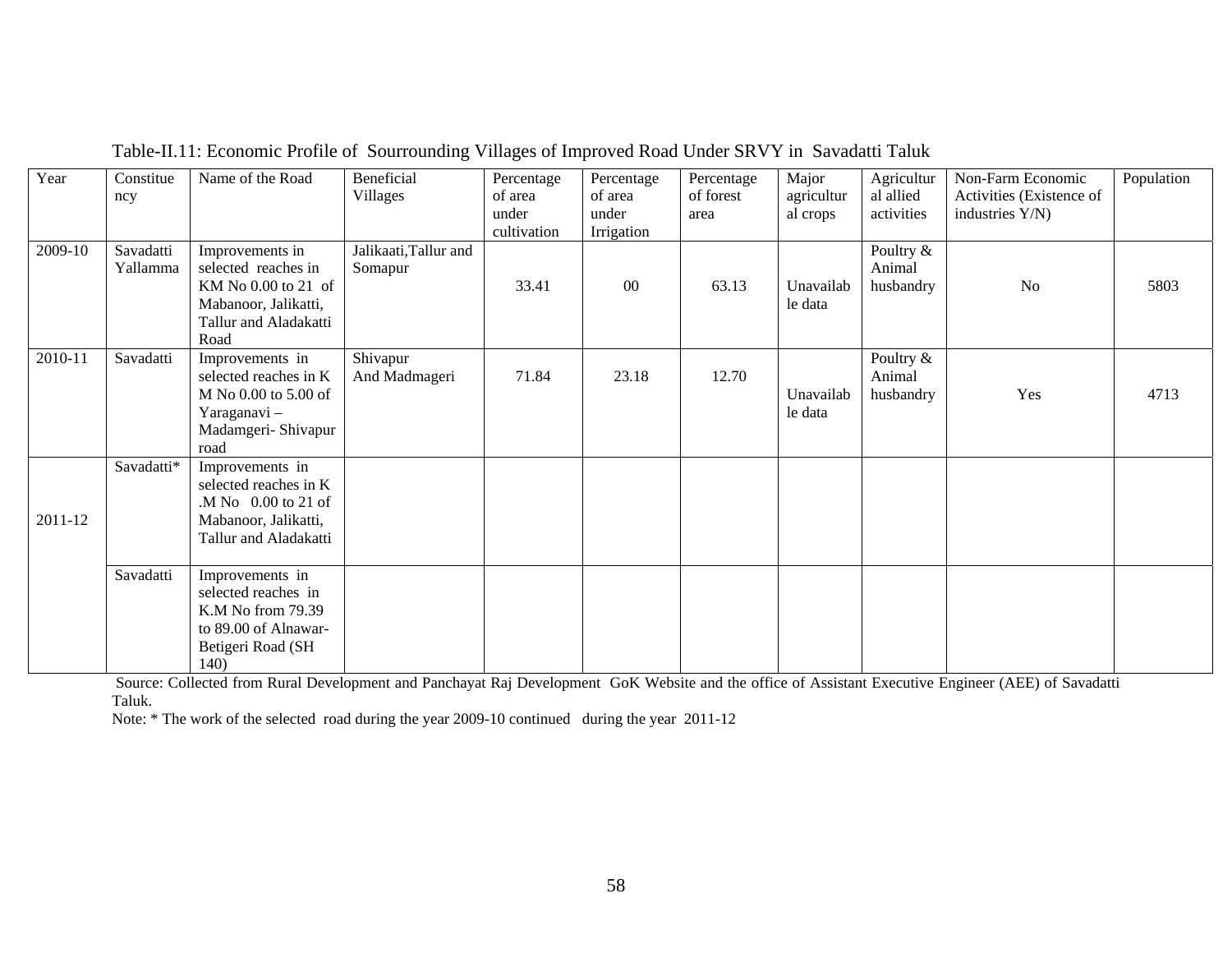#### **II.5 Ramadurga Taluk**

The progress of the scheme in terms of completion of the selected road for improvement on time and financial and physical achievements reveal that, since the inception of the scheme during the year 2009-10, seven roads have been considered for the improvement with an estimated budget of Rs 149.83 lakhs spread over three years. The expenditure (contract amount) for improvement of theses roads in three years is Rs 157.87 lakhs. Of the seven roads, improvement in three roads has been completed and work is in progress in four roads (table-II.12). The selected roads of Aourad-Sadasivagad road has been improved during the year 2009-10. The remaining portion of the said road has been considered for the improvement during the year 2010-11 and 2011-12. The Munnoli- Kotamachagi Road has also been undertaken for the improvement from the budget allocation of the year 2010-11 and 2011-12.

 Though the SRVY meant for improvement of MDR, only one MDR ( Salahalli-Chippalakatti-Hulakund Road) has been considered for the improvement. The remaining roads considered for the improvements are State Highways. In terms of connectivity and usefulness of the road, most of the selected roads for improvement under SRVY seem to be strategic.

# **Description of the Improved Roads**

The detailed description about each road in terms of connectivity, selection of the road, public utility of the improved road and socio-economic impact has been analyzed in the following paragraphs.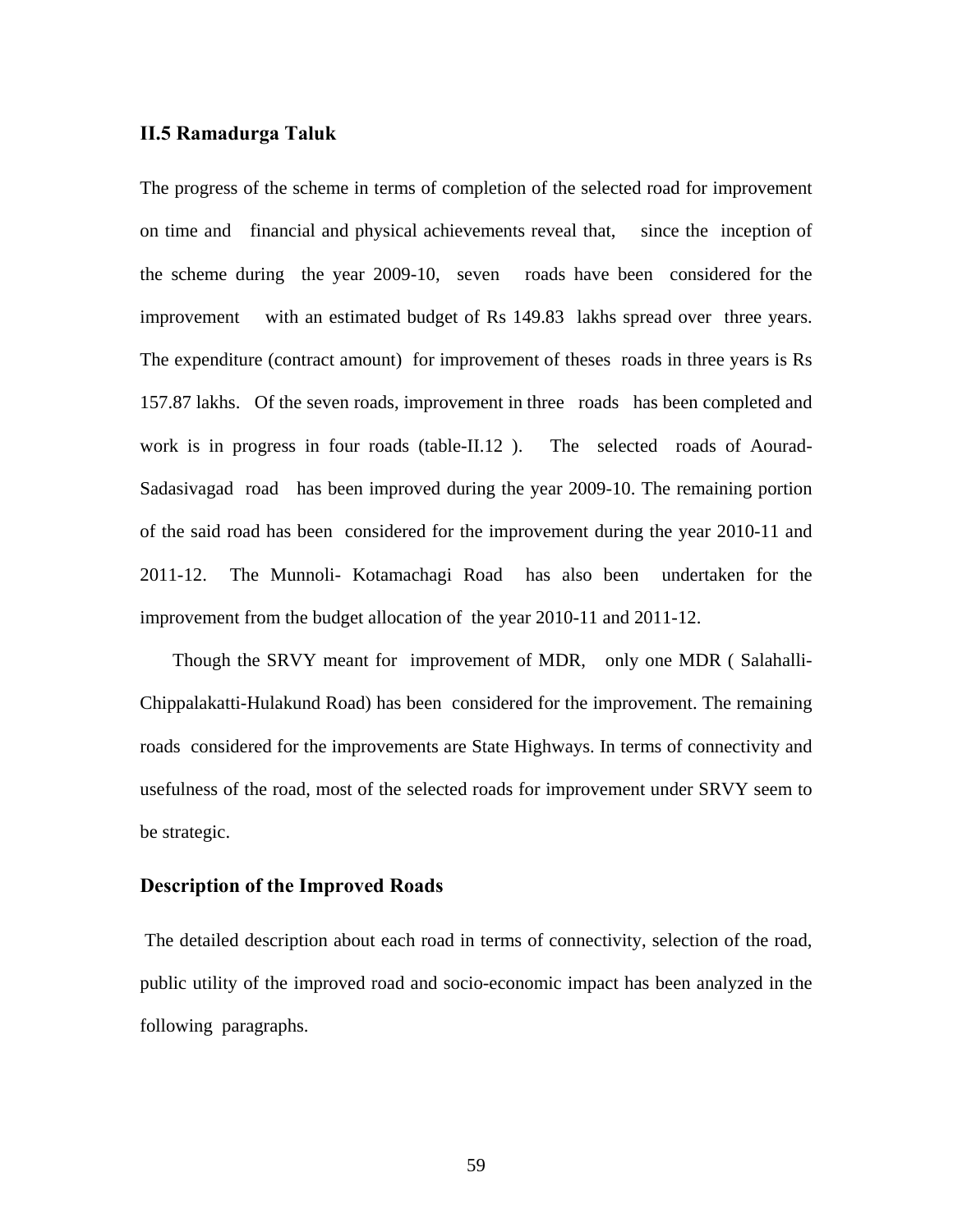#### **II.5.1 Aourad-Sadasivagad Road (SH-34)**

The selected reaches of said road has been taken up for the improvement in all three years. The selected reaches in K.M No 475.00 to 480 (i.e.3.89 K.M) has been improved during the year 2009-10. The selected reaches in K.M No from 463.00 KM to 465 KM (i.e., 1.00 K.M ) has been considered for the improvement during the year 2010-11 and 2011-12. Work on this road is not yet completed and it is still under progress. The road is useful for highly irrigated villages Kadliloppa and Mallur. The road is important for these villages, as it connects near by major towns such as Ramadurga, Mudhol and Lokapur. At one end, it connects SH-34 at Halaga (helpful in reaching Saudatti) and in another end, it connects Ramadurga.

Agriculture is a major economic activity of the surrounding villages of the road. Majority of cultivable land is irrigated. Sugarcane, Jowar and Maize are major crops grown in the surrounding villages(table-13). Road is useful in supplying sugarcane to Shivasagar (Near Ramdurga) sugar factory. There is also the existence of agricultural allied activities such as Dairy, poultry and animal husbandry. It is expected that the improved road will harness the existing potential of milk and poultry production which leads to an improvement in the income of the villagers. For the surrounding small villages, Ramadurga is nearest for marketing, primary health centre (PHC), co-operative banking, high school and veterinary hospital. The improved road has also helped the students, particularly, the girls who travel everyday to Bailahongal and Belgaum for college education. The remaiming road is also improved under some other scheme.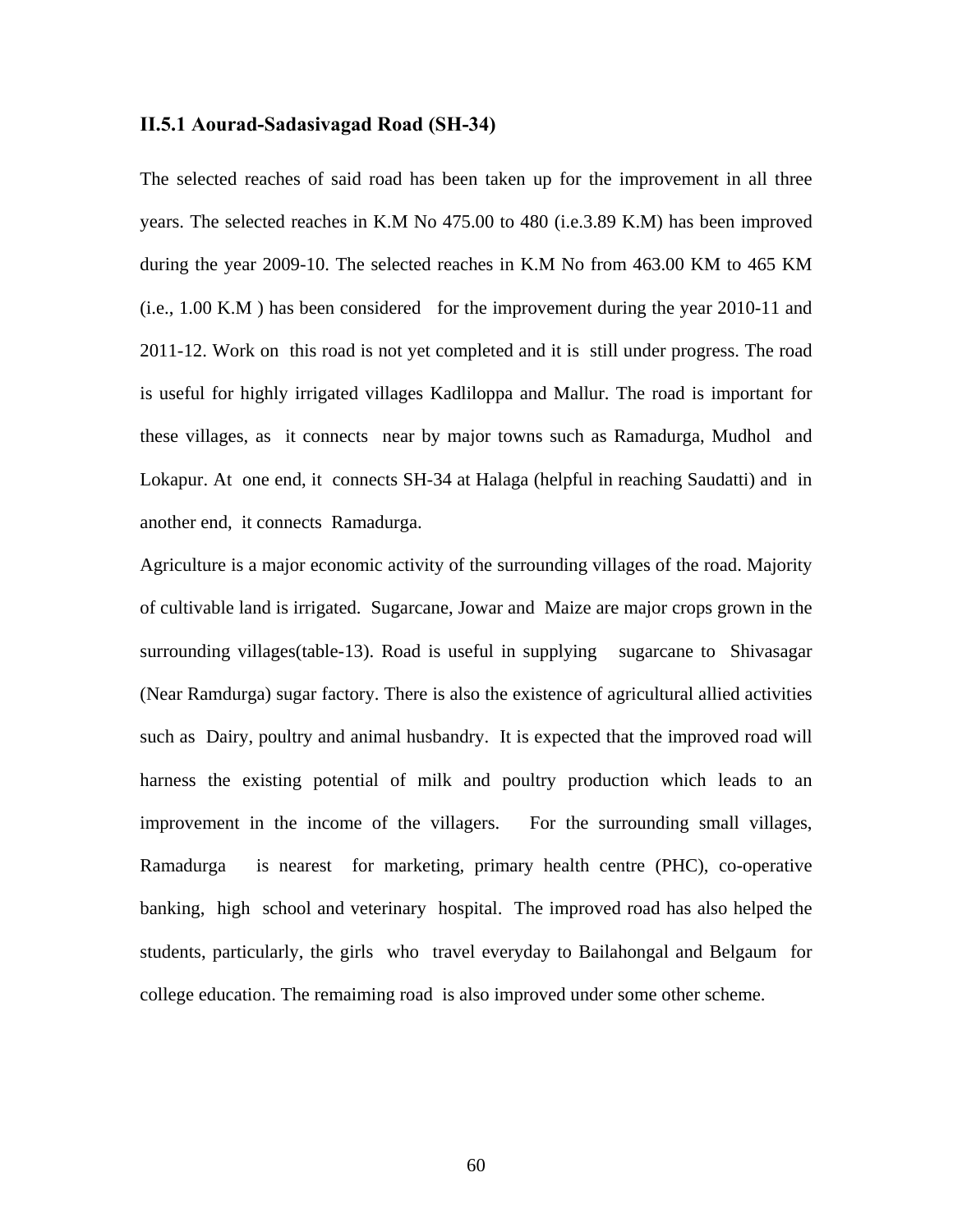#### **II.5.2 Salahalli-Chippalakatti-Hulakund Road**

 The selected reaches of said road has been considered for the improvement during the year 2009-10, with an estimated cost of Rs 46.88 lakhs. The length of 4.65 K.M has been improved in the selected reaches of the road. The road is useful to Chippalakatti,Salahalli and Hulkand villages. Ramadurga is nearest for marketing, education and health. The said road also connects Gokak and Mudhol. Around 50 per cent of the said village area is irrigated. Sugarcane and Vegetables are mainly grown. Milk is also produced in large quantities. Road is useful in supplying sugarcane to Shivasagar (Near Ramdurga) sugar factory and vegetable and milk to near by towns. The remaining road, at present, which is in bad condition, has also been taken up for the improvement under NABRD and State funds

# **II.5.3 Yaragatti-Mudhol Road**

Only 0.89 K.M of the road has been improved during the year 2010-11, with an estimated cost of Rs 12.84 laks near Kamkeri. This road connects Raichur-Bachi road. The road is very important as it connects major cities and towns, including Belgaum, Mudhol and Raichur. The improved road is very useful for small village Kamkeri to access Mudhol for marketing, education and health facilites.

# **II.5.4 Munnoli- Kotamachagi Road**

The selected reaches of said road has been under taken for the improvement during the year 2010-11 and 2011-12 with an estimated cost of Rs 36 lakhs, with 3 K.M length improved. Improvement of the road is not yet completed. It is still under progress. The road will be more useful to the highly irrigated villages Avaradi and Munihal. The remaining road, at present, which is in bad condition, has also been taken up for the improvement under KSHDF.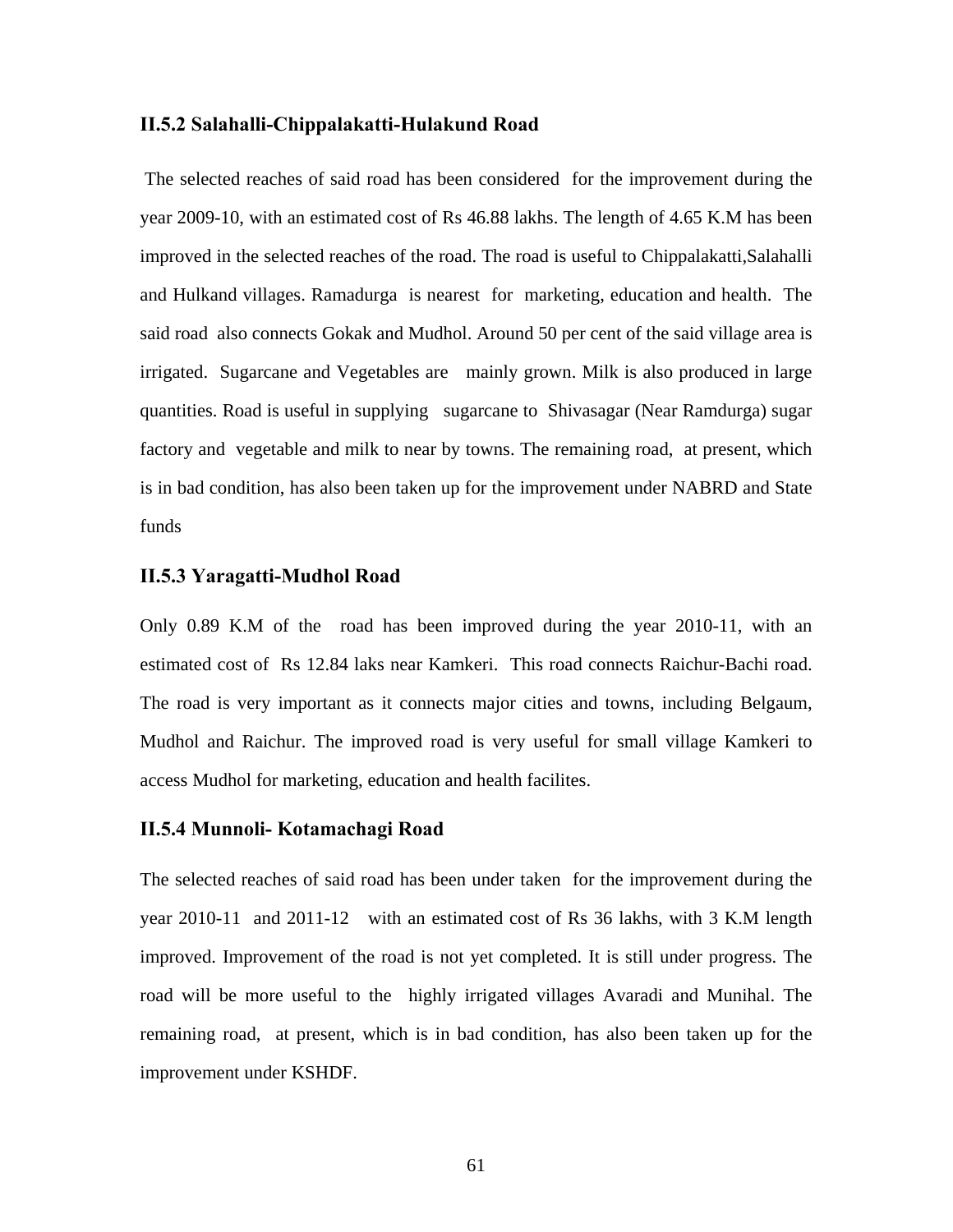| Year         | Constituency | Name of the Road                                                                                     | Estimated<br>Amount<br>In lakhs | Contract<br>Amount<br>In lakhs | <b>Budget</b><br>Estimation<br>In lakhs | Length<br>Improve<br>d in KM | Width<br>Improved in<br>metres | Category of<br>the Road<br><b>SH/MDR</b> | <b>Status</b>          | <b>Beneficial</b><br>Villages                |
|--------------|--------------|------------------------------------------------------------------------------------------------------|---------------------------------|--------------------------------|-----------------------------------------|------------------------------|--------------------------------|------------------------------------------|------------------------|----------------------------------------------|
| 2009-10      | Ramadurga    | Improvements in selected<br>reaches in K.M No 475.00<br>to 480 of Aourad-<br>Sadasivagad Road (S.H). | 59.25                           | 62.14                          | 29.63                                   | 3.89                         | 5.50                           | <b>SH</b>                                | Completed              | Kadlikoppa<br>and Mallur                     |
|              | Ramadurga    | Improvement in selected<br>reaches of Salahalli-<br>Chippalakatti-Hulakund<br>Road.                  | 44.91                           | 46.88                          | 22.46                                   | 4.65                         | 3.75                           | <b>MDR</b>                               | Completed              | Chippalakkatti<br>, Hulkand and<br>Salahalli |
| 2010-11      | Ramadurga    | Improvement in selected<br>reaches of Yaragatti-<br><b>Mudhol Road</b>                               | 12.50                           | 12.85                          | 12.85                                   | 0.89                         | 3.75                           | <b>SH</b>                                | Completed              | Kamkeri                                      |
|              | Ramadurga    | Improvements in selected<br>reaches in K.M No 463.00<br>to 465 of Aourad-<br>Sadasiyagad Road (S.H)  | 15.00                           | 15.00                          | 15.00                                   | 1.00                         | 5.50                           | <b>SH</b>                                | Work under<br>progress | Kadlikoppa<br>and Mallur                     |
|              | Ramadurga    | Improvements in selected<br>reaches in K.M No 54.00<br>to 57.00 of Munnoli-<br>Kotamachagi Road      | 35.62                           | 36.00                          | 17.81                                   | 3.00                         | 3.75                           | <b>SH</b>                                | Work under<br>progress | Avaradi and<br>Munihal                       |
| $2011 - 12*$ | Ramadurga    | Improvements in selected<br>reaches in K.M No 463.00<br>to 465 of Aourad-<br>Sadasivagad Road (S.H)  |                                 |                                | 25.00                                   |                              | 5.50                           | <b>SH</b>                                | Work under<br>progress | Kadlikoppa<br>and Mallur                     |
|              | Ramadurga    | Improvements in selected<br>reaches in K.M No 54.00<br>to 57.00 of Munnoli-<br>Kotamachagi Road      |                                 |                                | 27.08                                   |                              | 3.75                           | <b>SH</b>                                | Work under<br>progress | Avaradi<br>and Munihal                       |

Table- II.12: Ramadurga Taluk Improved Roads Under Suvarna Raste Vikas Yojane

Source: Collected from the office of Assistant Executive Engineer (AEE) of Ramadurga Taluk.

Note: \* The work of the selected road during the year 2010-11 continued during the year 2011-12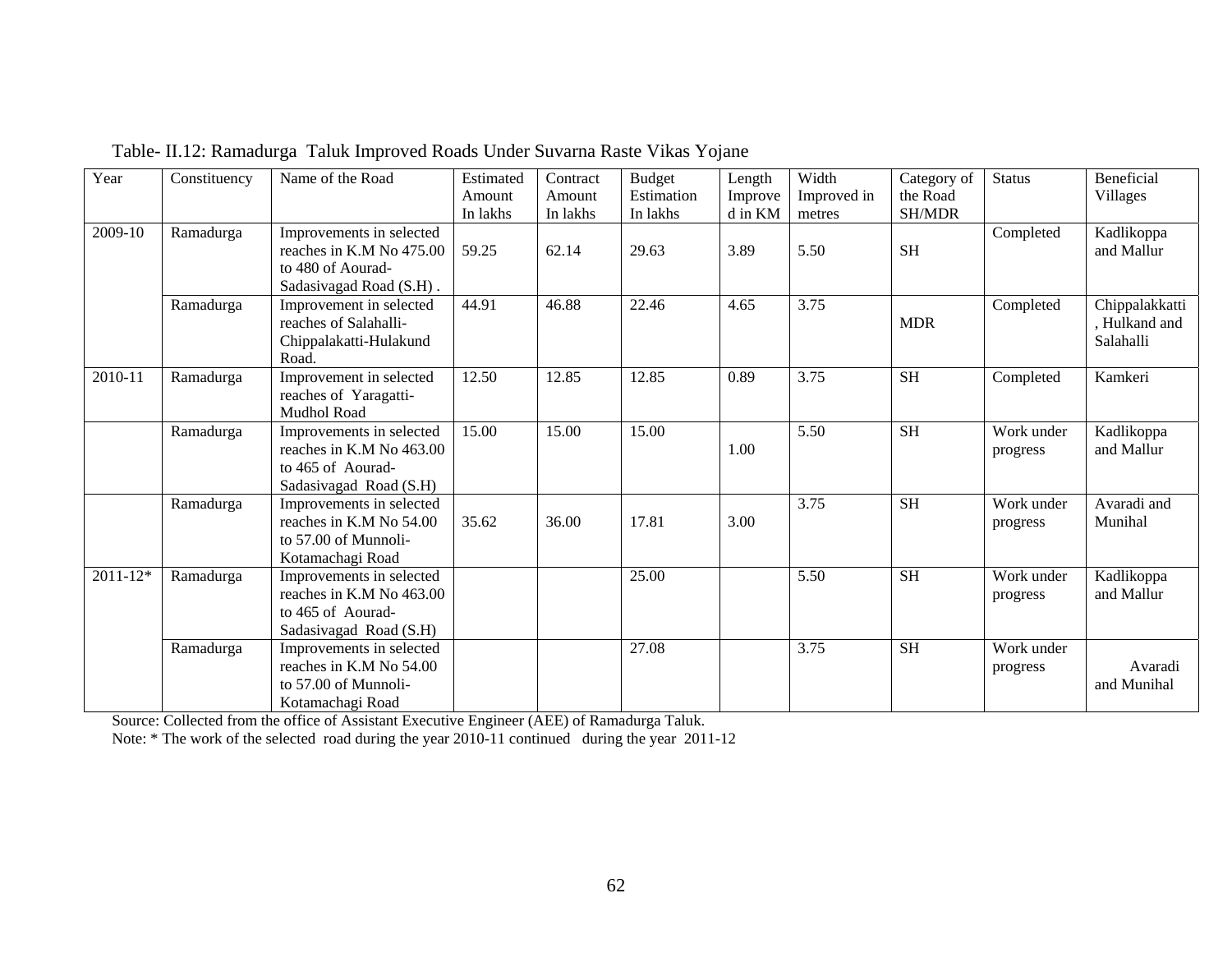| Year    | Constituency | Name of the Road                                                                                     | <b>Beneficial</b><br>Villages                   | Percentage of<br>area under | Percentage of<br>area under | Percentag<br>e of forest | Major<br>agricultural                                                 | Agricultur<br>al allied          | Non-Farm Economic<br>Activities (Existence | Population |
|---------|--------------|------------------------------------------------------------------------------------------------------|-------------------------------------------------|-----------------------------|-----------------------------|--------------------------|-----------------------------------------------------------------------|----------------------------------|--------------------------------------------|------------|
|         |              |                                                                                                      |                                                 | cultivation                 | Irrigation                  | area                     | crops                                                                 | activities                       | of industries Y/N)                         |            |
|         | Ramadurga    | Improvements in selected<br>reaches in K.M No 475.00<br>to 480 of Aourad-<br>Sadasivagad Road (S.H). | Kadlikoppa<br>and Mallur                        | 63.33                       | 74.04                       | 32.74                    |                                                                       | Poultry &<br>Animal<br>husbandry | <b>No</b>                                  | 4240       |
| 2009-10 | Ramadurga    | Improvement in selected<br>reaches of Salahalli-<br>Chippalakatti-Hulakund<br>Road.                  | Chippalakkat<br>ti, Hulkand<br>and<br>Salahalli | 37.51                       | 27.81                       | 3.13                     | Jowar, Bajra,<br>Maize, Whea<br>t,Groundnut,<br>Cotton, Suge<br>rcane | Poultry &<br>Animal<br>husbandry | Yes                                        | 7833       |
| 2010-11 | Ramadurga    | Improvement in selected<br>reaches of Yaragatti-<br>Mudhol Road                                      | Kamkeri                                         | 89.17                       | 9.65                        | $\blacksquare$           | Jowar, Bajra,<br>Maize, Whea<br>t,Groundnut,<br>Cotton, Suge<br>rcane | Poultry &<br>Animal<br>husbandry | Yes                                        | 4507       |
|         | Ramadurga*   | Improvements in selected<br>reaches in K.M No 463.00<br>to 465 of Aourad-<br>Sadasiyagad Road (S.H)  | Kadlikoppa<br>and Mallur                        | 63.33                       | 74.04                       | 32.74                    |                                                                       | Poultry &<br>Animal<br>husbandry | N <sub>o</sub>                             | 4240       |
|         | Ramadurga*   | Improvements in selected<br>reaches in K.M No 54.00<br>to 57.00 of Munnoli-<br>Kotamachagi Road      | Avaradi and<br>Munihal                          | 78.08                       | 93.56                       | 15.52                    | Jowar, Bajra,<br>Maize, Whea<br>t,Groundnut,<br>Cotton                | Poultry &<br>Animal<br>husbandry | No                                         | 1733       |
| 2011-12 | Ramadurga    | Improvements in selected<br>reaches in K.M No 463.00<br>to 465 of Aourad-<br>Sadasivagad Road (S.H)  | Kadlikoppa<br>and Mallur                        | 63.33                       | 74.04                       | 32.74                    | $\overline{\phantom{a}}$                                              | Poultry &<br>Animal<br>husbandry | N <sub>o</sub>                             | 4240       |
|         | Ramadurga    | Improvements in selected<br>reaches in K.M No 54.00<br>to 57.00 of Munnoli-<br>Kotamachagi Road      | Avaradi and<br>Munihal                          |                             |                             |                          |                                                                       |                                  |                                            |            |

Table-II.13: Economic Profile of Surrounding Villages of Improved Road Under SRVY in Ramadurga Taluk

 Source: Collected from Rural Development and Panchayat Raj Development GoK Website and the office of Assistant Executive Engineer (AEE) of Ramadurga Taluk. Note: \* The work of the selected road during the year 2010-11 continued during the year 2011-12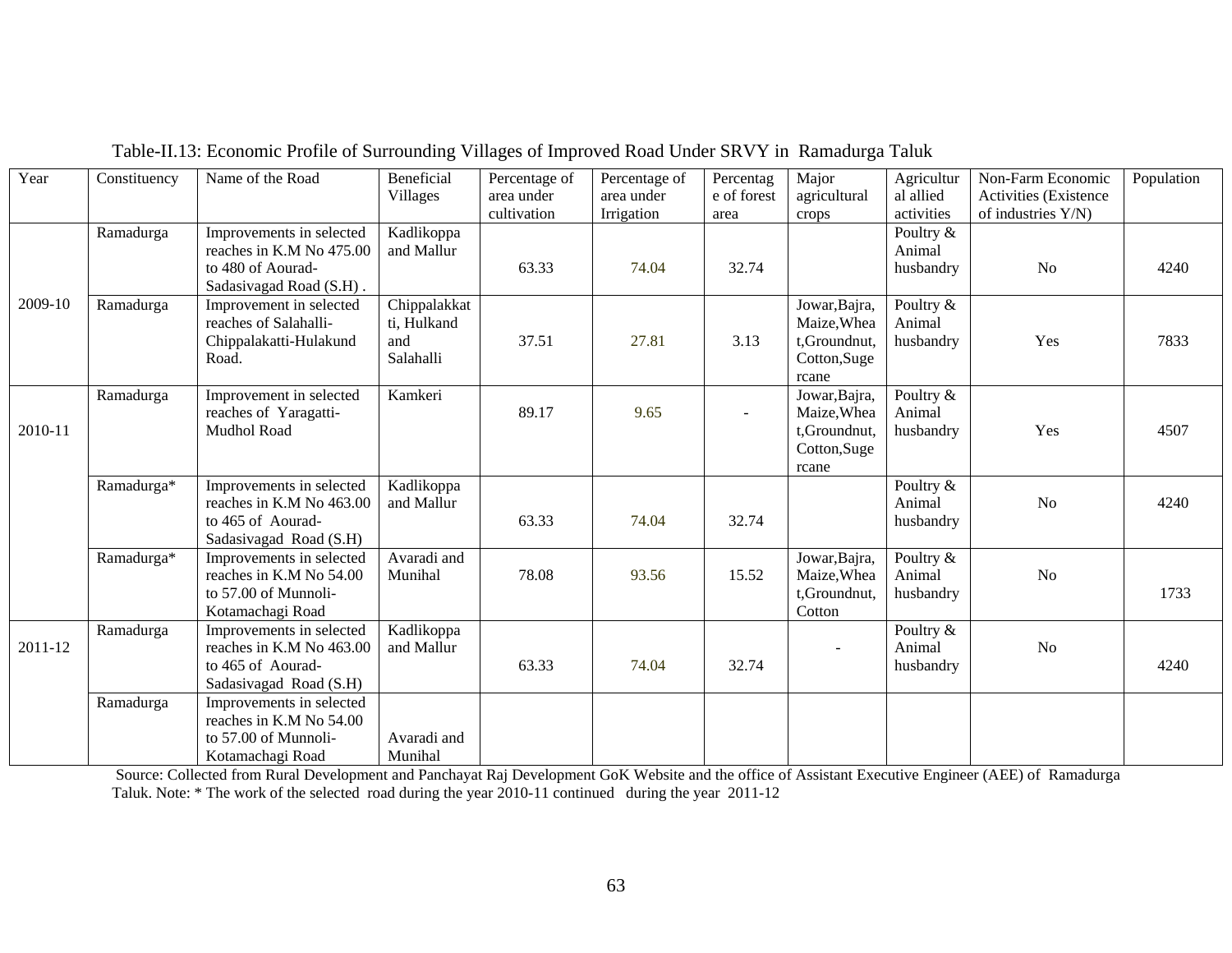# **CHAPTER-III: CHIKKODI DIVISION**

# **III.1 Athani Taluk**

Athani is the largest taluk of Belgaum district. Though agriculture is a major economic activity, it is known for production of fruits such as graphes, oranges and pomengranate. Sugarcane is also largely grown here. The taluk is prone for flood and drought as well. During the rainy season, most of the roads will be in a pathetic condition. Maintenance of good road is a challenging task, particularly village and Major District Roads (MDRs), as less attention is given to these roads. In this regard, initiation of specific schemes such as Suvarna Raste Vikas Yojane is appreciable.

 Talukas has two (Athani and Kagawada) assembly constituencies. Since the inception of Suvarna Raste Vikas Yojane during the year 2009-10, six roads have been considered for the improvement, with an estimated budget of Rs 468.72 lakhs spread over three years. Of the six roads, improvement in four roads has been completed and work has not yet started in selected two roads (table-III.14). About 17 K.M of road has been improved and another 8 K.Ms of road is yet to be improved. It is important to note that though SRVY is meant for improvement of MDRs, one state highway has been undertaken for the improvement under the said scheme. The selection of the road under the said scheme is strategic, particularly, selection of Kagawad- Ganeshwadi road seems to be very strategic. Improvements in these roads reduce the time and the cost of travel to a great extent and enhance the comfort of commuters travelling on these improved roads. The opinions from the surrounding villagers and Panchayat officials reveal that improvement in these roads spur the economic activities to a certain extent. Improved road quickens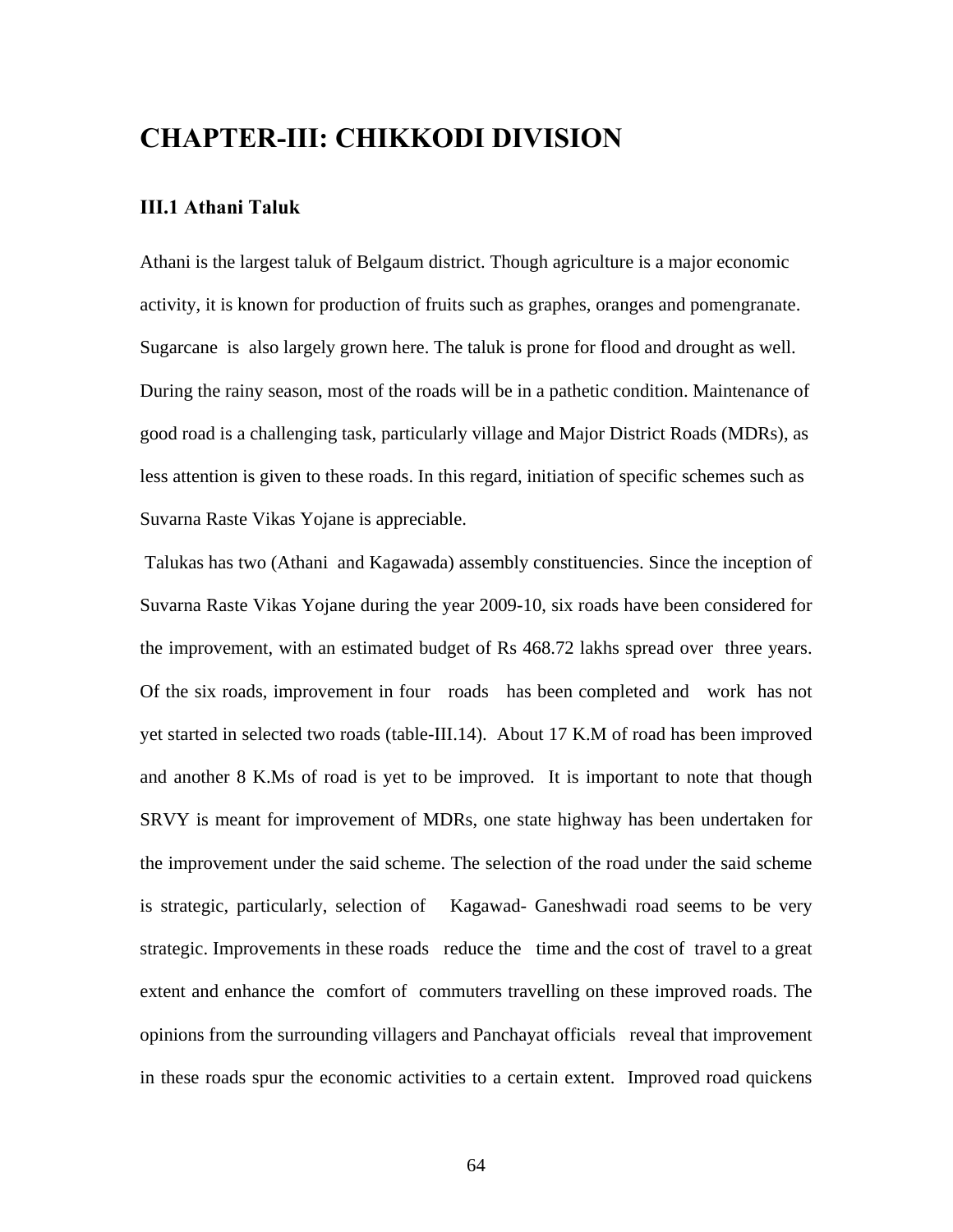the transport of agricultural products. Particularly for transport of fruits, vegetables on time to near by markets, the improved roads are very useful. However, looking into the pathetic condition of road in most parts of the taluk particularly Village and MDRs, the roads undertaken for the improvements is very small.

#### **Description of the Improved Roads**

The detailed description about each road in terms of connectivity, selection of the road, public utility of the improved road and socio-economic impact has been analyzed in the following sections.

# **Description of the Road**

#### **III.1.1 Radderahatti-Naganur P.K-Dodawad-Satti-Janawad Road**

The selection of the road is strategic as it connects the remote villages. It is the only road for small village Naganur P.K. to commute every day. From Naganur to Dodawad, the road passes parallel to Krishna river. Naganur P.K village lack primary heath centre, banking, veterinary hospital and high school education. Road connectivity is very important for such a remote village. Under SRVY, the road between Naganur P.K and Redderahatti has been improved with a budget allocation during the year 2009-10. The rest of the road from Naganur P.K to Satti is also improved under Zilla Panchayat budget heads. The entire Radderahatti-Naganur P.K-Dodawad-Satti-Janawad Road is improved with the coordination of various schemes. Another part of the road near Janawad village, has been improved under SRVY during the year 2010-11, which is useful for the same village (table-II.14).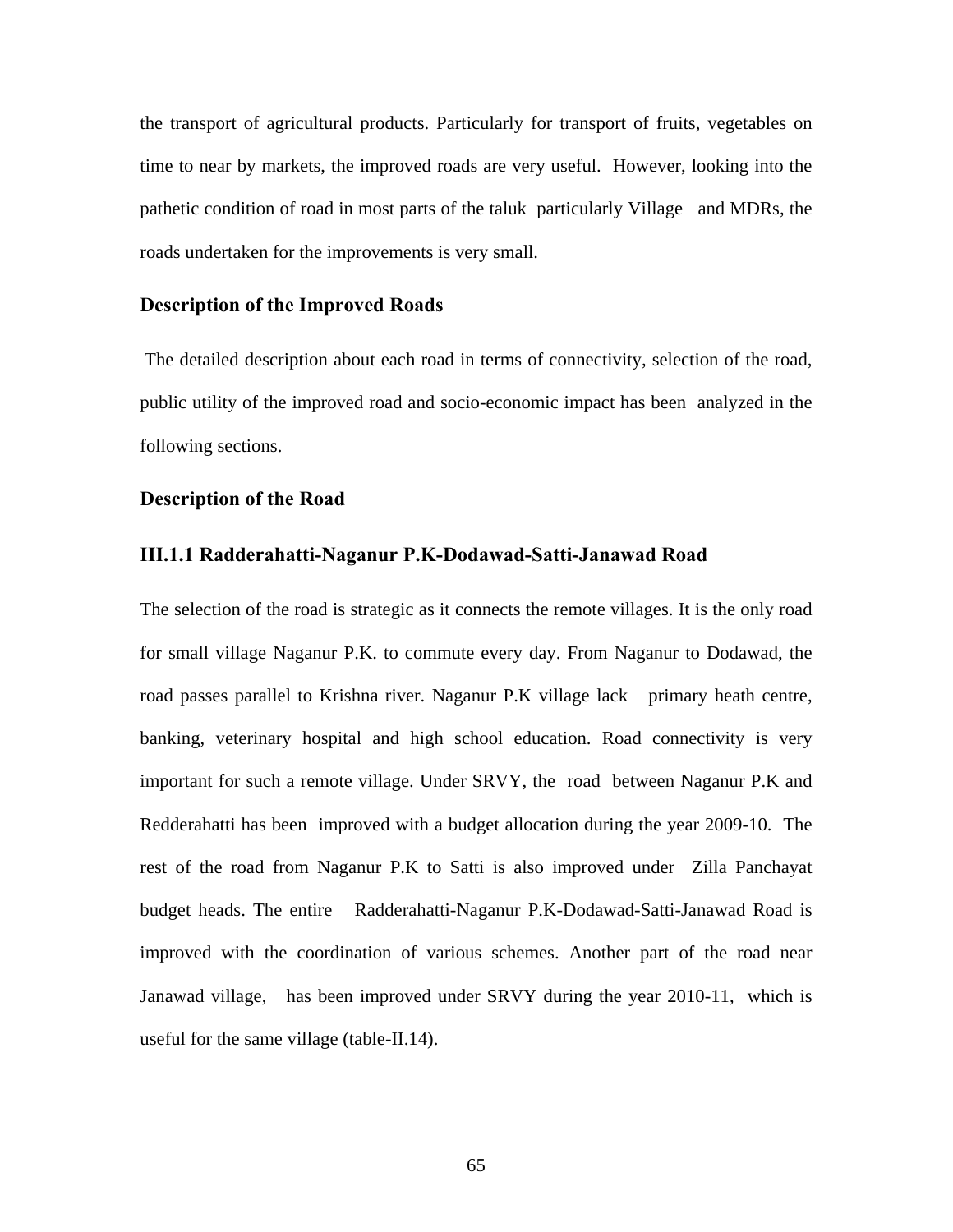### **Socio-Economic Impact**

Agriculture is a major economic activity of the surrounding villages. The availability of irrigational facilities support agricultural growth. Most of the area of surrounding villages is under cultivation, of which only around 5 per cent of area is under irrigation. However, an interaction with the villagers reveal that most of the area of surrounding villages is irrigated. It seems that there is inconsistency in the data availability. Sugarcane, Maize,Wheat, Ragi, are major crops grown in the surrounding villages. In the irrigated area, sugarcane and vegetables are mainly grown. With the improvement of the road, it is expected that, the sugarcane production will increase and will be supplied to the nearest sugar factory. With the irrigation facilities, there has been a substantial growth in vegetables in these surrounding villages. For marketing of the vegetables, producers mainly depend on this road. There is also the existence of agricultural allied activities, such as, poultry and animal husbandry. The area has potentiality for milk production. It is expected that the improved road will harness the existing potential of milk and poultry production and thereby improve the income of the villagers. An interaction with the surrounding villagers reveal that as the frequency of public vehicles is very less and do not ply on time, the improvement of the road has increased the movement of the private vehicles.

# **Public opinion**

The survey results show a difference of opinion from the public. Some of the public opined that the improved Radderahatti**-**Naganur P.K-Dodawad-Satti-Janawad Road is not improved properly. They expect the road should be improved like Satti-Nandeshwar-Mahesawadi improved road. Some people opined that before the improvement of the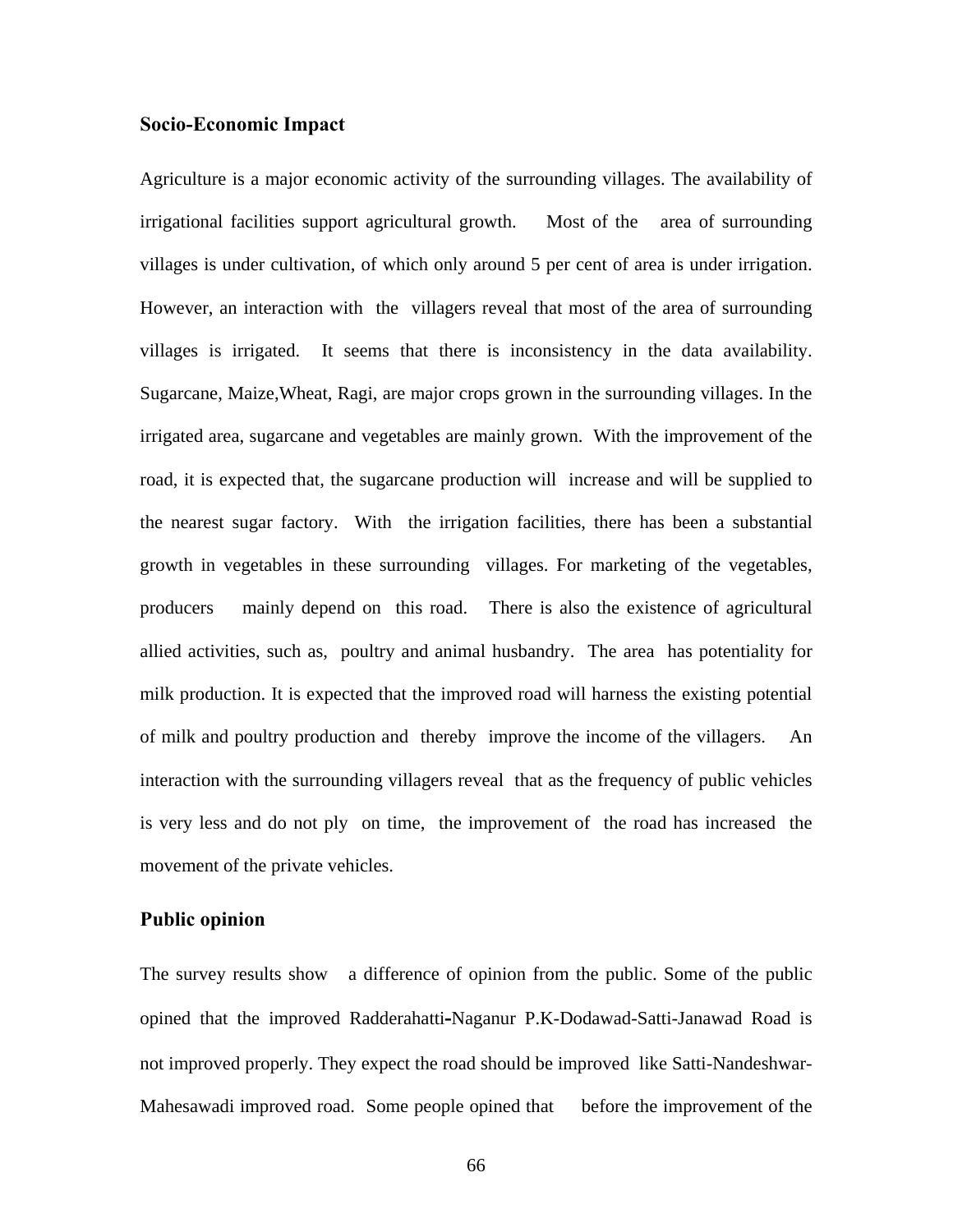road, condition of the road was very pathetic causing accidents. During the rainy season, it was very difficult for the vehicle movement, consuming more fuel and time. With the improvement of the road, such inconvenience has been reduced drastically. The public stated that with improvement of the road, the production and transportation of vegetables and milk has been increased and reducing the cost of transportation. Children enrolment in schools has increased. However, our visit to the road reveals that, though the road has been improved recently, but in some places, may be due to heavy rains, the road is still not in condition.

# **Policy Suggestions**

It is to be noted that exploring the existence of potentiality of such villages, good road connectivity is very important. As mentioned earlier, the good road connectivity attracts the others to come to villages and to invest in various economic activities. From the view point of improving the rural economy, it is essential to attract private investment in such villages. There needs to be establishment of agro- processing industries in such villages. It is the responsibility of the state to provide the basic infrastructure for such villages, so as to encourage large private investment. Looking into the geographical, economic conditions and public opinion of the surrounding villages, it seems that existence of good road network will spur the economic activities and diversify the agricultural activities and ensure prosperity in such villages.

# **III.1.2 Kagawad-Ganeshwadi Road**

It is a border road with the Maharashtra state. The selection of the road is strategic for two reasons; i) Before selection of the road, the road was in pathetic condition, very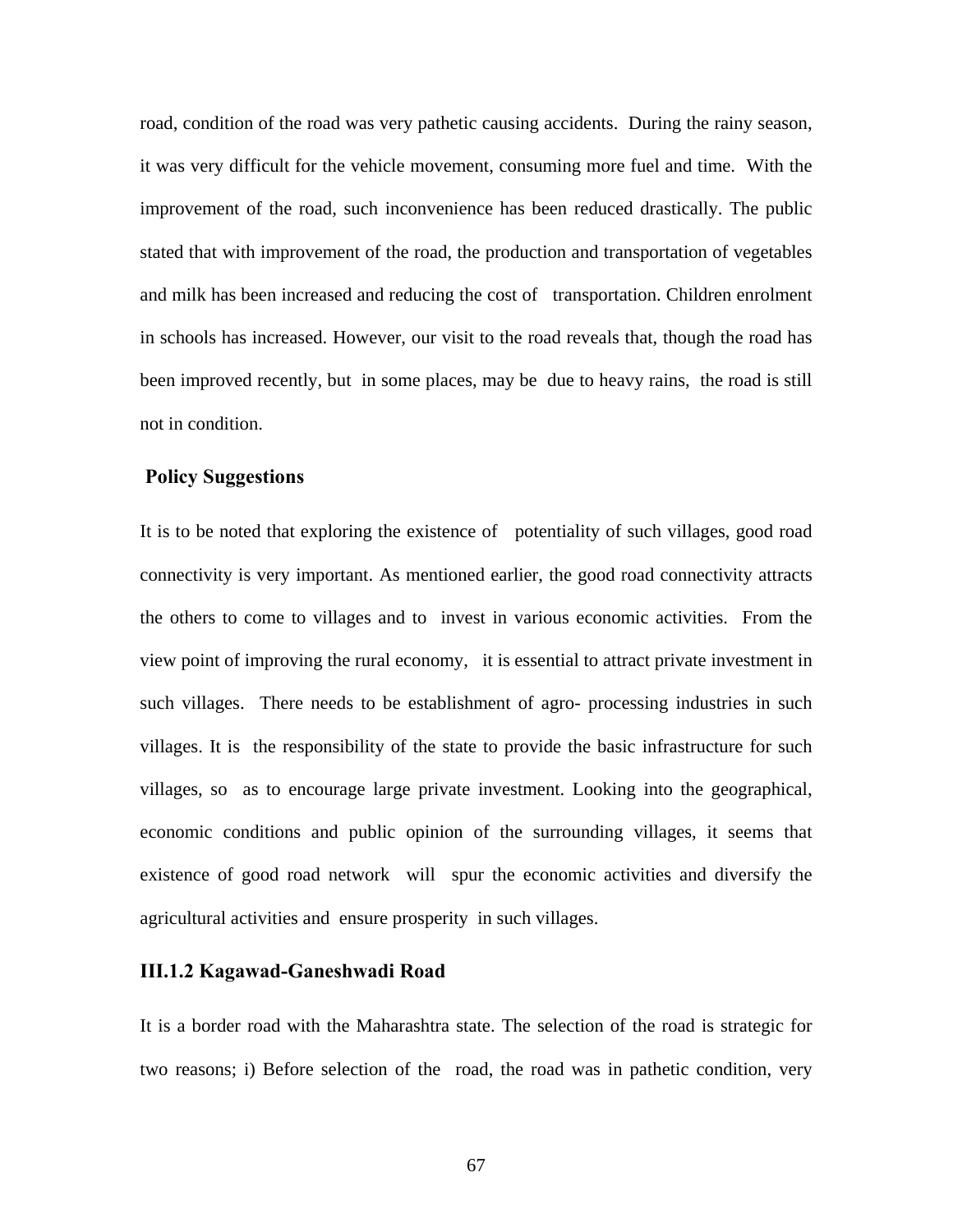difficult for the vehicle movement ii) It is border road, which connects Ganeshwadi in Maharashtra. It is an important road for the surrounding villages to supply their agricultural products, particularly sugarcane to sugar factories such as Datta sugar factory located in Maharashtra state. It is the most busiest road and connects Miraj and Sangli in Maharashtra. Sangli is an important market place for surrounding villages. For medical facilities, Miraj is an important city for the surrounding villages.

 The road is helpful for border people to contact each other, as they inhabit large cultural similarities. The small road with the length of 1.85 K.M is improved with the estimated cost of Rs 104.10 lakhs, with width of 3.75 meters during the year 2009-10. The road starts from Kagawad and connects to Maharashtra border.

# **Socio-Economic Impact**

The surrounding villages are irrigated. Sugarcane and vegetables are mainly grown. The improved road has helped sugarcane and vegetable growers to supply their surplus production to Maharashtra cities. This has helped the farmers to receive remunerative prices. Most of the sugarcane, produced in the surrounding villages, depend on sugar factories located in Maharashtra. Many households have built their houses in their farm land and such houses are quite far from their village. Improved road is very useful for children, pregnant women, diseased and elders of such households to commute to Kagawad. Since the frequency of public buses and vehicle movement is very less, children have to go to school by walk.

Large quantity of milk is also produced in the surrounding villages. Improved road is helpful for the supply of milk to Kagawad and nearer cities of Maharashtra.

68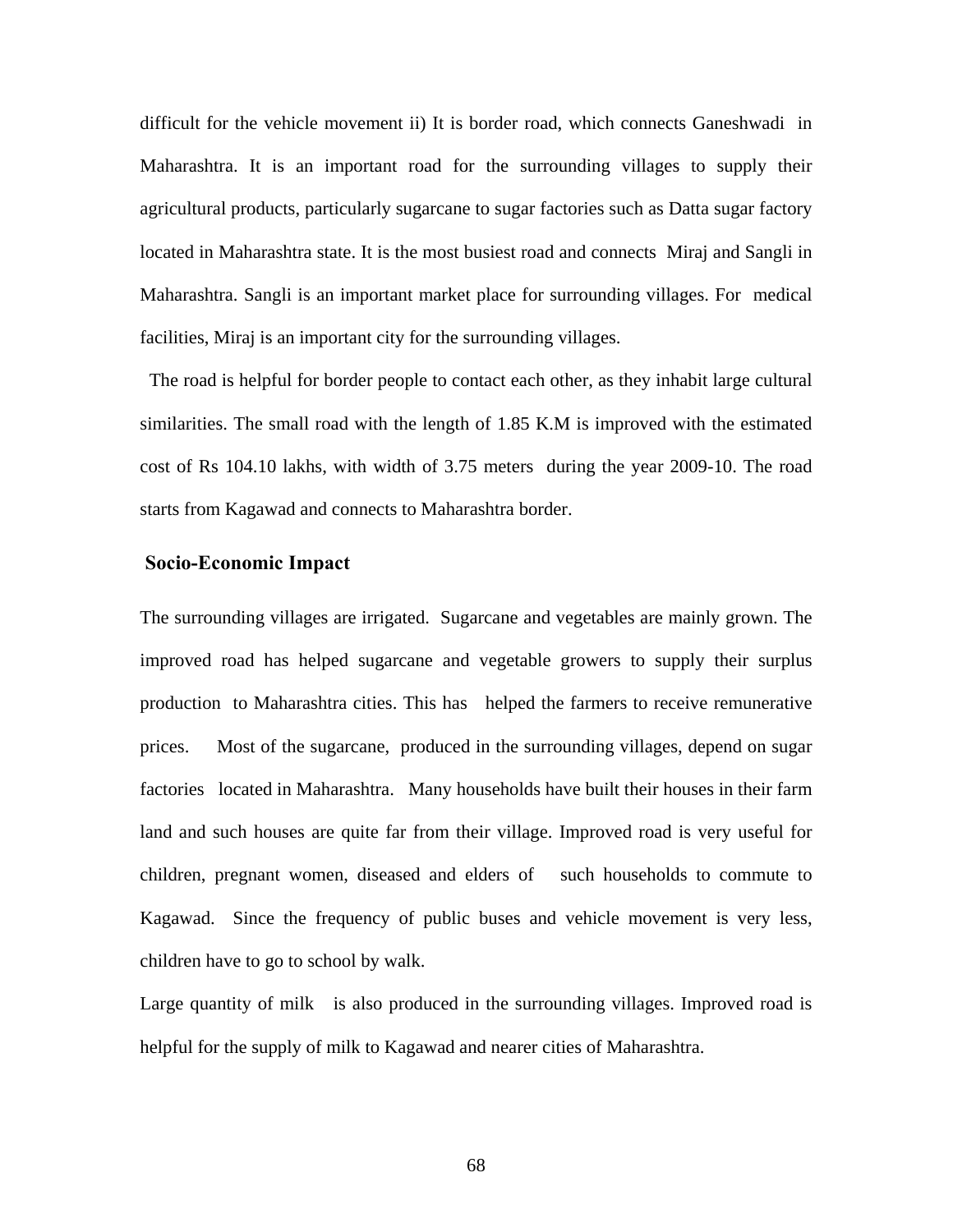# **Public opinion**

The public strongly expressed an urgent improvement of the road between Kagawad and Border of Maharashtra. The remaining part of the road is in a pathetic condition, particularly towards Maharashtra border.

# **Policy Recommendations**

Looking into the perishable goods produced in the region and location of the households, such roads need to be maintained properly. The remaining part of Kagawad-Ganeshawadi road, at present, which is in a pathetic condition needs to be improved urgently.

## **III.1.3 Mangsuli-Laxmeshwar Road**

The surrounding villages are known for sugarcane production. Through Mangsuli-Laxmeswar road, large quantities of sugarcane is supplied to Ugar sugar factory. This road is also important for pilgrims to visit Mallayya temple. Locally the temple is known as Kando temple. The road is very useful for Ugar K.H, Ugar P.K, Faridhanwadi and Ugarkhurd villages. The selection of the road is very strategic as it is the only road to supply produced sugarcane to Ugar sugar factory. The selected road has been improved at the estimated cost of 84.51 lakhs, with the length of 4.90 K.M from Ugar K.H Railway station( table-III.14). In some places the road has been widened. The remaining part of the road from Ugarkhurd to till Kagawad-Athani road is also improved under other schemes. The entire road from Ugarkhurd till Kagawad- Athani, road is in a very good condition.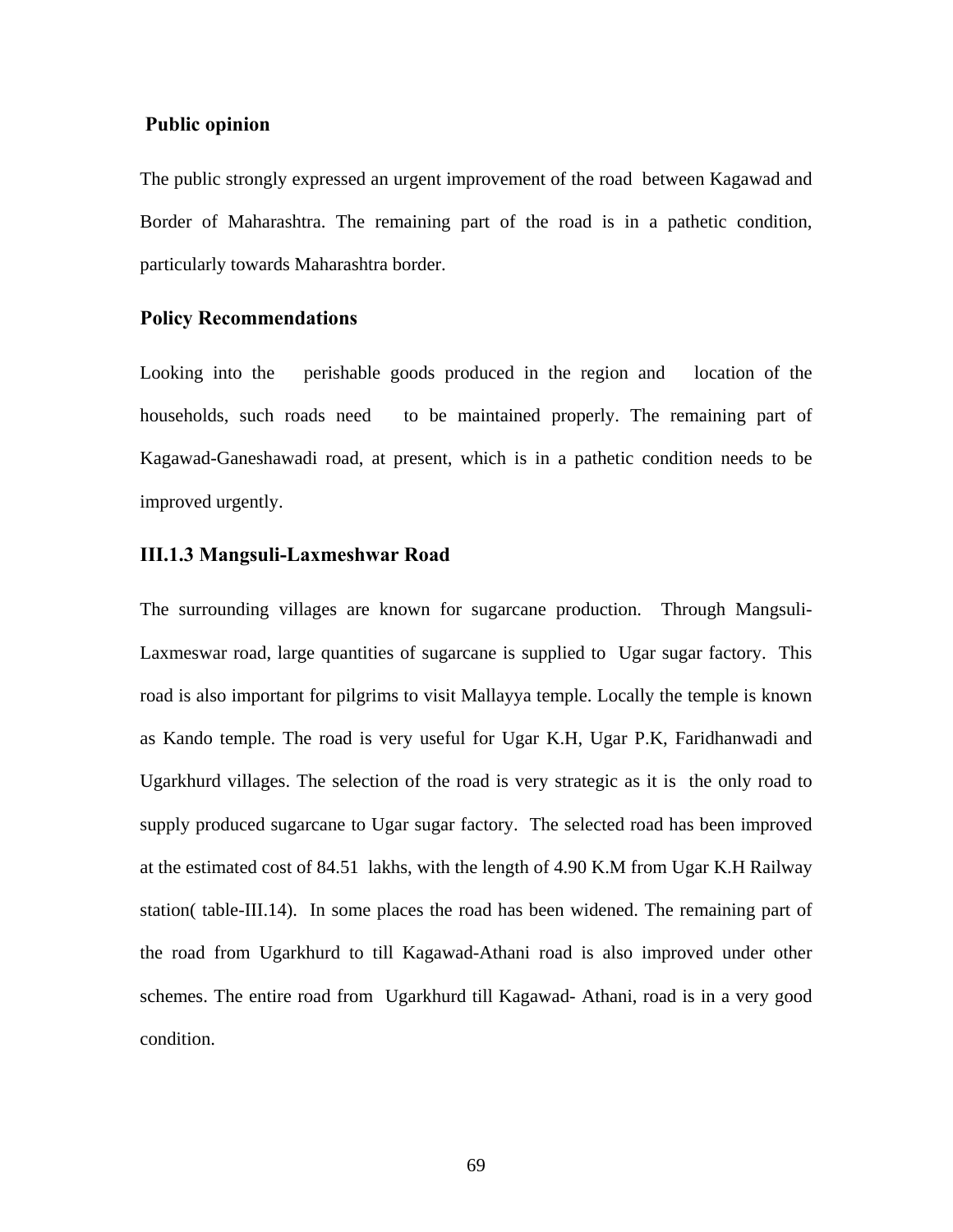### **Socio-Economic Impact**

The surrounding villages of the road is irrigated. As mentioned earlier, the surrounding villages are known for sugarcane production. Vegetables and milk is also produced in large quantities. The entire road has been improved under the coordination of various schemes. Such co-ordination among the various schemes and complete improvement of the road is good. With an improvement in this road, progress in economic activities can be expected. For the surrounding small villages, Ugar is nearest for marketing, primary health centre (PHC), co-operative banking, high school, college and veterinary hospital. The improved road is beneficial to 50,524 population of the surrounding villages who commute to Ugar, Nippani and Kotabagi. Apparently the road is very useful for the children and students as they come to Ugar for education(table-III.15).

# **Public opinion**

 The public is relieved as the entire road has been improved. They stated that prior to the improvement, the road was in a pathetic condition, commuters used to take long time, fuel consumption was high, vehicles used to create problems frequently, difficult to carry milk and poultry products and inconvenient for the students to reach the schools and college on time. After the improvement of the road, there is an increase in the traffic, the fuel consumption by the vehicles has been reduced, the transport of perishable goods has been increased and school children enrolments in Ugar has also increased. The improved road has enabled the people to utilize medical, banking facilities etc at Ugar. The public strongly felt that the regular maintenance of the road is very much required.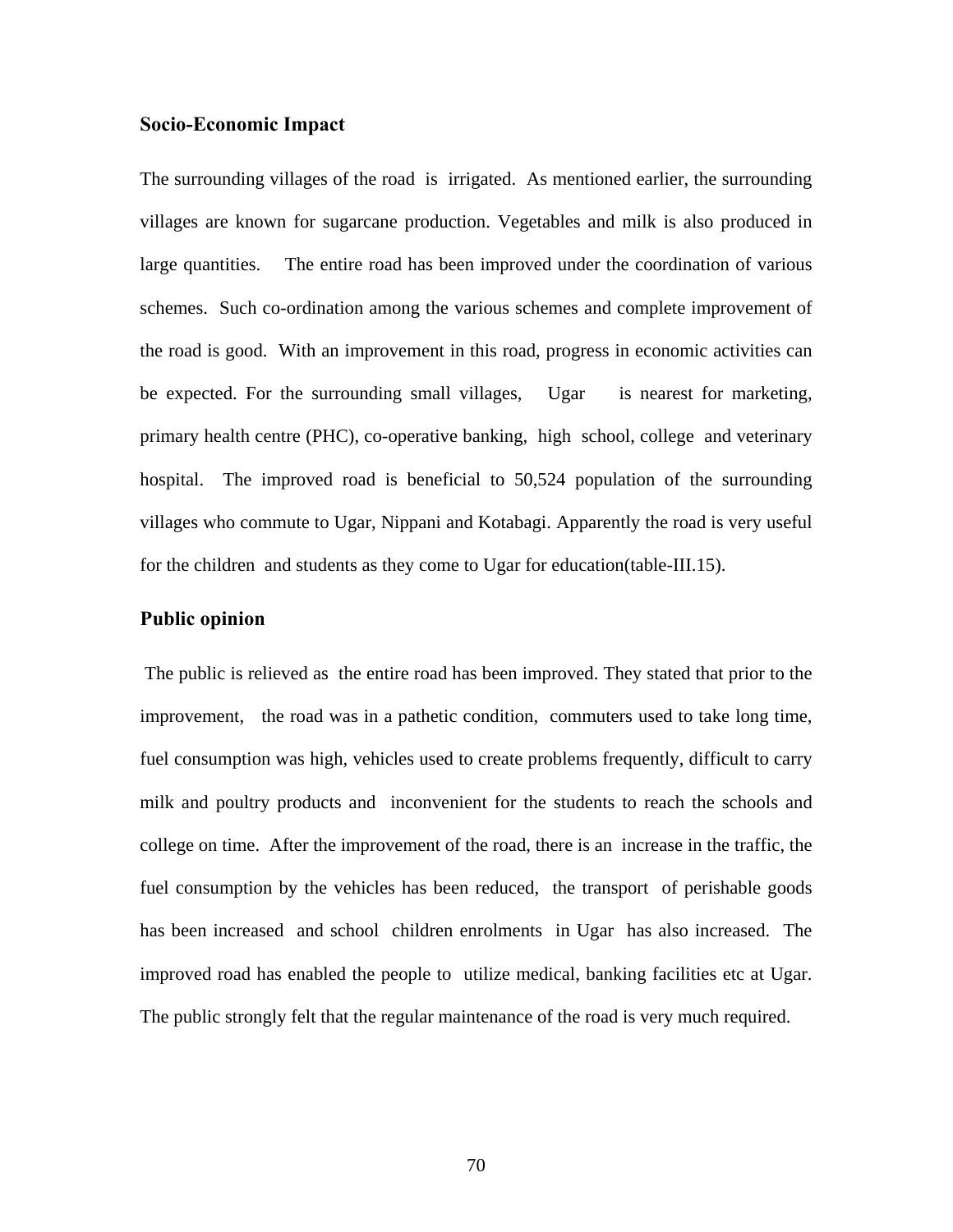| Year    | Constitue<br>ncy | Name of the Road                                                                                                                       | Estimated<br>Amount Rs<br>in Lakhs | Contract<br>Amount Rs<br>in Lakhs | <b>Budget</b><br>Estimation<br>Rs in Lakhs | Length<br>Improved<br>in KM | Width<br>improved<br>in metres | Category<br>Of the road<br>SH/MDR | <b>Status</b>      | Beneficial<br><b>Villages</b>                         |
|---------|------------------|----------------------------------------------------------------------------------------------------------------------------------------|------------------------------------|-----------------------------------|--------------------------------------------|-----------------------------|--------------------------------|-----------------------------------|--------------------|-------------------------------------------------------|
| 2009-10 | Athani           | Improvements to selected<br>reaches in KM No 00.0 to<br>22.70 of Radderahatti-<br>Naganur P.K-Dodawad-<br>Satti-Janawad                | 104.16                             | 107.70                            | 52.08                                      | 7.00                        | 3.75                           | M.D.R                             | Work<br>completed  | Radderahatti-Naganur                                  |
|         | Kagawad          | Improvements in KM No<br>0.00 to 3.30 of Kagwad-<br>Ganeshwadi<br>Road                                                                 | 104.16                             | 104.10                            | 52.08                                      | 1.85                        | 3.75                           | M.D.R                             | Work<br>completed  | Kagwad-Ganeshwadi                                     |
| 2010-11 | Athani           | Improvements in selected<br>reaches in KM No 00.0 to<br>22.70 of<br>Radderahatti-Naganur P.K-<br>Dodawad-Satti-Janawad                 | 78.12                              | 78.01                             | 39.06                                      | 2.68                        | 3.75                           | <b>MDR</b>                        | Work<br>completed  | Nandeshwar and<br>Janawad.                            |
|         | Kagawad          | Improvements in KM No<br>5.40 to 14.10 of<br>Mangsuli-Laxmeshwar<br>Road.                                                              | 78.12                              | 84.51                             | 39.06                                      | 4.90                        | 3.75                           | <b>SH</b>                         | Work<br>completed  | Ugar K.H, Ugar B.K,<br>Faridkhanwadi and<br>Ugarkhurd |
| 2011-12 | Athani           | Improvements in selected<br>reaches in KM No 0.00 to<br>13.30 of<br>Telasang-Bannur-<br>Kakamari- Umarani Road<br>(up to state border) | 52.08                              |                                   | 52.08                                      | 2.10                        | 3.75                           | <b>MDR</b>                        | Not yet<br>started | Telasang-Bannur-<br>Kakamari                          |
|         | Kagawad          | Improvements in selected<br>reaches in KM 0.0 to19.25<br>of Athani-Chamkeri-<br>Byadaratti Road                                        | 52.08                              |                                   | 52.08                                      | 6.00                        | 3.75                           | <b>MDR</b>                        | Not yet<br>started | Athani- Chamkeri-<br>Byadaratti                       |

Table- III.14: Athani Taluk Improved Roads Under Suvarna Raste Vikas Yojane

Source: Collected from the office of Assistant Executive Engineer (AEE) of Athani Taluk.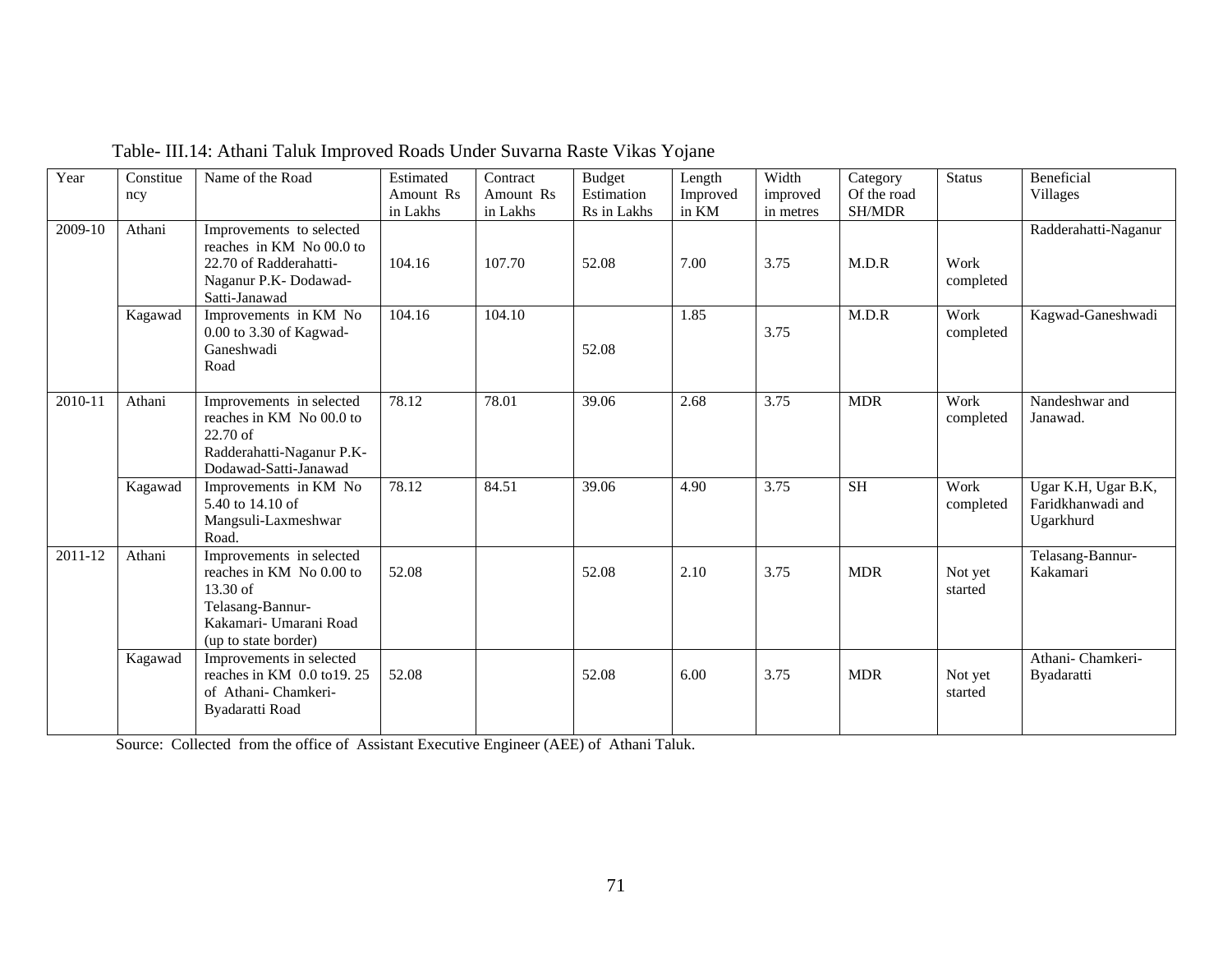| Year        | Constituency | Name of the Road                                                                                                                        | Beneficial<br><b>Villages</b>                            | Percentage<br>of area<br>under<br>cultivation | Percentage of<br>area under<br>Irrigation | Percentage<br>of forest<br>area | Major<br>agricultural<br>crops                                               | Agricultural<br>allied<br>activities | Non-Farm Economic<br><b>Activities</b> (Existence<br>of industries Y/N) | Population |
|-------------|--------------|-----------------------------------------------------------------------------------------------------------------------------------------|----------------------------------------------------------|-----------------------------------------------|-------------------------------------------|---------------------------------|------------------------------------------------------------------------------|--------------------------------------|-------------------------------------------------------------------------|------------|
|             | Athani       | Radderahatti-Naganur P.K-<br>Dodawad-Satti-Janawad<br>Improvements in KM No<br>00.0 to 22.70 (In selected<br>reaches)                   | Radderahatti-<br>Naganur p k                             | 95.05                                         | 14.66                                     | $00\,$                          | Maize, Wheat<br>,Ragi,Sugarc<br>ane,Cotton,                                  | Poultry &<br>Animal<br>husbandry     | Yes                                                                     | 6912       |
| 2009-10     | Kagawad      | Kagwad-Ganeshwadi<br>Road<br>Improvements in KM No<br>0.00 to 3.30                                                                      | Kagwad-<br>Ganeshwadi                                    | 94.81                                         | 72.16                                     | $00\,$                          | Ragi, Jowar, B<br>ajra, Wheat,<br>Maize, Sugar<br>cane, Cotton,<br>Groundnut | Poultry &<br>Animal<br>husbandry     | Yes                                                                     | 13299      |
| 2010-11     | Athani       | Radderahatti-Naganur P.K-<br>Dodawad-Satti-Janawad<br>Improvements in KM No<br>00.0 to 22.70 ( In selected<br>reaches)                  | Nandeshwar<br>and Janawad.                               | 97.53                                         | 1.98                                      | 00                              | Jowar, Maize,<br>Wheat, Sugar<br>cane, Cotton                                | Poultry &<br>Animal<br>husbandry     | Yes                                                                     | 6979       |
|             | Kagawad      | Mangsuli-Laxmeshwar<br>Road<br>Improvements in KM No<br>5.40 to 14.10                                                                   | Ugar K.H,<br>Ugar B.K,<br>Faridkhanwadi<br>and Ugarkhurd | 96.06                                         | 40.96                                     | 00                              | Ragi, Wheat,<br>Maize, Sugar<br>cane, Cotton,<br>Groundnut                   | Poultry &<br>Animal<br>husbandry     | Yes                                                                     | 50524      |
| $2011 - 12$ | Athani       | Improvements in selected<br>reaches in KM No 0.00 to<br>$13.30$ of<br>Telasang-Bannur-Kakamari-<br>Umarani Road (up to state<br>border) | Telasang-<br>Bannur-<br>Kakamari                         | 96.35                                         | 8.91                                      | 1.71                            | Ragi, Wheat,<br>Maize, Sugar<br>cane, Cotton,<br>Groundnut                   | Poultry &<br>Animal<br>husbandry     | No                                                                      | 14626      |
|             |              | Improvements in selected<br>reaches in KM 0.0 to 19.25<br>of Athani-Chamkeri-<br>Byadaratti Road                                        | Athani-<br>Chamkeri-<br>Byadaratti                       | 93.80                                         | 13.74                                     | 1.02                            | Ragi, Wheat,<br>Maize, Sugar<br>cane, Cotton,<br>Groundnut                   | Poultry &<br>Animal<br>husbandry     | N <sub>o</sub>                                                          | 15270      |

Table-III.15: Economic Profile of Surrounding Villages of Improved Road Under SRVY in Athani Taluk

 Source: Collected from Rural Development and Panchayat Raj Development GoK Website and the office of Assistant Executive Engineer (AEE) of Athani Taluk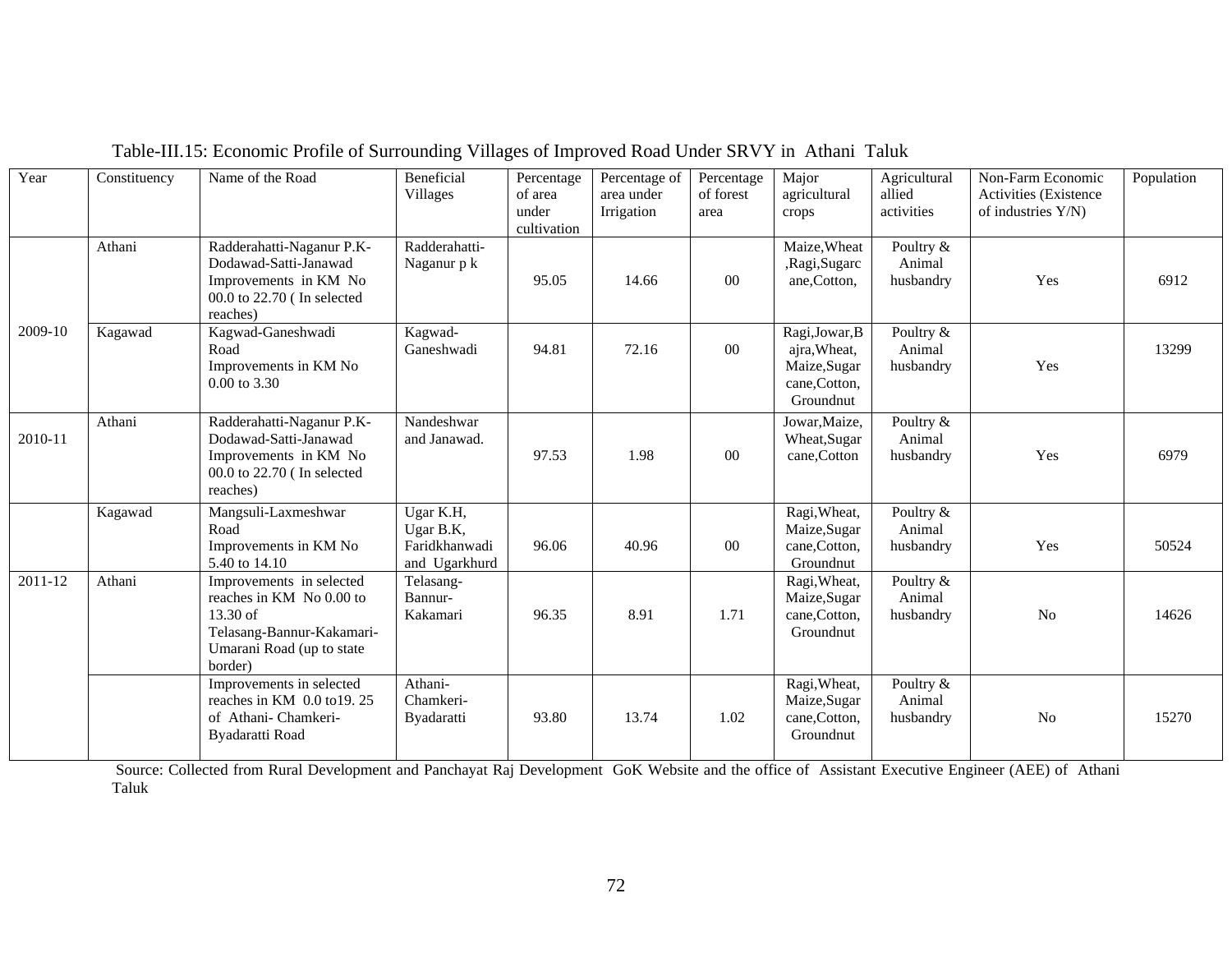#### **III.2 Raibag Taluk**

Raibag taluk has two (Raibag and Kudachi) assembly constituencies. Since the inception of Suvarna Raste Vikas Yojane during the year 2009-10, eight roads have been undertaken for the improvement with an estimated budget of Rs 198.75 lakhs spread in three years. The expenditure (contract amount) made in the improvement of three roads in three years is Rs 376.45 lakhs. Improvement in the selected two roads have been completed, improvement in five roads is in full swing and the work in one road is yet to start(table- III.16 and 17 ). Though SRVY is meant for improvement of MDRs, in case of Raibag taluk also, two state highways, i.e,. Mangasuli-Laxmesswar (SH-73) and Kagawad-Kaladagi(SH-53) have been selected for the improvement. In most of the roads, only small portion of the road $(1 \text{ to } 3 \text{ KM})$  is considered for the improvement. It shows that where there is an urgent improvement, the portion of such roads have been considered. It is difficult to expect a spur in economic activities, if the condition of other portion of the road is not improved. Of the selected eight roads for improvement, the selection of Harugeri- Raibag-Nagamunnoli ( i.e near Maradi village) Chinchali Railway station to Sutagatti Road and Alagawadi-Bastwad-Sousuddi Road seems to be strategic as these roads are remote MDRs. Improvements in these roads have reduced the time and cost of travel to a great extent that has enhanced the comfort of commuters of the area surrounding the improved roads.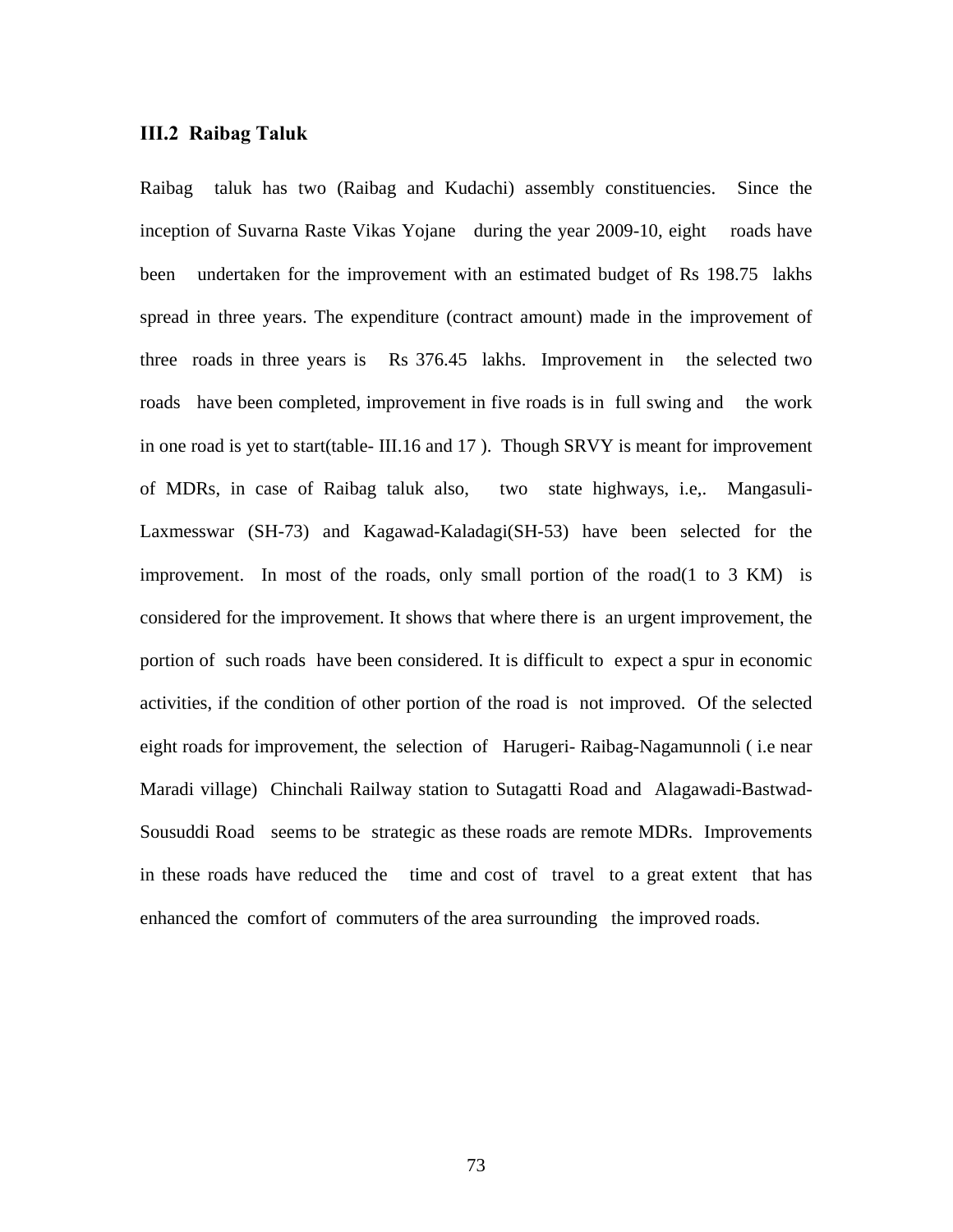#### **Description of the Improved Roads**

The detailed description about each road in terms of connectivity, selection of the road, public utility of the improved road and socio-economic impact has been analyzed in the following paragraphs.

#### **III.2.1 Mangasuli -Laxmeshwar Road (SH-73)**

The selected reaches of Mangasuli-Laxmeshwar road(SH-73) has been improved near Raibag and near Maradi village, with the estimated amount of 55.64 laks, with the length covering 4.17 K.M and width of the road also widened. As the rest of the road was improved under 50-50 head, the remaining portion of the road is considered under SRVY. The entire road from Raibag to Maradi is in good condition. The improved road is useful for Maradi,Devankatti, Budihal,Hubaratti and Raibag towns.

#### **Socio-Economic Impact**

The improved road is very useful for the surrounding villages, particularly for the students, who commute to Raibag for education. The students of the surrounding villages are happy about the improved road as now they can reach colleges in Raibag on time. The Raibag polytechnic college and Sugar factory are on the way to Raibag town. Improved road is helpful for the students to attend polytechnic college and for sugarcane growers to supply sugarcane to Raibag sugar factory. Raibag is the nearest for market, medical, education and banking facilities for Maradi,Devankatti, Budihal and Hubaratti villagers. The large portion of area is surrounded by non- cultivable land. Around 68 per cent of the area is cultivable, of which 17.75 per cent of area is under irrigation(table-III.18 and 19). Sugarcane and vegetables are mainly grown, particularly in Maradi and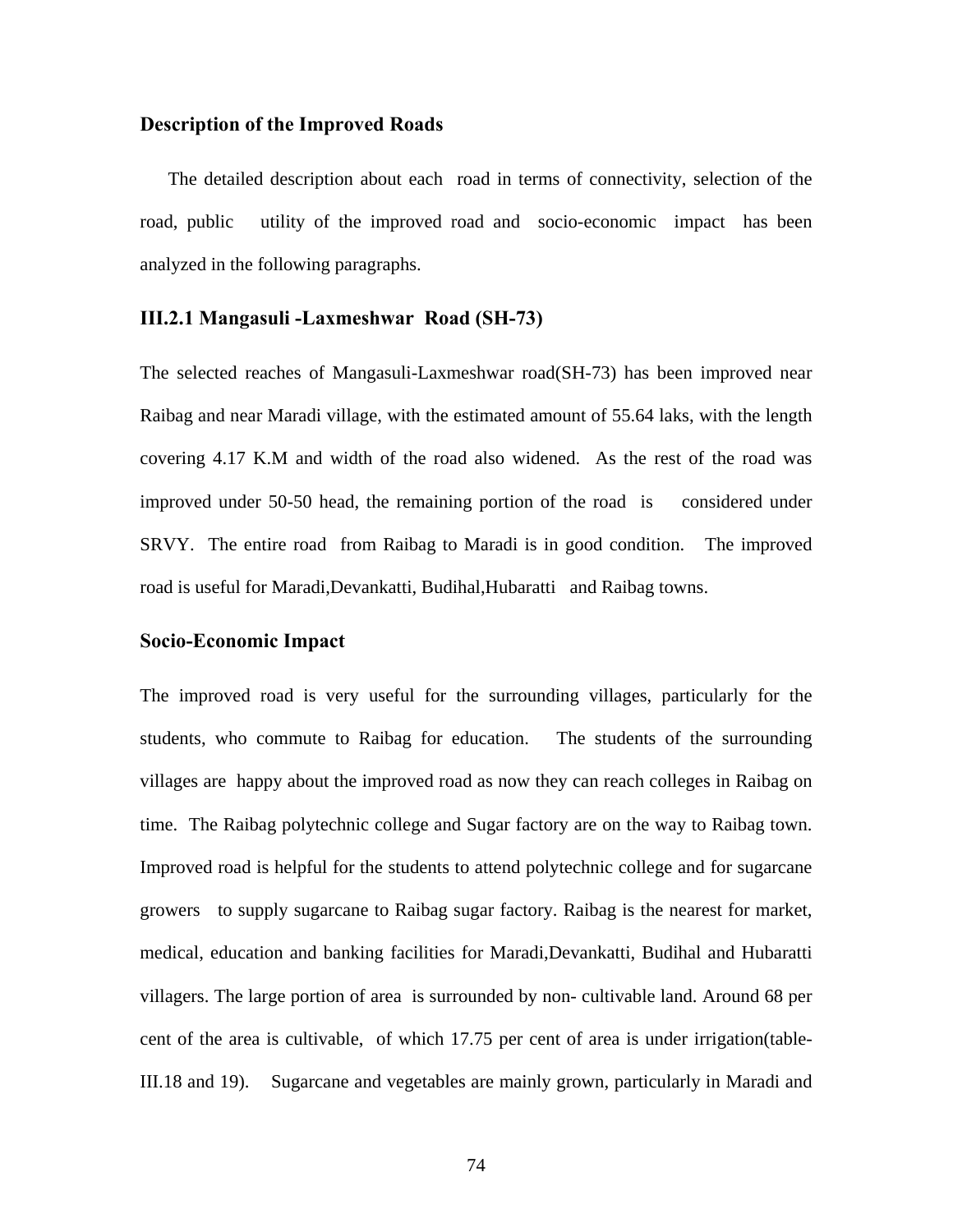Devankatti villages. These villages are largely irrigated, large quantities of sugarcane, vegetables and milk is produced. The improved road is helpful for transport of vegetables and milk to Raibag and Sugarcane to Raibag sugar factory. As stated earlier, this road was in bad condition, the improved road has reduced the travel, transportation cost and encouraging the farmers to produce more vegetables and milk.

#### **Public opinion**

Public is happy as the entire road has been improved. They stated that prior to the improvement, the road was in a pathetic condition, commuters used to take another route to reach Raibag, and highly inconvenient for the students to reach colleges at Raibag on time.

 After the improvement of the road, there is an increase in the traffic, the fuel consumption by the vehicles has been reduced, the transport of perishable goods has been increased and school children enrolments in Raibag town has also increased. The public opined that there is also an increase in production and supply of milk and vegetable production.

#### **Policy suggestions**

As suggested earlier in case of irrigated villages, the surrounding villages between Maradi and Raibag town, are equally potential to attract private investment and contract farming. Therefore it is essential on part of the state to provide required infrastructure to such villages.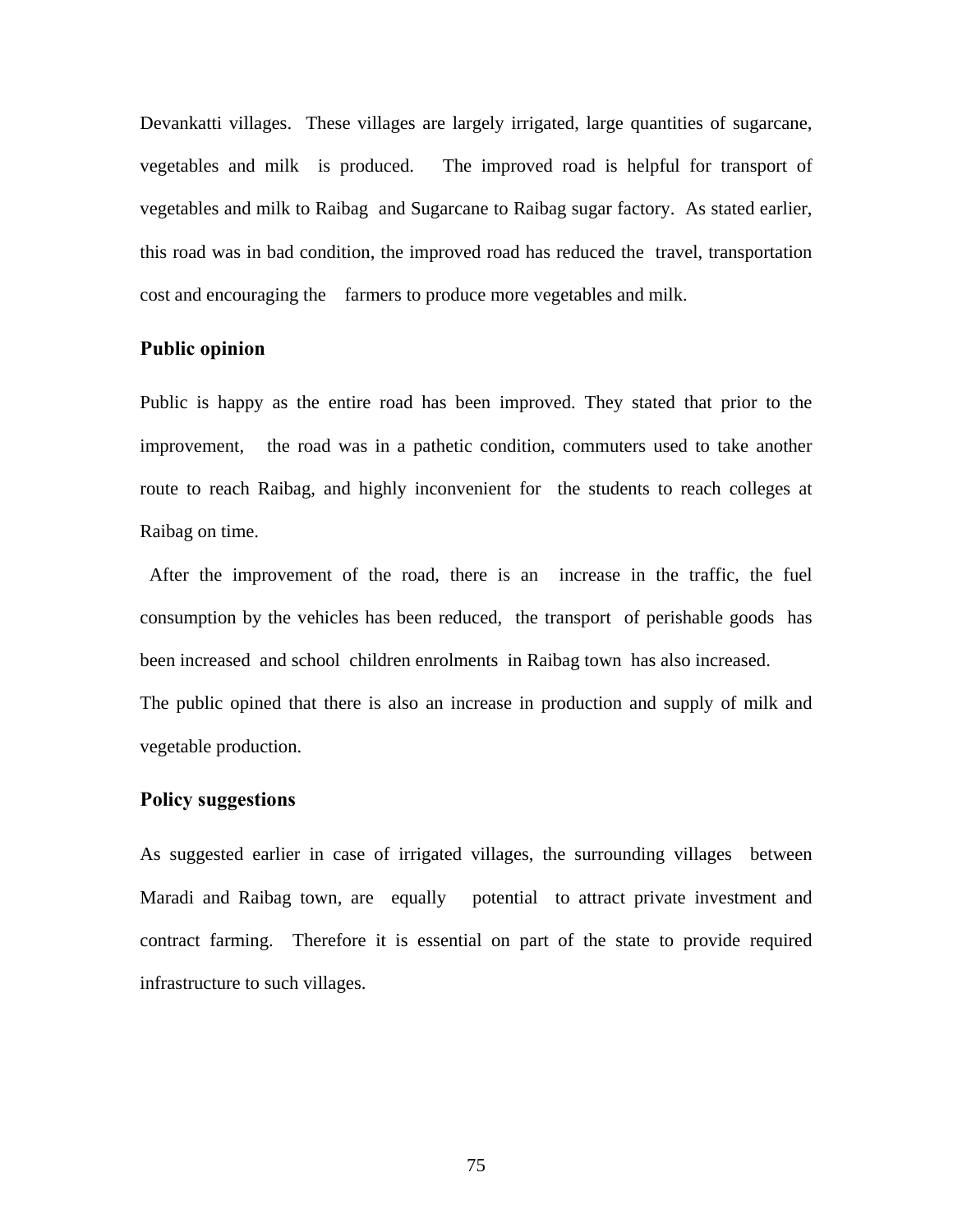#### **III.2.2 Kagawad –Kaladagi Road (SH-53)**

Improvement in selected reaches in K.M from no 36 to 44.49 (From Yegaratti to Yelparatti) of Kagawad-Kaladagi road(SH-53) has been completed during the year 2009- 10, with the estimated cost of 130.92 lakhs, with the length of 6.40 K.M and width of 5.5 meters. It is the longest improved road (6.40 K.M) under SRVY of Raibag taluk. The selection of the road is strategically important as the improved road is very helpful for transportation of sugarcane to Ugar and Kudachi sugar factories. Milk and vegetables also largely grown in the surrounding villages.

 As in the case of Kagawad-Ganeswadi road of Athani taluka, along with the improved Kagawad-Kaladagi road, many households have built their houses in their farm land and such houses are quite far from their village. Improved road is very useful for the children, pregnant women, diseased and elders of such households to commute to near by towns. Since the frequency of public buses and vehicle movement is very less, children of such households go to schools in Yegaratti and Yelparatti by walk. Large quantity of milk is also produced in the surrounding villages. Improved road is helpful for the supply of milk to near by towns.

 The public strongly opined that the entire road between from Yegaratti to Ugar needs to be improved urgently.

#### **III.2.3 Harugeri-Raibag-Nagaramunnoli Road**

The selection of the road is very strategic as it is the only road for Mekhali village to access the Raibag town. Raibag is the nearest market for Mekhali and Bavachi villages. The selected road has been improved at the estimated cost of 42.61 lakhs, with the length of 2.14 K.M near Mekahli village( table-III 16 and 17). The work is not yet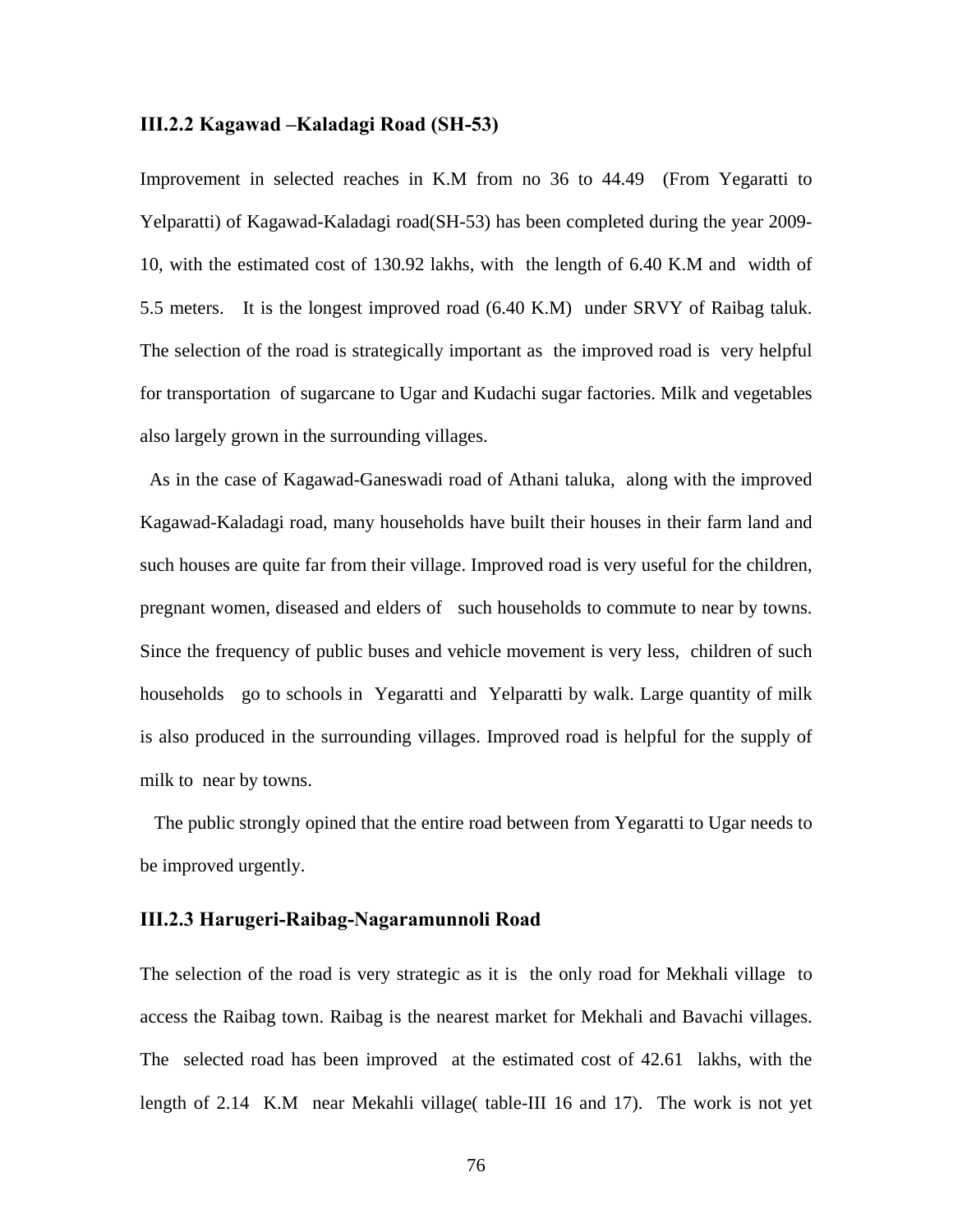completed. Another 1.25 K.M road (Selected reaches from 25.90 to 28.00 K.M) near Mekhali village has been undertaken for the improvement during the year 2011-12 with an estimated cost of Rs.20 lakhs. The work of selected road is yet to commence.

#### **Socio-Economic Impact**

 It is very difficult to assess the impact of the improved road as only small portion of the road is considered for the improvement. Agriculture is a major economic activity of the surrounding villages. Majority of cultivable land is irrigated. Sugarcane and vegetables are mainly grown. The improved road will helpful for Mekhali villagers to supply milk and vegetables to Raibag. The students of the surrounding villages commute every day to Raibag for college education. Improved road will be helpful for the students to attend polytechnic college and for sugarcane growers to supply sugarcane to Raibag sugar factory. Raibag is the nearest for market, health, banking and education facilities for Mekhali and Bavachi villagers.

#### **Public opinion**

 The survey of the road users show that the present road is in a very bad condition, commuters take a long time, difficult to carry milk and poultry products and inconvenient for the students to reach the schools and college on time. The public strongly felt that the entire road needs to be improved, widened and regular maintenance of the road is very much required.

#### **III.2.4 Chinchali-Sutagatti Road**

The selection of the road is very strategic as it is the only road for Suttati village to access near by towns. Kudachi is the nearest market for Suttati and Chichali villages.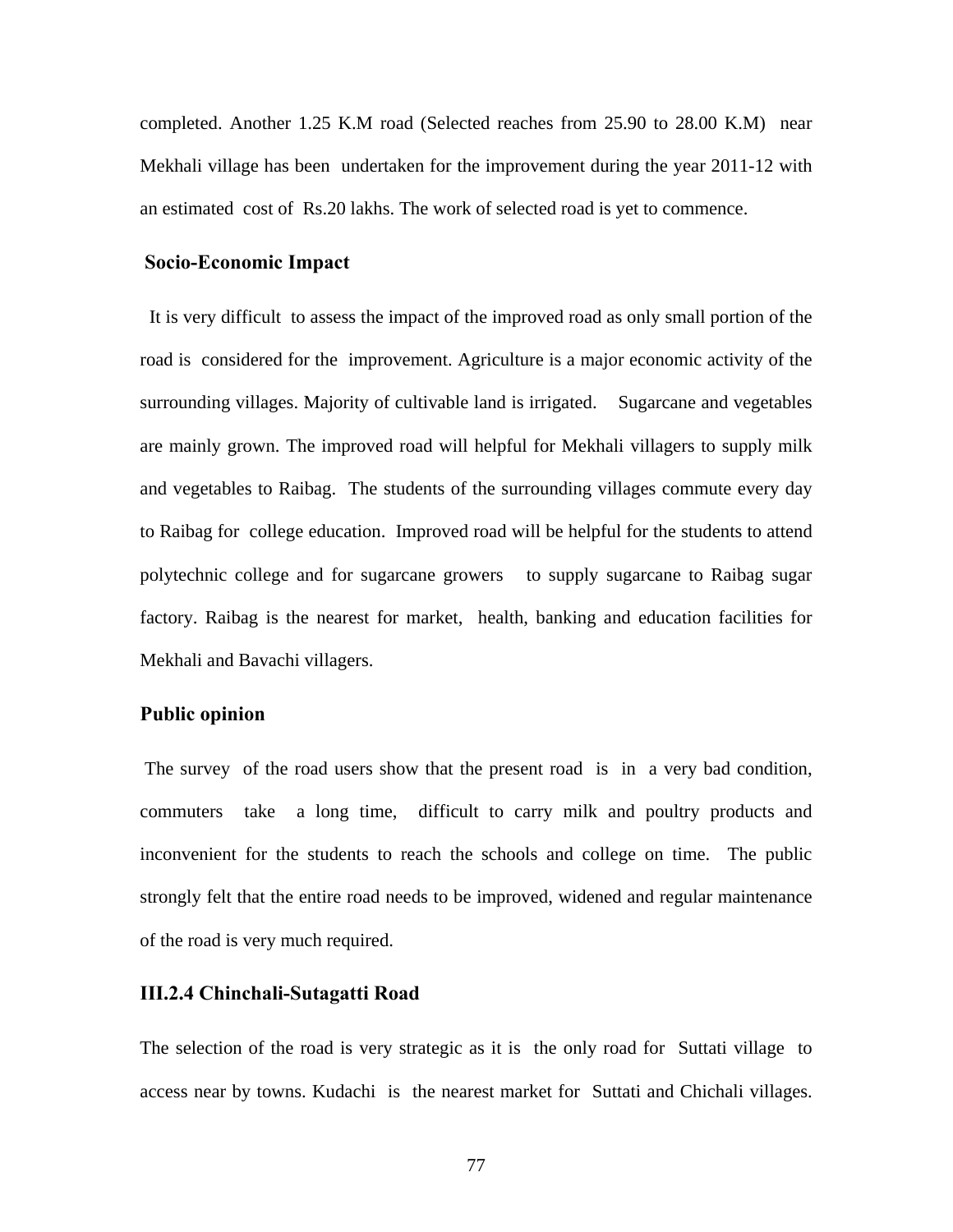The selected road has been improved during the year 2010-11 at the estimated cost of 84.19 lakhs, with the length of 2.70 K.M from Chinchali Railway station to Suttati cross ( table-III.16 and 17).And, width of the road is widened from 3.75 meters to 5.50 meters.

#### **Socio-Economic Impact**

For the surrounding small villages, Ugar and Kudachi is nearest for marketing, primary health centre (PHC), co-operative banking, high school, college education and veterinary hospital. The road is useful for pilgrims to visit the famous Mayakka temple. The improved road is very helpful for transportation of sugarcane to Ugar and Kudachi sugar factories. Milk and vegetables are largely grown in the surrounding villages.

### **III.2.5 Harugeri- Raibag-Nagarmunnoli Road, Alagawadi-Bastwad-Sousuddi Road, Gurlapur-Itnal- Khandal-Bastwad Road and Nilagi-Suttatti-Kudachi Road**

The selected reaches of these four roads have been taken up for improvement during the year 2011-12, with very small amount and road length ranges from less than two K.M to 2.25 K.M (table-16 and 17). The selection of all four roads is strategic as roads connect remote villages. However, with a small improvement in road length, it is difficult to expect spur in economic activities.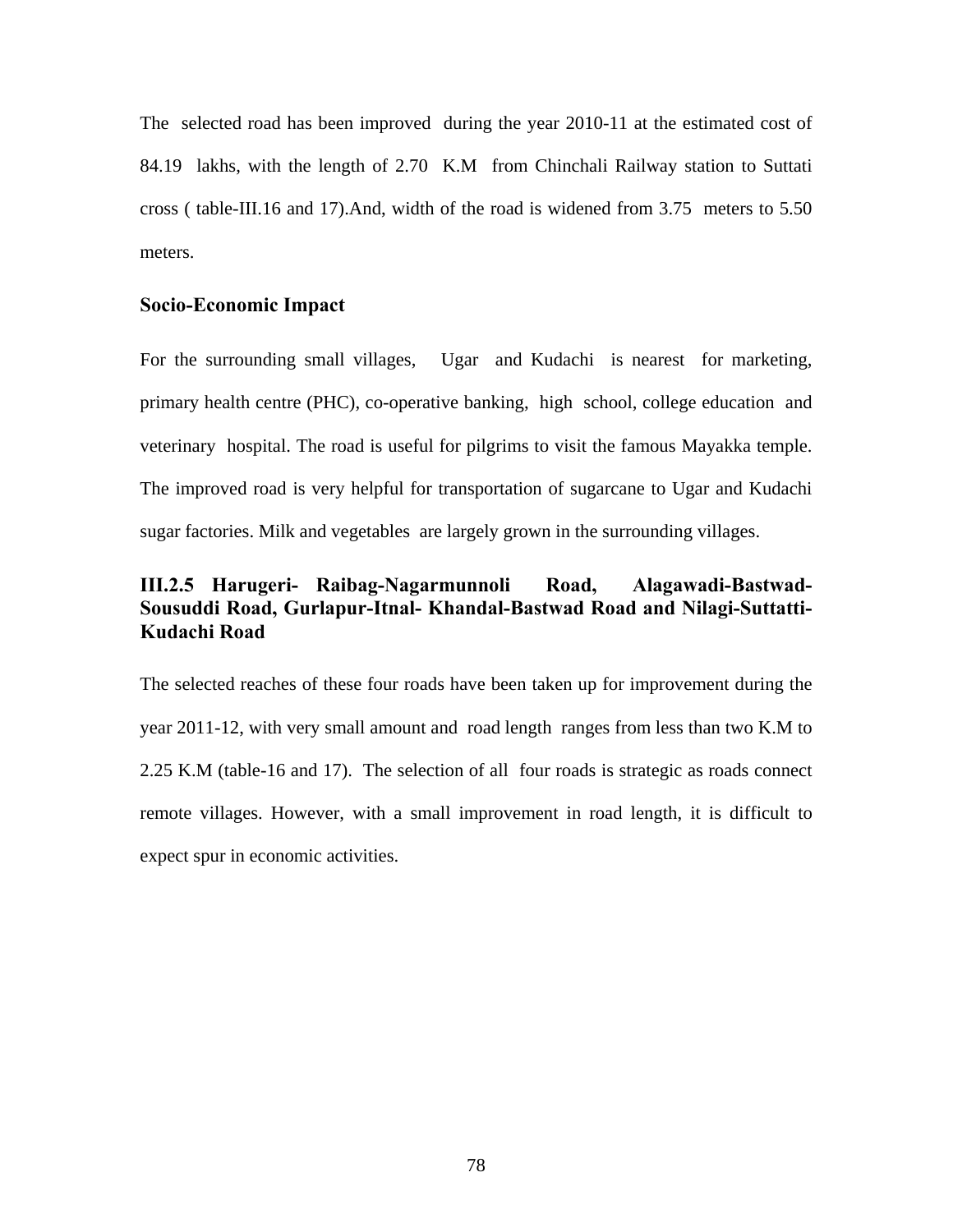| Year<br>$2009 - 10$ | Constituency<br>$\overline{2}$<br>Raibag | Name of the Road<br>3                                                                                        | Estimated<br>Amount<br>in Lacks<br>$\overline{4}$ | Contract<br>Amount<br>in Lacks<br>5 | <b>Budget</b><br>Estimation<br>in Lacks<br>6 | Length<br>Improved<br>in Km | Width<br>Improved<br>In meteres<br>8          | Category<br>Of the road<br>SH/MDR<br>9 | <b>Status</b><br>10<br>Work | <b>Beneficial</b><br>Villages<br>11<br>Maradi, Devan |
|---------------------|------------------------------------------|--------------------------------------------------------------------------------------------------------------|---------------------------------------------------|-------------------------------------|----------------------------------------------|-----------------------------|-----------------------------------------------|----------------------------------------|-----------------------------|------------------------------------------------------|
|                     |                                          | Improvements to selected<br>reaches in KM No 42-59<br>of Mangasuli -<br>Laxmeshwar<br>Road (SH-73)           | 52.08                                             | 55.64                               | 26.04                                        | 4.417                       | 9.0 Mtr<br>$7.00$ Mtr<br>5.50 Mtr<br>3.75 Mtr | <b>SH</b>                              | Completed                   | katt, and<br>Raibag town                             |
|                     | Kudachi                                  | Improvements to selected<br>reaches in KM No 36.00<br>to 44.49 of Kagawad-<br>Kaladagi Road<br>$(SH-53)$     | 104.16                                            | 130.92                              | 52.08                                        | 6.40                        | 5.50Mtr                                       | <b>SH</b>                              | Work<br>Completed           | Yelaratti and<br>Yegaratti                           |
| 2010-11             | Raibag                                   | Improvements to selected<br>reaches in KM No 23.83<br>to 27.00 of Harugeri-<br>Raibag-Nagaramunnoli<br>Road. | 39.06                                             | 42.61                               | 19.53                                        | 2.145                       | 5.50 Mtr                                      | <b>MDR</b>                             | Work in<br>Progress         | Mekhali,<br>Bavachi,<br>Budihal and<br>Hubarati      |
|                     | Kudachi                                  | Improvement to<br>Chinchali Railway station<br>to Sutagatti Road from<br>KM 0.00 5.46                        | 78.12                                             | 84.19                               | 39.06                                        | 2.70                        | 5.50 Mtr                                      | <b>MDR</b>                             | Work<br>Completed           | Chinchali and<br>Sutagatti                           |

Table- III.16: Raibag Taluk Improved Roads Under Suvarna Raste Vikas Yojane

Source: Collected from the office of Assistant Executive Engineer (AEE) of Raibag Taluk.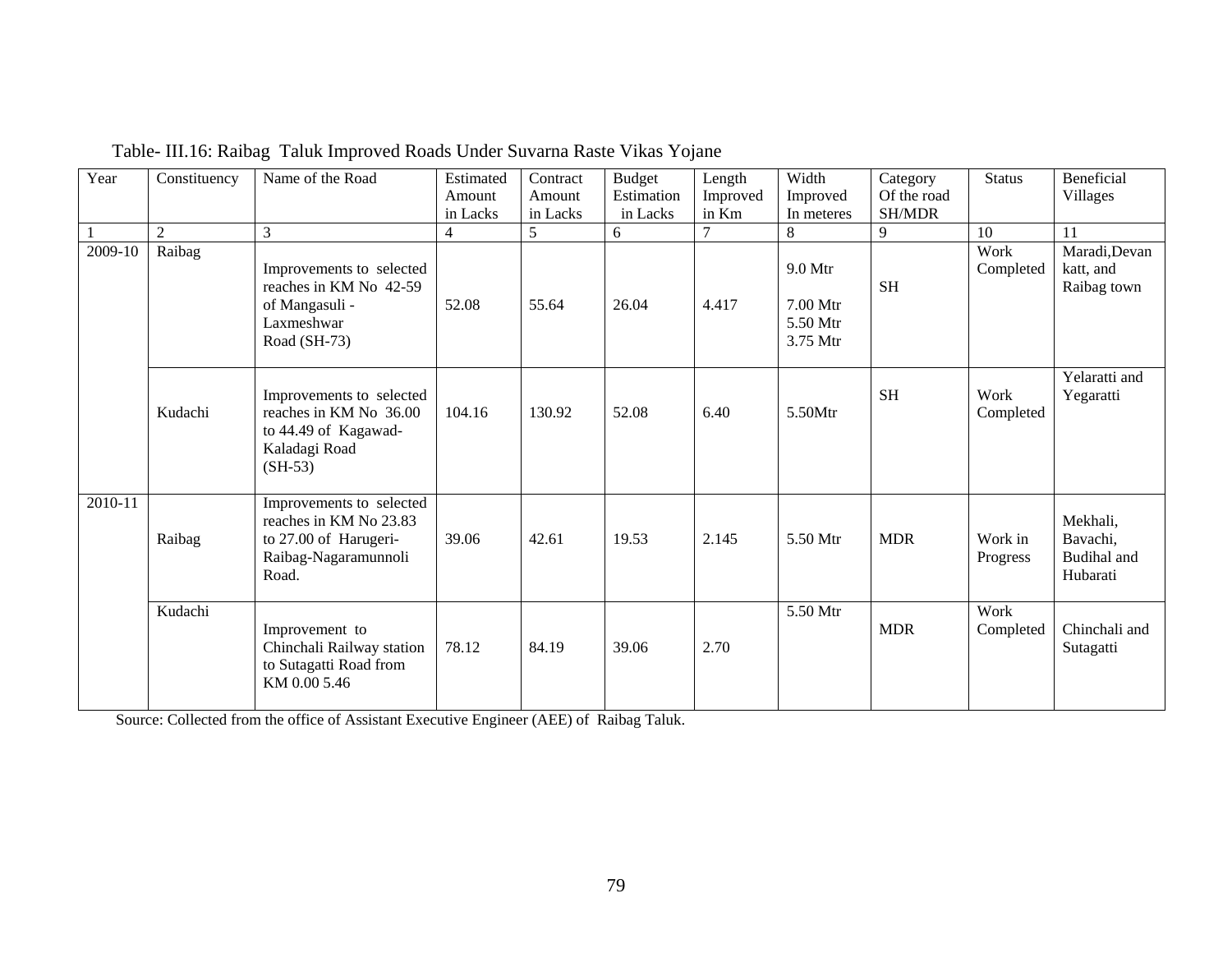| Year    | Constituency   | Name of the Road                                                                                             | Estimated | Contract | <b>Budget</b> | Length   | Width    | Category      | <b>Status</b>           | Beneficial                                    |
|---------|----------------|--------------------------------------------------------------------------------------------------------------|-----------|----------|---------------|----------|----------|---------------|-------------------------|-----------------------------------------------|
|         |                |                                                                                                              | Amount    | Amount   | Estimation    | Improved | Improved | Of the road   |                         | Villages                                      |
|         |                |                                                                                                              | in Lacks  | in Lacks | in Lacks      | in Km    |          | <b>SH/MDR</b> |                         |                                               |
|         | $\overline{2}$ | 3                                                                                                            | 4         | 5        | 6             |          | 8        | 9             | 10                      | 11                                            |
| 2011-12 | Raibag         | Improvements to selected<br>reaches in KM No 25.90<br>to 28.00 of Harugeri-<br>Raibag-Nagaramunnoli<br>Road. | 20.00     | 20       | 20.00         | 1.125    | 5.50     | <b>MDR</b>    | Work Yet<br>to be Start | Bavachi<br>Mekhali<br>Hubbarwad               |
|         | Kudachi        | Improvements to selected<br>reaches in KM No 0.00<br>to 19.90 of Alagawadi-<br>Bastwad-Sousuddi Road         | 16.00     | 16.88    | 16.00         | 1.425    | 3.75     | <b>MDR</b>    | Work in<br>Progress     | Alagawadi-<br>Bastwad-<br>Sousuddi            |
|         | Kudachi        | Improvements to selected<br>reaches in KM No 0.00<br>to 13.30 of Gurlapur-<br>Itnal-Khandal-Bastwad<br>Road  | 13.08     | 13.46    | 13.08         | 0.62     | 3.75     | <b>MDR</b>    | Work in<br>Progress     | Gurlapur-<br>Itnal-Khandal-<br><b>Bastwad</b> |
|         | Kudachi        | Improvements to selected<br>reaches in KM No 0.00<br>to 9.90 of Nilagi-Suttatti-<br>Kudachi Road             | 13.00     | 12.75    | 13.00         | 2.20     | 3.75     | <b>MDR</b>    | Work in<br>Progress     | Nilagi-<br>Suttatti-<br>Kudachi               |

Table- III.17: Raibag Taluk Improved Roads Under Suvarna Raste Vikas Yojane

Source: Collected from the office of Assistant Executive Engineer (AEE) of Raibag Taluk.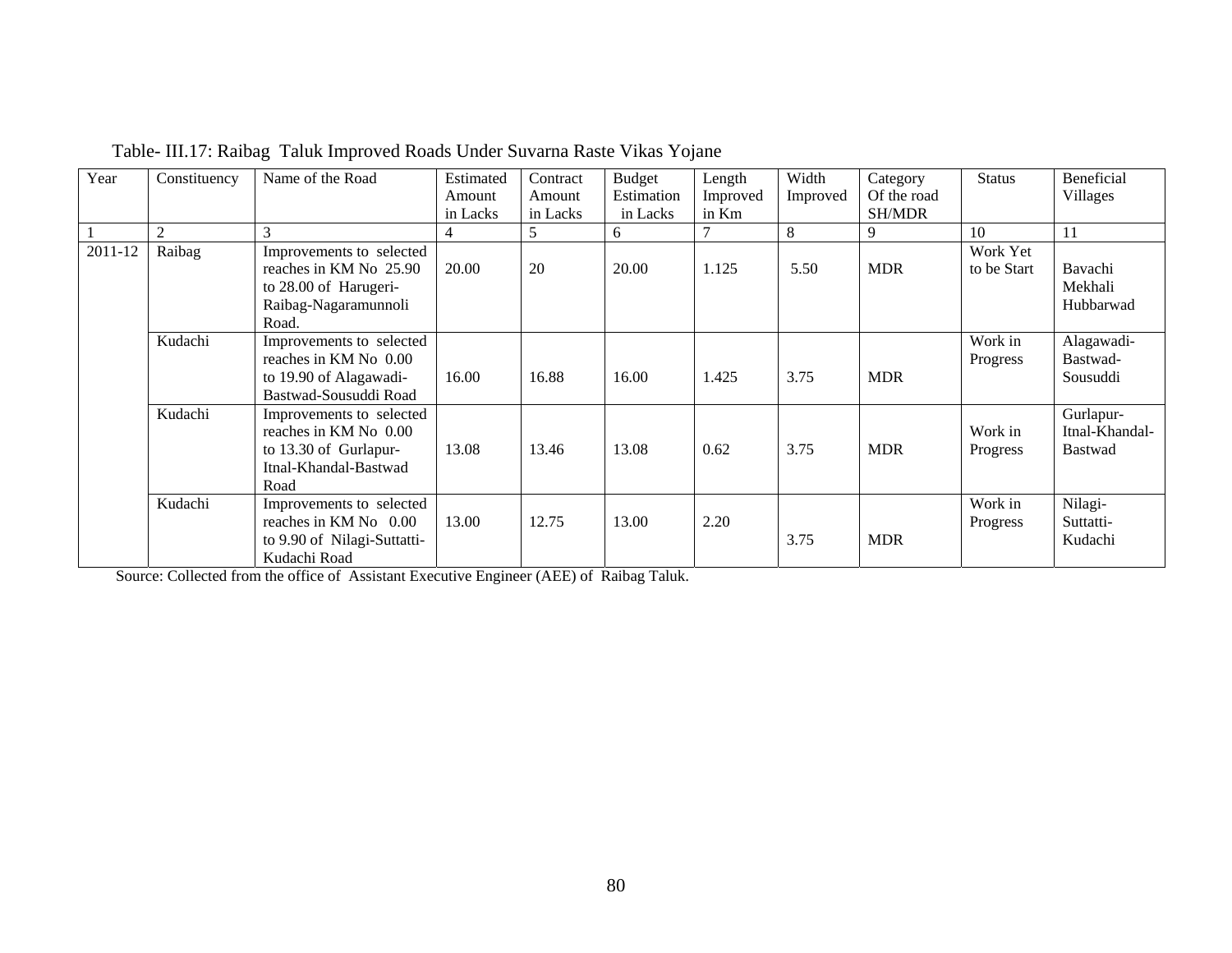| Year    | Constituency | Name of the Road                                                                                                    | Beneficial<br>Villages                          | Percentage of<br>area under<br>cultivation | Percentage of<br>area under<br>Irrigation | Percentage<br>of forest<br>area | Major<br>agricultural<br>crops                                               | Agricultur<br>al allied<br>activities | Non-Farm Economic<br><b>Activities</b> (Existence)<br>of industries $Y/N$ ) | Population |
|---------|--------------|---------------------------------------------------------------------------------------------------------------------|-------------------------------------------------|--------------------------------------------|-------------------------------------------|---------------------------------|------------------------------------------------------------------------------|---------------------------------------|-----------------------------------------------------------------------------|------------|
| 2009-10 | Raibag       | Improvements to<br>selected reaches in<br>KM No 42-59 of<br>Mangasuli -<br>Laxmeshwar<br>Road (SH-73)               | Maradi, Devan<br>katti and<br>Raibag town       | 68.02                                      | 17.75                                     | 19.41                           | Bajra, Wheat,<br>maize, pulses, s<br>ugarcane, grou<br>ndnut                 | Poultry &<br>Animal<br>husbandry      | N <sub>o</sub>                                                              | 11997      |
|         | Kudachi      | Improvements to<br>selected reaches in<br>KM No 36.00 to<br>44.49 of Kagawad-<br>Kaladagi Road                      | Yelaratti and<br>Yegaratti                      | 00                                         | $00\,$                                    | $00\,$                          | Data un<br>available                                                         | Data un<br>available                  | N <sub>o</sub>                                                              | 3554       |
| 2010-11 | Raibag       | Improvements to<br>selected reaches in<br>KM No 23.83 to<br>27.00 of Harugeri-<br>Raibag-<br>Nagaramunnoli<br>Road. | Mekhali,<br>Bavachi,<br>Budihal and<br>Hubarati | 73.07                                      | 103.86                                    | 17.26                           | Ragi, Jowar<br>wheat, maize, s<br>ugatcane, grou<br>ndnut, Bajra, C<br>otton | Poultry &<br>Animal<br>husbandry      | Yes                                                                         | 11323      |
|         | Kudachi      | Improvement to<br>Chinchali Railway<br>station to Sutagatti<br>Road from KM 0.00<br>5.46                            | Chinchali and<br>Sutatti                        | 86.55                                      | 156.43                                    | 1.28                            | Ragi, Jowar<br>wheat, maize, s<br>ugatcane, grou<br>ndnut, Bajra             | Poultry &<br>Animal<br>husbandry      | N <sub>o</sub>                                                              | 17651      |

Table-III.18: Economic Profile of Surrounding Villages of Improved Road Under SRVY in Raibag Taluk

 Source: Collected from Rural Development and Panchayat Raj Development GoK Website and the office of Assistant Executive Engineer (AEE) of Raibag Taluk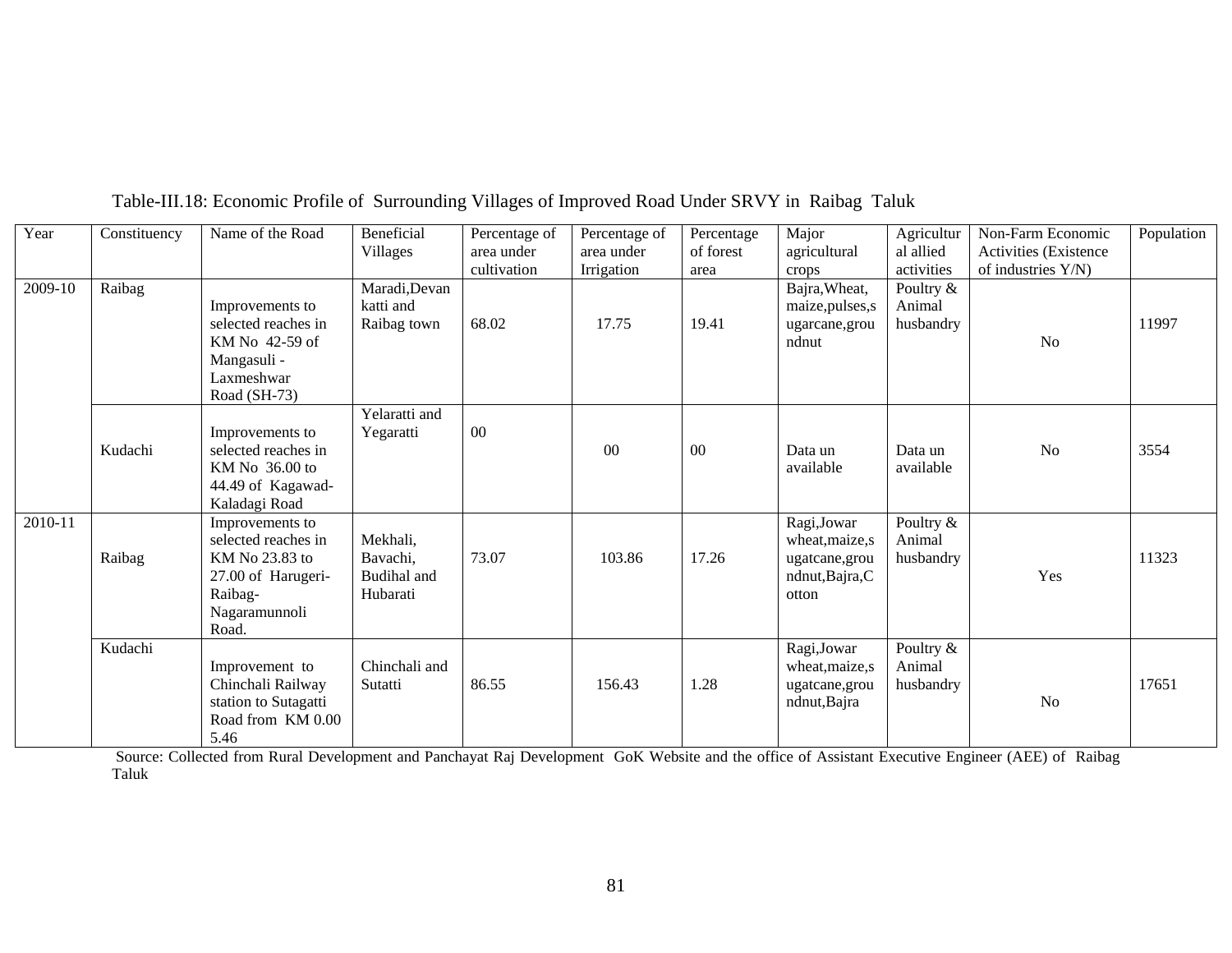| Year    | Constituency | Name of the Road                                                                                                           | Beneficial<br>Villages                        | Percentage of<br>area under | Percentage of<br>area under | Percentage<br>of forest | Major<br>agricultural                                                        | Agricultur<br>al allied            | Non-Farm Economic<br>Activities (Existence | Population |
|---------|--------------|----------------------------------------------------------------------------------------------------------------------------|-----------------------------------------------|-----------------------------|-----------------------------|-------------------------|------------------------------------------------------------------------------|------------------------------------|--------------------------------------------|------------|
|         |              |                                                                                                                            |                                               | cultivation                 | Irrigation                  | area                    | crops                                                                        | activities                         | of industries Y/N)                         |            |
|         | Raibag       | Improvements to<br>selected reaches in<br>KM No 25.90 to<br>28.00 of Harugeri-<br>Raibag-<br>Nagaramunnoli<br>Road.        | Bavachi<br>Mekhali<br>Hubbarwad               | 72.29                       | 111.12                      | 1.29                    | Ragi, Jowar<br>wheat, maize, s<br>ugatcane, grou<br>ndnut, Bajra, C<br>otton | Poultry &<br>Animal<br>husbandry   | Yes                                        | 8902       |
| 2011-12 | Kudachi      | Improvements to<br>selected reaches in<br>KM No 0.00 to<br>19.90 of Alagawadi-<br>Bastwad-Sousuddi<br>Road                 | Alagawadi-<br>Bastwad-<br>Sousuddi            | 91.58                       | 26.37                       | 13.46                   | Ragi, Jowar<br>wheat, maize, s<br>ugatcane, grou<br>ndnut, Bajra, C<br>otton | Poultry &<br>Animal<br>husbandry   | Yes                                        | 7846       |
|         | Kudachi      | Improvements to<br>selected reaches in<br>$KM$ No $0.00$ to<br>13.30 of Gurlapur-<br>Itnal-Khandal-<br><b>Bastwad Road</b> | Gurlapur-<br>Itnal-Khandal-<br><b>Bastwad</b> | 91.37                       | 57.06                       | 2.37                    | Ragi, Jowar<br>wheat, maize, s<br>ugatcane, grou<br>ndnut, Bajra, C<br>otton | Poultry $&$<br>Animal<br>husbandry | Yes                                        | 13327      |
|         | Kudachi      | Improvements to<br>selected reaches in<br>KM No 0.00 to 9.90<br>of Nilagi-Suttatti-<br>Kudachi Road                        | Nilagi-<br>Suttatti-<br>Kudachi               | 92.79                       | 22.16                       | 0.51                    | Ragi, Jowar<br>wheat, maize, s<br>ugatcane, grou<br>ndnut, Bajra, C<br>otton | Poultry &<br>Animal<br>husbandry   | N <sub>o</sub>                             | 20845      |

### Table-III.19: Economic Profile of Surrounding Villages of Improved Road Under SRVY in Raibag Taluk

 Source : Collected from Rural Development and Panchayat Raj Development GoK Website and the office of Assistant Executive Engineer (AEE) of Raibag Taluk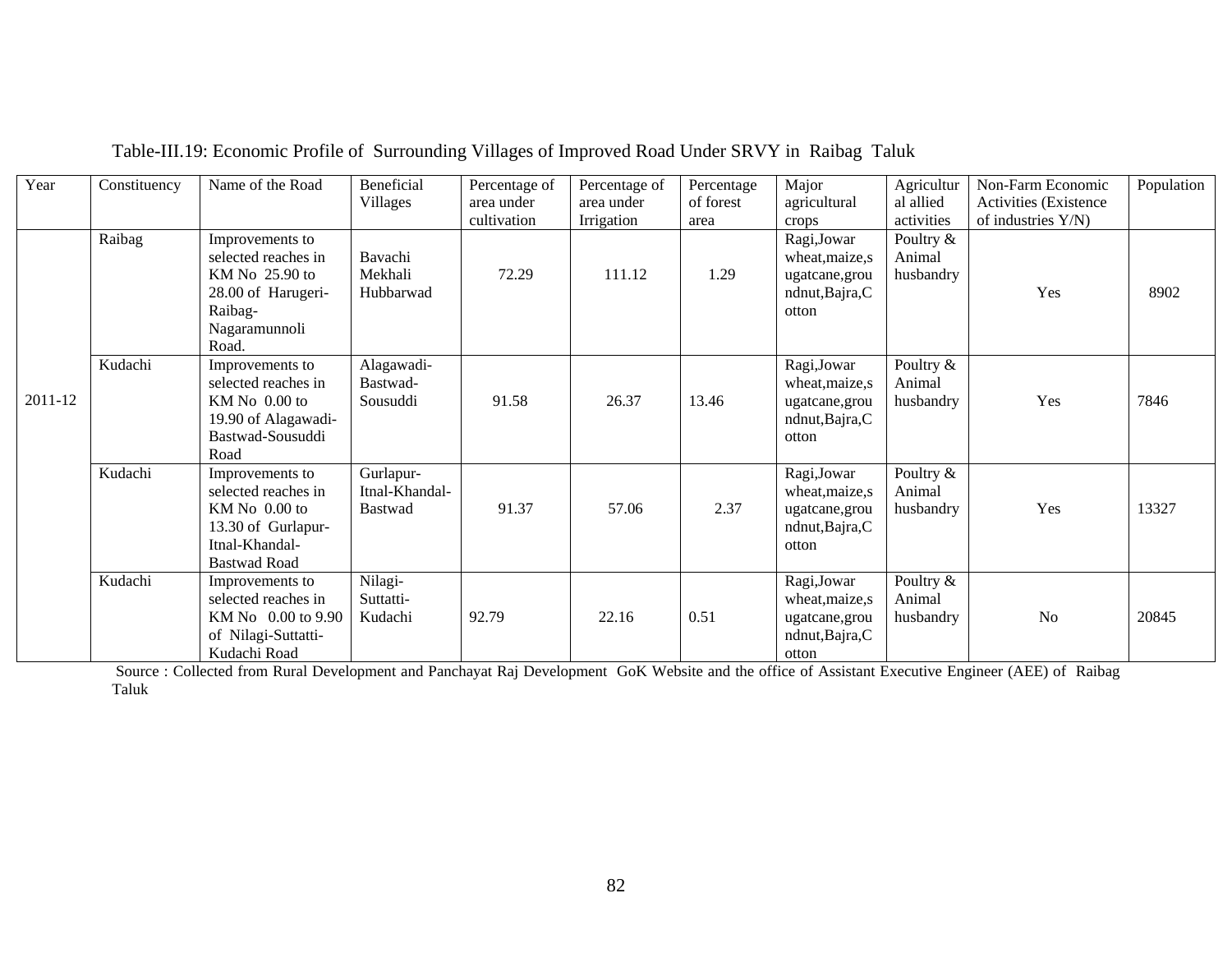#### **III.3 Hukkeri Taluk**

The implementation of Suvarna Raste Vikas Yojana in Hukkeri taluk covers ten roads. The maximum road length improved of a selected road under the said scheme is 3.62 K.M. In most of the selected roads, the improved road length ranges from less than one K.M to around 2 K.M. The portion of the roads which is in pathetic condition, such roads have been selected for improvement(table-III 20 and 21). Looking into the objectives of the scheme, the study observes that instead of selecting ten roads and improving small portion of the road, few roads with the larger portion of the road should have been selected under the said scheme. For instances in case of Madalaga-Shippur road(near Hadalaga) , only 0.66 K.M has been improved, though rest of the road is not in good condition. In case of Mangasuli-Laxmeshwar road(near Pachapur), only 0.10 K.M has been selected for the improvement with the estimated of cost 2.13 lakhs. Though the scheme is meant for MDRs, two State Highways have been considered for the improvement.

 The progress of the scheme in terms of completion of the selected road for improvement on time, financial and physical achievements reveal that, since the inception of the scheme during the year 2009-10, ten roads have been undertaken for the improvement with an estimated budget of Rs 295.33 lakhs spread over three years. The expenditure (contract amount) for improvement of ten roads in three years is Rs 428.88 lakhs. Of the ten roads, improvement in six roads has been completed and work is in progress in four roads (table-20 and 21 ).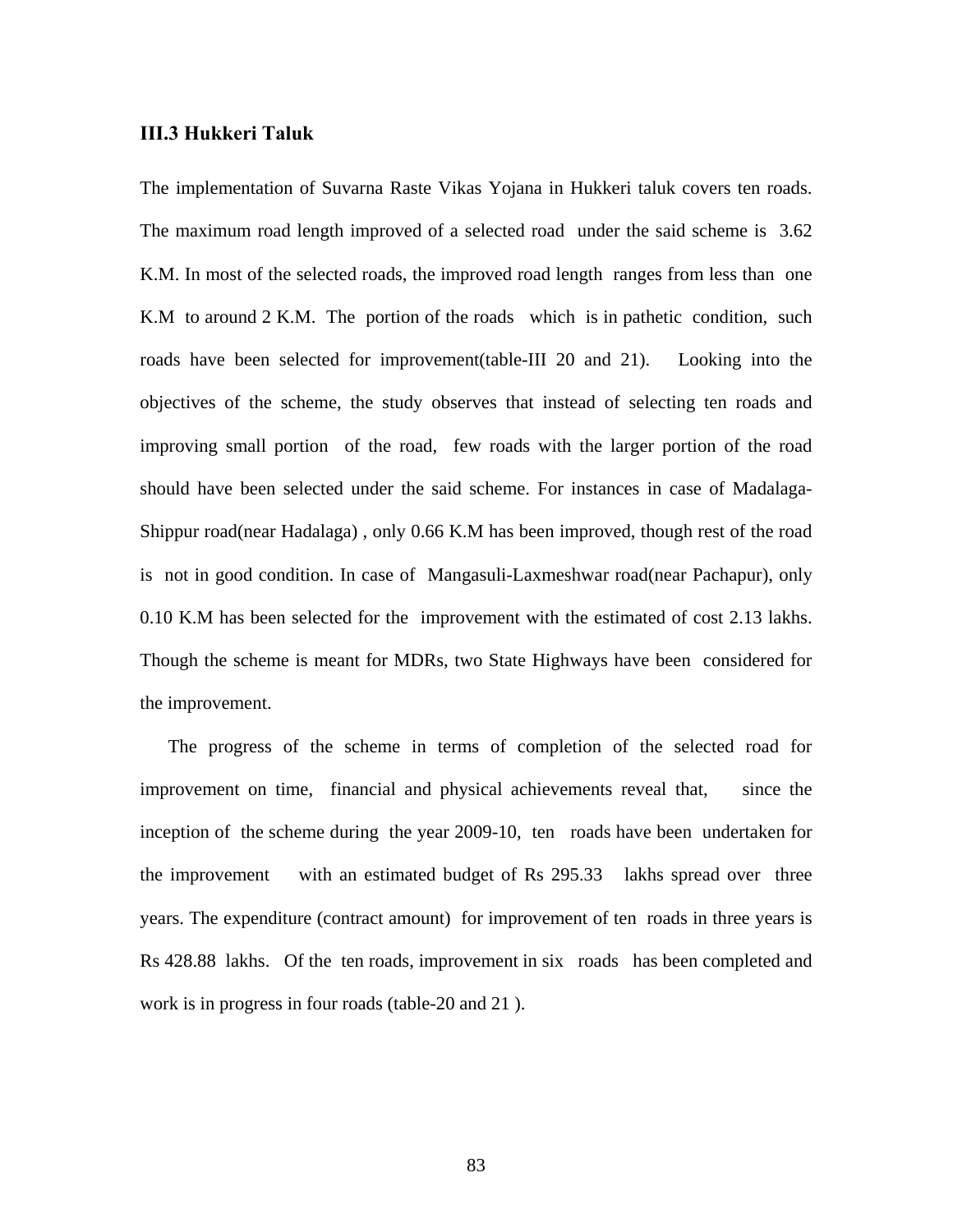#### **Description of the Improved Roads**

The detailed description about each road in terms of connectivity, selection of the road, public utility of the improved road and socio-economic impact has been analyzed in the following paragraphs.

#### **III.3.1 Madalaga-Shippur road**

As mentioned earlier, only 0.66 K.M of the Madalaga -Shippur road has been improved with an estimated cost 15.02 lakhs. The road has been improved from Hadalaga to Maharashtra state border. The remaining road is not in a good condition. The road also connects Goa state. It is an important road, which connects major towns of Belgaum to Goa. It is the nearest route for Nippani, Hukkeri and Sankeshwar towns to reach Goa. Large quantities of milk and vegetables grown in the surrounding villages are supplied to Goa. It is the busiest road also. The study strongly feels that the entire road from Hukkeri to state border needs to be improved.

 The road is useful for Hadalaga village. Hadalaga is a small village with the population of 1253, does not have high school, health centre and banking (table-22,23 and24). The road is useful for the children of Hadalaga to attend the schools and colleges at Nippani and Sankeswar.

### **III.3.2 Shettihalli-Ichalakaranji Road(SH-78)**

The Shettihalli -Ichalakaranji road (SH-78) has been improved in two places, with the estimated cost of Rs 50 lakhs, with the length of 1.85 K.M near Badakudri village and with the estimated cost of Rs 117 lakhs, with the length of 3.62 K.M from NH-4 to till Jirnal cross. The road is more useful to the commuters from Hukkeri to Belgaum, further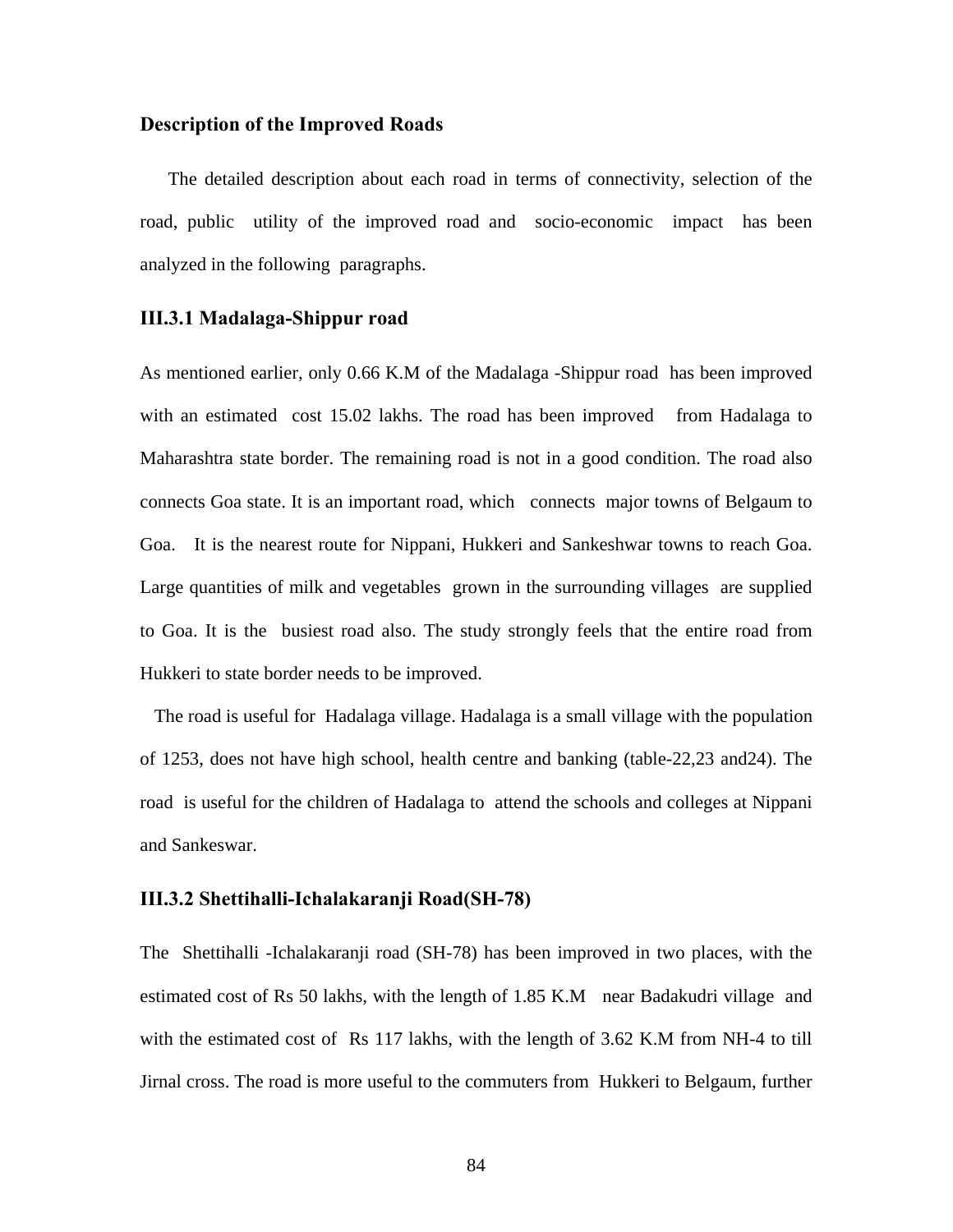to Athani and Bijapur. It is the most busiest road. Long route vehicles from Belgaum to Chikkodi, Athani and Bijapur ply on this road. Before the improvement, the road was in bade shape, difficult for the vehicle movement, consuming more time and fuel, commuters used to take other route to reach Belgaum. The improved road has reduced the travel time, cost and fuel consumption. The improved road has enabled the people of Hanchinal and Jirnal villages to have an accessibility to education, medical and marketing facilities in Belgaum and Hukkeri. However, the road of Jirnal and Hanchinal needs to be improved.

#### **III.3.3 Sultanpur-Noginhal-Awargol- Kotabagi**

The selection of Sultanpur-Noginhal-Awargol- Kotabagi is strategic. The road is useful for surrounding small villages such as Awargol,Shirgaon and Kotabagi. Improvement in selected road has been completed during the year 2010-11 at the estimated cost of 42.20 lakhs, with the length of 2.26 K.M.

At one end, through Shirgaon and Kotabagi, towards North, it connects SH-44 (helpful in reaching Hukkeri) and in another end, it connects Awargol. The road is useful for the children of Shirgaon and Kotabagi to go to school at Awargol. Ghataprabha and Noginhal to avail medical facilities. The road is useful for the supply of Sugarcane and Vegetables to Hukkeri. The survey results show that before the improvement of the road it was in a pathetic condition. Particularly near Kotabagi and Shirgaon, the road was not safe for the pedestrians. Commuters used to take long time, fuel consumption was high, vehicles used to create problems frequently, difficult to carry milk and poultry products and inconvenient for the students to reach schools and college on time. After the improvement of the road, there is an increase in the traffic, the fuel consumption by the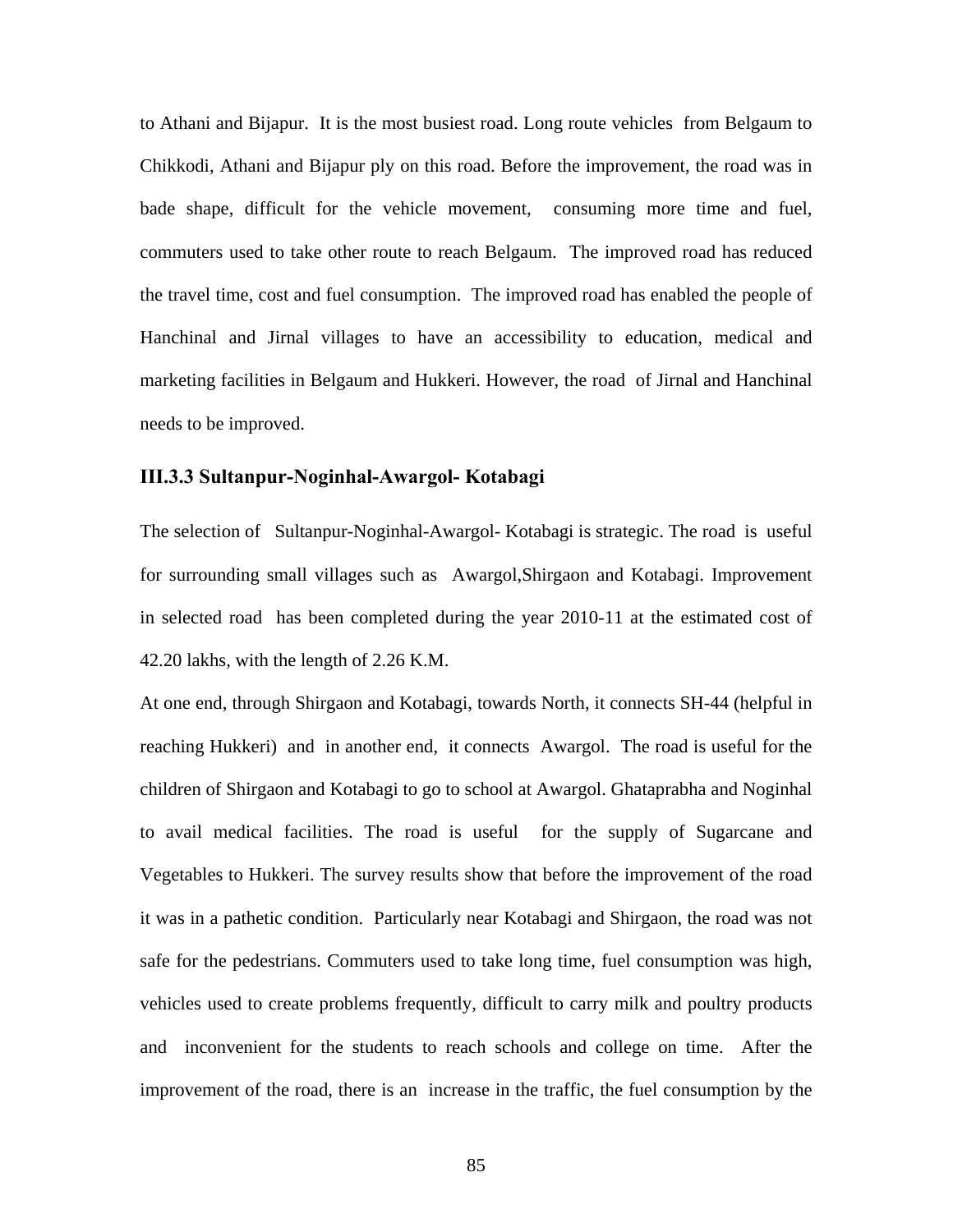vehicles has been reduced, the transport of perishable goods has been increased and school children enrolments in Awargol and Hukkeri has also increased. The improved road has also been useful for the people to go to Noginhal government hospital. The public strongly felt that the entire road needs to be widened and regular maintenance of the road is very much required.

#### **III.3.4 Hukkeri-Madihalli-Shiragaon- Awargol Road**

The selection of the road is strategic and helpful for irrigated villages Madihalli and Gajabarwadi to supply vegetables and milk to Hukkeri. Useful for the children and students to attend schools and colleges in Hukkeri. The said road has been considered for the improvement from Madihalli to Hukkeri with the estimated cost of 42.25 lakhs, with the length of 3.60 K.M. The road is not yet completed and is under progress.

The Madihalli public opined that the present road is inconvenient to supply perishable products. They feel that with the improvement of the road, there will be an increase in milk and vegetables.

#### **III.3.5 Goudwad- Awargol Road**

The selected road in K.M. No 0 to 12.43 of Goudwad- Awargol Road considered for the improvement during the year 2010-11 with the estimated cost of 42.15 lakhs, with the length of 2.83 K.M. It is not yet completed and work is under progress. The improved road will be useful to highly irrigated villages Noginhal and Sultanpur to supply sugarcane, vegetable and milk to Hukkeri.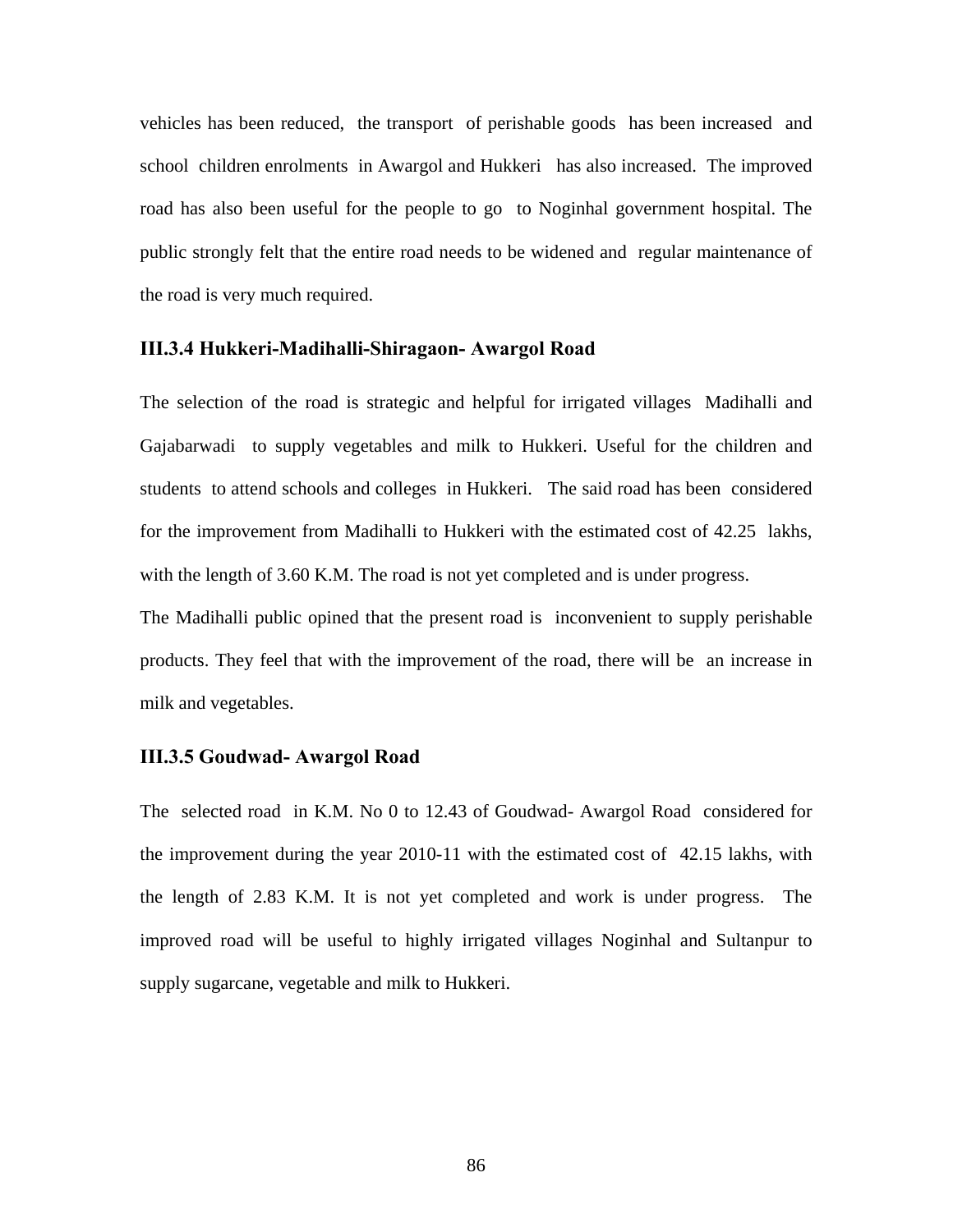#### **III.3.6 Hebbal-Kochari-Nerli Road**

The selection of the road is strategic and helpful for Hebbal, Kochari and Nerli villages. At one end towards west of the road, it connects NH-4(helpful in reaching Belgaum) and in another end near Nerli it connects Sankeswar-Gokak road (SH-44). Improvement in selected reaches from K.M No from 0 to 7.48 K.M of the said road has been completed during the year 2010-11 at the estimated cost of 51.10 lakhs, with the length of 2.45 K.M. Around 25 per cent of the area is irrigated in Kochari and Hebbal. Sugarcane and vegetables are mainly grown in these villages. Milk and seasoned fruits are also grown. Improved road is useful to supply the sugarcane to Sankeswar and Gokak sugar factory, vegetable and milk to Belgaum and Sankeswar. Though it is the only road for Hebbal and Kochari villages to supply their perishable products and also important for students to commute to Belgaum for college education, the entire road is not improved. But the public of Hebbal and Kochari are happy about the improved road, and strongly asserted that entire road from Nerli to NH-4 needs to be improved.

#### **III.3.7 Managaon-Dondagatti Road**

Only 1.60 K.M of the said road near Mangav has been improved with the estimated cost of 29.81 lakhs. It is a border road useful in supplying the sugarcane to Hemaras and Harali sugar factories located in Maharashtra. The road is also useful for surrounding villages to access Belgaum and Sankeswar. Yamakanamaradi is the nearest village for these villages for marketing, medical and education. In surrounding villages of the road, large quantities of milk and vegetables are also produced. The road is useful in supplying vegetables and milk to Belgaum, Sankeswar and Yamakanamaradi. The public strongly asserted that the entire road from NH-4 near Mangutti cross to state border near Mangavi needs to be maintained properly.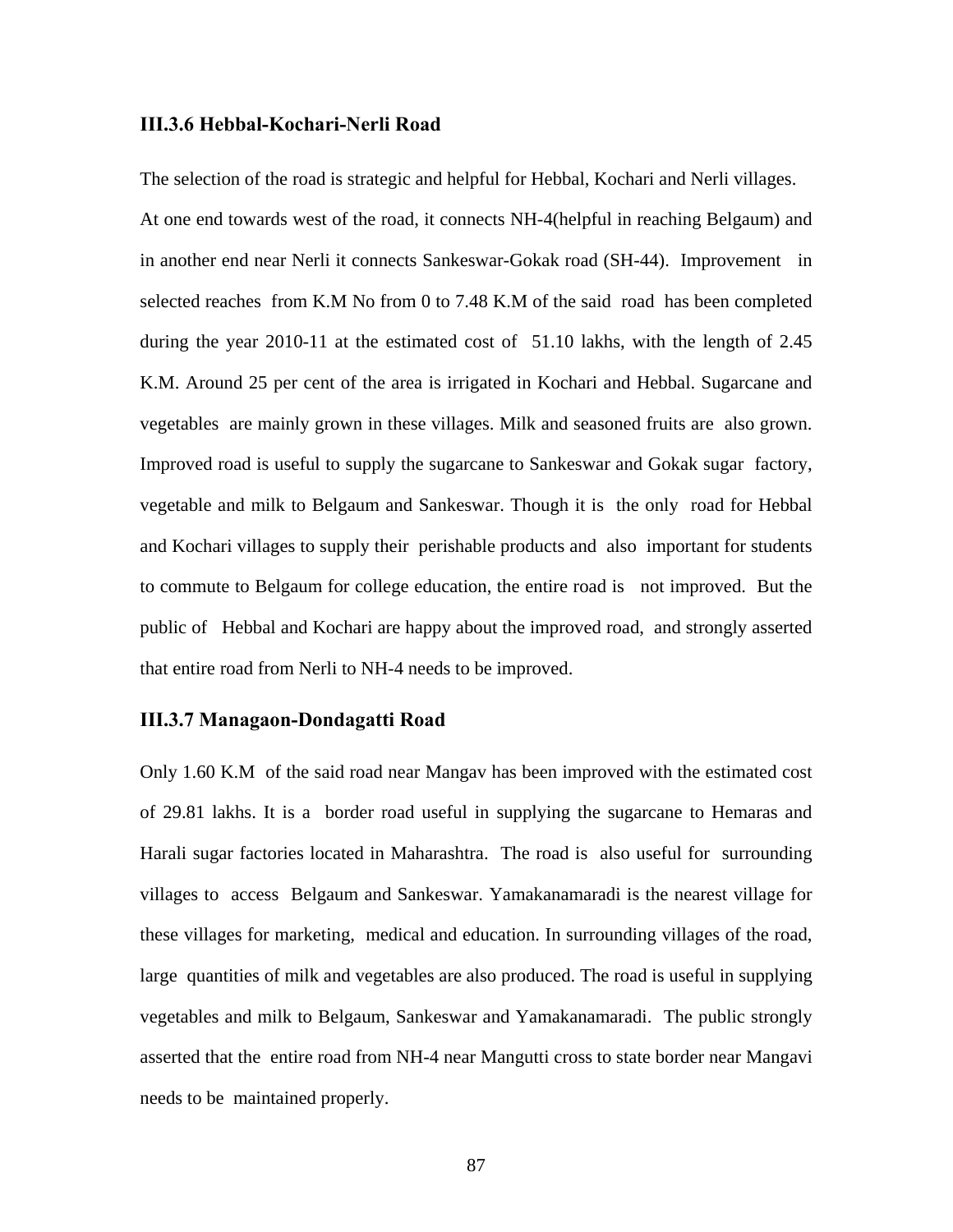| Year    | Constituency       | Name of the Road                                                                                       | Estimated      | Contract  | <b>Budget</b> | Length   | Width      | Category             | <b>Status</b>     | <b>Beneficial</b>                      |
|---------|--------------------|--------------------------------------------------------------------------------------------------------|----------------|-----------|---------------|----------|------------|----------------------|-------------------|----------------------------------------|
|         |                    |                                                                                                        | Amount Rs      | Amount Rs | Estimation Rs | Improved | Improved   | Of the road          |                   | Villages                               |
|         |                    |                                                                                                        | in Lakhs       | in Lakhs  | in Lakhs      | In KM    | in metres  | <b>SH/MDR</b>        |                   |                                        |
|         | $\overline{2}$     | 3                                                                                                      | $\overline{4}$ | 5         | 6             |          | 8          | 9                    | 10                | 11                                     |
| 2009-10 | Hukkeri            | Improvements to<br>selected reaches in<br>Km.No 0 to 2 of<br>Madalaga-Shippur<br>Road                  | 14.16          | 15.02     | 7.08          | 0.66     | 5.50mtr    | <b>MDR</b>           | Work<br>Completed | Hadalaga,<br>Bugatealur and<br>Rashing |
|         | Hukkeri            | Improvements to<br>selected reaches in<br>$Km.No.31$ to 42 of<br>Shettihalli-<br>Ichalakaranji Road    | 50.00          | 55.57     | 25            | 1.85     | 5.50mtr    | <b>SH</b>            | Work<br>Completed | Badakudri                              |
|         | Hukkeri            | Improvements to<br>selected reaches of<br>Sultanpur-Noginhal-<br>Awargol- Kotabagi<br>Road             | 40.0           | 42.20     | 20.00         | 2.26     | 3.75 mtr   | MDR and<br><b>VR</b> | Work<br>Completed | Awargol, Shirg<br>aon and<br>Kotabagi  |
|         | Yamakanam<br>aradi | Strengthening and<br>Improvements in<br>Km.No. 23.75 to<br>27.43 of Shettihalli-<br>Ichalakaranji Road | 104.16         | 117.00    | 52.08         | 3.62     | $7.00$ mtr | <b>SH</b>            | Work<br>Completed | Hanchinal,<br>Jirnal and<br>Kurnwadi   |

|  | Table- III.20: Hukkeri Taluk Improved Roads Under Suvarna Raste Vikas Yojane |  |  |
|--|------------------------------------------------------------------------------|--|--|
|--|------------------------------------------------------------------------------|--|--|

Source: Collected from the office of Assistant Executive Engineer (AEE) of Hukkeri Taluk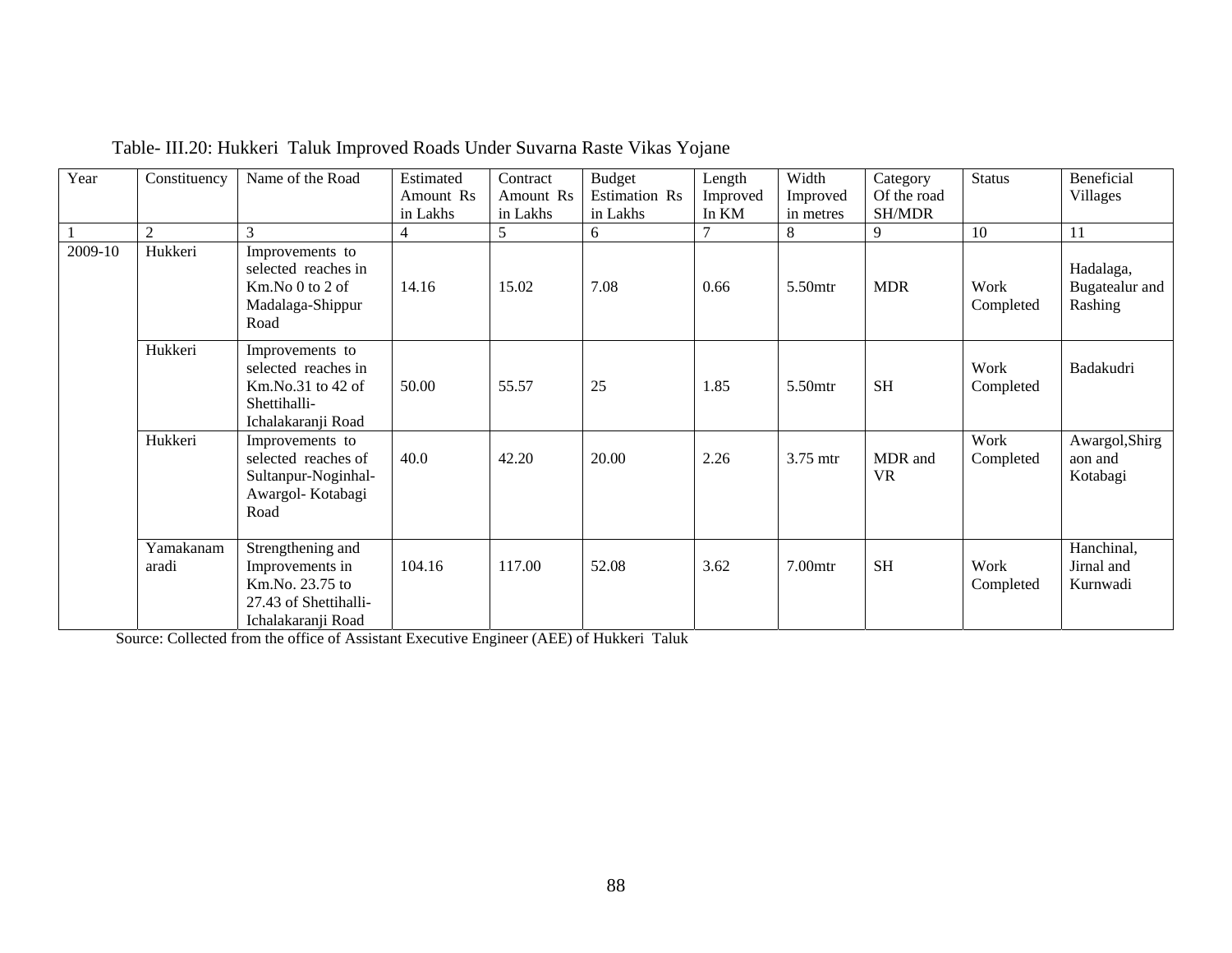| Year    | Constituency       | Name of the Road                                                                                                  | Estimated             | Contract              | <b>Budget</b>             | Length                | Width                 | Category              | <b>Status</b>            | Beneficial                                  |
|---------|--------------------|-------------------------------------------------------------------------------------------------------------------|-----------------------|-----------------------|---------------------------|-----------------------|-----------------------|-----------------------|--------------------------|---------------------------------------------|
|         |                    |                                                                                                                   | Amount Rs<br>in Lakhs | Amount Rs<br>in Lakhs | Estimation Rs<br>in Lakhs | Improved<br>Im meters | Improved<br>Im meters | Of the road<br>SH/MDR |                          | Villages                                    |
| 2010-11 | Hukkeri            | Improvements to<br>selected reaches in<br>Km.No 0 to 12.33 of<br>Hukkeri-Madihalli-<br>Shiragaon- Awargol<br>Road | 39.06                 | 42.45                 | 39.06                     | 3.60                  | 3.75 mtr              | <b>MDR</b>            | Work is in<br>progress   | Madihalli and<br>Gajabarwadi                |
|         | Hukkeri            | Improvements to<br>selected reaches in<br>Km.No 0 to 12.43 of<br>Goudwad- Awargol<br>Road.                        | 39.06                 | 42.15                 | 39.06                     | 2.83                  | 3.75 mtr              | <b>MDR</b>            | Work is in<br>progress   | Noginhal and<br>Sultanpur                   |
|         | Yamakanamar<br>adi | Improvements to<br>selected reaches in<br>Km.No 0 to 7.48 of<br>Hebbal-Kochari- Nerli<br>Road                     | 50.00                 | $\overline{51.10}$    | 50.00                     | 2.45                  | 3.75 mtr              | <b>MDR</b>            | Work<br>Completed        | Hebbal and<br>Kochari                       |
|         | Yamakanamar<br>adi | Improvements to NH-4<br>Managutti- Managaon-<br>Dondagatti Road<br>Up to state border                             | 28.12                 | 29.81                 | 28.12                     | 1.60                  | 3.75 mtr              | <b>MDR</b>            | Work<br>Completed        | Mangav, Daddi-<br>Nagar and<br>Naganur,     |
|         | Hukkeri            | Improvements to<br>selected reaches in Km.<br>No 0 to 7.28 of<br>Noginhal-Ghodageri-<br>Nadigudkahetra Road       | 33.00                 | 31.28                 | 33.00                     | 1.55                  | 3.75 mtr              | <b>MDR</b>            | Work is in<br>progress   | Noginhal,<br>Godageri and<br>Nadigudkahetra |
| 2011-12 | Yamakanamar<br>adi | Improvements to<br>selected reaches in Km.<br>No. 98.61 to 106.67of<br>Mangasuli-<br>Laxmeshwar                   | 2.13                  | 2.13                  | 2.13                      | 0.10                  | 5.50                  | <b>SH</b>             | Work is to be<br>started | Pachapur                                    |

Table- III.21: Hukkeri Taluk Improved Roads Under Suvarna Raste Vikas Yojane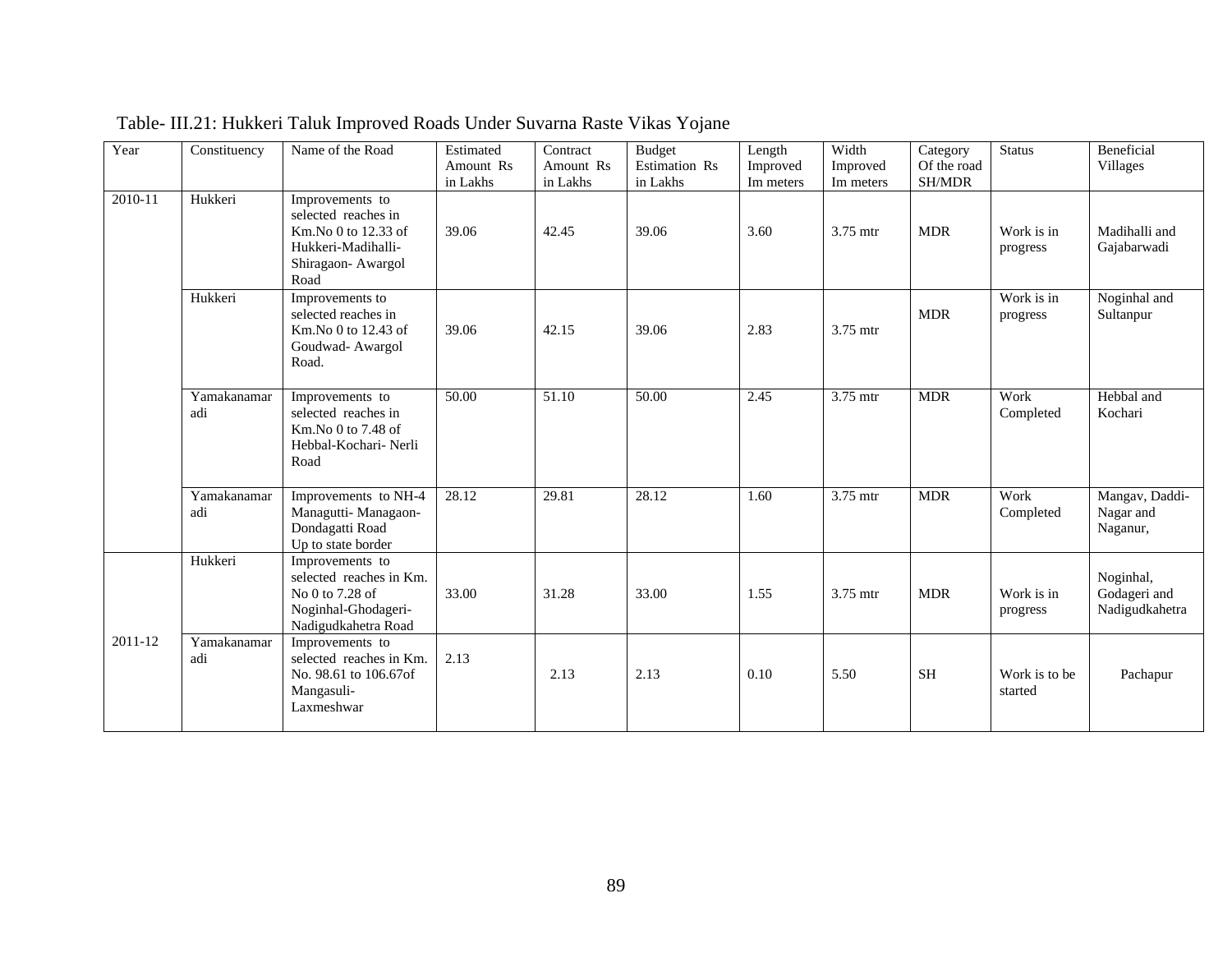| Year    | Constitue | Name of the Road    | Beneficial     | Percentage  | Percentage of | Percentage       | Major agricultural   | Agricultural allied | Non-Farm        | Population |
|---------|-----------|---------------------|----------------|-------------|---------------|------------------|----------------------|---------------------|-----------------|------------|
|         | ncy       |                     | Villages       | of area     | area under    | of forest        | crops                | activities          | Economic        |            |
|         |           |                     |                | under       | Irrigation    | area             |                      |                     | Activities      |            |
|         |           |                     |                | cultivation |               |                  |                      |                     | (Existence of   |            |
|         |           |                     |                |             |               |                  |                      |                     | industries Y/N) |            |
|         | Hukkeri   | Improvements to     | Hadalaga,      |             |               |                  | Groundnut, Sugarc    | Poultry &           |                 |            |
|         |           | selected reaches in | Bugatealur and | 80.05       |               |                  | ane, Cerels, Maze,   | Animal husbandry    |                 | 3997       |
|         |           | $Km$ . No 0 to 2 of | Rashing        |             | 3.90          | 00               | Pulses, Ragi, Jawar  |                     | N <sub>o</sub>  |            |
|         |           | Madalaga-Shippur    |                |             |               |                  | , Bajra              |                     |                 |            |
|         |           | Road                |                |             |               |                  |                      |                     |                 |            |
|         | Hukkeri   | Improvements to     | Badakudri      |             |               |                  | Ragi, Jowar,         | Poultry $\&$        |                 |            |
|         |           | selected reaches in |                |             |               |                  | Maize, Wheat,        | Animal husbandry    |                 |            |
|         |           | $Km.No.31$ to 42 of |                | 74.57       | 42.61         | 00               | Groundnut, sugarc    |                     | N <sub>o</sub>  | 3013       |
|         |           | Shettihalli-        |                |             |               |                  | ane, cotton          |                     |                 |            |
|         |           | Ichalakaranji Road  |                |             |               |                  |                      |                     |                 |            |
| 2009-10 | Hukkeri   | Improvements to     | Awargol,       |             |               |                  | Groundnut, Cerels,   | Poultry &           |                 |            |
|         |           | selected reaches of | Shirgaon and   | 83.59       | 23.59         | $\boldsymbol{0}$ | Pulses, Ragi,        | Animal husbandry    | N <sub>0</sub>  |            |
|         |           | Sultanpur-          | Kotabagi       |             |               |                  | Jawar, Wheat,        |                     |                 | 8272       |
|         |           | Noginhal-Awargol-   |                |             |               |                  | Cotton.              |                     |                 |            |
|         |           | Kotabagi Road       |                |             |               |                  |                      |                     |                 |            |
|         | Yamakana  | Strengthening and   | Hanchinal,     |             |               | $\boldsymbol{0}$ | Groundnut, Sugarc    | Poultry &           |                 |            |
|         | maradi    | Improvements in     | Jirnal and     | 96.16       | 8.51          |                  | ane, Cerels, Pulses, | Animal husbandry    |                 | 3098       |
|         |           | Km.No. 23.75 to     | Kurnwadi       |             |               |                  | Ragi, Jawar, Cotton  |                     | N <sub>o</sub>  |            |
|         |           | 27.43 of            |                |             |               |                  |                      |                     |                 |            |
|         |           | Shettihalli-        |                |             |               |                  |                      |                     |                 |            |
|         |           | Ichalakaranji Road  |                |             |               |                  |                      |                     |                 |            |

# Table-III.22: Economic Profile of Surrounding Villages of Improved Road Under SRVY in Hukkeri Taluk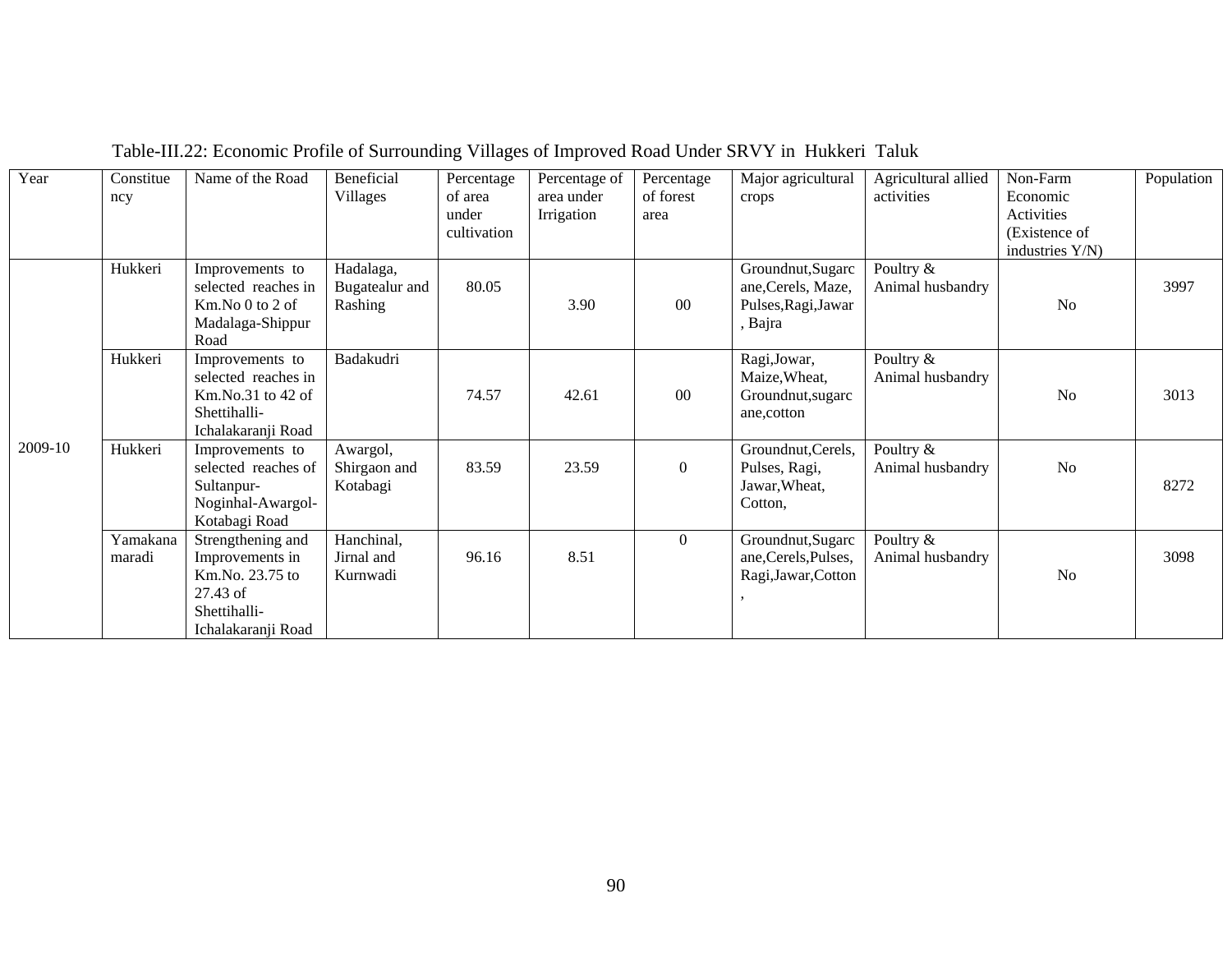| Year    | Constituency       | Name of the Road                                                                                                     | Beneficial<br>Villages                 | Percentage of<br>area under<br>cultivation | Percentage of<br>area under<br>Irrigation | Percentage<br>of forest<br>area | Major<br>agricultural<br>crops                                               | Agricultural<br>allied<br>activities | Non-Farm Economic<br><b>Activities</b> (Existence)<br>of industries Y/N) | Population |
|---------|--------------------|----------------------------------------------------------------------------------------------------------------------|----------------------------------------|--------------------------------------------|-------------------------------------------|---------------------------------|------------------------------------------------------------------------------|--------------------------------------|--------------------------------------------------------------------------|------------|
| 2010-11 | Hukkeri            | Improvements to<br>selected reaches in<br>$Km$ . No 0 to 12.33 of<br>Hukkeri-Madihalli-<br>Shiragaon-Awargol<br>Road | Madihalli and<br>Gajabarwadi           | 98.43                                      | 41.44                                     | $\mathbf{0}$                    | Groundnut, Ra<br>gi, Wheat, Jawa<br>r, Bajra                                 | Poultry &<br>Animal<br>husbandry     | N <sub>0</sub>                                                           | 2915       |
|         | Hukkeri            | Improvements to<br>selected reaches in<br>Km. No 0 to 12.43 of<br>Goudwad-Awargol<br>Road.                           | Noginhal and<br>Sultanpur              | 83.31                                      | 62.79                                     | $\boldsymbol{0}$                | Groundnut, Ra<br>gi, Wheat, Jawa<br>r, Bajra                                 | Poultry &<br>Animal<br>husbandry     | N <sub>o</sub>                                                           | 4354       |
|         | Yamakanam<br>aradi | Improvements to<br>selected reaches in<br>$Km$ . No 0 to 7.48 of<br>Hebbal-Kochari-<br>Nerli Road                    | Hebbal and<br>Kochari                  | 67.55                                      | 24.10                                     | $\Omega$                        | Maize, wheat, R<br>agi, Cotton, sug<br>arcane, Ground<br>nut, Bajra          | Poultry &<br>Animal<br>husbandry     | Yes                                                                      | 9747       |
|         | Yamakanam<br>aradi | Improvements to<br>NH-4 Managutti-<br>Managaon-<br>Dondagatti Road Up<br>to state border                             | Mangav,<br>Daddi-Nagar<br>and Naganur, | 52.34                                      | 5.89                                      | 24.29                           | Groundnut, sug<br>arcane, cotton, J<br>awar, Maize,<br>Ragi, Wheat,<br>Bajra | Poultry &<br>Animal<br>husbandry     | N <sub>o</sub>                                                           | 1749       |

# Table-III.23: Economic Profile of Surrounding Villages of Improved Road Under SRVY in Hukkeri Taluk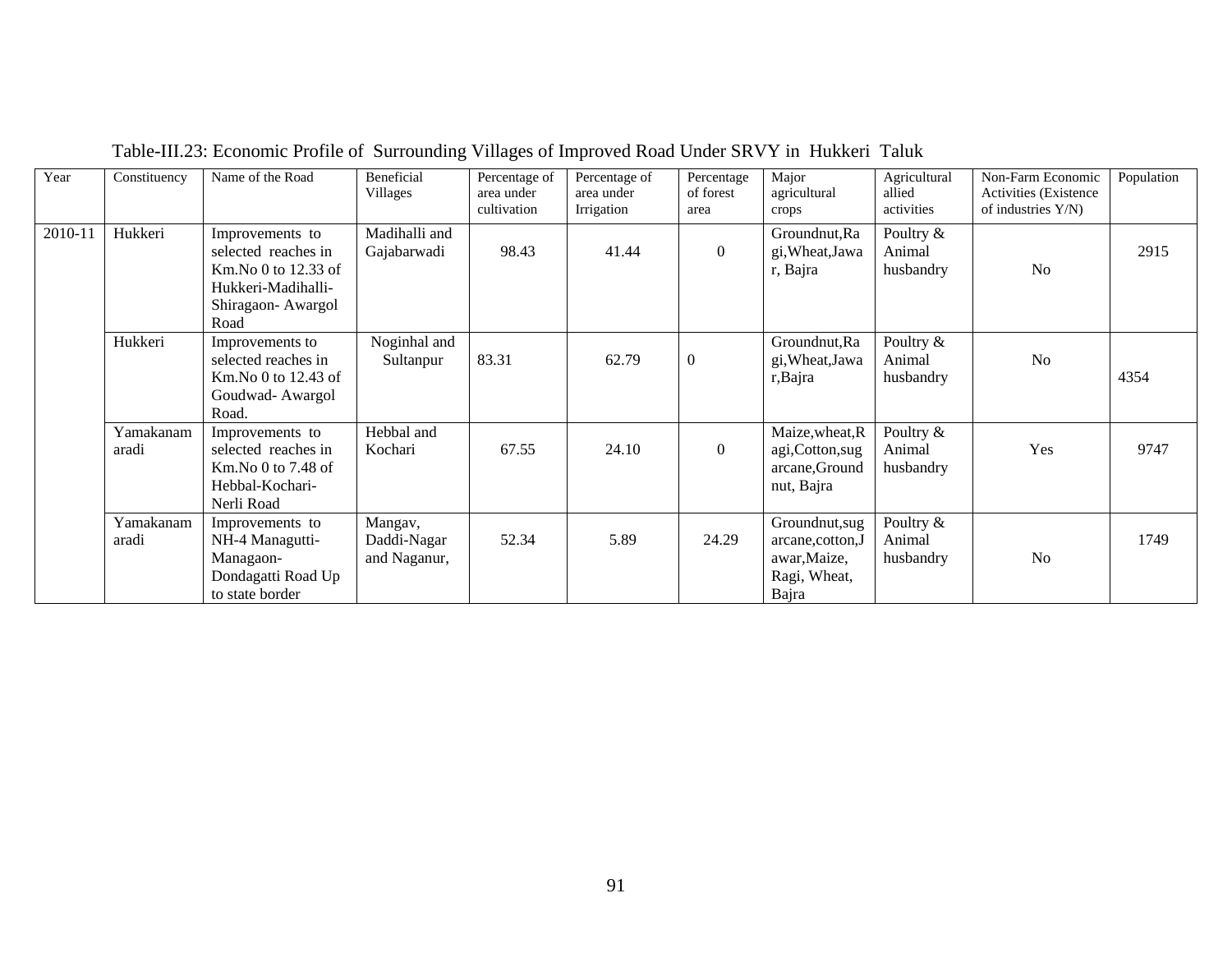| Year    | Constituency       | Name of the Road                                                                                            | Beneficial<br>Villages                      | Percentage of<br>area under<br>cultivation | Percentage of<br>area under<br>Irrigation | Percentage<br>of forest<br>area | Major<br>agricultural<br>crops                                    | Agricultural<br>allied<br>activities | Non-Farm Economic<br><b>Activities</b> (Existence)<br>of industries $Y/N$ ) | Population |
|---------|--------------------|-------------------------------------------------------------------------------------------------------------|---------------------------------------------|--------------------------------------------|-------------------------------------------|---------------------------------|-------------------------------------------------------------------|--------------------------------------|-----------------------------------------------------------------------------|------------|
|         | Hukkeri            | Improvements to<br>selected reaches in<br>Km. No 0 to 7.28 of<br>Noginhal-Ghodageri-<br>Nadigudkahetra Road | Noginhal,<br>Godageri and<br>Nadigudkahetra | 85.67                                      | 31.96                                     | 8.44                            | Ragi, Jowar,<br>Maize, Wheat,<br>Groundnut, sugar<br>cane, cotton | Poultry &<br>Animal<br>husbandry     | N <sub>o</sub>                                                              | 5862       |
| 2011-12 | Yamakanam<br>aradi | Improvements to<br>selected reaches in<br>Km. No. 98.61 to<br>106.67 of Mangasuli-<br>Laxmeshwar            | Pachapur                                    | 81.65                                      | 4.43                                      | $00\,$                          | Ragi, Jowar,<br>Maize, Wheat,<br>Groundnut, sugar<br>cane, cotton | Poultry &<br>Animal<br>husbandry     | Yes                                                                         | 5715       |

Table- III.24: Economic Profile of Surrounding Villages of Imprved Road Under SRVY in Hukkeri Taluk

Source: Collectedfrom Rural Development and Panchayat Raj Development GoK Website and the office of Assistant Executive Engineer (AEE) of Hukkeri Taluk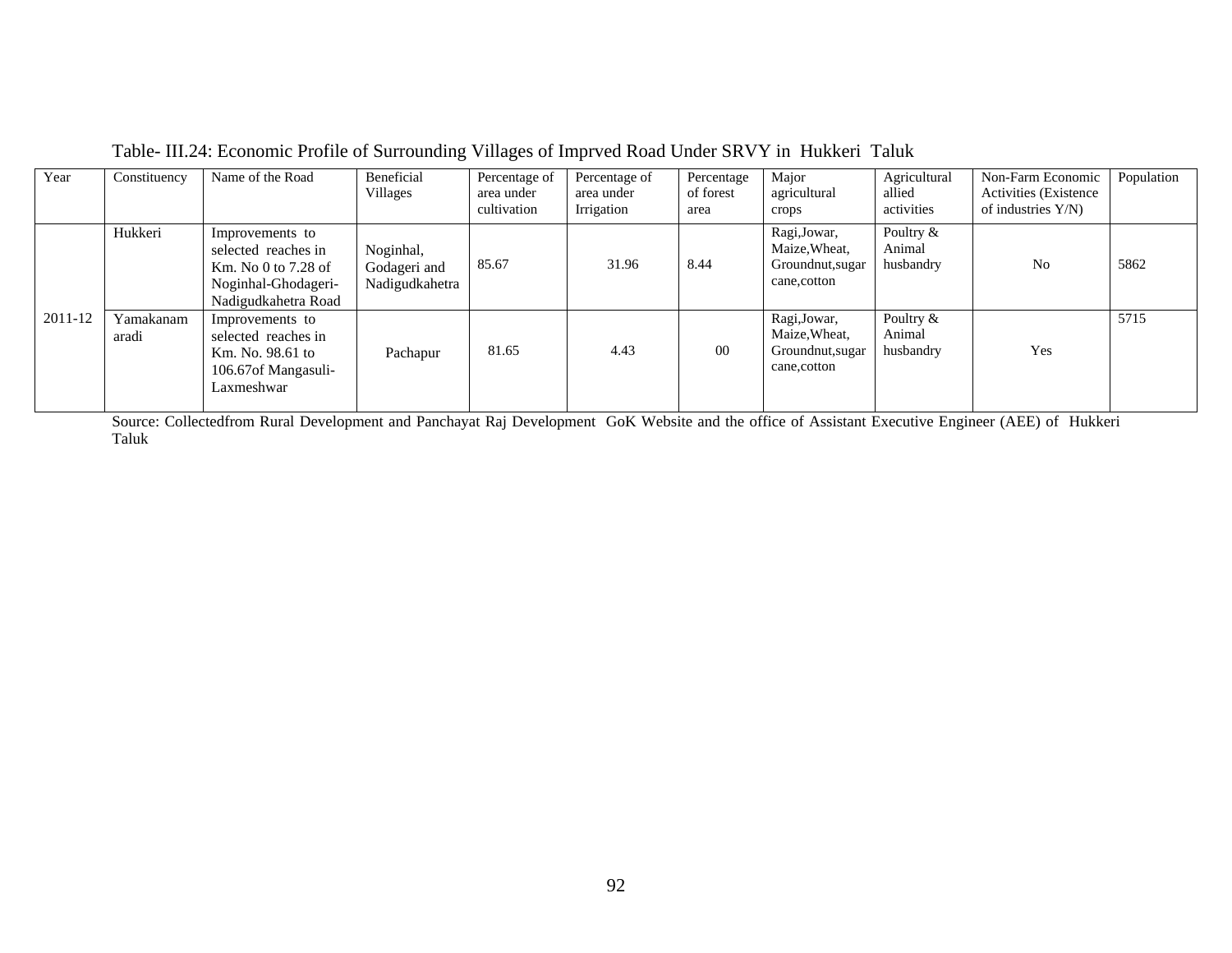#### **III.4 Chikkodi Taluk**

 A large portion of cultivable land in Chikkodi taluk is irrigated. Sugarcane and vegetables are mainly grown in the surrounding villages. This taluk is potential to set up agro-based industries, produce and process agricultural products by attracting private investment. The taluk is potential for contract and organic farming also. For this taluk, good rural connectivity, particularly good road net work is very much essential.

 Three constituencies (Chikkodi-Sadalaga, Nippani and Raibag ) come under Chikkodi taluk. Since the inception of Suvarna Raste Vikas Yojane during 2009-10, sixteen roads have been undertaken for the improvement with estimated budget of Rs 659.25 lakhs spread in three years. The expenditure (contract amount) incurred in the improvement of these roads in three years is 678.01 lakhs. Improvement in the selected 12 roads have been completed, covering 37.54 K.M road (table-III.25.26 and 27 ). Work in other four roads, which were considered for the year 2011-12, are yet to commence. It is important to note that though SRVY is meant for improvement of MDRs, five state highways have been considered for the improvement. In most of the selected roads during the year 2010-11, the improved road length ranges from one K.M to around 2 K.M. As told in the case of Hukkeri taluk, in case of Chikkodi taluk also, the portion of the road which was is in a pathetic condition, such roads have been selected for improvement. Looking into the objectives of the scheme, the study observes that instead of selecting sixteen roads and improving small portion of the road, few roads with the larger portion of the road should have been selected for under the said scheme.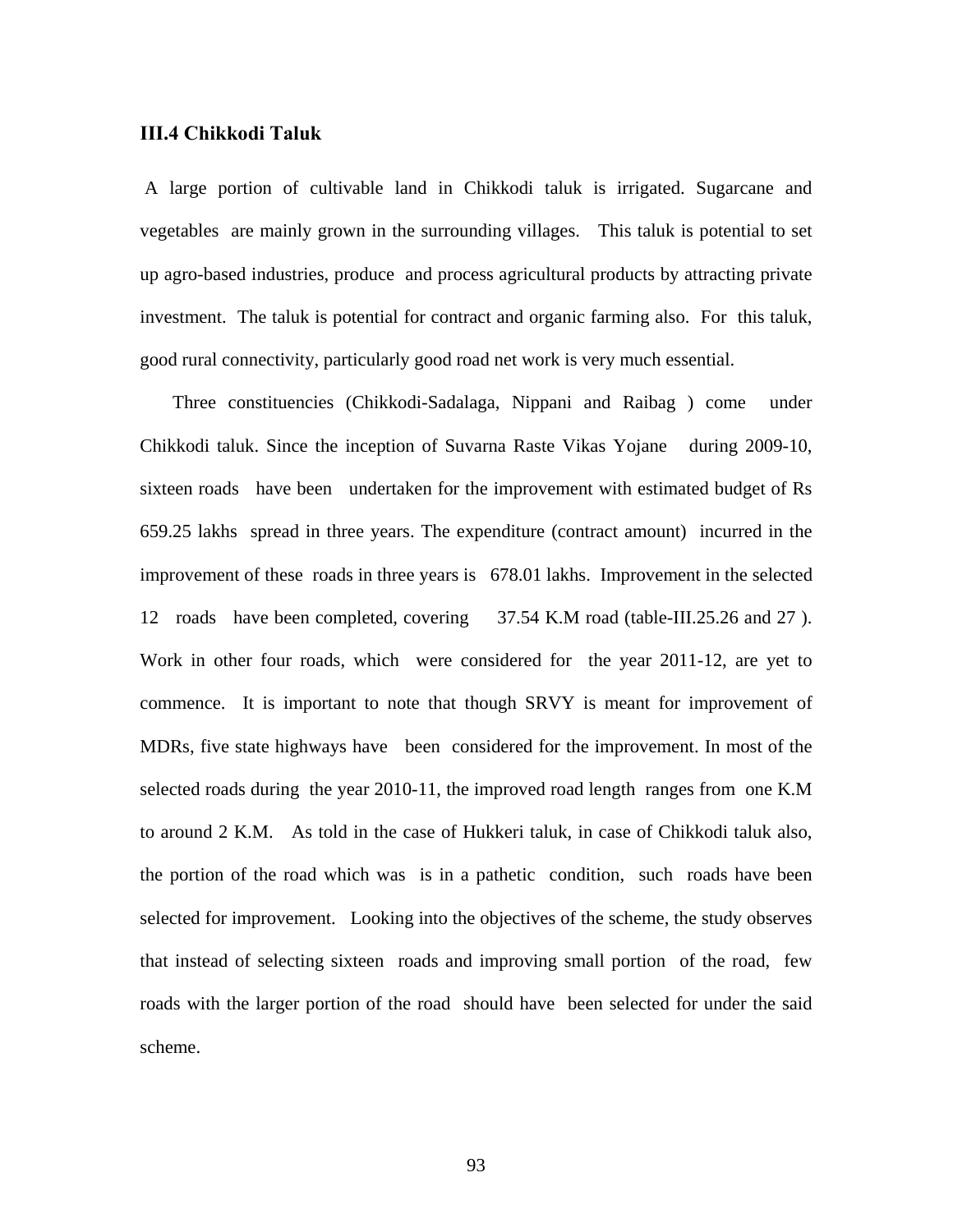Except one improved road near Ankali, the selection of the rest of roads under the said schemes, seems to be strategic. Improvements in these roads reduce time and cost of travel to a great extent and enhance the comfort of commuters of the area surrounding the improved roads.

#### **III.4.1 Khadakalat-Kothali-Shantagir Road**

The selection of the said road is strategic as it connects remote villages Kothali and Kuppanawadi. The road connects state highway near Chichani cross, useful in connecting Chikkodi. The road is surrounded by remote villages, these villages lack marketing, educational and health facilities. The surrounding villages produce vegetable, milk and sugarcane. The road is useful to these villages to access education and health facilities at Chikkodi. It is useful to supply vegetables and milk to Chikkodi and Nippani and for children and students to attend schools and colleges in Chikkodi and Nippani. The said road has been considered for the improvements to selected reaches of Khadakalat-Kothali-Shantagir road, from Baloba cross- to join Chinhani Road,with the estimated cost of 58.99 lakhs, with the length of 3.70 K.M and width of 3.75 K.M.

 The survey results show that before the improvement of the road, condition of the road was in a very bad shape. Particularly during night, it was very difficult for pedestrians. There used to be frequent accidents. Especially during the rainy season, it was very difficult for the vehicle movement, causing consumption of more fuel time. With the improvement of the road, such inconvenience has been reduced drastically. The public opined that with improvement of the road, the production and transportation of vegetables and milk to Chikkod and Nippani has been increased. The cost of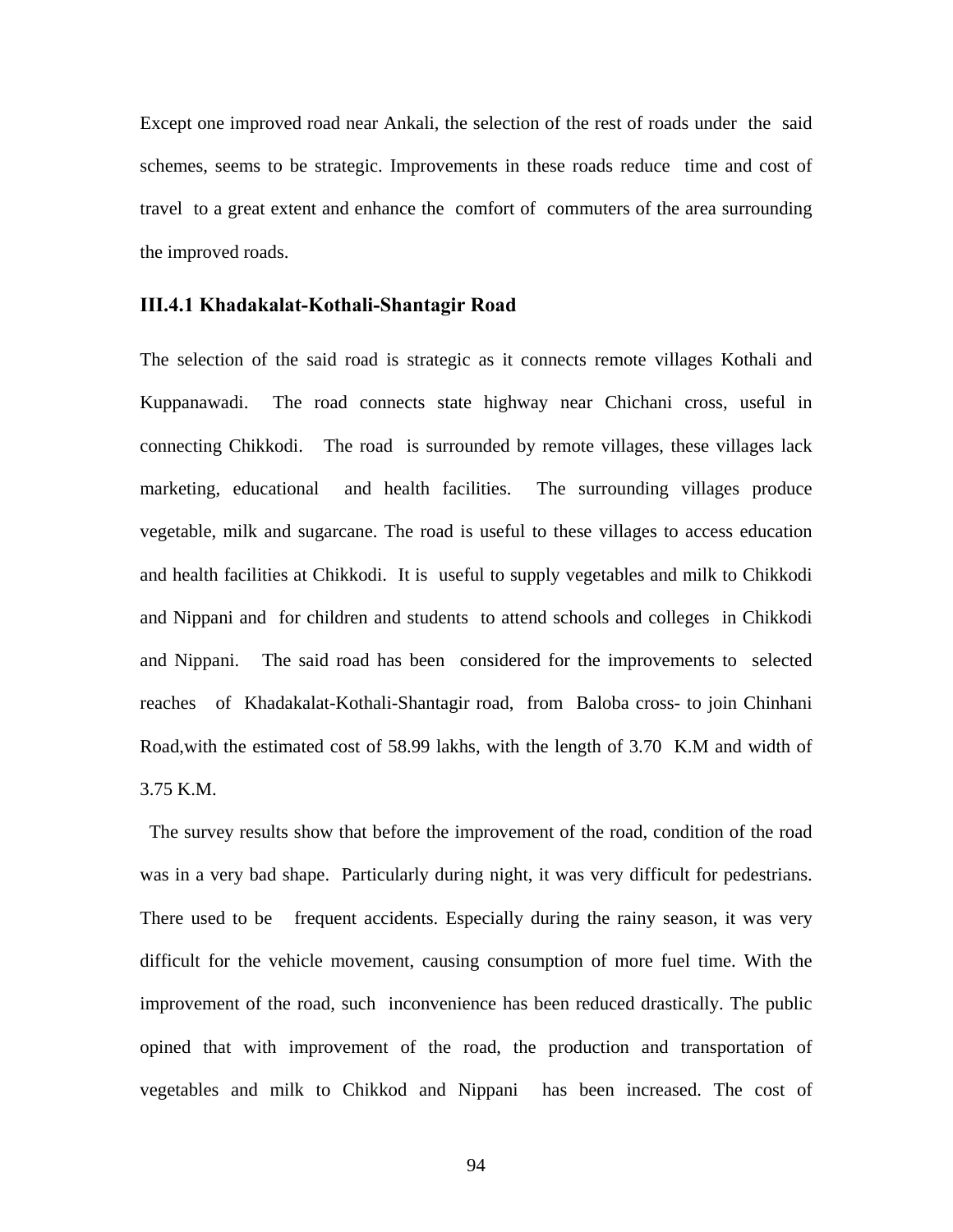transportation of vegetables and milk has come down. However, villagers strongly assert that entire said road needs to be improved. They also opined that with improvement of only small portion of the road, there can not be shift in economic activities. And, they strongly felt that good road net work is very important for them and needs to be maintained properly. In this context, the study observes that the entire road needs to be improved and maintained properly.

#### **III.4.2 Nagarmunnoli-Jodakurali-Kerur**

The selection of Nagarmunoli – Jodkurli road is strategic and useful for remote villages Kerur and Jodakurali. It is the only road for these villagers. The villages are quite far from major towns, difficult to access to near by towns for marketing, health and education purposes. The good roads will quicken the accessibility to near by towns. At one end towards north-east of the road, through MDR-13 it connects SH- 12 (helpful in reaching Chikkodi). Chikkodi is nearest for marketing, medical and education centre for the students of said villages.

 Improvement in selected reaches from K.M No from 10 to 13.3 K.M of the said road has been completed during the year 2009-10 at the estimated cost of 52.76 lakhs, with the length of 3.3 K.M. Around 70 per cent of the area is irrigated. Sugarcane and Vegetables are mainly grown in these villages (table-III.28). The improved road is useful to supply the sugarcane to Chikkodi sugar factory. The survey results show that though the surrounding villagers are happy about the improved road, they strongly assert that the entire road, particularly MDR-13, between Kerurur and SH-12 needs to be improved.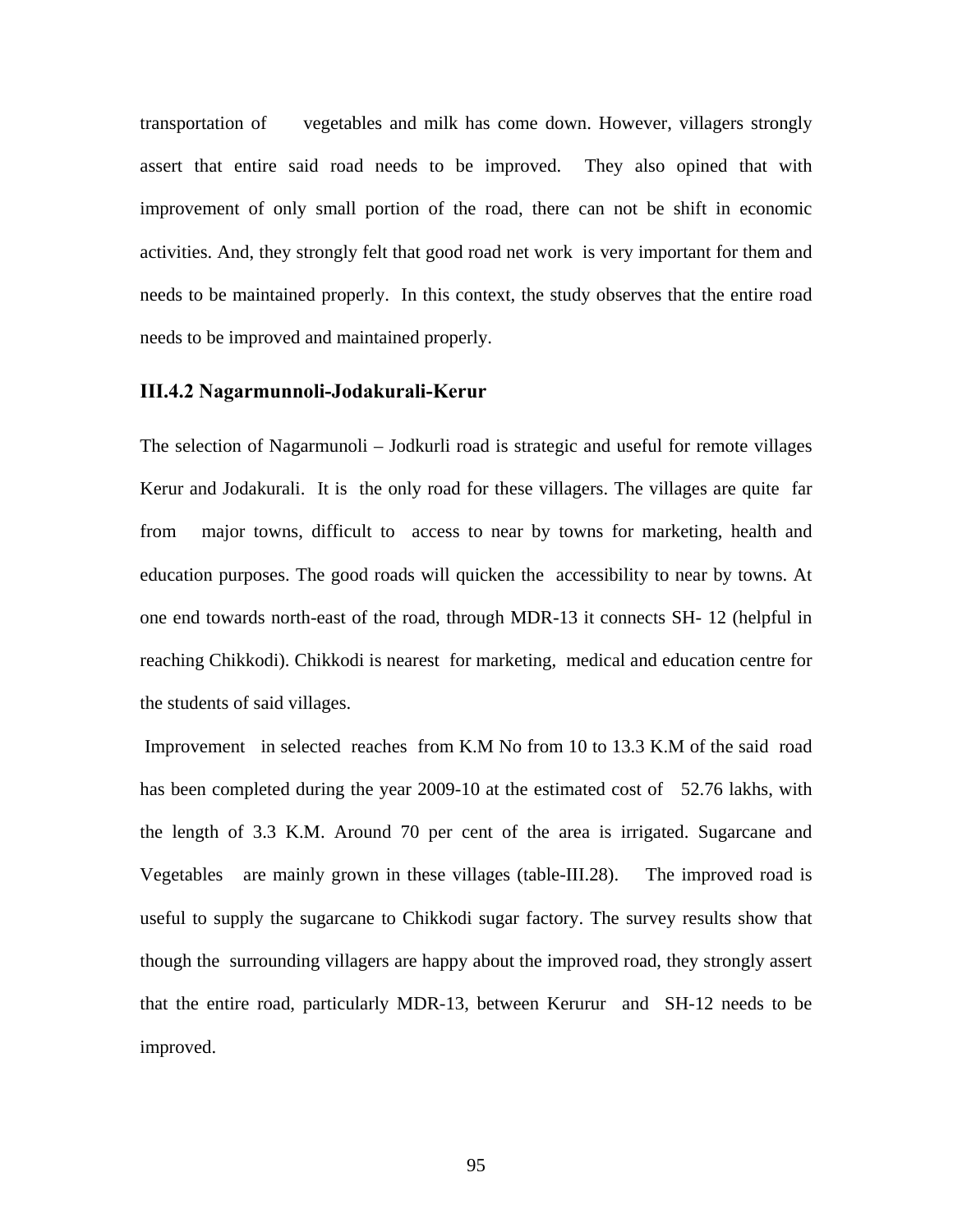Though it is the only road for these villages to supply their perishable products and also important for students to commute to Chikkodi for college education, but the entire road is not considered for the improvement.

The study observes that the area is potential for milk and seasoned fruits. Due to lack of good road connectivity, the potentiality of milk and seasoned fruits production cannot be explored.

#### **III.4.3 Bhatanaganoor- Borganwadi- Road**

 Improvements to selected reaches in KM No 15 to 43 of Bhatanaganoor-Borganwadi- Road has been completed during the year 2009-10, with the estimated cost of 57.72 with the length of 6.3 K.M. The long said road has been improved in three places, i.e., near Kunnur, Karadga and Bogaon. The rest of the road has been improved in other state funded and central relief funds. The surrounding villages of the said road is prone to flood during the rainy season. During the rainy season, most of the roads will be in a pathetic condition. Maintenance of good road is a challenging task. It is the busiest road. Vegetables and sugarcane are mainly grown. The improved border road is useful for the surrounding villages to supply their perishable products to Kolhapur and Nippani.

The survey results show that due to floods, the condition of the entire road was in a pathetic condition, causing accidents. During the rainy season, it was very difficult for the vehicle movement, consuming more fuel and time. With the improvement of the road, such inconvenience has been reduced drastically. The public stated that with improvement of the road, the production and transportation of vegetables and milk has been increased, reducing the cost of transportation. Children enrolment has increased.

96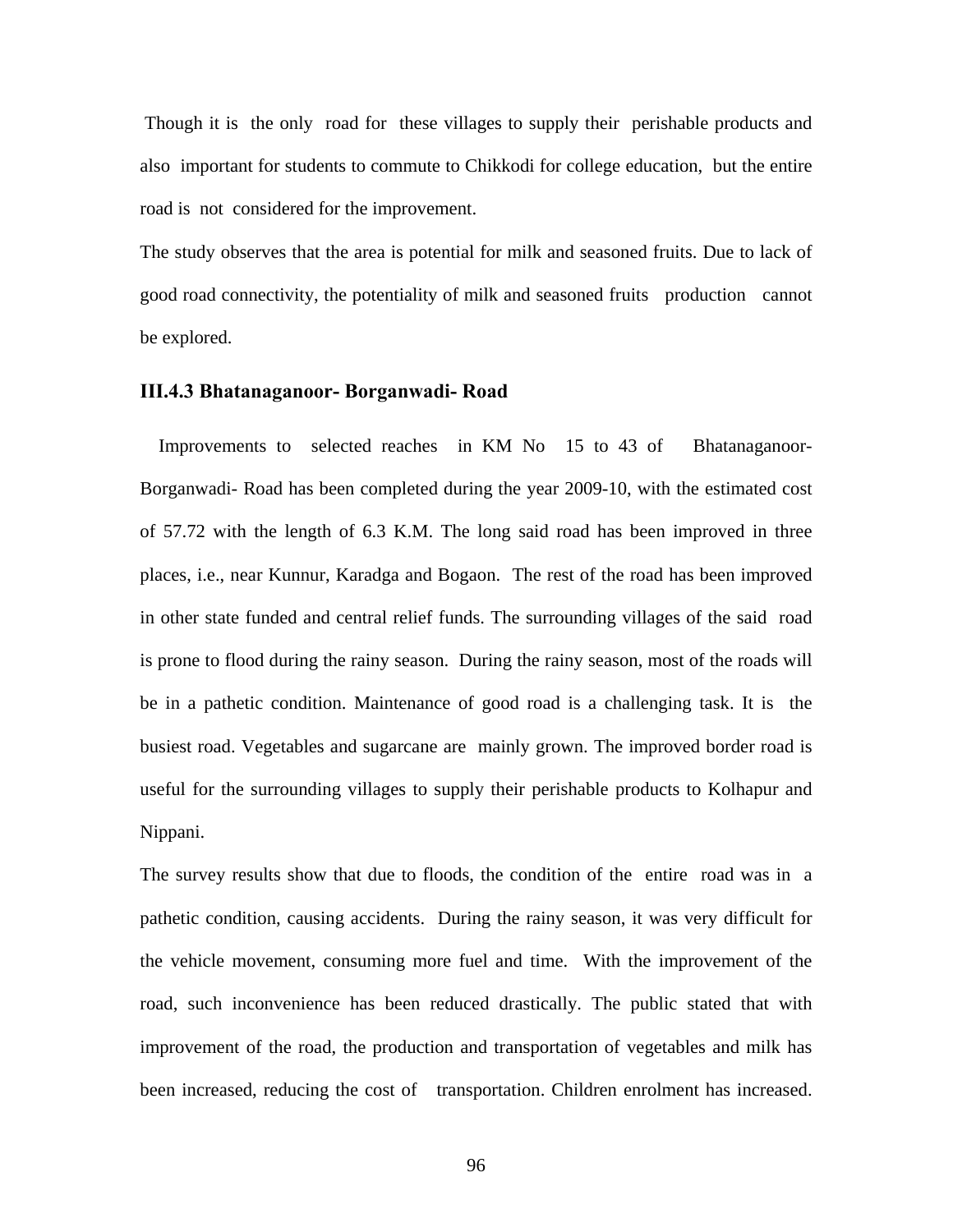However, our visit to the road reveals that, though the road has been improved recently, but in some places, may be due to heavy rains, the road is not in condition. In this context the study observes that for such flood hit and important roads, maintaining roads in good condition is very much required and should be considered as a predominant task.

#### **III.4.4 Nippani-Kottalagi Road**

Improvements to selected reaches in KM No 10.00 to 20.00 of Nippani-Kottalagi Road has been improved during the year 2009-10, with estimated cost of Rs 34 lakhs, with the length of 3.34 and width of 5.5 meters. The long road has been improved near Mamadapur. The road is useful for Mamadapur and Akol villages. Akol is a small village that lacks education and health facilities. Mamadapur is the nearest market place for Akol. The road is useful for Akol villagers to commute Mamadapur for various purposes. The road is important for surrounding villages to supply vegetables and milk to Nippani. The students also use this road to go Nippani for college education.

The survey of the road users show that prior to the improvement of the road, the road was in very bad condition, commuters used to take long time, fuel consumption was high, vehicles used to create problems frequently, difficult to carry perishable products and inconvenient for the students to reach the schools and college on time at Nippani. After the improvement of the road, there is an increase in the traffic, the fuel consumption by the vehicles has been reduced, the supply of perishable goods has been increased to Nippani. and also helpful for the people to utilize medical and banking facilities at Nippani.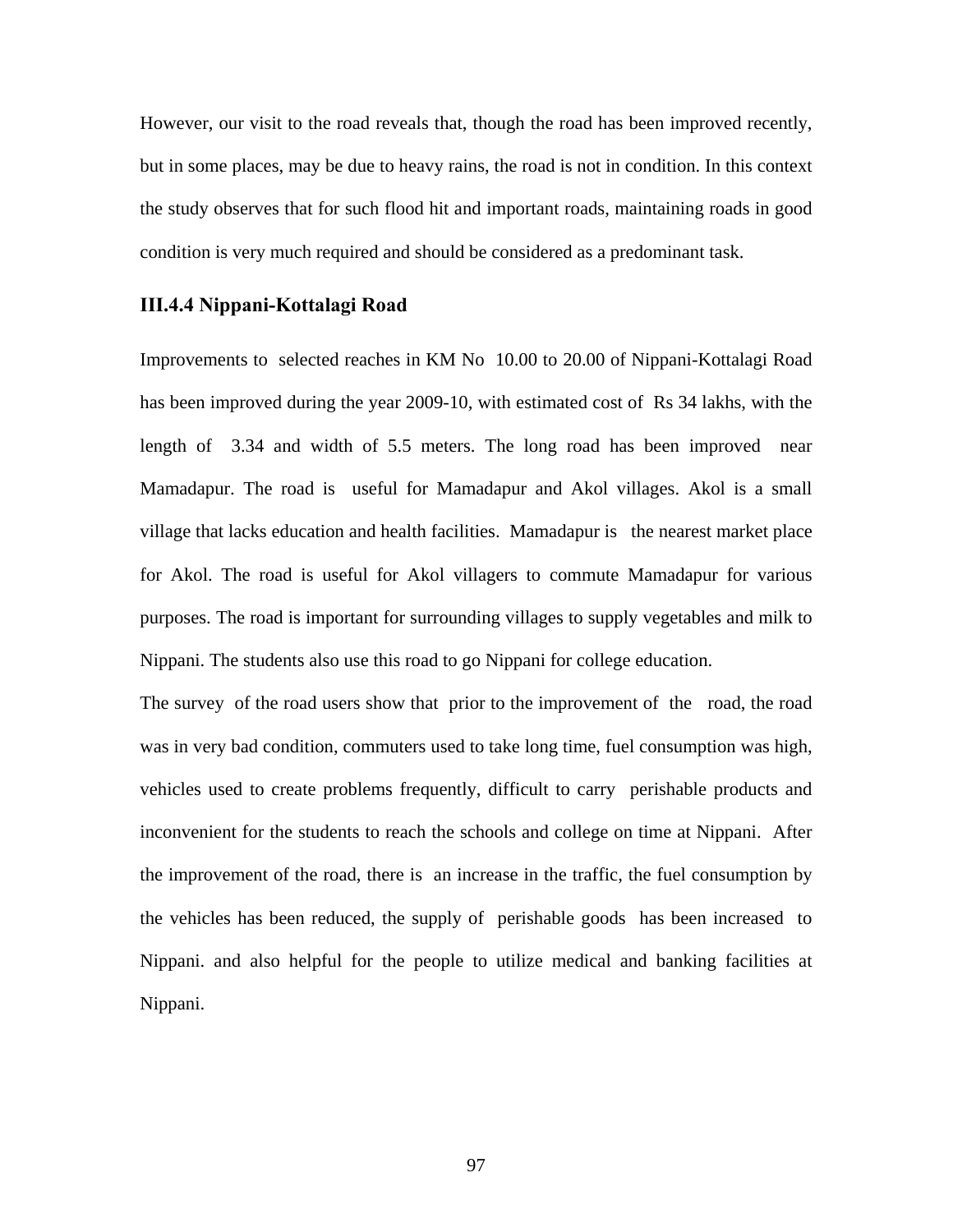#### **III.4.5 Nagarmunnoli-Hanchinahal-Donawad Road**

Improvements to selected reaches of Nagarmunnoli-Hanchinahal-Donawad Road (SH-18) has been completed during the year 2009-10 with an estimated cost of Rs 32.97 lakhs, with the length of 4.90 and width of 3.75 meters. The selection of the road is strategic, useful for remote villages such as Hanchinal, Donawad and Belkud. At one end, towards north-east of the road, it connects SH- 73 (helpful in reaching Chikkodi and Raibag). Chikkodi and Raibag are nearest for marketing, medical and education for the said villages. The road is useful for these irrigated villages to supply their agricultural products and perishable products to Chikkodi and Raibag on time. The road users told that prior to the improvement of the road, the road was in very bad condition, commuters used to take long time, used to take other route (MDR -02) to reach Chikkodi, fuel consumption was high, vehicles used to create problems frequently, difficult to carry perishable products and inconvenient for the students to reach the schools and college on time at Chikkodi. After the improvement of the road, there is an increase in the traffic, the fuel consumption by the vehicles has been reduced, the supply of perishable goods has been increased to Chikkodi.

#### **III.4.6 Hattarawat Road**

Only small portion of (i.e 1.5 K.M) of the SH-12 near Hattarawat has been improved during the year 2009-10. However, the road is helpful to small village Bidarhalli. It is the only road for Bidarhalli villagers to commute to Hattarwat and further to Nippani, Raibag and Sankeswar for marketing, medical and education facilities. The survey results show that Bidaralli villagers are happy about the improved road. Before the improvement of the road, condition of the road was in very bad shape, causing inconvenience for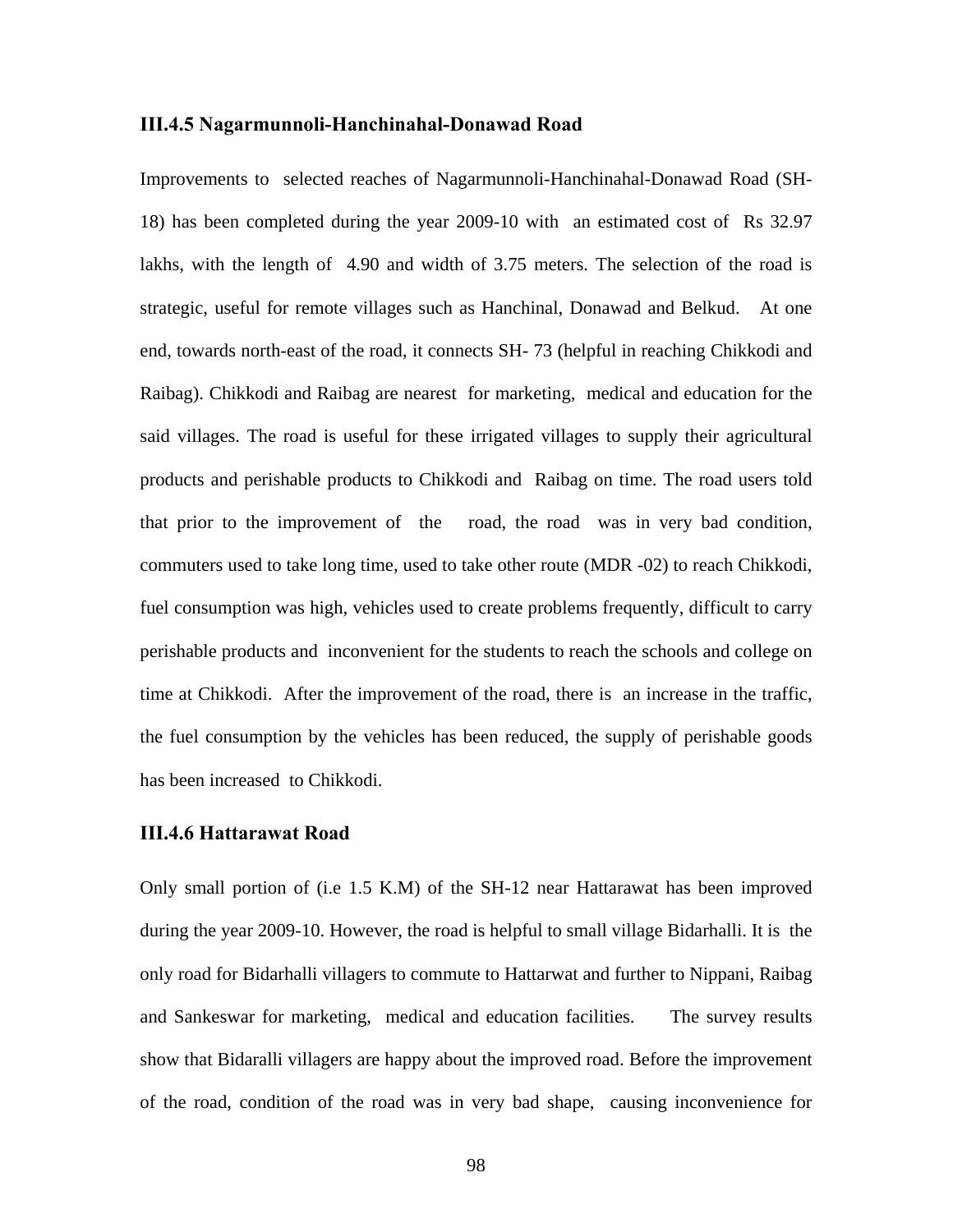commuters. With the improvement of the road, such inconveniences have been reduced drastically. The public opined that with improvement of the road, the production and transportation of vegetables and milk has been increased. The cost of transportation of vegetables and milk has come down. Now children of Bidaralli can reach their school at Hattarwat village on time.

#### **III.4.7 Kerur- Kadapur Road**

Widening and electrification of Kerur-Kadapur road which connects to SH-12 was undertaken for the improvement under SRVY. Small portion of the road, i.e., 1.20 K.M from Kerur Siddeswar PKS to Aranya Siddheswar PKPS to Aranya Sidheswar temple has been considered for the improvement during the year 2010-11. The road is helpful for the pilgrims to visit to Sidheswar temple.

 Public opined that the improved road is useful for the farmers to carry their produced products. Some portion of the money has been spent on electrification of the temple.

#### **III.4.8 Ankali Bus stand to Nasalapur nala**

Widening and Electrification from Ankali Bus stand to Nasalapur nala (Old JCS road balance reach) has been completed during the year 2010-11. The small portion of the road i.e., 1.10 K.M from SH-12 (Chikkodi-Athani road) towards Ankali bus stand has been improved. The road is also widened. It is important to note that though the SRVY is meant for improvement of the MDR, the money has been spent on some other road. Our visit to road reveals that selection of this road under the said scheme was not required.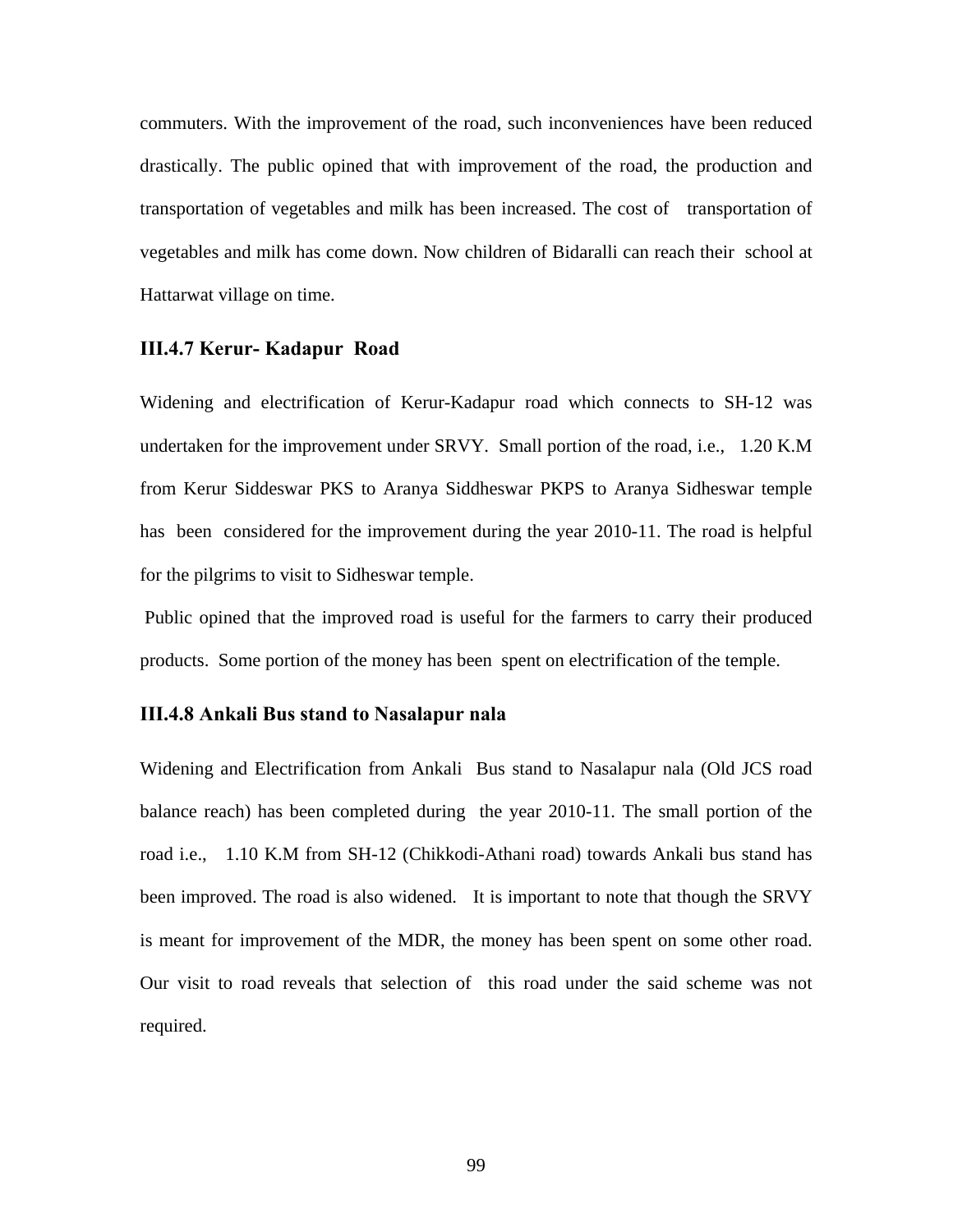#### **III.4.9 Examba –Danwad Road**

Improvements in selected reaches of Examba-Danwad road (KM No 0.00 to 3.00 & 3.70 to 4.20) has been completed during the year 2010-11. The small portion of the road i.e., 1.5 K.M from SH-12 towards Danawad has been improved. An interaction with the farmers reveal that before the improvement of the road, road was highly inconvenient. Particularly during night, it was difficult for the pedestrians. With the improvement of the road, such inconvenience has been reduced drastically.

### **III.4.10 Bhatanaganoor- Borganwadi- Road**

Improvements to selected reaches of Bhatanaganoor- Borganwadi- Road in KM No 11 to 25.50 (Soundalaga PHC to Kunnur circle, Mangur to state border) has been completed during the year 2010-11 with the estimated cost of Rs 80.98 laks, with 3.5 K.M length improved. The selection of the road is strategic and improved road is useful for Barwad and Mangur villages. The remaining part of the road is also improved under the said scheme. The said road is an important border road for the surrounding villagers, useful in supplying produced goods to cities of Maharashtra. Both Barwad and Mangur villages lack education and health facilities. The said road is useful for the students, pregnant women and diseased to commute to Karadga. The survey results show that the villagers are happy as the entire road has been improved. Due to floods, the condition of the entire road was in pathetic condition, causing accidents. During the rainy season, it was very difficult for the vehicle movement, consuming more fuel and time. During the night, it was very difficult for the pedestrians to go to their field. With the improvement of the road, such inconvenience has been reduced drastically. The public stated that with improvement of the road, the production and transportation of vegetables and milk has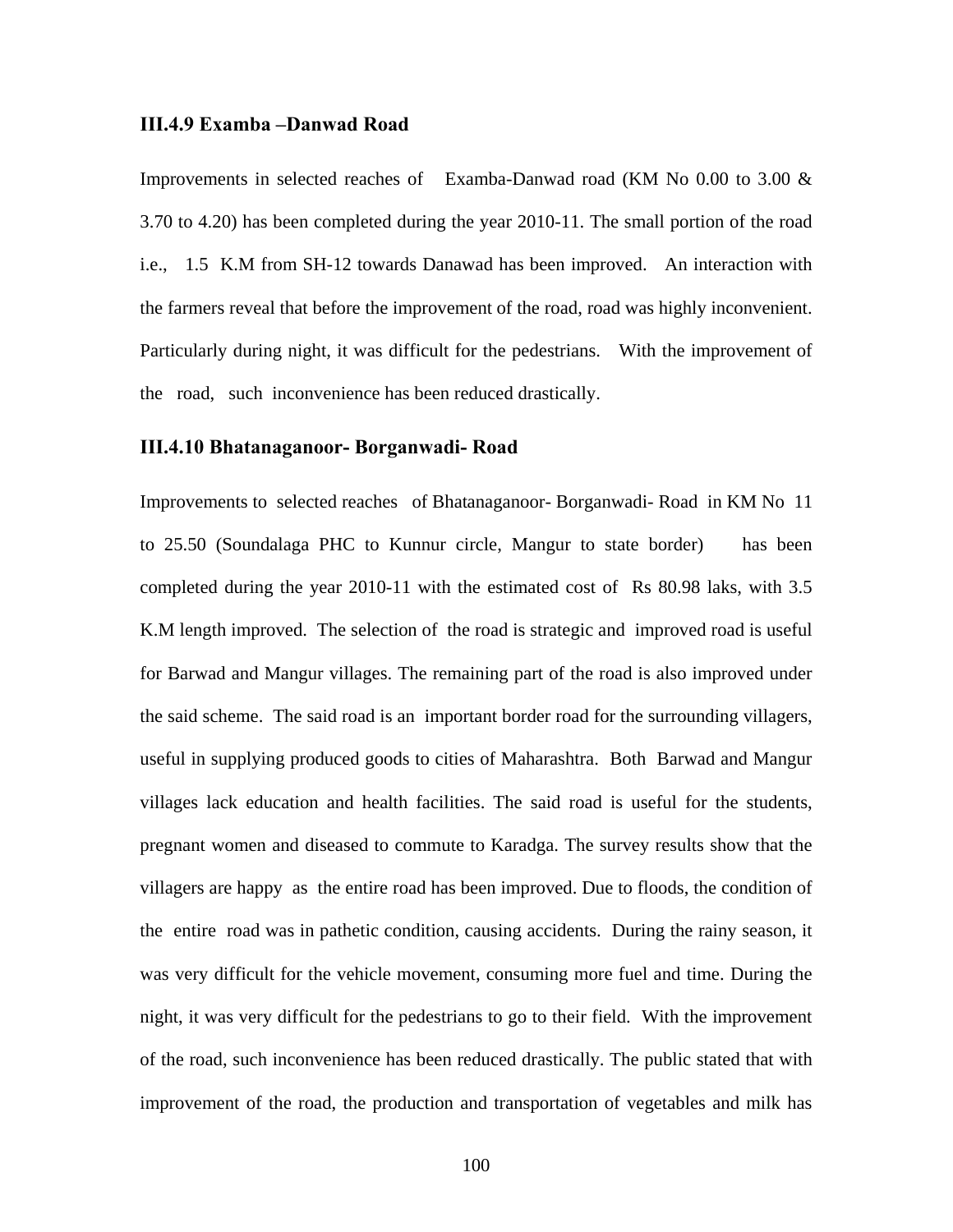been increased thereby reducing the cost of transportation. Children enrolment has also increased in Karadga. However, our visit to the road reveals that, though the road has been improved recently, but in some places, may be due to heavy rains, the road is not in condition. In this context the study observes that for such flood hit and important roads, maintaining roads in good condition is very much required.

#### **III.4.10 Jaganur Road**

 Improvements in selected reaches of Jaganur to SH-18 road, KM No 00.00 to 6.00 has been improved during the year 2010-11 with the estimated cost of 20.86 laks and length of 2.0 K.M. The selection of the road is strategic as improvement has been made to the remote MDR near Mamdapur K.K. The improved road at one end towards north-east, it connects SH-12. The said improved road is very useful to Mamdapur K.K. Mamdapur K.K is a small village with population of 1718 (2001 Census). Around 88 per cent of the said village area is irrigated. Sugarcane and Vegetables are mainly grown. Milk is also produced in large quantities. The village lacks education and health facilitates. The improved road though it is very small, but very helpful to Mamdapur K.K village to access the market, health and education facilities of nearer towns.

#### **III.4.12 Majalatti - Kamtyanatti -Wadral Road**

Improvements in selected reaches of Majalatti-Kamtyanatti-Wadral road KM No 10.00 to 14.00 has been improved during the year 2010-11 with the estimated cost of Rs 18.39 lakhs and only 1.70 K.M that too in two places (near SH-78 and near Bennihalli village). Though small portion of the said road has been improved, it is useful for Kamtyanatti and Bennihal villages. The said road is very useful for these small villages to have an access to the market, health and education facilities at Chikkodi.

The survey results show that the said villagers, particularly Bennihalli villagers are happy about the improved road. Before the improvement of the road, condition of the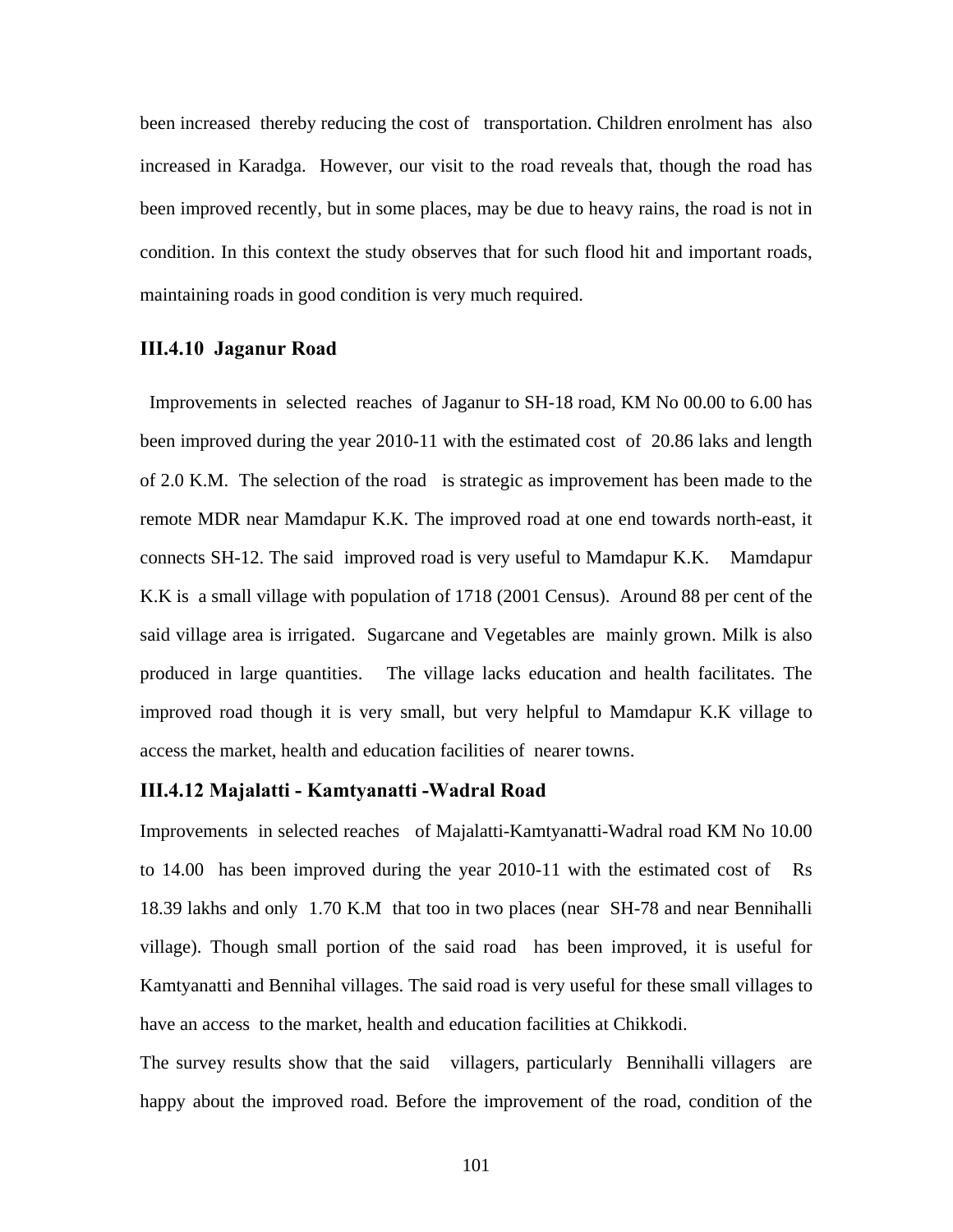road was in very bad shape, causing inconvenience for commuters. With the improvement of the road, such inconveniences have been reduced drastically. The public opined that with improvement of the road, the production and transportation of vegetables and milk has been increased. The cost of transportation of vegetables and milk has come down. Now children of Bennihalli and Kamtyanatti villagers can reach the school at Chikkodi on time.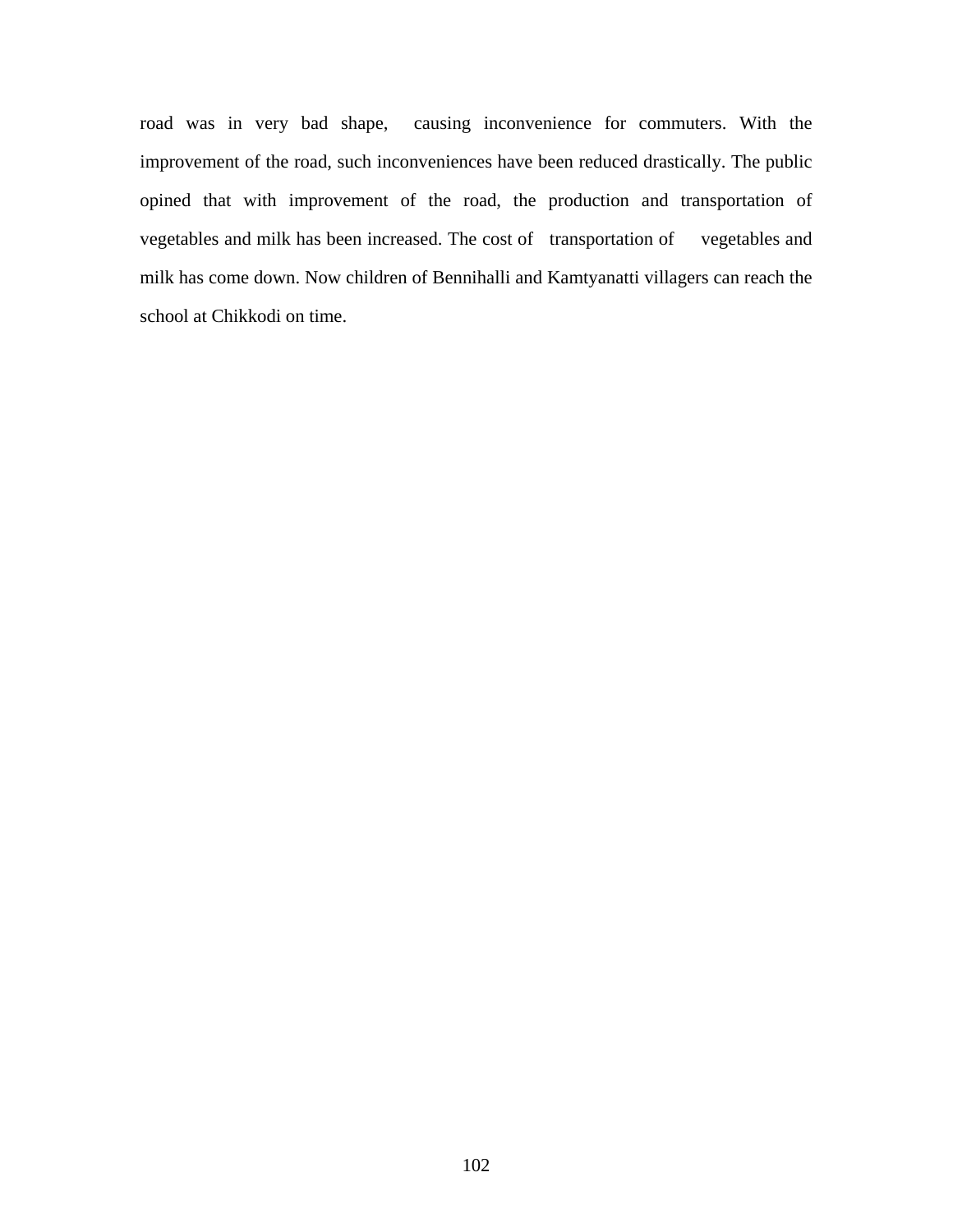| Year         | Constituency          | Name of the Road                                                                                                  | Estimated<br>Amount<br>In lakhs | Contract<br>Amount<br>In lakhs | <b>Budget</b><br>Estimation<br>In lakhs | Length<br>Improved<br>in Km | Width<br>Improved<br>In Mtrs | Category<br>Of the road<br>SH/MDR | <b>Status</b>       | Beneficial<br>Villages                              |
|--------------|-----------------------|-------------------------------------------------------------------------------------------------------------------|---------------------------------|--------------------------------|-----------------------------------------|-----------------------------|------------------------------|-----------------------------------|---------------------|-----------------------------------------------------|
| $\mathbf{1}$ | 2                     | 3                                                                                                                 | $\overline{4}$                  | 5                              | 6                                       | $\overline{7}$              | 8                            | 9                                 | 10                  | 11                                                  |
|              | Chikkodi-<br>Sadalaga | Improvements to selected<br>reaches of Baloba cross-<br>Khadakalat-Kothali-<br>Shantagir to join Chinhani<br>Road | 54.16                           | 59.01                          | 27.08                                   | 3.70                        | 3.75                         | <b>SH</b>                         | Work<br>competed    | Pangeri<br>Khadaklat<br>Manuchiv<br>adi             |
| 2009-10      | Chikkodi-<br>Sadalaga | Improvements to<br>Nagarmunnoli-Jodakurali-<br>Kerur to join Bijapur-<br>Sankeshwar Road near<br>Laxminagar       | 50.00                           | 52.76                          | 25.00                                   | 3.3                         | 3.75                         | <b>SH</b>                         | Work in<br>Progress | Jodkurli<br>Kerur                                   |
|              | Nippani               | Improvements to selected<br>reaches in KM No 15 to<br>43 of Bhatanaganoor-<br>Borganwadi-Road                     | 54.16                           | 57.72                          | 27.08                                   | 6.30                        | 5.5                          | <b>MDR</b>                        | Work<br>competed    | Karadga<br>Bogaon<br>Kunnur                         |
|              | Nippani               | Improvements to selected<br>reaches in KM No 10.00<br>to 20.00 of Nippani-<br>Kottalagi Road                      | 50.00                           | 56.61                          | 25.00                                   | 3.34                        | 5.5                          | <b>MDR</b>                        | Work<br>competed    | Mamdapu<br>$r$ K.L<br>Akkol                         |
|              | Raibag                | Improvements to selected<br>reaches of Nagarmunnoli-<br>Hanchinahal-Donawad<br>Road (SH-18)                       | 30.00                           | 32.97                          | 15.00                                   | 4.90                        | 3.75                         | <b>MDR</b>                        | Work<br>competed    | Hanchinal<br>,Dodvad,B<br>elkud.<br>Nagarmun<br>oli |
|              | Raibag                | Improvements to selected<br>reaches of Hattarawat<br>Road (From SH-12).                                           | 22.08                           | 22.68                          | 11.04                                   | 1.50                        | 3.75                         | <b>MDR</b>                        | Work<br>competed    | Hattarwat,<br>Bidarhalli                            |

Table- III.25: Chikkodi Taluk Improved Roads Under Suvarna Raste Vikas Yojane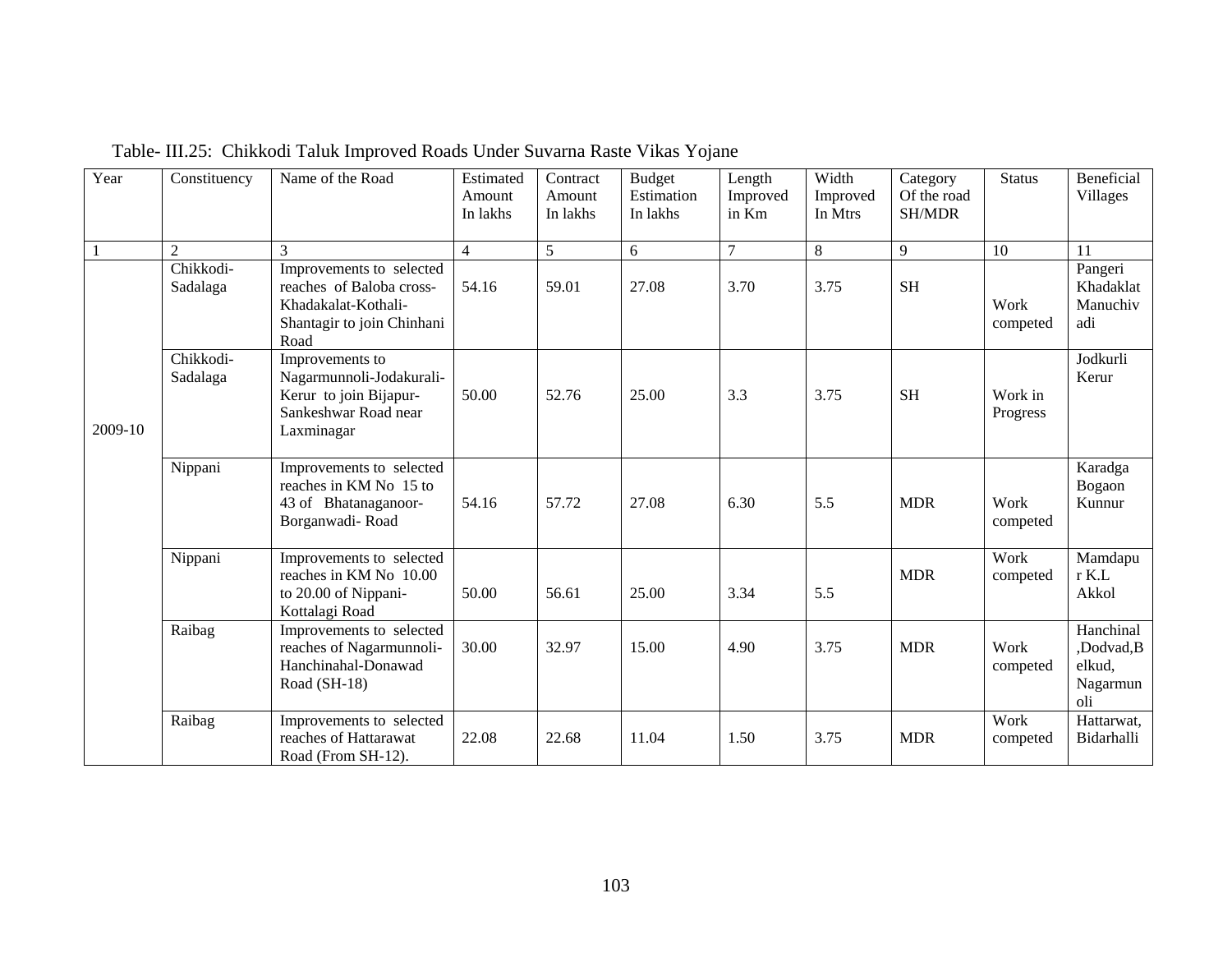| Year           | Constituency          | Name of the Road                                                                                                                                                            | Estimated<br>Amount<br>In lakhs | Contract<br>Amount<br>In lakhs | <b>Budget</b><br>Estimation<br>In lakhs | Length<br>Improved<br>In Km | Width<br>Improved<br>In Mtrs | Category<br>Of the road<br>SH/MDR | <b>Status</b>     | Beneficial<br>Villages     |
|----------------|-----------------------|-----------------------------------------------------------------------------------------------------------------------------------------------------------------------------|---------------------------------|--------------------------------|-----------------------------------------|-----------------------------|------------------------------|-----------------------------------|-------------------|----------------------------|
| $\overline{1}$ | $\overline{2}$        | 3                                                                                                                                                                           | $\overline{4}$                  | 5                              | 6                                       | $\overline{7}$              | $8\phantom{.}$               | 9                                 | 10                | 11                         |
| 2010-11        | Chikkodi-<br>Sadalaga | Widening and Electrification<br>from SH-12 to Kerur Kadapur<br>to join SH 12 road which<br>connects to SH-12 road (Kerur<br>Siddeshwar PKPS to<br>Aranya Siddheswar temple) | 39.06                           | 42.61                          | 13.02                                   | 1.20                        | 5.50                         | <b>MDR</b>                        | Work<br>Completed | Kadapur<br>Kerur           |
|                | Chikkodi-<br>Sadalaga | Widening and Electrification<br>from Ankali Bus stand to<br>Nasalapur nala (Old JCS road<br>balance reach)                                                                  | 39.06                           | 42.71                          | 13.02                                   | 1.10                        | 3.75                         | <b>MDR</b>                        | Work<br>Completed | Ankali<br>Siddapurwadi     |
|                | Chikkodi-<br>Sadalaga | Improvements to Examba<br>Danwad road KM No 0.00 to<br>3.00 & 3.70 to 4.20.                                                                                                 | 39.06                           | 40.68                          | 13.02                                   | 1.70                        | 3.75                         | <b>MDR</b>                        | Work<br>Completed | Yadanwad<br>Donwad         |
|                | Nippani               | Improvements to selected<br>reaches of Bhatanaganoor-<br>Borganwadi-Road in KM No<br>11 to 25.50 (Soundalaga PHC to<br>Kunnur circle, Mangur to state<br>border)            | 78.12                           | 85.41                          | 39.06                                   | 3.50                        | 5.50                         | <b>SH</b>                         | Work<br>Completed | Mangur<br>Barwad           |
|                | Raibag                | Improvements to selected<br>reaches of Jaganur to SH-18 road<br>KM No 00.00 to 6.00                                                                                         | 20.00                           | 20.24                          | 10.00                                   | 2.00                        | 3.70                         | <b>MDR</b>                        | Work<br>Completed | Mamdapur K.K               |
|                | Raibag                | Improvements to selected<br>reaches to SH-78 Majalatti<br>Kamtyanatti Wadral road KM No<br>10.00 to 14.00                                                                   | 19.06                           | 19.41                          | 9.53                                    | 1.70                        | 3.75                         | <b>MDR</b>                        | Work<br>Completed | Kamatyanatti<br>Bennihalli |

Table- III.26: Chikkodi Taluk Improved Roads Under Suvarna Raste Vikas Yojane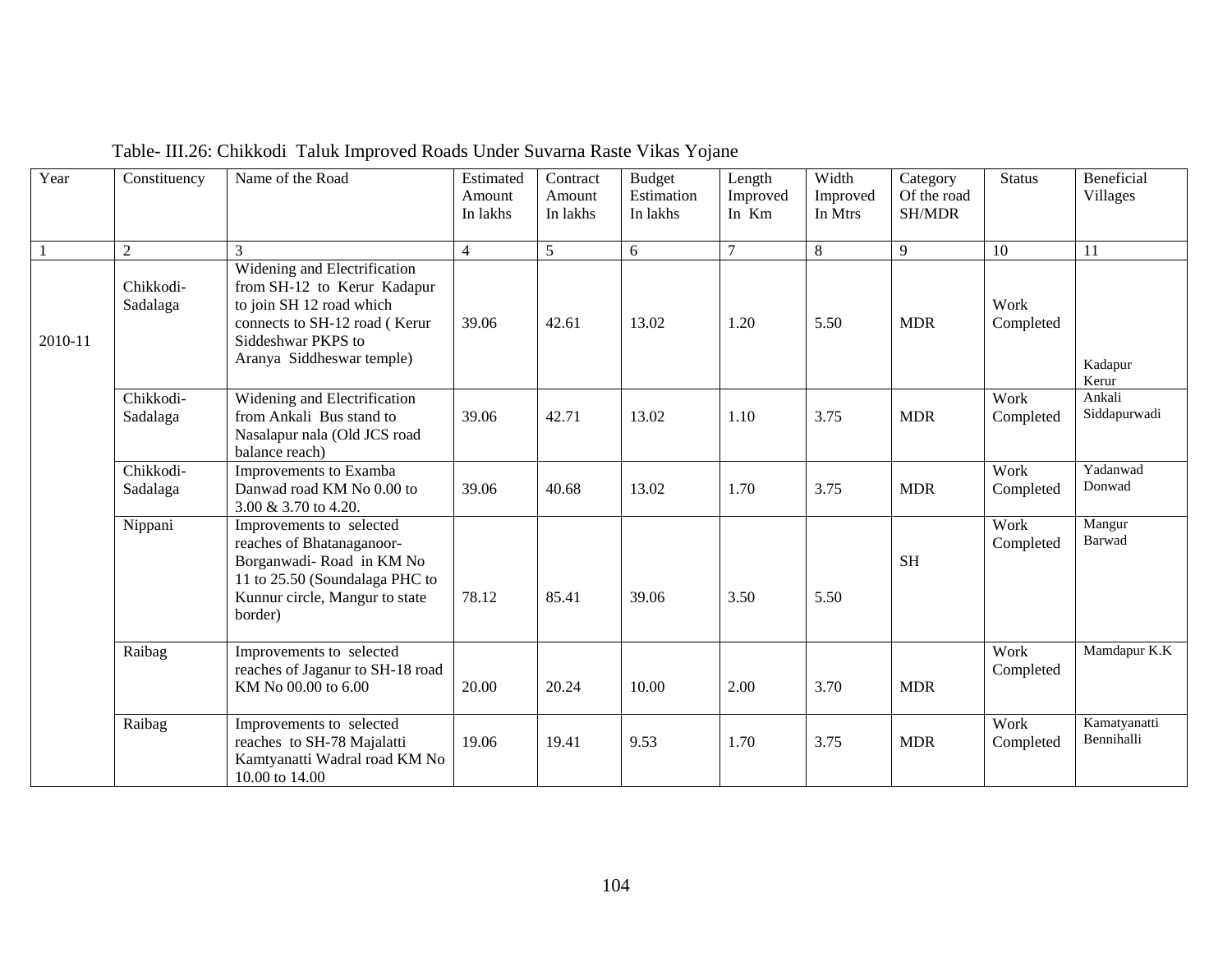| Year    | Constituency   | Name of the Road                  | Estimated | Contract | <b>Budget</b> | Length   | Width    | Category      | <b>Status</b> | Beneficial   |
|---------|----------------|-----------------------------------|-----------|----------|---------------|----------|----------|---------------|---------------|--------------|
|         |                |                                   | Amount    | Amount   | Estimation    | Improved | Improved | Of the road   |               | Villages     |
|         |                |                                   | In lakhs  | In lakhs | In lakhs      | In Km    | In Mtrs  | <b>SH/MDR</b> |               |              |
|         |                |                                   |           |          |               |          |          |               |               |              |
|         | $\overline{c}$ |                                   |           |          | 6             |          | 8        | 9             | 10            | 11           |
|         |                |                                   |           |          |               |          |          |               | Under         | Khadaklat    |
|         | Chikkodi-      | <b>Improvements to Sankeshwar</b> | 50.00     |          |               |          |          |               | progress      | Puttanwadi   |
|         | Sadalaga       | Sadalaga (SH-97) road KM No       |           |          | 52.08         |          |          | <b>SH</b>     |               |              |
| 2011-12 |                | 28.50 to 31.70 (Khadakalat to     |           |          |               |          |          |               |               |              |
|         |                | Putanwadi)                        |           |          |               |          |          |               |               |              |
|         | Chikkodi-      | Improvements to Examba            | 50.00     |          |               |          |          |               | Under         | Yadanwad     |
|         | Sadalaga       | Danawad road KM No 1.475 to       |           |          |               |          |          | <b>MDR</b>    | progress      | Donwad       |
|         |                | 3.625                             |           |          | 52.08         |          |          |               |               | Examba       |
|         | Nippani        | Improvements to Nej - Sadalaga    |           |          |               |          |          |               | Under         | Kasanal      |
|         |                | Boragaon-Kasanal                  | 50.00     | 50.00    | 52.08         | 3.50     |          |               | progress      | Borgoan      |
|         | Raibag         | Improvements to SH-18 to          |           |          |               | 1.00     |          |               | Under         | Wadral       |
|         |                | Majatti-Kamtyanatti-Wadral road   | 26.04     | 26.04    | 26.04         |          |          |               | progress      | Kamatyanatti |
|         |                | KM No 10.00 to 13.00              |           |          |               |          |          |               |               | Majalatti    |

## Table-III.27: Chikkodi Taluk Improved Roads under Suvarna Raste Vikas Yojane

Source: Collected from the office of Assistant Executive Engineer (AEE) of Chikkodi Taluk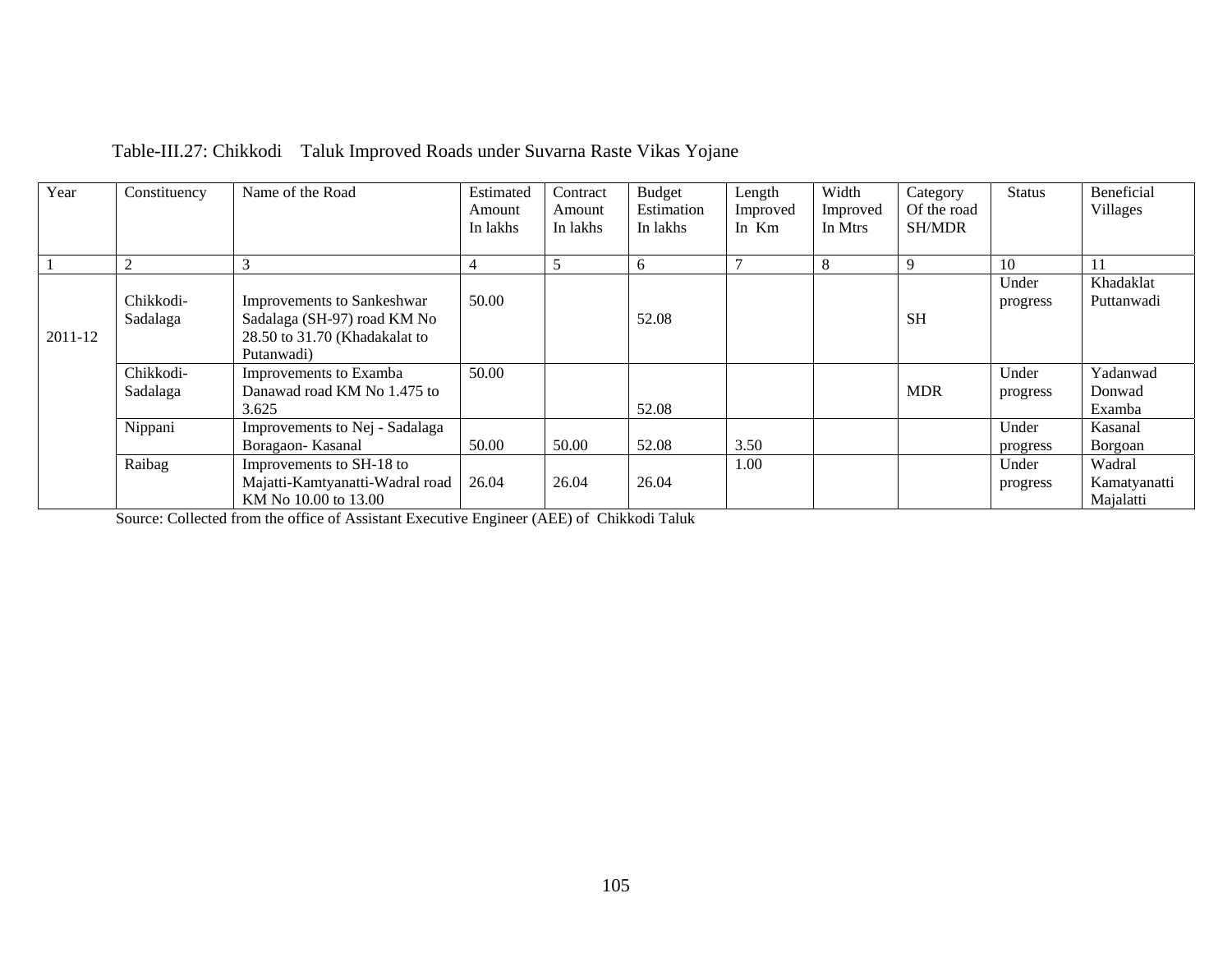| Year  | Constituen<br>cy      | Name of the Road                                                                                              | Beneficial<br>Villages                        | Percentag<br>e of area<br>under<br>cultivation | Percentage<br>of area<br>under<br>Irrigation | Percentage<br>of forest<br>area | Major<br>agricultural<br>crops                                      | Agricultur<br>al allied<br>activities | Non-Farm<br>Economic<br>Activities<br>(Existence of<br>industries Y/N) | Population |
|-------|-----------------------|---------------------------------------------------------------------------------------------------------------|-----------------------------------------------|------------------------------------------------|----------------------------------------------|---------------------------------|---------------------------------------------------------------------|---------------------------------------|------------------------------------------------------------------------|------------|
| 2009- | Chikkodi-<br>Sadalaga | Improvements to selected<br>reaches of Baloba cross-<br>Khadakalat-Kothali-Shantagir<br>to join Chinhani Road | Pangeri<br>Khadaklat<br>Manuchivadi           | 91.17                                          | 15.07                                        | 0.13                            | Raagi, Jowar, Sug<br>ercane, Groundnu<br>t, Wheat, Maize            | Poultry &<br>Animal<br>husbandry      | Yes                                                                    | 13739      |
| 10    | Chikkodi-<br>Sadalaga | Improvements to<br>Nagarmunnoli-Jodakurali-Kerur<br>to join Bijapur-Sankeshwar<br>Road near<br>Laxminagar     | Jodkurli<br>Kerur                             | 87.38                                          | 69.33                                        | 0.57                            | Ragi, Jowar, Bajra<br>,Groundnut,Suge<br>rcane, Cotton,<br>Maize,   | Poultry &<br>Animal<br>husbandry      | Yes                                                                    | 20227      |
|       | Nippani               | Improvements to selected<br>reaches in KM No 15 to 43 of<br>Bhatanaganoor-Borganwadi-<br>Road                 | Karadga<br>Bogaon<br>Kunnur                   | 77.22                                          | 56.79                                        | $00\,$                          | Jowar, Bajra, Whe<br>at, Maize, Sugerca<br>ne.<br>groundnut, pulses | Poultry &<br>Animal<br>husbandry      | Yes                                                                    | 27915      |
|       | Nippani               | Improvements to selected<br>reaches in KM No. 10.00 to<br>20.00 of Nippani-Kottalagi<br>Road                  | Mamdapur<br>K.L<br>Akkol                      | 90.71                                          | 26.10                                        | 00                              | Groundnut, Suger<br>cane, Pulses, Cere<br>alsJowar, wheat,<br>Ragi  | Poultry &<br>Animal<br>husbandry      | N <sub>o</sub>                                                         | 10965      |
|       | Raibag                | Improvements to selected<br>reaches of Nagarmunnoli-<br>Hanchinahal-Donawad Road<br>$(SH-18)$                 | Hanchinal, Dod<br>vad, Belkud,<br>Nagarmunoli | 82.14                                          | 39.39                                        | 0.28                            | Maize, Ragi, Jowa<br>r, Bajra, Groundn<br>ut, Sugercane,<br>Cotton, | Poultry &<br>Animal<br>husbandry      | Yes                                                                    | 10054      |
|       | Raibag                | Improvements to selected<br>reaches of Hattarawat Road<br>(From SH-12).                                       | Hattarwat,<br>Bidarhalli                      | 82.43                                          | 1.65                                         | $00\,$                          | Ragi, Jowar, Whe<br>at, Maize, Sugerca<br>ne,Cotton,Groun<br>dnut   | Poultry &<br>Animal<br>husbandry      | N <sub>o</sub>                                                         | 3465       |

# Table- III.28: Economic Profile of Surrounding Villages of Improved Road Under SRVY in Chikkodi Taluk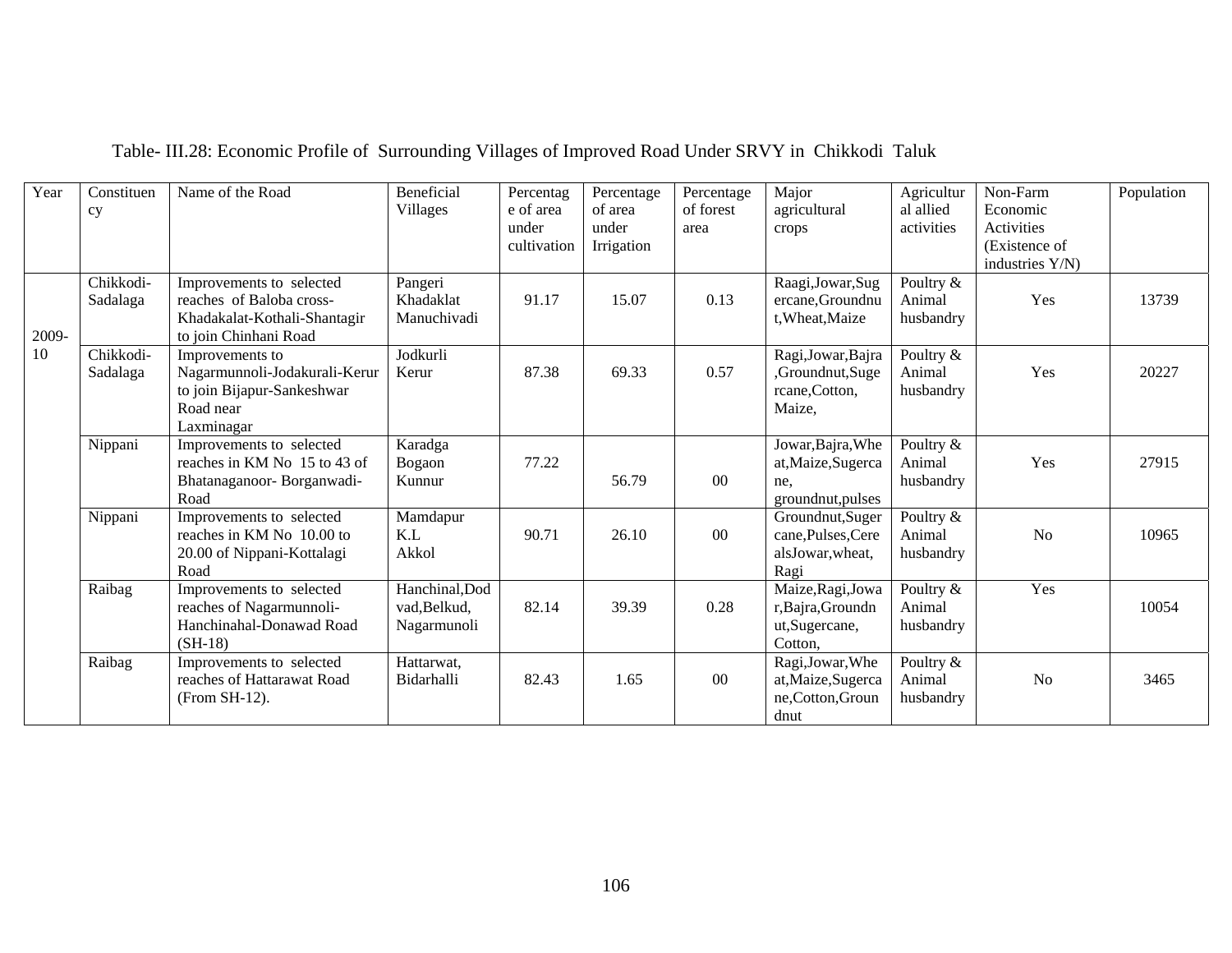| Year    | Constituenc<br>у      | Name of the Road                                                                                                                                                             | Beneficial<br><b>Villages</b> | Percentag<br>e of area<br>under<br>cultivation | Percentag<br>e of area<br>under<br>Irrigation | Percentage of<br>forest area | Major<br>agricultural<br>crops                                     | Agricultur<br>al allied<br>activities | Non-Farm<br>Economic<br>Activities<br>(Existence<br>of industries<br>Y/N | Population |
|---------|-----------------------|------------------------------------------------------------------------------------------------------------------------------------------------------------------------------|-------------------------------|------------------------------------------------|-----------------------------------------------|------------------------------|--------------------------------------------------------------------|---------------------------------------|--------------------------------------------------------------------------|------------|
| 2010-11 | Chikkodi-<br>Sadalaga | Widening and Electrification<br>from SH-12 to Kerur<br>Kadapur to join SH 12 road<br>which connects to SH-12 road (<br>Kerur Siddeshwar PKPS to<br>Aranya Siddheswar temple) | Kadapur<br>Kerur              | 89.50                                          | 87.36                                         | 0.68                         | Ragi, Jowar, Whe<br>at, Maize, Sugerc<br>ane, Cotton,<br>Groundnut | Poultry &<br>Animal<br>husbandry      | Yes                                                                      | 21478      |
|         | Chikkodi-<br>Sadalaga | Widening and Electrification<br>from Ankali Bus stand to<br>Nasalapur nala (Old JCS road<br>balance reach)                                                                   | Ankali<br>Siddapurwadi        | 95.21                                          | 90.30                                         | $00\,$                       | Ragi, Jowar, Whe<br>at, Maize, Sugerc<br>ane,Cotton,<br>Groundnut  | Poultry &<br>Animal<br>husbandry      | Yes                                                                      | 12261      |
|         | Chikkodi-<br>Sadalaga | Improvements to Examba<br>Danwad road KM No 0.00 to<br>3.00 & 3.70 to 4.20.                                                                                                  | Yadanwad<br>Donwad            | 83.75                                          | 38.80                                         | 1.80                         | Ragi, Jowar, Whe<br>at, Maize, Sugerc<br>ane,Cotton,<br>Groundnut  | Poultry &<br>Animal<br>husbandry      | Yes                                                                      | 3520       |
|         | Nippani               | Improvements to selected<br>reaches of Bhatanaganoor-<br>Borganwadi-Road in KM No<br>11 to 25.50 (Soundalaga PHC<br>to Kunnur circle, Mangur to<br>state border)             | Mangur<br>Barwad              | 79.39                                          | 127.18                                        | $00\,$                       | Ragi, Jowar, Bejr<br>a, Groundnut, Su<br>gercane, Cotton           | Poultry &<br>Animal<br>husbandry      | Yes                                                                      | 4278       |
|         | Raibag                | Improvements to selected<br>reaches of Jaganur to SH-18<br>road KM No 00.00 to 6.00                                                                                          | Mamdapur K.K                  | 87.73                                          | 00                                            | $00\,$                       | Ragi, Jowar,<br>Bejra, wheat,<br>Sugercane, Grou<br>ndnut, Cotton  | N <sub>o</sub>                        | N <sub>o</sub>                                                           | 1718       |
|         | Raibag                | Improvements to selected<br>reaches to SH-78 Majalatti<br>Kamtyanatti Wadral road KM<br>No 10.00 to 14.00                                                                    | Kamatyanatti<br>Bennihalli    | 93.82                                          | 14.60                                         | $00\,$                       | Jowar, Maize, sug<br>arcane, Cotton, G<br>roundnut                 | Poultry &<br>Animal<br>husbandry      | No                                                                       | 3260       |

# Table- III.28: Economic Profile of Surrounding Villages of Improved Road Under SRVY in Chikkodi Taluk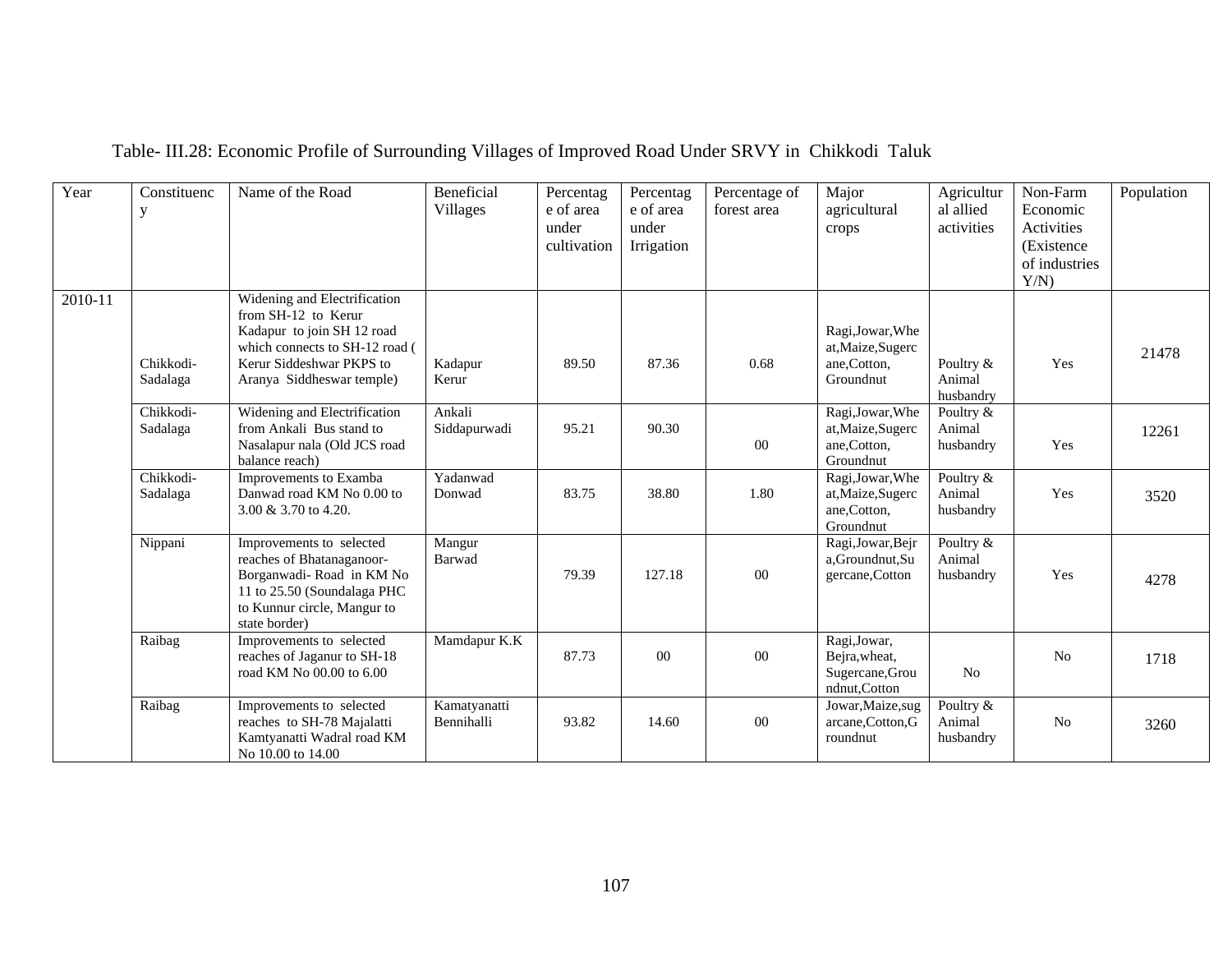|         | Constituenc          | Name of the Road                  | Beneficial   | Percent   | Percentag  | Percent        | Major               | Agricultural | Non-Farm   | Population |
|---------|----------------------|-----------------------------------|--------------|-----------|------------|----------------|---------------------|--------------|------------|------------|
|         |                      |                                   | Villages     | age of    | e of area  | age of         | agricultural        | allied       | Economic   |            |
|         |                      |                                   |              | area      | under      | forest         | crops               | activities   | Activities |            |
|         |                      |                                   |              | under     | Irrigation | area           |                     |              | (Existence |            |
|         |                      |                                   |              | cultivati |            |                |                     |              | of         |            |
| 2011-12 |                      |                                   |              | on        |            |                |                     |              | industries |            |
|         |                      |                                   |              |           |            |                |                     |              | Y/N        |            |
|         | Chikkodi-            | <b>Improvement to Sankeshwar</b>  | Khadaklat    |           |            | $00\,$         | Bajra,              | Poultry &    |            |            |
|         | Sadalaga             | SadalagaSH-97 road KM No          | Puttanwadi   | 93.68     | 16.56      |                | wheat, Ground       | Animal       | Yes        | 11540      |
|         |                      | 28.50 to 31.70(Khadaklat to       |              |           |            |                | nut,                | husbandry    |            |            |
|         |                      | Putanwadi)                        |              |           |            |                | Sugercane,          |              |            |            |
|         |                      |                                   |              |           |            |                | Cotton              |              |            |            |
|         | Chikkodi-            | Improvement to Examba Danwad      | Yadanwad     |           |            | 0.28           | Ragi, Jowar, W      | Poultry &    |            | 17602      |
|         | Sadalaga             | road KM No1.475 to 3.525          | Donwad       | 93.12     | 87.22      |                | heat, Maize, Su     | Animal       | Yes        |            |
|         |                      |                                   | Examba       |           |            |                | gercane, Cotton     | husbandry    |            |            |
|         |                      |                                   |              |           |            |                | Groundnut           |              |            |            |
|         | Nipani               | Improvement to Nej Sadalaga       | Kasanal      |           |            | 0 <sup>0</sup> | Bajra,              | Poultry &    |            | 14594      |
|         |                      | Boaragaon Kasanal to State border | Borgoan      | 88.53     | 47.66      |                | Sugercane, Gro      | Animal       | Yes        |            |
|         |                      | road KM No 13.00 to 16.00         |              |           |            |                | undnut, Cotton      | husbandry    |            |            |
|         | $\overline{R}$ aibag | Improvements to SH-18 to Majatti- | Wadral       |           |            | 00             | Ragi, Jowar, Whe    | Poultry $&$  |            | 5971       |
|         |                      | Kamtyanatti-Wadral road           | Kamatyanatti | 78.46     | 4.35       |                | at, Maize, Bajra, S | Animal       | Yes        |            |
|         |                      | KM No 10.00 to 13.00              | Majalatti    |           |            |                | ugercane, Cotton    | husbandry    |            |            |
|         |                      |                                   |              |           |            |                | Groundnut           |              |            |            |

## Table- III.28: Economic Profile of Surrounding Villages of Improved Road Under SRVY in Chikkodi Taluk

 Source: Collected from Rural Development and Panchayat Raj Development GoK Website and the office of Assistant Executive Engineer (AEE) of Chikkodi Taluk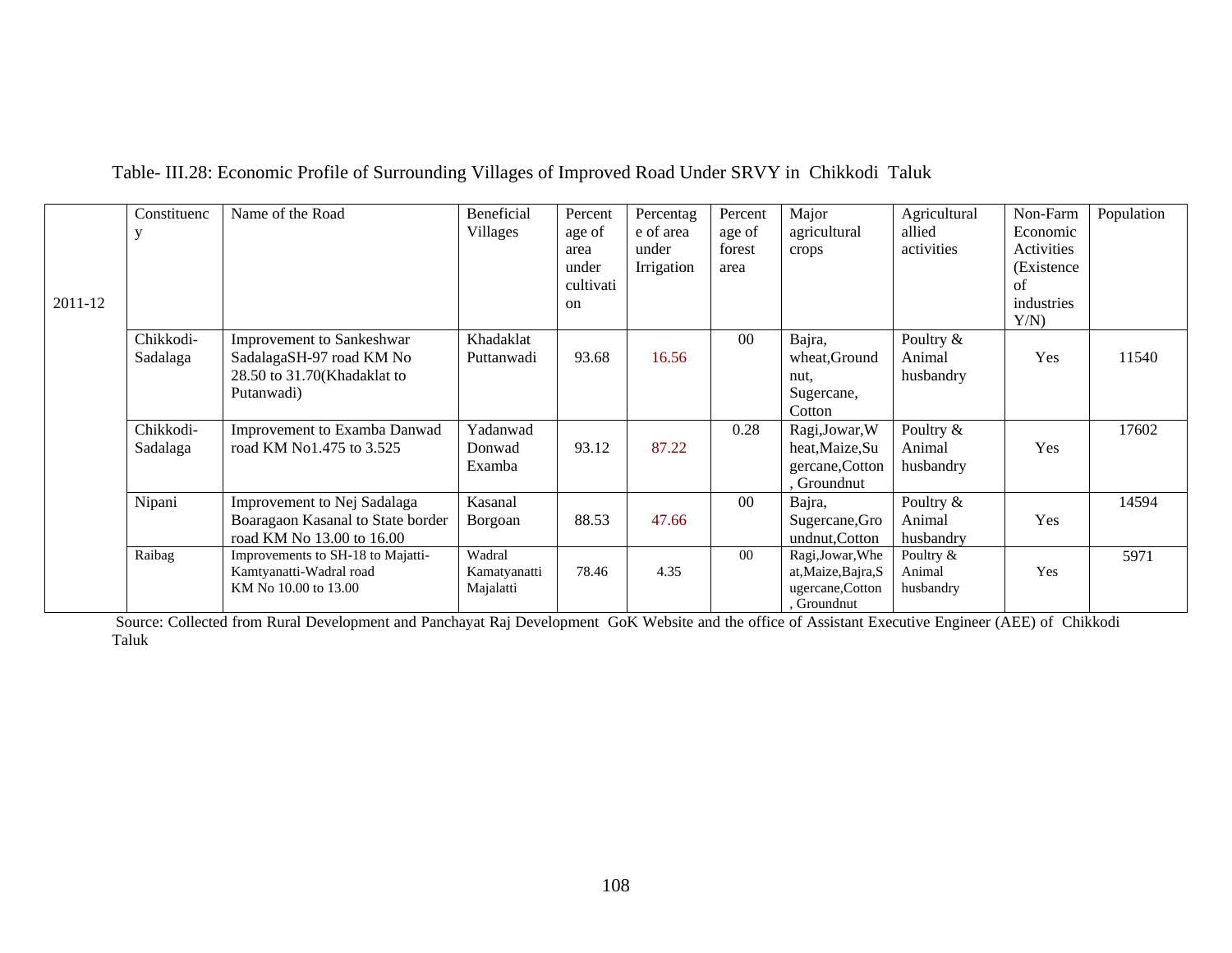#### **III.5 Gokak Taluk**

The road connectivity and condition of the roads of Gokak Taluk is very poor, particularly the condition of MDRs and Village roads is very poor. An interaction with the concerned officials reveal that, since in most parts of Gokak taluk, sugarcane is mainly grown and tractors are used to carry the sugarcane to sugar factory and bullock carts also ply on the road. They opine that though roads are improved regularly, heavy load on the roads is main reason for pathetic condition of the roads in Gokak taluk.

 Gokak taluk has two constituencies (Gokak and Arabanvi). Though Suvarna Raste Vikas Yojane started during the year 2009-10, roads have been undertaken from the year 2010-11. Since the year 2010-11, four roads have been considered for the improvement with an estimated budget of 364.56 lakhs spread in two years. The expenditure (contract amount) incurred in the improvement of roads in two years is Rs 402.14 lakhs. Improvement in two roads have been completed (table- III.29) and work in the other two roads is under progress. The total of length 16.25 K.M road has been improved. It is important to note that though SRVY is meant for improvement of MDRs, only state highways (SH) have been considered for the improvement under the said scheme.

#### **Description of the Improved Roads**

The detailed description of each road in terms of connectivity, selection of the road, public usefulness of the improved road and socio-economic impact has been analyzed in the following paragraphs.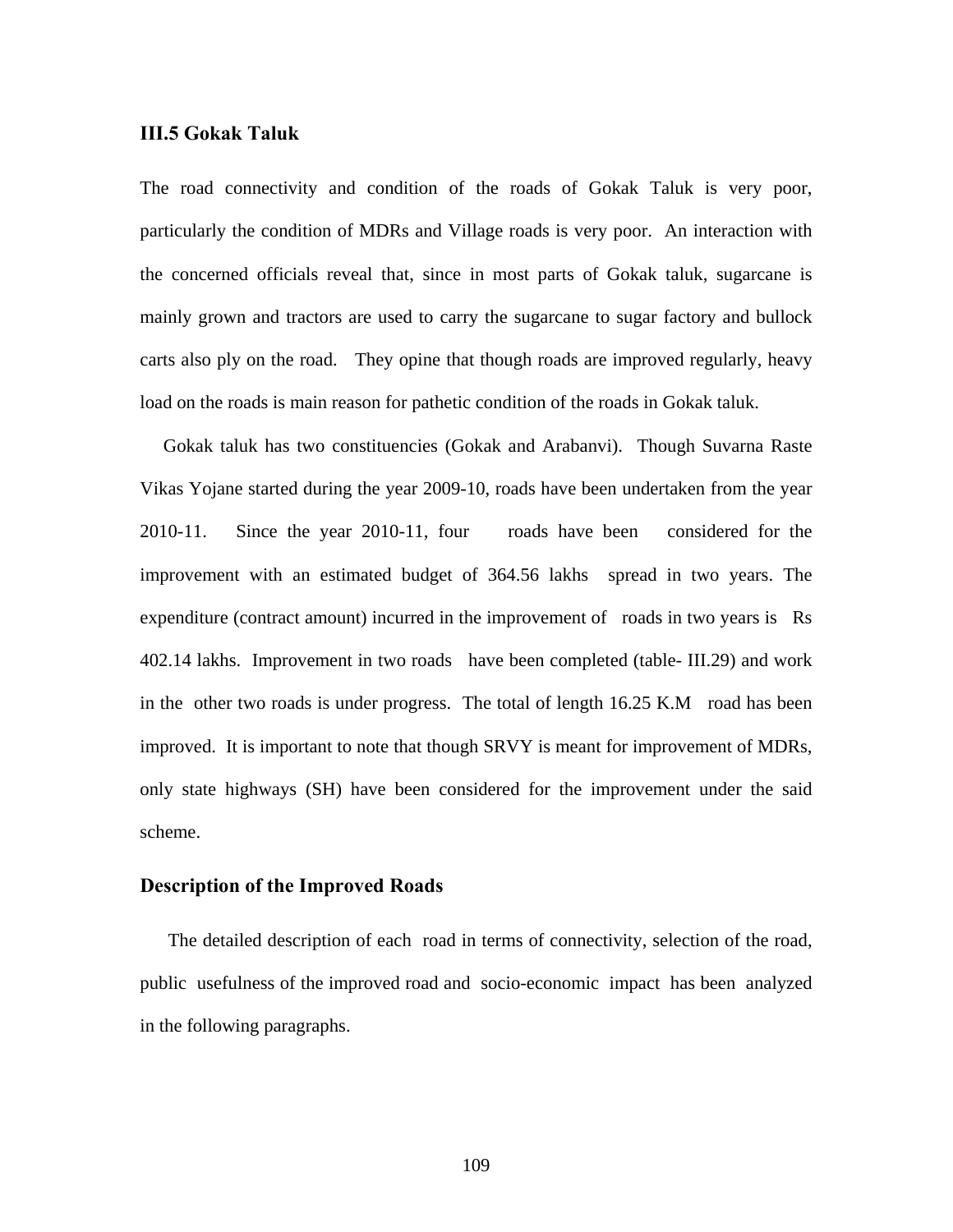#### **III.5.1 Mangsooli-Laxmeswar Road(SH-73)**

Improvement in selected reaches of Mangsooli-Laxmeshwar in K.M no from 87.0 to 97.00 (near Mailamatti and Godchimalki villages) and KM from 106.50 to 112.00 (near Nelaganti village) has been completed during the year 2010-11 with the estimated cost of 115.14 lakhs, with the length of 8.99 K.M width of 3.75 meters. The improved road is useful for Mailamatti, Godachimalki and Nelaganti villages.

#### **Socio-Economic Impact**

As told earlier, the Mangsooli-Laxmeshwar road has been improved in two places. At one place, the road is very useful to remote village Mailamatti and tourists to visit Godachimalki falls. Mailmatti is a small village with the population of 858(census 2001). For marketing, education, health and banking, the Mailmatti villagers depend on Gokaka town. Agriculture is a major economic activity of the Mailmatti village. With an adequate availability of irrigational facility sugarcane and vegetables are mainly grown. Milk and seasoned fruits are also produced. Improvement of the road has helped in a quick supply of such perishable products to Gokak. Fruits are also supplied to Belgaum city and also to Kolhapur and Pune. There is also the existence of agricultural allied activities, such as poultry and animal husbandry. It is expected that the improved road will foster the existing potential of milk and poultry production and improve the income of the villagers. The village lacks higher education facilities, it has only primary school. For higher education, children have to travel by this road. The road is very useful to the tourist to visit to Godachimalki falls.

 Improved road is helpful to the Mailmatti villagers to commute to Gokak towns and near by villages for marketing, banking, medical and education facilities.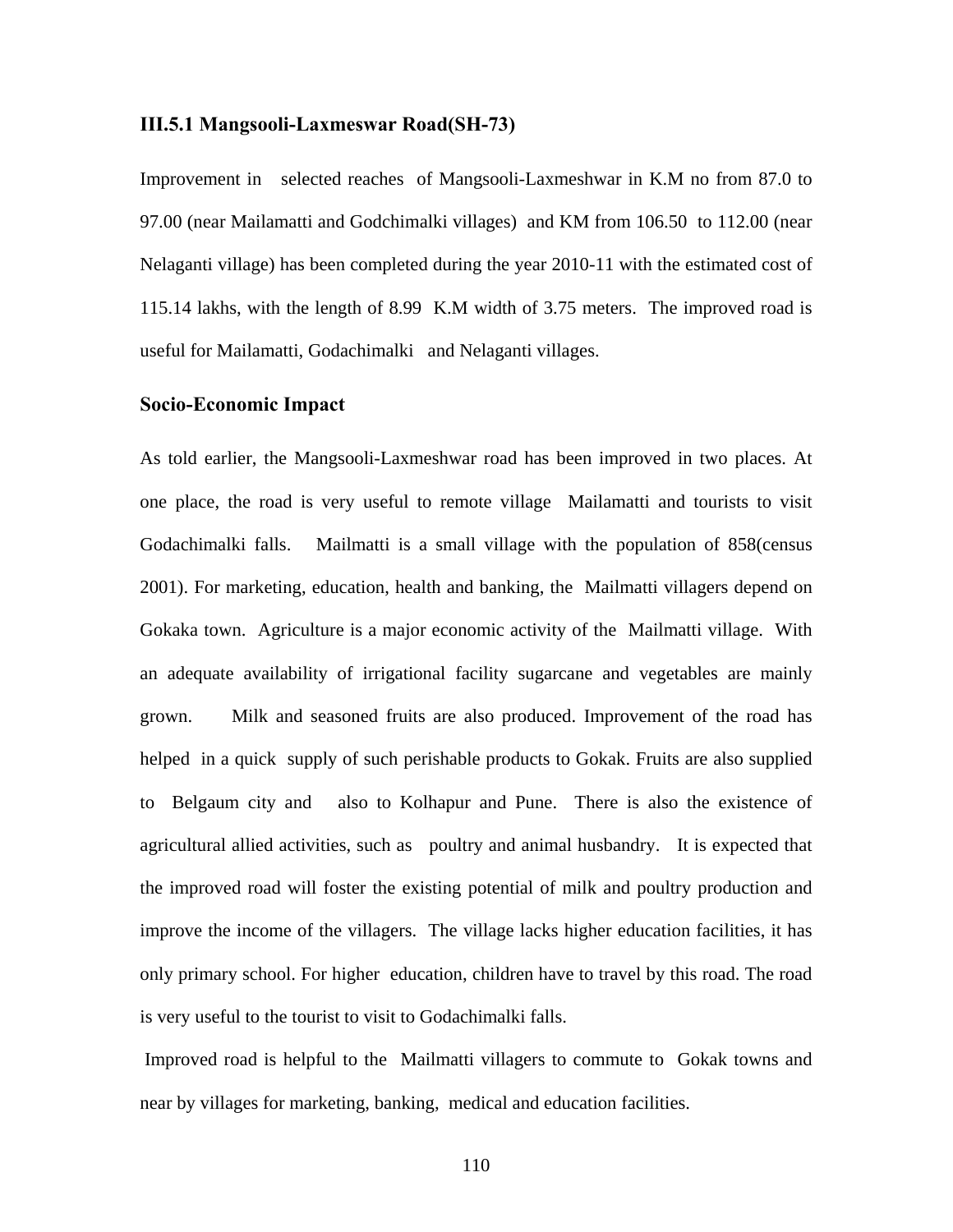The survey results show that before the improvement of the road, condition of the road was in very bad shape. Certain portion of the road is covered by thin forest. Particularly during night, it was very difficult for pedestrians. There used be frequent occurrence of the accidents. Especially during the rainy season, it was very difficult for the vehicle movement, causing consumption of more fuel and time. With the improvement of the road, such inconvenience has been reduced drastically. The public opined that with improvement of the road, the production and transportation of vegetables and milk to Gokak city has been increased that has virtually reduced the cost of transportation of vegetables and milk.

#### **III.5.2 Sankeshwar-Sangam Road(SH-44)**

The selection of the Sankeshwar-Sangam road is strategic. Before the improvement of the road, the condition of the road was in a very bad condition. It is an important road for Kulgod, Yadawad, Hanumasagar and Timmmapur villages. 6.30 K.M between Kulgod and Timmapur cross has been improved with the estimated cost of 119.71 under the SRVY during the year 2010-11. The road is widened from 3.75 meters to 5.5 meters The remaining portion of the road has been improved under other state fund. Yadawad is the nearest for marketing, education, health and banking for the surrounding villagers. A large number of students commute every day to Yadawad for their education. The small villages such as Hanumasagar and Timmmapur lack education, marketing, health and banking facilities. Kolgod is nearest for Hanumasagar and Timmmapur villages for education, marketing, health and banking facilities. The road connects important towns such as Gokaka, Sankeshwar and Lokapur.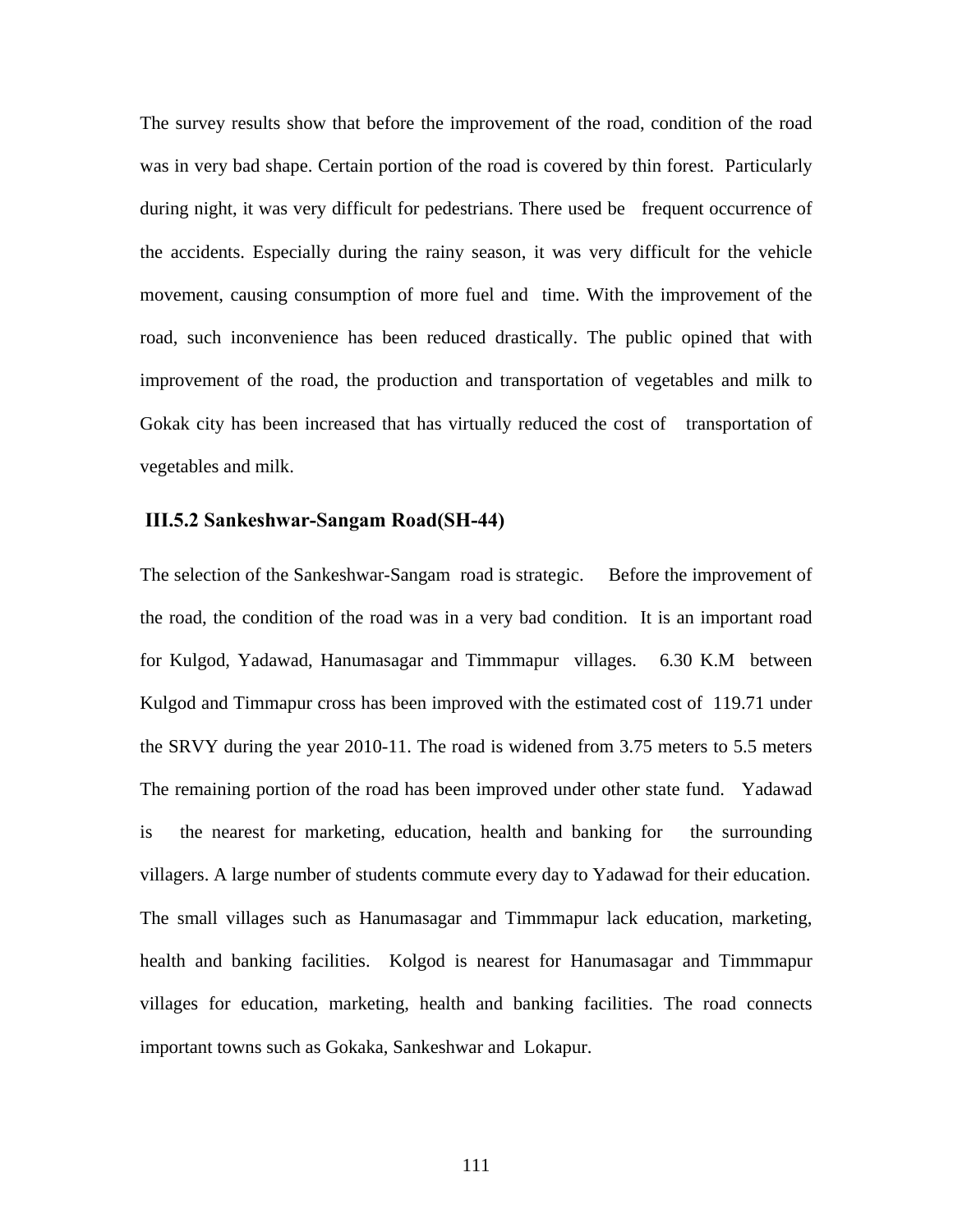The improved road helped sugarcane and vegetable growers to supply their surplus production towards Yadwad, Gokak and Lokapur. Most of the sugarcane produced in the surrounding villages depend on sugar factories located in Lokapur and Gokak. The road is also helpful for transport of limestone from the surrounding area of Yadwad to Lokapur and Gokak cement factories.

#### **Public opinion**

The villagers of Hanumasagar and Timmmapur strongly asserted that the road of these villages need to be improved.

#### **III.5.3 Jatt-Jamboti Road (SH-31)**

The selection for improvement of Jatt-Jamboti road is strategic as the present road condition in pathetic condition, it is the busiest road and the road is surrounded by small villages Benchanamardi and Kolvi. Gokak is the nearest for marketing, education, health and banking for the surrounding villagers. A large number of students commute every day to Gokak for their education. Particularly, the road is useful for the children of Benchanamardi and Kolvi, who travel every day to Gokak.

The selected reaches in KM No 106.50 to 112.00 of Jatta –Jamboti road taken up for improvement during the year 2011-12, with the estimated cost of Rs 82.45 lakhs, with road length 4.93 K.M (table-III.29). Improvement of the road is not yet completed, it is still under progress.

#### **III.5.4 Badami-Godachi-Gokak Falls (SH-134)**

The selected reaches in KM No 100.00 to 110.00 of Badami-Godachi-Gokak Falls road considered for improvement during the year 2011-12, with the estimated cost of Rs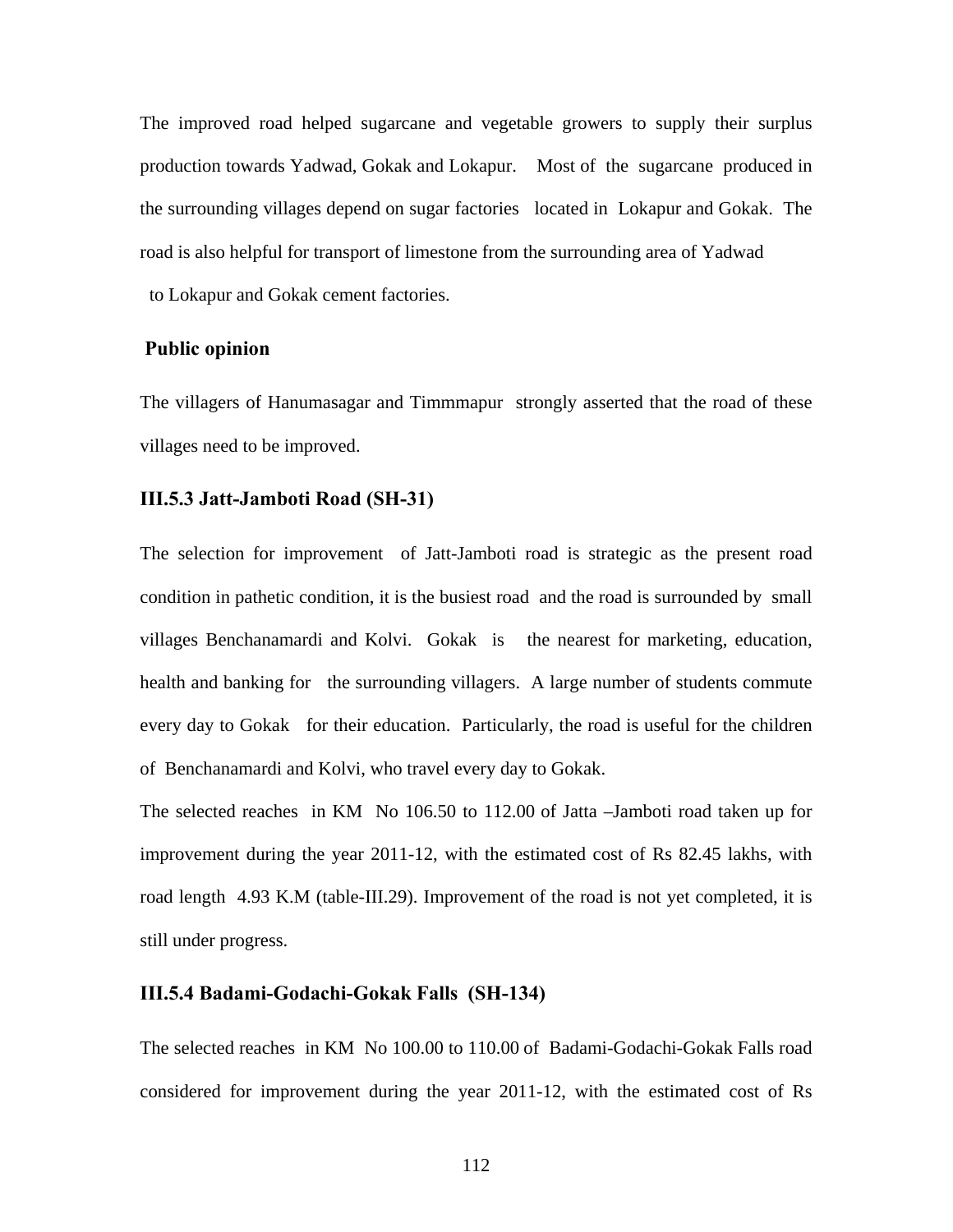84.84 lakhs, with road length of 6.10 K.M (table-III.29). Improvement of the road is not yet completed, it is under progress. Selection of the road is strategic as road is useful for the surrounding villages such as Adibetti, Chikadoli,Melavanki, Kalarkoppa and Hadaginal villages. Gokak is the nearest for marketing, education, health and banking for the surrounding villagers. A large number of students commute every day to Gokak for their education. Particularly, the road is useful for the children of Adibetti and Chikadoli , who travel every day to Gokak. Adibetti and Chikadoli villages lack education facilities. In the surrounding villages of the road, along with agriculture, they are also engaged in poultry and milk production. The improved road will be useful to supply perishable products to Gokak. The milk dairies such as KMF, Varna and Satish located at Gokak collect milk from the near by villages. The public strongly opined that the entire road needs to be improved urgently. The remaining part of the road is in a pathetic condition.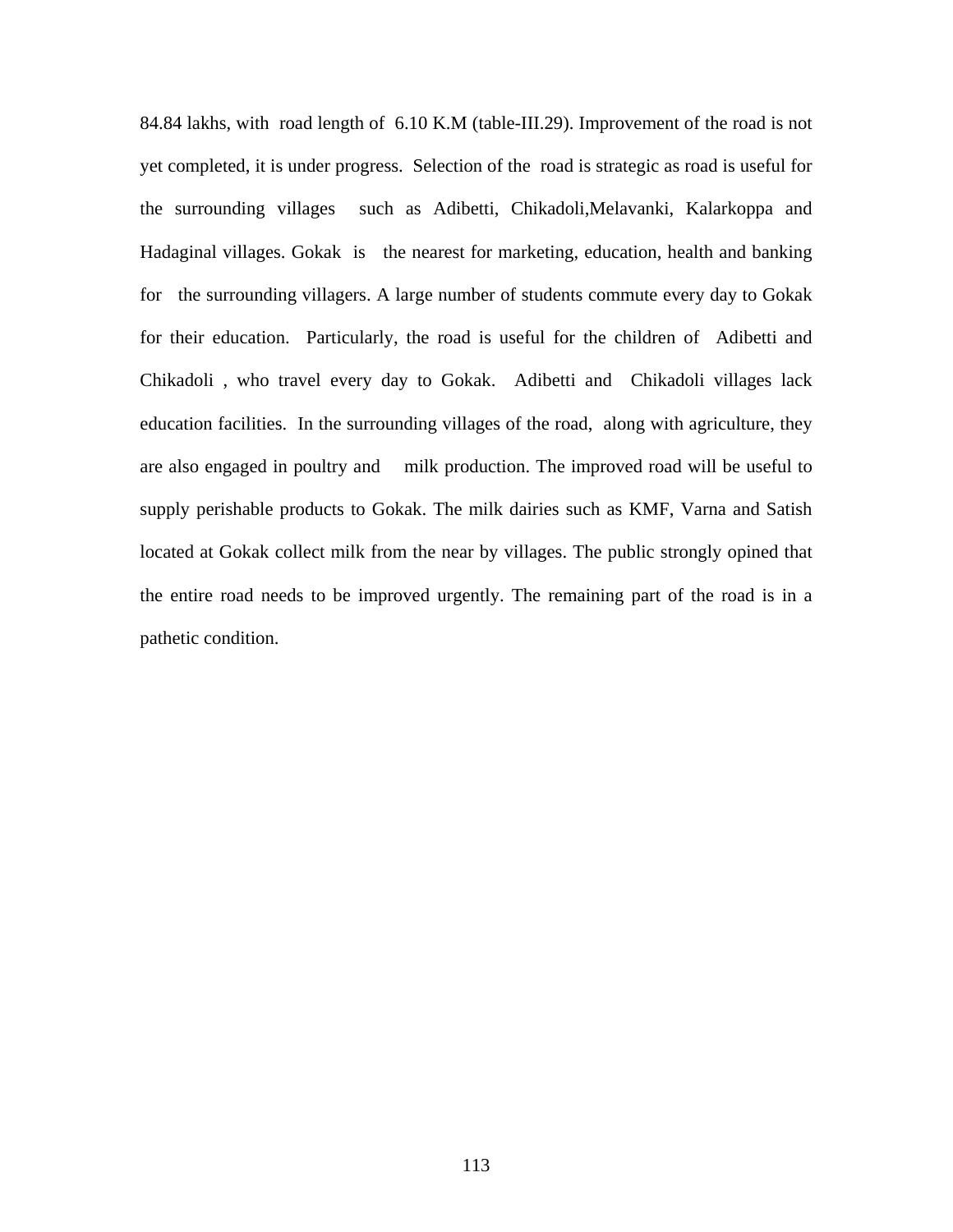| Year    | Constituency | Name of the Road                                                                                                                               | Estimated<br>Amount<br>Rs in<br>Lakhs | Contract<br>Amount<br>Rs in<br>Lakhs | <b>Budget</b><br>Estimation<br>Rs in Lakhs | Length<br>Improved<br>In KM | Width<br>Improved<br>In metres | Category<br>Of the road<br><b>SH/MDR</b> | <b>Status</b>     | Beneficial<br><b>Villages</b>                                           |
|---------|--------------|------------------------------------------------------------------------------------------------------------------------------------------------|---------------------------------------|--------------------------------------|--------------------------------------------|-----------------------------|--------------------------------|------------------------------------------|-------------------|-------------------------------------------------------------------------|
| 2009-10 |              |                                                                                                                                                |                                       | <b>NIL</b>                           | 104.16                                     |                             |                                |                                          |                   |                                                                         |
| 2010-11 | Gokak        | Improvements to<br>selected reaches of<br>Mangsooli-<br>Laxmeswar Road<br>$(SH-73)$ in KM No<br>87.0 to 97.00 and<br>KM No 118.00 to<br>122.67 | 104.16                                | 115.14                               | 39.06                                      | 8.99                        | 3.75                           | <b>SH</b>                                | Work<br>completed | Mailamatti<br>Panjanhatti                                               |
|         | Arabanvi     | Improvements to<br>selected reaches of<br>Sankeshwar-Sangam<br>$(SH -44)$ in KM No<br>63.00 to 74.00                                           | 104.16                                | 119.71                               | 39.06                                      | 6.30                        | 5.50                           | <b>SH</b>                                | Work<br>completed | Kulagod, Ti<br>mmapur,<br>Hanamasaga<br>r and<br>Yadawad                |
| 2011-12 | Gokak        | Improvements to<br>selected reaches of<br>Jatta-Jamboti (SH-31)<br>in KM No 106.50 to<br>112.00.                                               | 78.12                                 | 82.45                                | 52.08                                      | 4.93                        | 5.50                           | <b>SH</b>                                | Under<br>Progress | Benchanama<br>radi, Kolvi<br>and<br>Maldinni                            |
|         | Arabanvi     | Improvements to<br>selected reaches of<br>Badami-Godachi-<br>Gokak Falls (SH-<br>134) in KM No<br>100.00 to 110.00                             | 78.12                                 | 84.84                                | 52.08                                      | 6.10                        | 3.75                           | <b>SH</b>                                | Under<br>Progress | Adibetti,<br>Chikadoli,M<br>elavanki,<br>Kalarkoppa<br>and<br>Hadaginal |

Table-III.29: Gokak Taluka Improved Roads under Suvarna Raste Vikas Yojane

Source: Collected from the office of Assistant Executive Engineer (AEE) of Gokak Taluk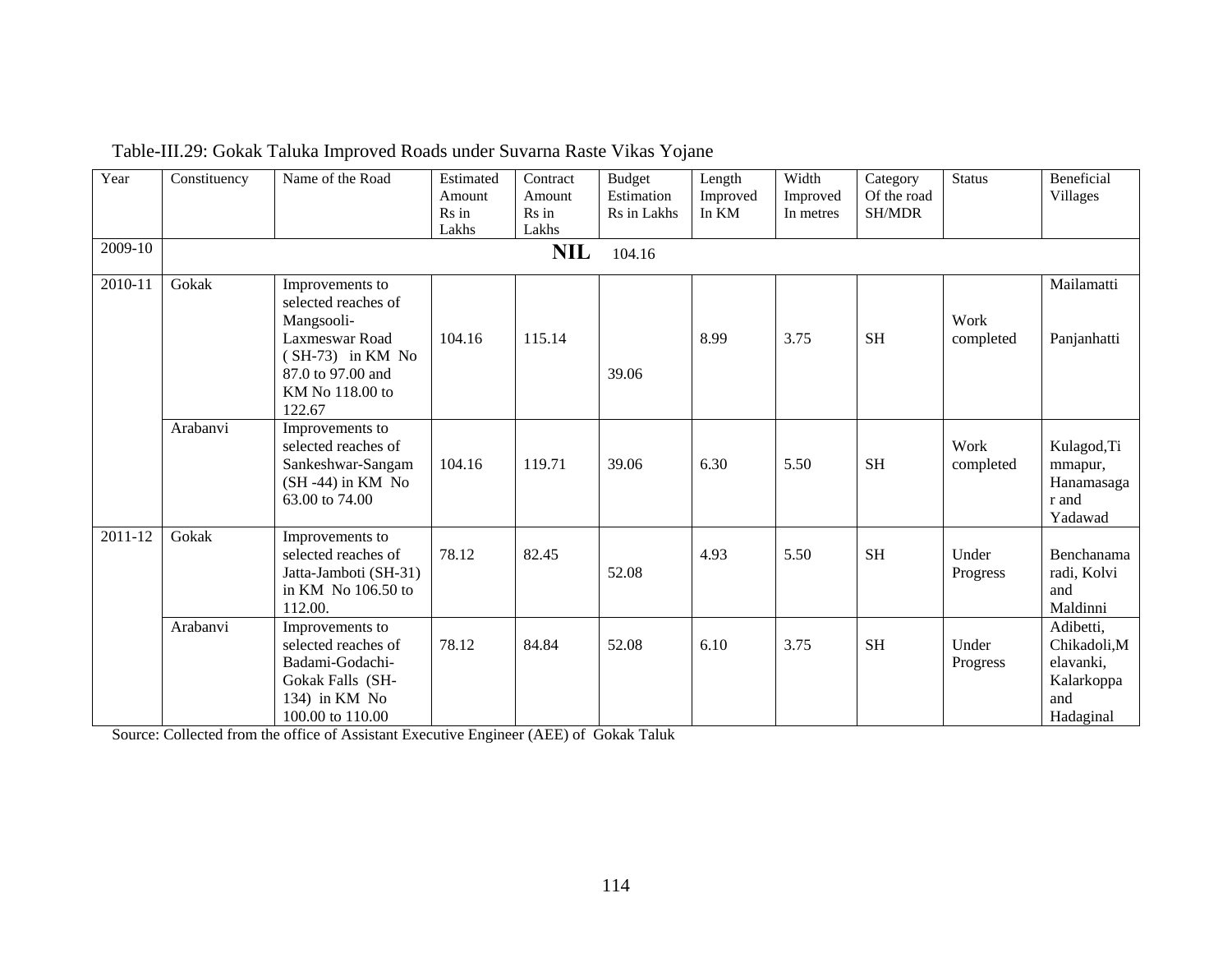| Year    | Constituency | Name of the Road                                                                                                                         | Beneficial                                                             | Percentage of | Percentage of | Percentag   | Major                                                                        | Agricultur                       | Non-Farm Economic     | Population |
|---------|--------------|------------------------------------------------------------------------------------------------------------------------------------------|------------------------------------------------------------------------|---------------|---------------|-------------|------------------------------------------------------------------------------|----------------------------------|-----------------------|------------|
|         |              |                                                                                                                                          | Villages                                                               | area under    | area under    | e of forest | agricultural                                                                 | al allied                        | Activities (Existence |            |
|         |              |                                                                                                                                          |                                                                        | cultivation   | Irrigation    | area        | crops                                                                        | activities                       | of industries Y/N)    |            |
| 2009-10 |              |                                                                                                                                          |                                                                        | NIL           |               |             |                                                                              |                                  |                       |            |
| 2010-11 | Gokak        | Improvements to selected<br>reaches of Mangsooli-<br>Laxmeswar Road<br>$(SH-73)$ in KM No<br>87.0 to 97.00 and<br>KM No 118.00 to 122.67 | Mailamatti<br>Panjanhatti                                              | 56.30         | 00            | 83.46       | Ragi, Jowar,<br>Bajra, Maize,<br>Wheat, Grou<br>ndnut, Suger<br>cane, Cotton | Poultry &<br>Animal<br>husbandry | N <sub>0</sub>        | 1396       |
|         | Arabanvi     | Improvements to selected<br>reaches of Sankeshwar-<br>Sangam (SH -44) in KM<br>No 63.00 to 74.00                                         | Kulagod,<br>Timmapur,<br>Hanamasaga<br>r and<br>Yadawad                | 93.28         | 9.17          | $00\,$      | Ragi, Jowar,<br>Bajra, Maize,<br>Wheat, Grou<br>ndnut,Suger<br>cane, Cotton  | Poultry &<br>Animal<br>husbandry | Yes                   | 16979      |
| 2011-12 | Gokak        | Improvements to selected<br>reaches of Jatta-Jamboti<br>$(SH-31)$<br>in KM No 106.50 to<br>112.00.                                       | Benchanama<br>radi,<br>Kolvi and<br>Maldinni                           | 88.65         | 1405.         | 14.40       | Ragi, Jowar,<br>Bajra, Maize,<br>Wheat, Grou<br>ndnut,Suger<br>cane, Cotton  | Poultry &<br>Animal<br>husbandry | No                    | 9077       |
|         | Arabanvi     | Improvements to selected<br>reaches of Badami-<br>Godachi-Gokak Falls<br>$(SH-134)$ in KM No<br>100.00 to 110.00                         | Adibetti,<br>Chokdoli,<br>Melavanki.<br>Kalarkoppa<br>and<br>Hadaginal | 102.42        | 14.06         | $00\,$      | Ragi, Jowar,<br>Bajra, Maize,<br>Wheat, Grou<br>ndnut, Suger<br>cane, Cotton | Poultry &<br>Animal<br>husbandry | No                    | 13151      |

## Table-III.30: Economic profile of SurroundingVillages of Improved Road Under SRVY in Gokak Taluk

Source: Collected from Rural Development and Panchayat Raj Development GoK Website and the office of Assistnt Executive Engineer (AEE) of Gokak Taluk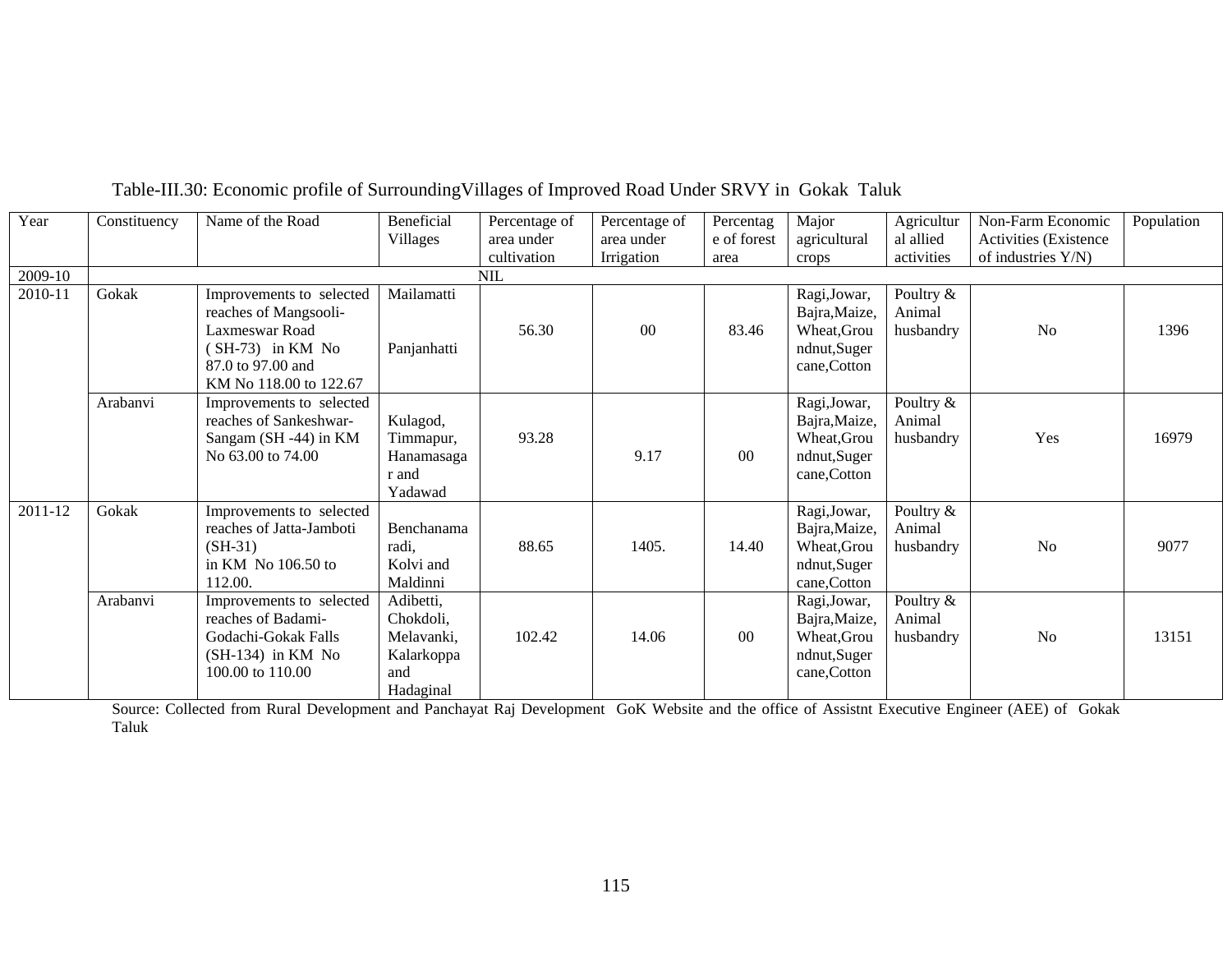# **CHAPTER-IV: MAJOR FINDINGS AND RECOMMENDATIONS.**

- The study finds that there was no strong reason for separate Suvarna Raste Vikas Yojane for MDRs. The same work could have been done under existing schemes meant for construction/ improvement of the roads.
- The amount sanctioned under the scheme for each road is very small and it is equally distributed to each constituency.
- The length of roads improved under the scheme is very small. In some places, it is less than one KM and in other places, long roads have been improved with the co-ordination of the other schemes thus resulting in an improvement in major portion of the road.
- There is a large difference between the budget allocation and actual amount spent, leading to spillover of the amount for next financial year. This has created problem for taking up for fresh work.
- Large delay in release of the amount has affected the contractors to maintain the quality of the work. A major policy reform is required in this regard.
- There is complete interference of the politician in the selection of the road. From the information so collected, it is found that the selection of the roads is completely done by the local MLA and there is interference of politicians even in tender process also. The study suggests that the committee consisting of elected represenatatives, concerned officials and civil society mbemers may be formed for the selction of road under such schemes
- Though the Suvarna Raste Vikas Yojane is meant for MDRs, in many places, State Highways have been selected.
- The selection of the roads in some places is very strategic. It is useful in reducing the travel cost and time, connecting the main road and very helpful for children and students to go to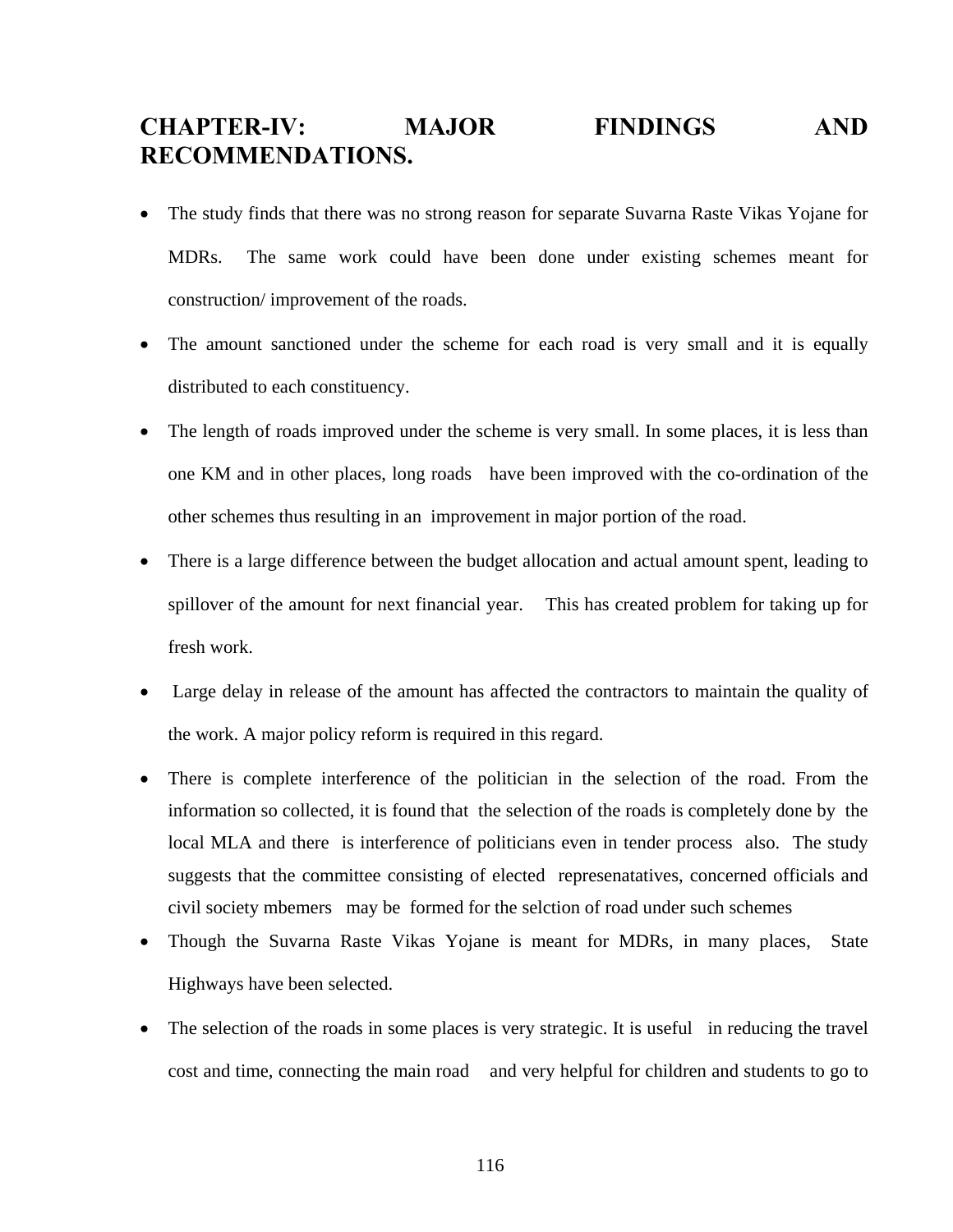schools and colleges of nearby places. In some places the amount is used to repair the bad roads. In some places, it seems that roads have been selected under political considerations. For instance, at Ankali of Chikkodi division, the existing state highway has been widened in the Ankali town itself. This could have been done under other schemes meant for State Highways. In some places the scheme is very helpful in cropping up of new economic activities such as Dairy, Horticulture and Poultry. In some places helpful in transporting vegetables, fruits, flowers and sugarcane to near by places. It is difficult to expect the spur of new economic activities, diversification in agricultural activities and large improvement in non-farm activities in the surrounding villages from the improvement of a small portion of the road. There should be good rural-urban connectivity and an holistic approach is needed in this regard.

- Some of the surrounding villages are away from the main road. Unless these village roads are improved, the benefits from improved roads may not accrue to the remote villagers. It is very important to improve the remote village and MDRs to harness the existing potentiality of the village economy.
- Exploring the existence of potentiality of villages, good road connectivity is very important. Good road connectivity attracts the others to come to villages and to invest in various economic activities. It is essential to attract private investment in villages. It is the responsibility of the state to provide basic infrastructure for such villages. Looking into the geographical, economic conditions and public opinion of the surrounding villages of improved roads under Suvarna Raste Vikas Yojane(SRVY) of Belgaum District, the study observes that good road network will spur the economic activities, diversify agricultural activities and bring an improvement in the income of villagers.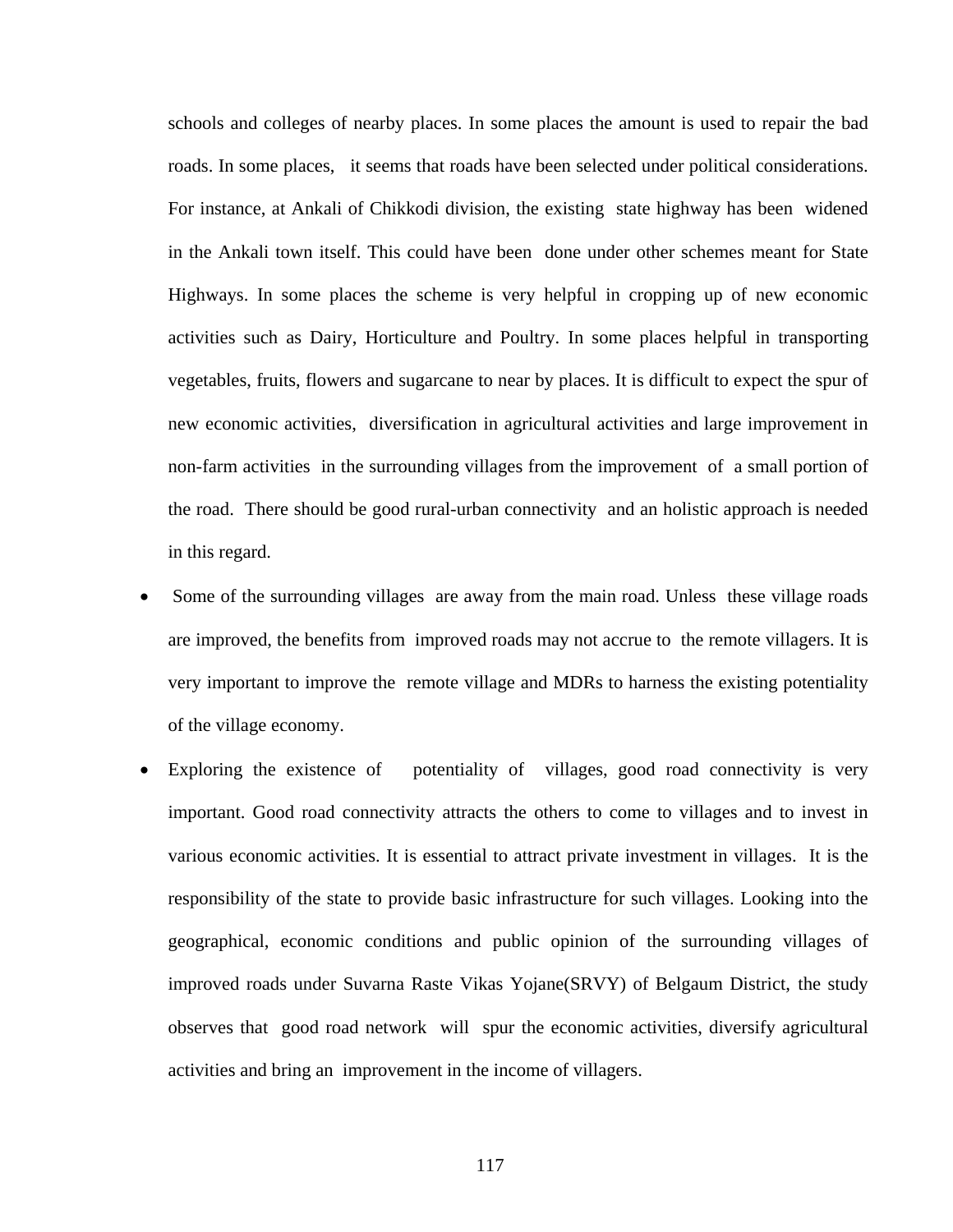Looking into the large volatility in food grains, fruits and vegetable prices, good road is very important for such potential and highly irrigated area. In the present context, there is the need of establishment of agro-based and food processing industries to enhance the quality of agricultural products. In this regard, it is the prime responsibility on the part of the government to improve the rural-urban connectivity.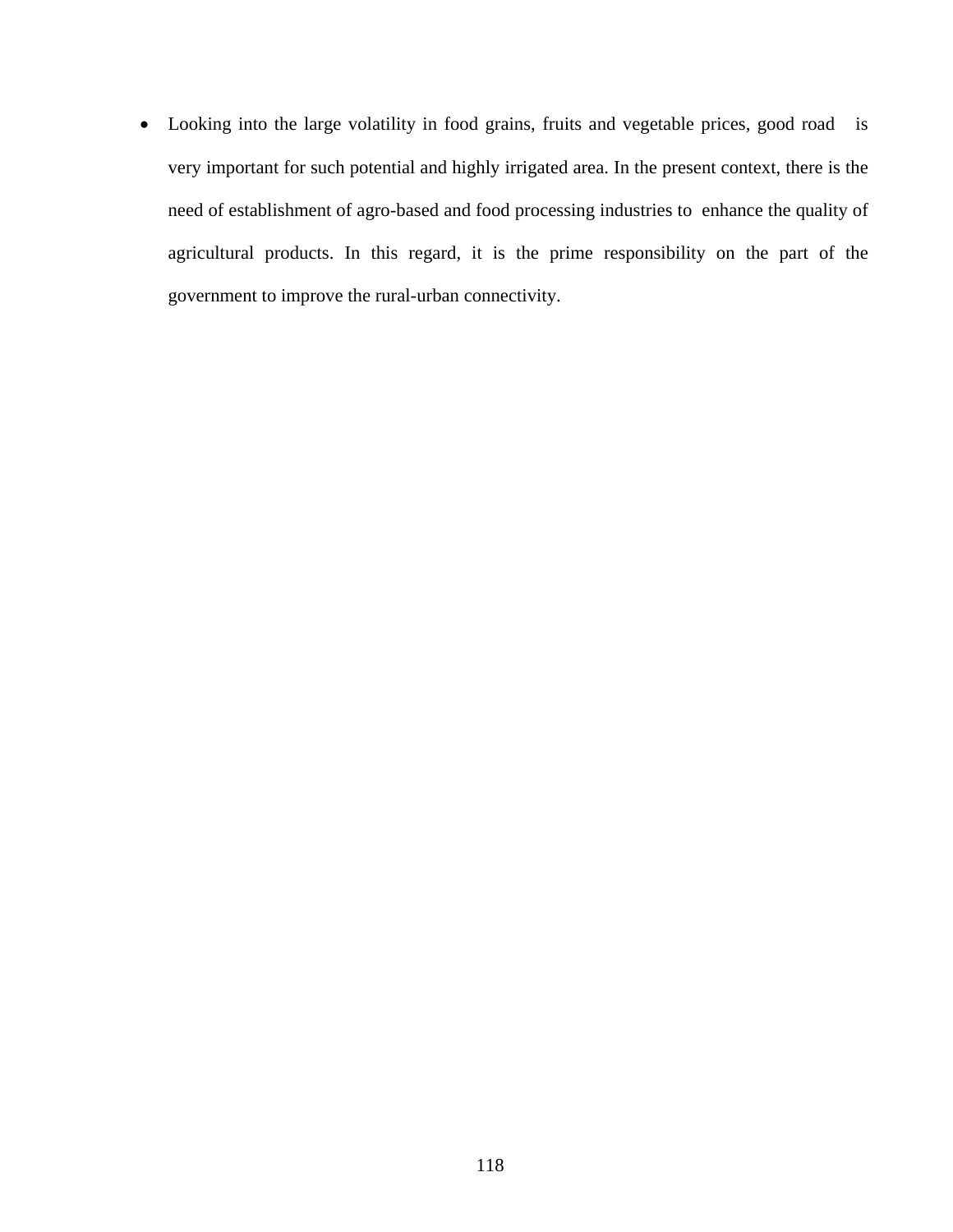Appendix Table- A.1: Description (Reasons for not completing the work on due date and visit of the officials during the construction) of the Roads Under Suvarna Raste Vikas Yojane of Bailahongal Taluk

| Name of the Road | of<br>Date      | Due date of     | $\sigma$ f<br>Date | Reasons           | Number of times officials visited       |
|------------------|-----------------|-----------------|--------------------|-------------------|-----------------------------------------|
|                  | lineout/        | completion      | work               | for<br>not        | during the construction of the          |
|                  | Work started    | of the work     | completed          | completing<br>the | road (With designation and date)        |
|                  |                 |                 |                    | work on due date  |                                         |
| Mangsuli-        | $16 - 1 - 2010$ | $15 - 6 - 2010$ | $20 - 6 - 2010$    |                   | Executive Engineer P.W.D.               |
| Laxmeshwar       |                 |                 |                    |                   | Division Belgaum                        |
| Road             |                 |                 |                    |                   | Date: 6-1-2010.                         |
| Mangsuli-        | $2 - 1 - 2010$  | $1 - 6 - 2010$  | 12-8-2010          |                   | Executive Engineer P.W.D.               |
| Laxmeshwar (SH-  |                 |                 |                    |                   | Division Belgaum                        |
| 73) Road         |                 |                 |                    |                   | Date: 6-1-2011.                         |
| Sindanur-        | $21 - 1 - 2011$ | $20 - 6 - 2011$ |                    | Due<br>to<br>non  | Work under progress.                    |
| Hemmadaga (SH-   |                 |                 |                    | work<br>payment   | Chief Engineer C&B Dharwad              |
| 30) Road         |                 |                 |                    | delay             | <b>SEBC</b><br>Belgaum<br>Circle<br>and |
|                  |                 |                 |                    |                   | Belgaum.                                |
| Halga-Tigadi-    | $23 - 2 - 2011$ | $22 - 7 - 2011$ | $21 - 12 - 2011$   |                   | Division<br>Engineer<br>Executive       |
| Marihal Road     |                 |                 |                    |                   | Dharwad Date:13-12-2011.                |

Source: Collected from Assistant Executive Engineer PWP & IWTD sub Division Bailahongal Dated 30-01-2012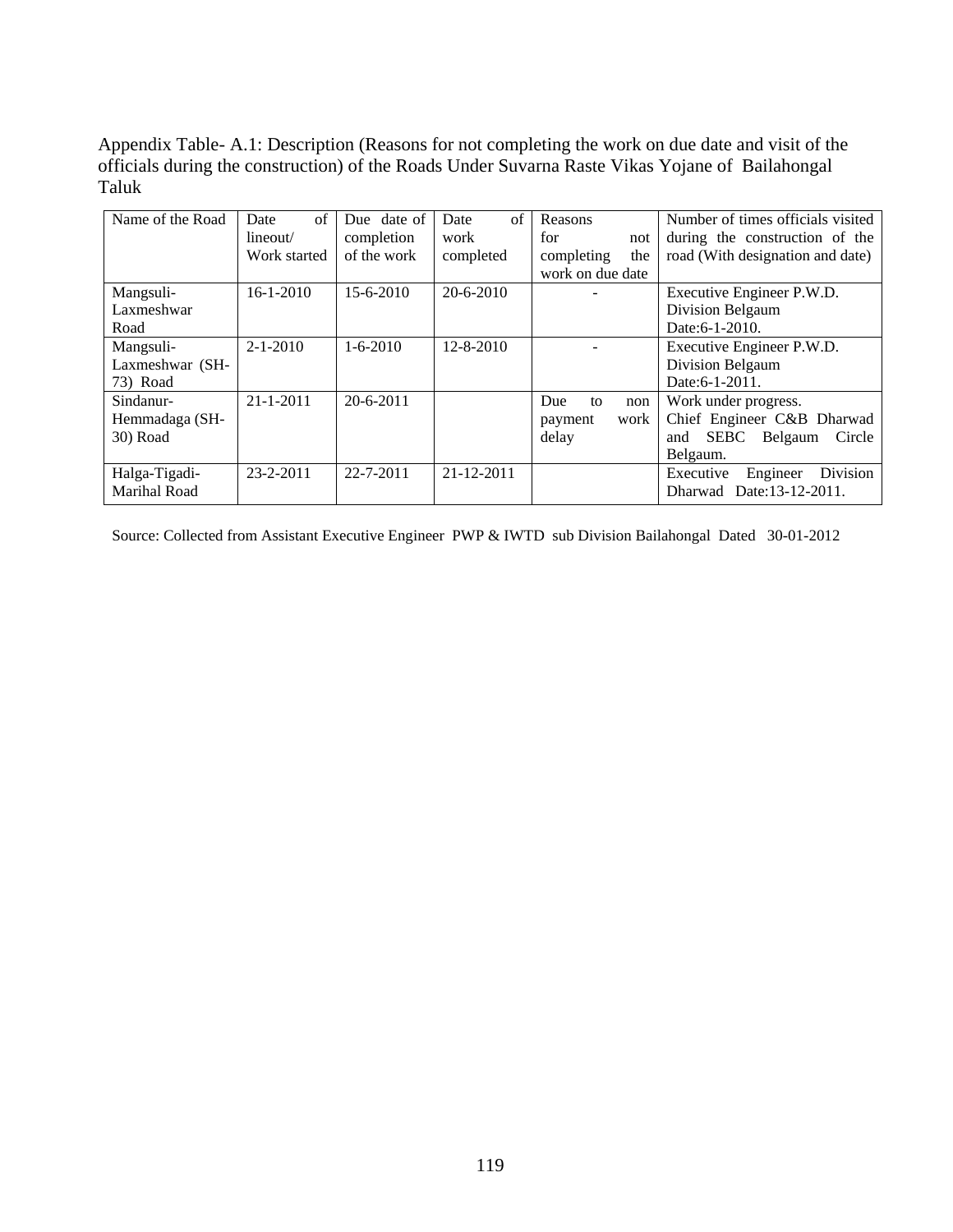Appendix Table- A.2: Description (Reasons for not completing the work on due date and visit of the officials during the construction) of the Roads Under Suvarna Raste Vikas Yojane of Belgaum Taluk

| Name of the<br>Road                               | of<br>Date<br>lineout/<br>Work<br>started | Due<br>date<br>of<br>completion<br>of<br>the work | Date of work<br>completed | Reasons for not<br>completing<br>the work on due<br>date | Number of times officials visited<br>during the construction of the road<br>(With designation and date)                                                                                                                                          |
|---------------------------------------------------|-------------------------------------------|---------------------------------------------------|---------------------------|----------------------------------------------------------|--------------------------------------------------------------------------------------------------------------------------------------------------------------------------------------------------------------------------------------------------|
| Bagewadi-<br>Halagimaradi-<br>Kalarakoppa<br>Road | 8-5-2010                                  | 7-10-2010                                         | 28-2-2011                 |                                                          | SE PWD Circle Belgaum Date:11-<br>5-2010, Executive Engineer PWD<br>Division Belgaum Date: 26-11-<br>2011.<br>AEE PWD Sub Dn Belgaum<br>Date:22-6-10,5-8-10,4-8-10,30-11-<br>$10,13-12-10,18-1-11,19-1-11,21-1-$<br>$11,25-1-11,5-2-11,16-2-11.$ |
| Bhendigeri-<br>K.K.Koppa<br>Road                  | 14-11-2010                                | 13-2-2011                                         | 13-2-2011                 |                                                          | SE PWD Circle Belgaum<br>Date: 12-1-2011.<br>PWD Division<br>EE<br>Belgaum<br>Date: 12-1-2011.<br>AEE PWD Sub Division Belgaum<br>Date:21-11-10,30-11-10,13-12-<br>$10,21-12-10,19-1-11,21-1-11,$<br>25-1-11, 5-2-11, 10-2-11.                   |
| Halaga Road<br>(From NH-4 to<br>Halaga village)   | $15 - 1 - 2011$                           | 14-3-2011                                         | $10-3-2011$               |                                                          | SE PWD Circle Belgaum<br>Date:12-1-2011.<br>EE PWD Division<br>Belgaum<br>Date: 12-1-2011, 18-1-2011.<br>AEE PWD Sub Dn Belgaum<br>Date:19-1-11,21-1-11,22-1-11,<br>$10-2-11$ .                                                                  |
| Balekundri<br>Road                                | 21-10-2010                                | $20 - 12 - 2010$                                  | 18-12-2010                |                                                          | Division<br><b>PWD</b><br>EE<br>Belgaum<br>Date: 23-12-2010.<br>AEE PWD Sub Dn Belgaum<br>Date:29-11-11,6-12-10,9-12-<br>$10,16-2-10.$                                                                                                           |

Collected from Assistant Executive Engineer PWP & IWTD sub Division Belgaum Dated 2-02- 2012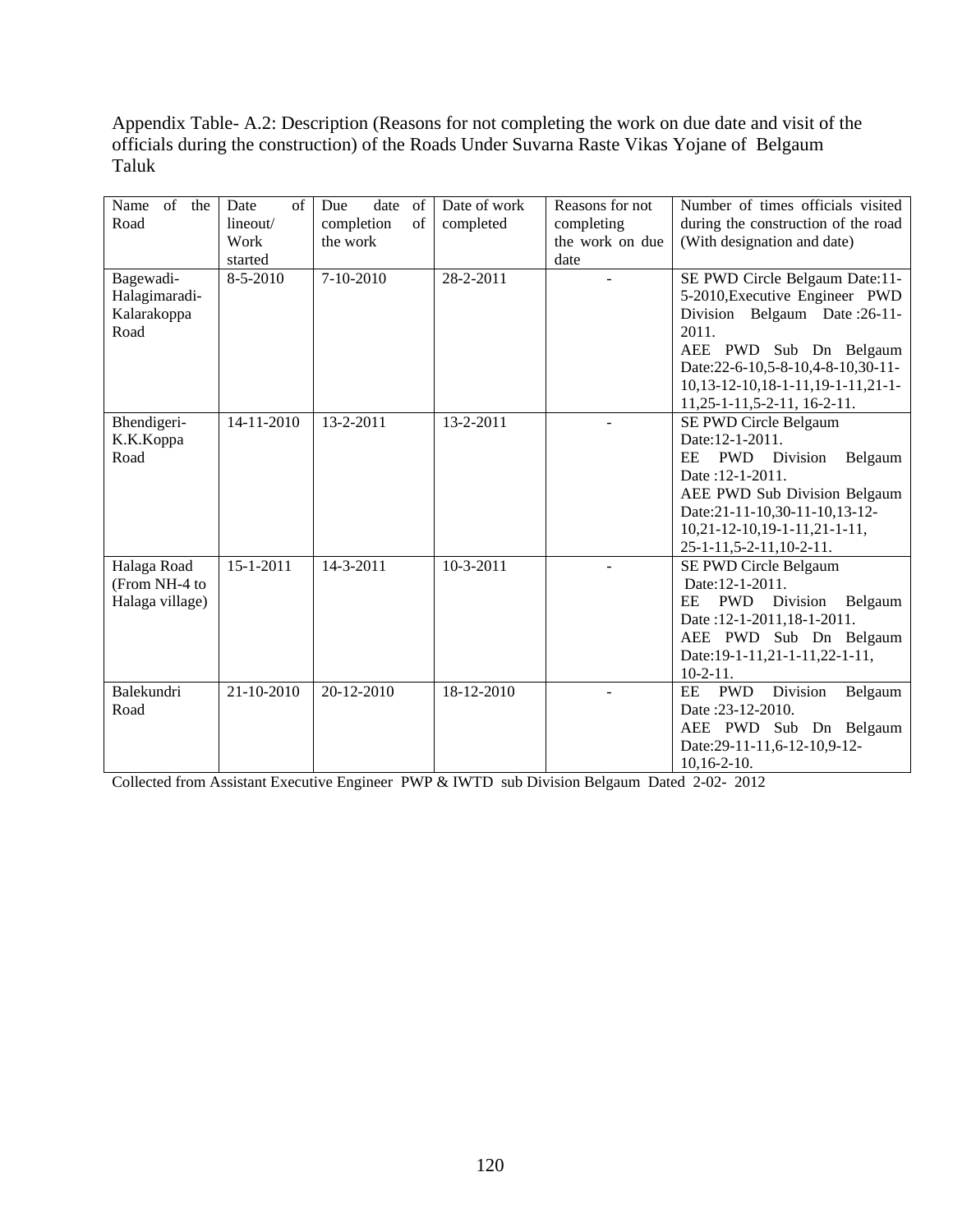Appendix Table –A.3: Description (Reasons for not completing the work on due date and visit of the officials during the construction) of the Roads Under Suvarna Raste Vikas Yojane of Khanapur Taluk

| of<br>Name<br>the<br>Road    | Date<br>of<br>lineout/<br>Work<br>started | date of<br>Due<br>completion of<br>the work | $\sigma$ f<br>Date<br>work<br>completed | Reasons<br>for<br>not<br>the<br>completing<br>work<br>due<br>$_{\rm on}$<br>date | Number of times officials visited during the<br>construction of the road (With designation)<br>and date)                                   |
|------------------------------|-------------------------------------------|---------------------------------------------|-----------------------------------------|----------------------------------------------------------------------------------|--------------------------------------------------------------------------------------------------------------------------------------------|
| Devachihatti-<br>Bailur Road | $4-02-2010$                               | $03-07-2010$                                | $31 - 05 - 2010$                        |                                                                                  | S.E.Bgm. Circle, on Date :26-02-2010<br>Executive Engineer Belgaum Division on<br>Date: 20-02-2010.<br>S.E.Q.C.Dharwad on Date:26-03-2010. |
| Nagurde<br>Approach Road     | 27-11-2010                                | $26-04-2011$                                | $25-04-2011$                            |                                                                                  | ExicutiveEngineer PWD, Division<br>Belgaum Date: 13-12-2010.<br>Executive Engineer Monitoring cell,<br>Bangalore Date: 21-9-2011.          |

Source: Collected from Assistant Executive Engineer PWP & IWTD sub Division Khanapur Dated 31-01-2012

Appendix Table-A.4: Description (Reasons for not completing the work on due date and visit of the officials during the construction) of the Roads Under Suvarna Raste Vikas Yojane of Savadatti Taluk

| Name of the Road                            | $\sigma$ f<br>Date<br>lineout/<br>Work<br>started | Due date<br>of completion<br>of the work | Date of actual<br>work<br>completed | Reasons<br>for<br>not<br>completing the<br>workon<br>due<br>date | Number of times officials visited<br>during the construction of the road<br>(With designation and date)                                                             |
|---------------------------------------------|---------------------------------------------------|------------------------------------------|-------------------------------------|------------------------------------------------------------------|---------------------------------------------------------------------------------------------------------------------------------------------------------------------|
| Mabanoor, Jalikatti<br>and Tallur Road      | 23-3-2010                                         | 23-8-2010                                | 20-8-2010                           |                                                                  | <b>Executive Engineer</b><br>PWP& IWTD Division Belgaum,<br>A.E.E<br>PWP & IWTD Sub-Division<br>Saudatti,<br>Section officer PWP & IWTD Sub-<br>Division Savadatti, |
| Yraganavi-<br>Madamageri-<br>Shivapur Road. | $3-12-2010$                                       | $2 - 5 - 2011$                           | $8 - 1 - 2011$                      |                                                                  | Executive Engineer PWP& IWTD<br>Division Belgaum,                                                                                                                   |
| Alnawar-Betigeri<br>(SH-140) Road           | 14-10-2011                                        | $3-12-2011$                              | $9-12-2011$                         |                                                                  | Executive Engineer PWP& IWTD<br>Division Belgaum,                                                                                                                   |

Source: Collected from Assistant Executive Engineer PWP & IWTD sub Division Savadatti Dated 3- 02-2012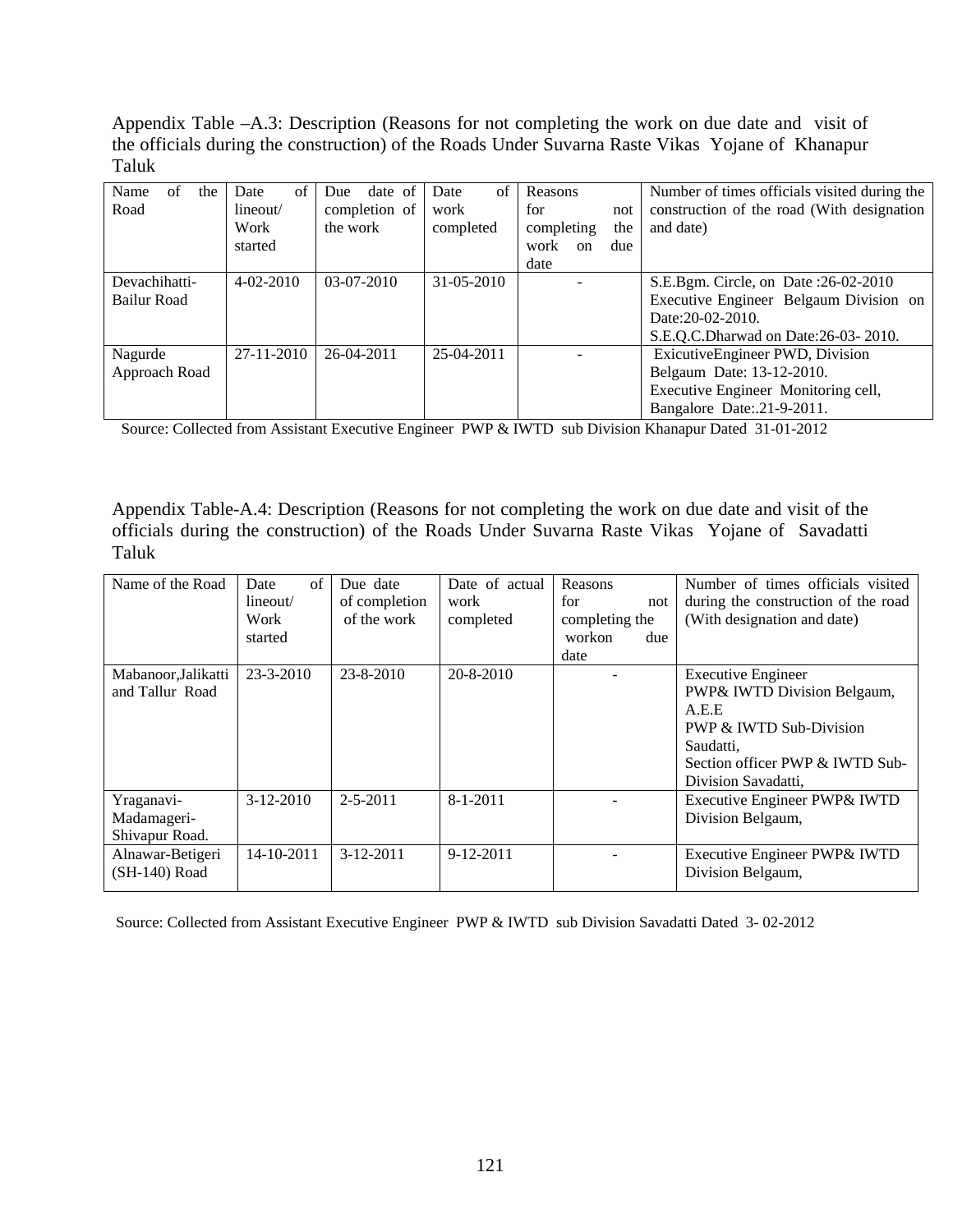Appendix Table –A.5: Description (Reasons for not completing the work on due date and visit of the officials during the construction)of the Roads Under Suvarna Raste Vikas Yojane of Ramadurga Taluk

| Name of the Road                                                                  | of<br>Date<br>lineout/<br>Work started | Due date of<br>completion<br>of the work | of work<br>Date<br>completed | Reasons<br>for<br>not<br>completing<br>the<br>work on due date                         | officials<br>Number<br>of<br>times<br>visited<br>during<br>the<br>construction of the<br>road<br>(With designation and date) |
|-----------------------------------------------------------------------------------|----------------------------------------|------------------------------------------|------------------------------|----------------------------------------------------------------------------------------|------------------------------------------------------------------------------------------------------------------------------|
| Aurad Sadashiyaghad<br>Road SH-33 Km.475.00<br>to $476.00 \& 477.00$ to<br>479.89 | $3 - 11 - 2010$                        | $6-10-2010$                              | $6 - 3 - 2010$               |                                                                                        | Shri.C. R.Ballari.E.E<br>Shri.R.S.Ballol.A.E.E.                                                                              |
| Aurad Sadashivaghad<br>Road SH-34                                                 | $12 - 15 - 2010$                       | $3-14-2011$                              | Work Under<br>progress       | labour<br>Due<br>to<br>Problems.<br>contractor was not<br>able to complete<br>the work | Shri.R.S.Ballol A.E.E.<br>Shri.C.S.Joshi.A.E.E                                                                               |
| Salahalli -Chipalkatti<br>Hulkund Road (MDR)                                      | $2 - 2 - 2010$                         | $6 - 1 - 2010$                           | $4 - 10 - 2011$              |                                                                                        | Shri. C.R.Ballari.E.E<br>Shri.R.S.Ballol.A.E.E.                                                                              |
| Yaragatti Mudhol road<br>SH-139                                                   | 11-12-2010                             | $1 - 11 - 2011$                          | $1 - 8 - 2011$               |                                                                                        | Shri.C. R.Ballari.E.E<br>Shri.R.S.Ballol.A.E.E.                                                                              |
| Munavalli-Kotumachagi<br>road SH-83                                               | 12-12-2010                             | $2 - 11 - 2011$                          | 11-8-2011                    | Re tendered and<br>completed                                                           | Shri.C.S.Joshi.A.E.E                                                                                                         |

Source: Collected from Assistant Executive Engineer PWP & IWTD sub Division Ramadurga Dated12- 02-2012

Appendix Table –A.6: Description (Reasons for not completing the work on due date and visit of the officials during the construction)of the Roads Under Suvarna Raste Vikas Yojane of Athani Taluk

| Name of the Road                                                     | $\sigma$ f<br>Date<br>lineout/<br>Work started | date of<br>Due -<br>completion<br>of the work | Date of work<br>completed | Reasons<br>for not completing<br>the work on due<br>date | Number of times officials visited<br>during the construction of<br>the road (With designation and date) |
|----------------------------------------------------------------------|------------------------------------------------|-----------------------------------------------|---------------------------|----------------------------------------------------------|---------------------------------------------------------------------------------------------------------|
| Radderahatti-<br>$P.K-$<br>Naganur<br>Dodawad-Satti-<br>Janawad Road | $23 - 11 - 2010$                               | $22 - 5 - 2011$                               | 31-01-2012                |                                                          | Sri. A.G.Mulla.J.E<br>Sri.G.S.Burli A.E.E<br>Sri.G.N.Tenginakai E.E                                     |
| Kagawad-<br>Ganeshwadi Road                                          | 14-12-2009                                     | 13-6-2010                                     | $6 - 2 - 2011$            |                                                          | Sri.R.P.Awatade J.E<br>Sri A.R.Hundekar A.E.E<br>Sri.G.S.Burli AE.E<br>Sri.G.N.Tenginkai E.E            |
| Mangsuli-<br>Laxmeshwar Road                                         | 22-02-2011                                     | 21-08-2011                                    | $20 - 8 - 2011$           | Work completed                                           | Sri.R.P.Awatade J.E<br>Sri.G.S.Burli A.E.E<br>Sri.G.N.Tenginakai E.E                                    |

Source: Collected from Assistant Executive Engineer PWP & IWTD sub Division Athani Dated 22- 02-2012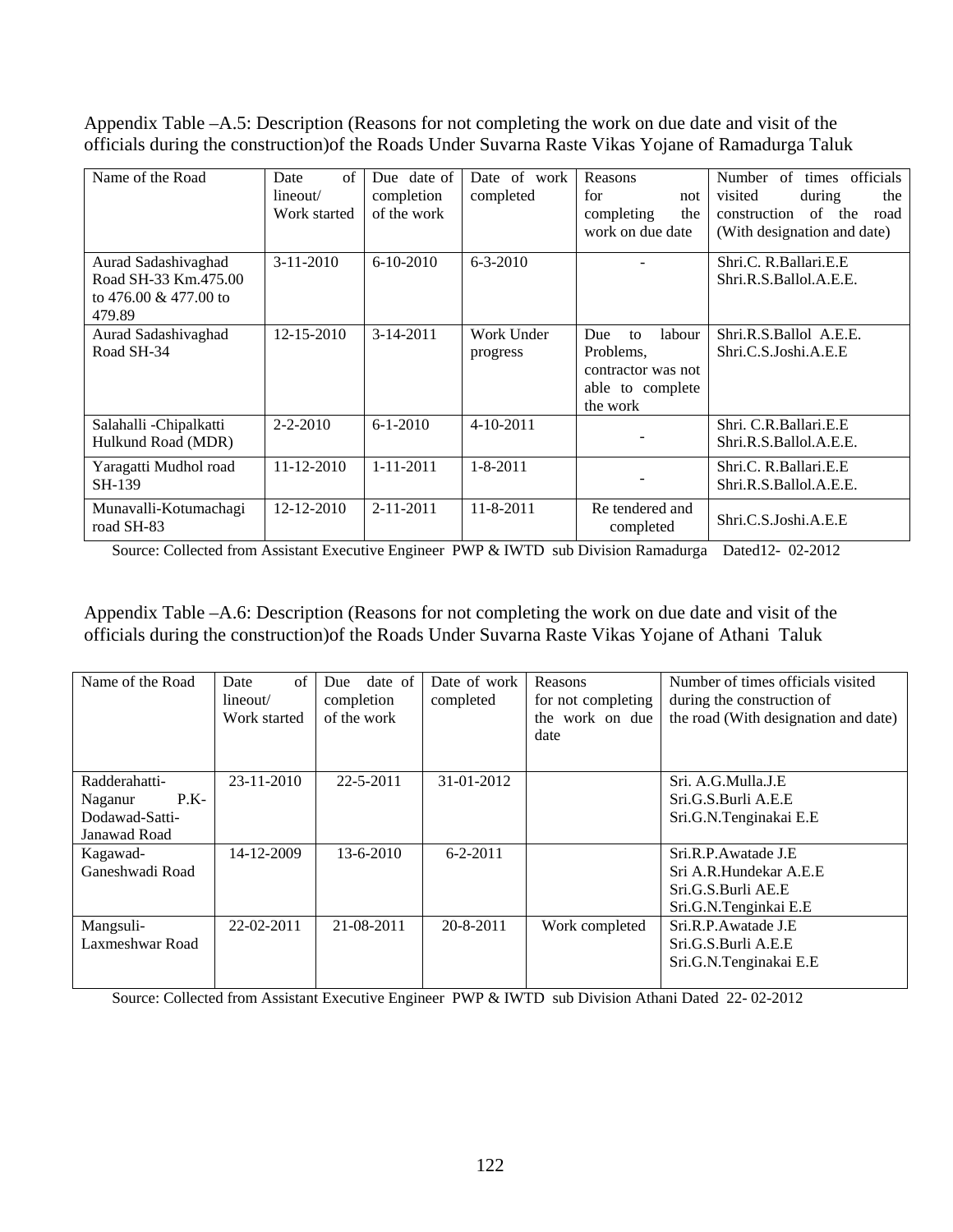## Appendix Table –A.7: Description (Reasons for not completing the work on due date and visit of the officials during the construction)of the Roads Under Suvarna Raste Vikas Yojane of Raibag Taluk

| Name of the Road                           | Date<br>of<br>lineout/<br>Work<br>started | date of<br>Due<br>completion of the<br>work | Date<br>of<br>work<br>completed | Reasons<br>for<br>not<br>completing<br>the<br>work on due date | Number of times officials visited<br>during the construction of the road<br>(With designation and date)                                                                                                                                                                                                                  |
|--------------------------------------------|-------------------------------------------|---------------------------------------------|---------------------------------|----------------------------------------------------------------|--------------------------------------------------------------------------------------------------------------------------------------------------------------------------------------------------------------------------------------------------------------------------------------------------------------------------|
| Mangasuli-<br>Laxmeshwar<br>Road (SH-73)   | $6 - 1 - 2010$                            | 5-7-2010                                    | 4-7-2010                        |                                                                | Section officer & A.E.E in January<br>2010-4 times, Section officer, A.E.E<br>in February 2010-3 times,<br>Section officer, AEE, Executive<br>Engineer in April 2010-4 times,<br>Section officer, AEE, Executive<br>Engineer in May 2011-2 times,<br>Section officer, A.E.E, Executive<br>Engineer in June 2010 one time |
| Kagawad-<br>Kaladagi<br>Road(SH-53)        | 19-3-2010                                 | 18-9-2010                                   | 29-5-2010                       |                                                                | Section officer& AEE - in March 2010<br>2 times,<br>Section officer & AEE May 2010-4<br><b>Times</b>                                                                                                                                                                                                                     |
| Harugeri-Raibag-<br>Nagaramunnoli<br>Road  | 23-2-2011                                 | 22-5-2011                                   | 20-12-2011                      | Work not yet<br>completed                                      | Section officer &AEE in February<br>2011-2 times<br>Section officer &A.E.E in March2011 -<br>2 times<br>Section officer &A.E.E in May2011 - 2<br>times<br>Section officer, A.E.E , Executive<br>Engineer in December 2012-one time                                                                                       |
| Chinchali-<br>Sutagatti Road.              | 27-1-2011                                 | 26-7-2011                                   | 21-5-2011                       |                                                                | Section officer &A.E.E in February<br>2011-2 times<br>Section officer &A.E.E in March 2011<br>$-3$ times<br>Section officer &A.E.E in April 2011 -<br>one time<br>Section officer, A.E.E , Executive<br>Engineer in April 2011-2 times                                                                                   |
| Harugeri-Raibag<br>Nagarmunnoli<br>Road    | 20-12-2011                                | 19-6-2012                                   |                                 |                                                                | Section officer &AEE in December<br>2011-3 times<br>Section officer &AEE in January 2012<br>$-2$ times                                                                                                                                                                                                                   |
| Alagawadi-<br>Bastwad-Sousuddi<br>Road     | 8-9-2011                                  | 7-12-2011                                   |                                 |                                                                | Section officer &AEE in August 2011-<br>2 times<br>Section officer &AEE in September<br>$2011 - 3$ times<br>Section officer &AEE in October 2011<br>$-$ one time                                                                                                                                                         |
| Gurlapur-Itnal-<br>Khandal-Bastwad<br>Road | 19-8-2011                                 | 18-11-2011                                  |                                 |                                                                | Section officer &A.E.E in September<br>2011-3 times<br>Section officer &AEE in October 2011<br>$-$ one time                                                                                                                                                                                                              |
| Nilagi-Suttatti-<br>Kudachi Road           | 27-8-2011                                 | 26-11-2011                                  |                                 |                                                                | Section officer in December 2011-<br>one time                                                                                                                                                                                                                                                                            |

Source: Collected from Assistant Executive Engineer PWP & IWTD sub Division Raibag Dated 9-02-2012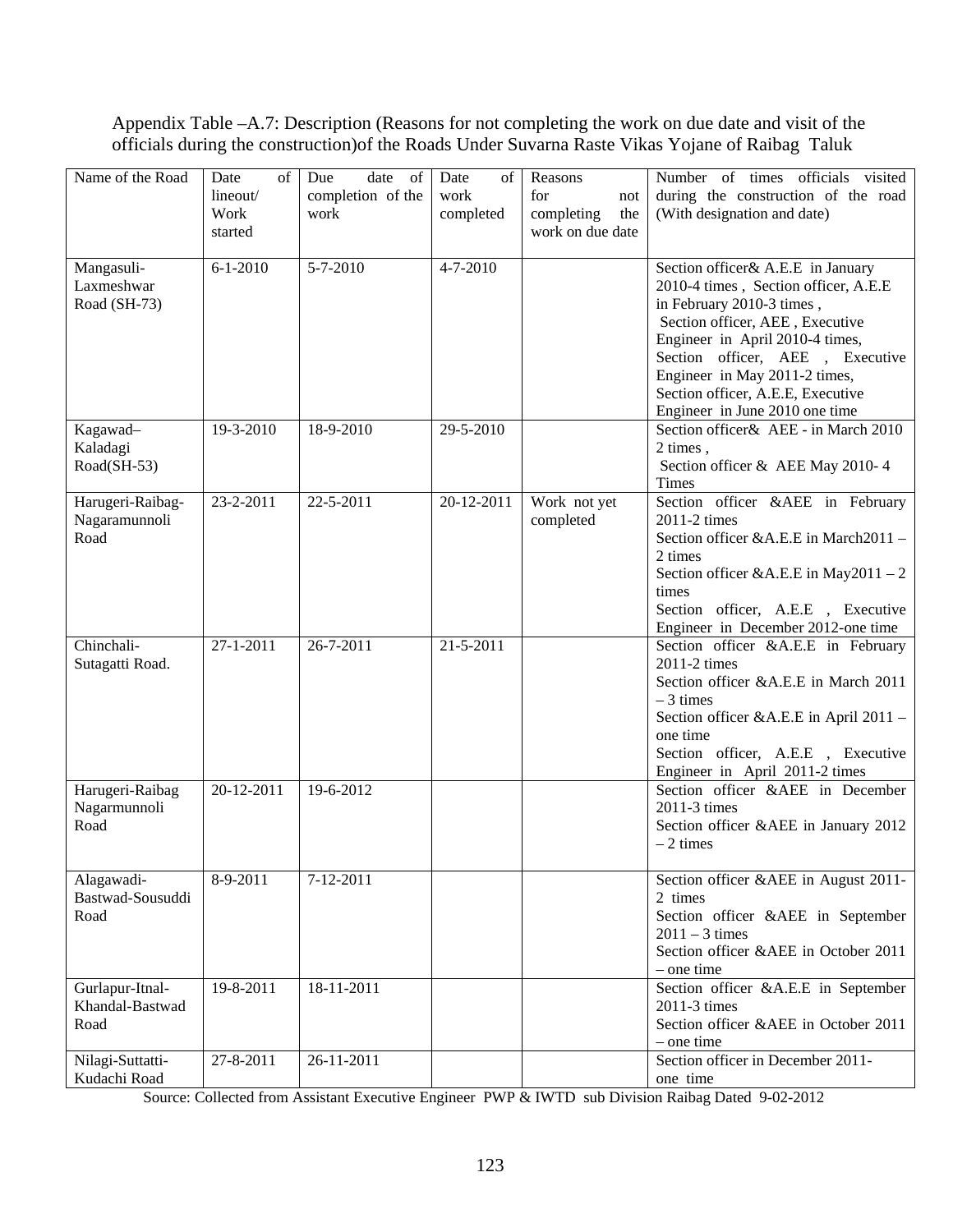Appendix Table –A.8: Description (Reasons for not completing the work on due date and visit of the officials during the construction)of the Roads Under Suvarna Raste Vikas Yojane of Hukkeri Taluk

| Name of the Road                                                  | of<br>Date<br>lineout/ Work<br>started | Due date of<br>completion<br>of the work | Date of work<br>completed | Reasons<br>for not completing<br>the work on due<br>date                    | Number of times officials visited<br>during the construction of the road<br>(With designation and date) |
|-------------------------------------------------------------------|----------------------------------------|------------------------------------------|---------------------------|-----------------------------------------------------------------------------|---------------------------------------------------------------------------------------------------------|
| Madalaga-Shippur<br>road.                                         | 30.11.2009                             | 28.22010                                 | 15.1.2011                 | The contractor has<br>not completed the<br>work within tender<br>period     | A.E.E, Date:15-7-2010 & 15-1-1-2011                                                                     |
| Shettihalli-<br>chalakaranji<br>Road(SH-<br>78) Km.31 to 42       | 30-11-2009                             | 28-2-2010                                | $28 - 2 - 2010$           | Work<br>completed<br>within<br>tender<br>period                             | A.E.E, Date: 20-2-2010 & 28-2-2010                                                                      |
| Shettihalli-<br>Iichalakaranji<br>Road(SH-78)<br>km.23.75to 27.43 | $4 - 2 - 2010$                         | $3 - 8 - 2010$                           | $10 - 7 - 2010$           | $-do-$                                                                      | A.E.E, Date: 10-2-2009, 1-3-2010 & 10-7-<br>2010                                                        |
| Sultanpur-<br>Noginhal-<br>Awargol-<br>Kotabagi Road              | 19-11-2009                             | 18-2-2010                                | $10-1-2010$               | $-do-$                                                                      | A.E.E.23-11-2009,29-12-2009 & 10-1-<br>2010                                                             |
| Hukkeri-<br>Madihalli-<br>Shiragaon-<br>Awargol Road              | $16 - 12 - 2010$                       | $5 - 6 - 2011$                           | $\sim$                    | The contractor has<br>not complited the<br>work within the<br>tender period | A.E.E, Date: 1-1-2011& 4-3-2011                                                                         |
| Goudwad-<br>Awargol Road                                          | 16-12-2010                             | 5-6-2011                                 | $\sim$                    | $-do-$                                                                      | A.E.E, Date: 25-12-2010, 4-3-2011                                                                       |
| Hebbal-Kochari-<br>Nerli Road                                     | $27 - 1 - 2011$                        | 26-4-2011                                | 30-3-2011                 | Work completed<br>within tender<br>period                                   | A.E.E, Date:14-2-2011,1-3-2011 & 30-<br>$3 - 2011$                                                      |
| Managaon-<br>Dondagatti Road                                      | $16 - 12 - 2010$                       | $5 - 3 - 2011$                           | $28 - 1 - 2011$           | $-do-$                                                                      | A.E.E, Date:28-1-2011                                                                                   |

Source: Collected from Assistant Executive Engineer PWP & IWTD sub Division Hukkeri dated 27-01-2012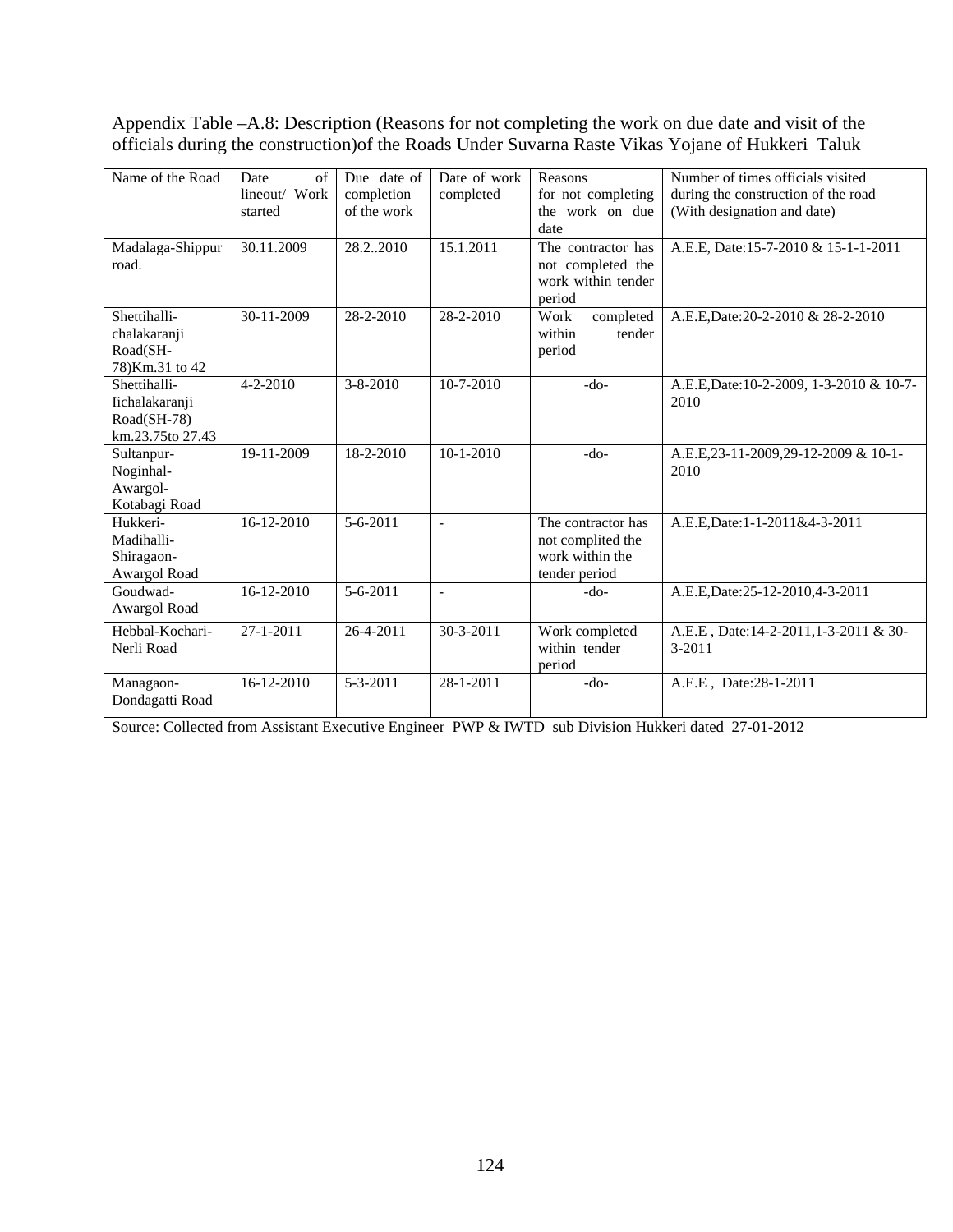## Appendix Table –A.9: Description (Reasons for not completing the work on due date and visit of the officials during the construction)of the Roads Under Suvarna Raste Vikas Yojane of Chikkodi Taluk

| Name of the Road                            | Date of<br>lineout/<br>Work<br>started | Due date of<br>completion of<br>the work | Date of actual<br>work<br>completed | Reasons for not<br>completing the<br>work on due date | Number of times officials<br>visited during the<br>construction of the road (With<br>designation and date) |
|---------------------------------------------|----------------------------------------|------------------------------------------|-------------------------------------|-------------------------------------------------------|------------------------------------------------------------------------------------------------------------|
| Kothali<br>Khadakalat<br>Shantigiri road    | $2 - 3 - 2010$                         | $1 - 6 - 2010$                           | $1 - 6 - 2010$                      |                                                       | Executive Engineer - 5 times<br>A.E.E - 10 Times<br>Asst Engineer - 25 Times.                              |
| Nagarmunnoli<br>Jodakurali Kerur road       | 31-12-2009                             | 30-3-2010                                | 30-3-2010                           |                                                       | Executive Engineer - 4 times<br>A.E.E - 9 Times<br>Asst Engineer - 23 Times.                               |
| Bahatanaganur<br>Boragaonwadi road          | $6 - 12 - 2010$                        | 5-3-2011                                 | $5 - 3 - 2011$                      | $\overline{a}$                                        | Executive Engineer - 2 times<br>A.E.E - 8 Times<br>Asst Engineer - 20 Times.                               |
| Nipani - Kottalagi road                     | $6 - 12 - 2010$                        | $5 - 3 - 2011$                           | 5-3-2011                            | L.                                                    | Executive Engineer - 3 times<br>A.E.E - 9 Times<br>Asst Engineer - 19 Times.                               |
| Nagarmunnoli<br>Donwad<br>Hanchinal<br>road | 31-12-2009                             | 30-3-2010                                | 30-3-2010                           |                                                       | Executive Engineer - 5 times<br>A.E.E - 10 Times<br>Asst Engineer - 20 Times.                              |
| $SH-12$<br>Hattarwat<br>to<br>road          | 19-12-2009                             | 18-3-2010                                | 18-3-2010                           | $\overline{a}$                                        | Executive Engineer - 5 times<br>A.E.E - 12 Times<br>Asst Engineer - 22 Times                               |
| Kerur Kadapur Road                          | $7 - 2 - 2011$                         | $6 - 8 - 2011$                           | $6 - 8 - 2011$                      |                                                       | Executive Engineer - 6 times<br>A.E.E - 11 Times<br>Asst Engineer - 23 Times.                              |
| Ankali Bus Stand to<br>Nasalapur Road       | $2 - 2 - 2011$                         | $1 - 5 - 2011$                           | $1 - 5 - 2011$                      |                                                       | Executive Engineer - 3 times<br>A.E.E - 12 Times<br>Asst Engineer - 25 Times.                              |
| Examba Danawad Road                         | $4 - 2 - 2011$                         | $3 - 8 - 2011$                           | $3 - 8 - 2011$                      |                                                       | Executive Engineer - 3 times<br>A.E.E - 12 Times<br>Asst Engineer - 23 Times.                              |
| Bahatanaganur<br>Boragaonwadi road          | $6 - 12 - 2010$                        | 5-3.2011                                 | $5 - 3 - 2011$                      |                                                       | Executive Engineer - 3 times<br>A.E.E - 14 Times<br>Asst Engineer - 21 Times.                              |
| Jaganur Road                                | $10-11-2010$                           | $9 - 2 - 2011$                           | $9 - 2 - 2011$                      |                                                       | Executive Engineer - 3 times<br>A.E.E - 13 Times<br>Asst Engineer - 23 Times                               |
| Majalatti<br>Kamtyanati<br>Wadral Road      | 13-12-2011                             | 12-6-2012                                | 12-6-2012                           |                                                       | Executive Engineer - 4 times<br>A.E.E - 15 Times<br>Asst Engineer - 25 Times.                              |

Source: Collected from Assistant Executive Engineer PWP & IWTD sub Division Ckikkodi dated 21-02- 2012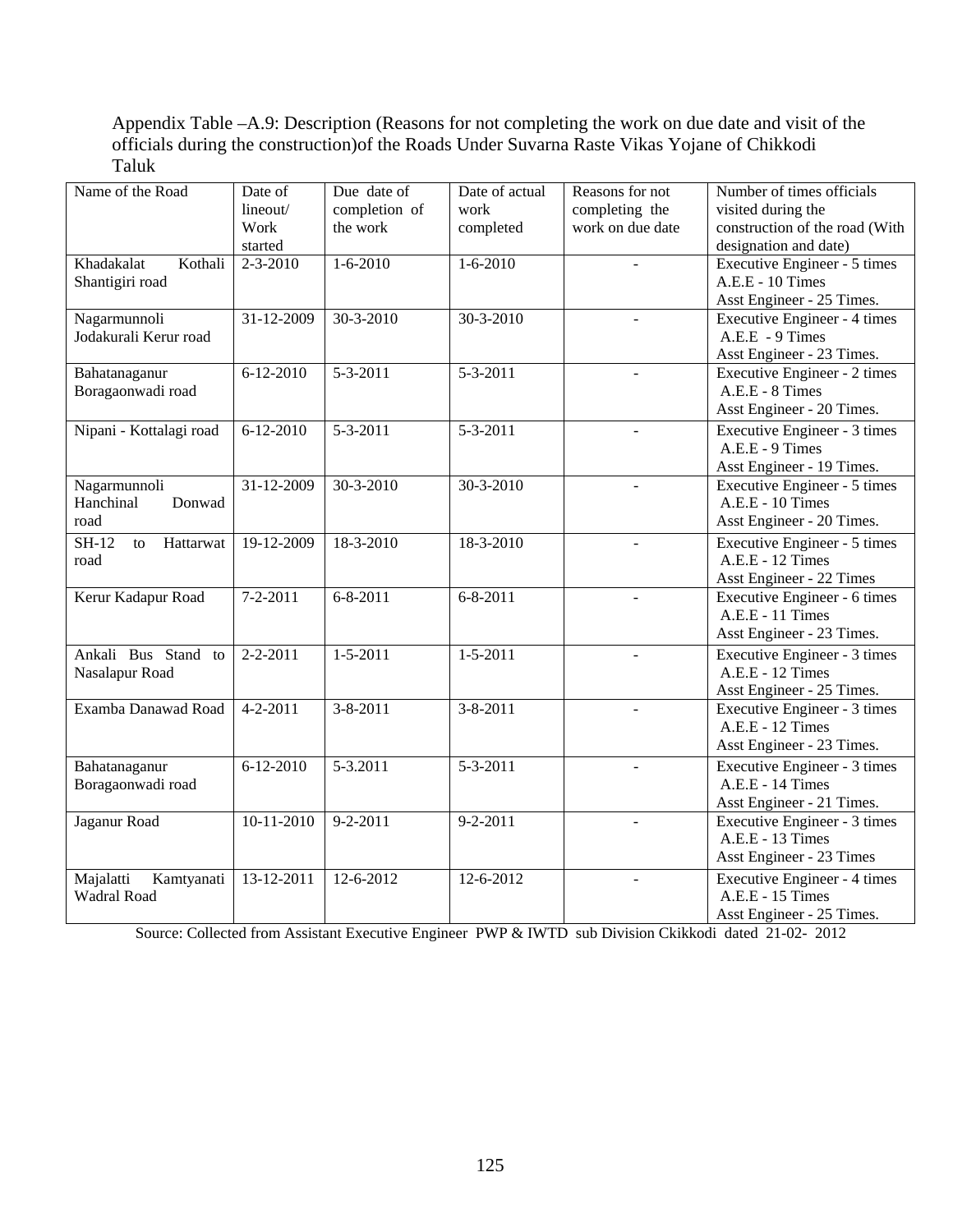Appendix Table :A-10 Description (Reasons for not completing the work on due date and visit of the officials during the construction) of the Roads Under Suvarna Raste Vikas Yojane of Goakak Taluk

| Name of the Road                                                                                                                                                             | Date<br>of<br>lineout/<br>Work started | Due date of<br>completion<br>of the work | Date<br>of<br>actual<br>work<br>completed | Reasons<br>for<br>not<br>completing<br>the<br>work on due date                                             | Number of times officials visited during the<br>construction of the road (With designation<br>and date)                                                                                                                                                                                                                                              |
|------------------------------------------------------------------------------------------------------------------------------------------------------------------------------|----------------------------------------|------------------------------------------|-------------------------------------------|------------------------------------------------------------------------------------------------------------|------------------------------------------------------------------------------------------------------------------------------------------------------------------------------------------------------------------------------------------------------------------------------------------------------------------------------------------------------|
| Mangsooli-<br>Laxmeswar<br>Road(SH-73)<br>in<br>Km to.87.00<br>to<br>97.00 and 118.00<br>122.67(in<br>to<br>selected reaches)in<br>Gokak<br>taluk<br><b>Belgaum District</b> | 6-9-2010                               | 5-3-2011                                 | 5-3-2011                                  | Due<br>to<br>early<br>mansoon season<br>rain was started<br>hence asphalting<br>works carried out<br>delay | During execution concerned section officer<br>was inspected and supervised daily for the<br>above work A.E.E and divisional officer<br>inspected above work as bellow<br>.Shri.V.R Anniger A.E.E Date:11/10/2010,<br>20/11/2010, 8/2/2011,2)Shri S S Khanagavi<br>CE C & B (N) Dharwad Dtd:14-01-2011.                                               |
| Sankeshwar-<br>Sangam Road(SH-<br>44).                                                                                                                                       | 23-03-2010                             | 26-08-2010                               | 29-9-2010                                 | Due<br>early<br>to<br>mansoon season<br>rain was started<br>hence asphalting<br>works carried out<br>delay | During execution concerned section officer<br>was inspected and supervised daily for the<br>above work. A.E.E and divisional officer<br>inspected above work as bellow<br>Shri.V.R Anniger A.E.E, Date:19/5/2010,<br>25/05/2010, 15/6/2011,28/7/2010,29/9/2010<br>Shri G.N.Tenginkai Executive Engineer<br>PWD Dn Dtd:28/7/2010.                     |
| Jatt-Jamboti Road<br>$(SH-31)$                                                                                                                                               | 29-3-2011                              | 28-9-2011                                |                                           | Delay<br>due<br>to<br>contractor                                                                           | During execution concerned section officer<br>was inspected and supervised daily for the<br>above work A.E.E and divisional officer<br>inspected above work as bellow<br>Shri.V.R.AnnigerA.E.E,Date:24/5/2011,1/7/<br>2011,19/8/2011 2)Shri Vinayak S Sugur SE<br>B.C Belgaum Dtd:28/11/2011.                                                        |
| Badami-Godachi-<br>Gokak Falls (SH-<br>134) Road                                                                                                                             | 17-2-2011                              | 16-7-2011                                | 16-8-2011                                 | Due<br>to<br>early<br>mansoon season<br>rain was started<br>hence asphalting<br>works carried out<br>delay | During execution concerned section officer<br>was inspected and supervised daily for the<br>above work A.E.E and divisional officer<br>inspected above work as bellow<br>Shri.V.R.Anniger A.E.E, Date: 02/05/2011,<br>29/5/2011<br>Shri O.K.Swami CE C &B (N) Dharwad<br>Dtd:9/9/2011<br>Krishnaji Chavan<br>QC<br>Dn<br>Dharwad<br>Dated:10/1/2012. |

Source: Collected from Assistant Executive Engineer PWP & IWTD sub Division Gokak dated 25-01-2012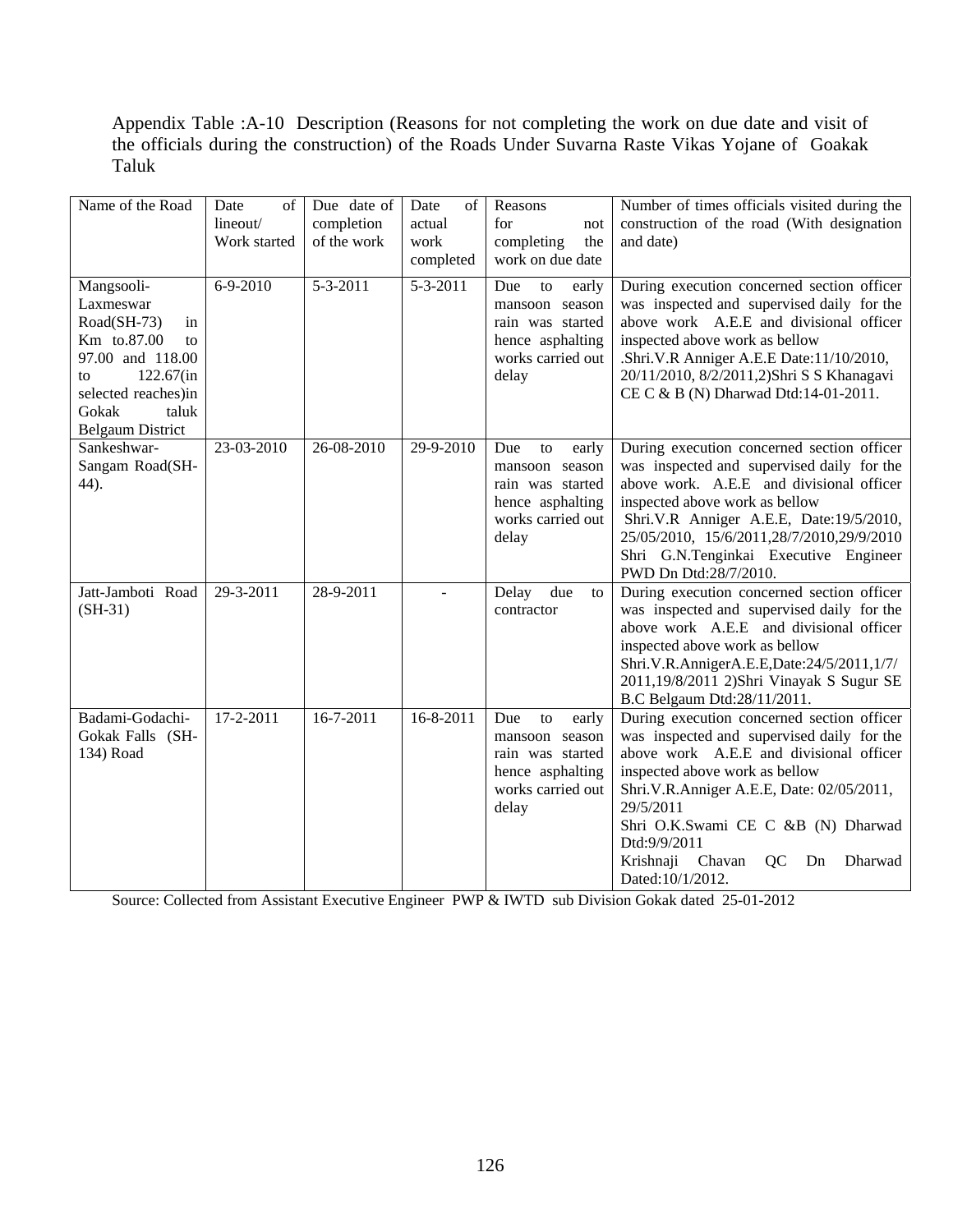| ರಸ್ತೆ ಹೆಸರು                          | ನವೀಕರಣಕ್ಕಿಂತ              | ರಸ್ತೆ                                                                                                         | ನವೀಕರಣಕ್ಕಿಂತ                                                                           | ರಸ್ತೆ ನವೀಕರಣ                                                                                  | ರಸ್ತೆ                                          | ರಸ್ತೆ                                                                    | ರಸ್ತೆ                                      | ರಸ್ತೆ                                                                      | ರಸ್ತೆ ನವೀಕರಣದಿಂದ ಆಗಿರುವ ಇತರ ಅನುಕೂಲಗಳು                      |                                         |                                                                    |                                          |                              | ಸಲಹೆಗಳು                                                                                                            |
|--------------------------------------|---------------------------|---------------------------------------------------------------------------------------------------------------|----------------------------------------------------------------------------------------|-----------------------------------------------------------------------------------------------|------------------------------------------------|--------------------------------------------------------------------------|--------------------------------------------|----------------------------------------------------------------------------|------------------------------------------------------------|-----------------------------------------|--------------------------------------------------------------------|------------------------------------------|------------------------------|--------------------------------------------------------------------------------------------------------------------|
|                                      | ಮುಂಚೆ<br>ರಸೆ<br>ಹೇಗಿತ್ತು? | ನವೀಕರಣಕ್ಕಿಂತ<br>ಮುಂಚೆ<br>ದೈನಂದಿನ ಮತ್ತು<br>ಇತರೆ<br>ಚಟುವಟಿಕೆಗಳಿಗೆ<br>ಬೇರೆ ರಸ್ತೆಯನ್ನು<br>ಉಪಯೋಗಿ<br>ಸುತ್ತಿದ್ದೀರಾ? | ಮುಂಚಿನ<br>ರಸ್ತೆಯಿಂದಾಗುತ್ತಿದ್ದ<br>ಅನಾನುಕೂಲಗಳು                                           | ಆದಾಗಿನಿಂದ ನಿಮ್ಮ<br>ಕಸುಬಿನಲ್ಲಿ<br>ಏನಾದರು<br>ಬದಲಾವಣೆ<br>ಆಗಿದೆಯೇ? ಅಥವಾ<br>ಬದಲಾವಣೆ<br>ಬಯಸಿದ್ದೀರಾ? | ನವೀಕರಣದಿಂದಾಗಿ<br>ಗ್ರಾಮಕ್ಕೆ ಆಗಿರುವ<br>ಅನುಕೂಲಗಳು | ನವೀಕರಣದಿಂದ<br>ಸಂಚಾರಿವಾಹನ<br>ದಟ್ಟಣೆಯಲ್ಲಿ<br>ಏನಾದರು<br>ಬದಲಾವಣೆ<br>ಆಗಿದೆಯೆ? | ನವೀಕರಣ<br>ದಿಂದ<br>ಬಸ್ಸಿನ<br>ಸೌಕರ್          | ನವೀಕರಣದಿಂದ<br>ಸಾರಿಗೆ<br>ವ್ಯಚ್ಚ ಮತ್ತು<br>ಸಾರಿಗೆ<br>ವೇಳೆಯಲ್ಲಾದ<br>ಬದಲಾವಣೆಗಳು | ಶಾಲಾ ಕಾಲೇಜ್<br>ಗಳಿಗೆ ಹೋಗುವ<br>ಮಕ್ಕಳ ಸಂಖ್ಯೆಯಲ್ಲಿ<br>ಬದಲಾವಣೆ | ವ್ಯಾಪಾರ<br>ವ್ಯವಹಾರ<br>ದಲ್ಲಾದ<br>ಬದಲಾವಣೆ | ಆರೋಗ್ಯ<br>ತಪಾಸಣೆಗೆ<br>ಅನುಕೂಲ                                       | ಇತರ ಆರ್ಥಿಕ<br>ಚಟುವಟಿಕೆಗಳ<br>ಹಿಗ್ಗುವಿಕೆ   | ಇನ್ಸಿತರ<br>ಅನುಕೂಲಗಳು         |                                                                                                                    |
| ಮಂಗಸೂಳಿ<br>–ಲಕ್ಷ್ಮೇಶ್ವರ<br>ರಾ. ಹೆ-73 | ಕಚ್ಚಾ                     | <sub>3</sub> e                                                                                                | ನವೀಕರಣಕ್ಕಿಂತ<br>ಮುಂಚೆ ಬಹಳ<br>ಅಪಘಾತಗಳು<br>ಸಂಭವಿಸುತ್ತಿದ್ದವು                              | ಬದಲಾವಣೆ<br>ಯಾಗಿದೆ                                                                             | ಜನಸಂಚಾರಕೆ,<br>ಉಪಯುಕ್ತ<br>ವಾಗಿದೆ                | ವಾಹನದಟಣೆ<br>ಹೆಚ್ಚಾಗಿದೆ                                                   | ಮೊದಲಿನಂತೆ<br>ಇದೆ                           | ಸಾರಿಗೆ ವ್ಯಚ್ಚ<br>ಹೆಚ್ಚಾಗಿದೆ                                                | ಶಾಲೆಗೆ ಹೋಗುವ<br>ಮಕ್ಕಳಸಂಖ್ಯೆ<br>ಹೆಚ್ಚಾಗಿದೆ                  | ವ್ಯಾಪಾರ<br>ವ್ಯವಹಾರ<br>ಹೆಚ್ಚಾಗಿದೆ        | ಅನುಕೂಲ<br>ವಾಗಿದೆ                                                   | ಆರ್ಥಿಕ<br>ಚಟುವಟಿಕೆ<br>ಹೆಚ್ಚಾಗಿದೆ         | ಎಲ್ಲರಿಗೂ<br>ಸಹಕಾರಿ<br>ಆಗಿದೆ  |                                                                                                                    |
| ಮಂಗಸೂಳಿ<br>–ಲಕ್ಷ್ಮೇಶ್ವರ<br>ರಾ. ಹೆ-73 | ಕಚ್ಚಾ                     | ಹೌದು                                                                                                          | ರಸ್ತೆಯ ಮಧ್ಯದಲ್ಲಿ<br>ತಗ್ಗು<br>ಬಿದ್ದಿರುವುದರಿಂದ<br>ಸಂಚಾರಕ್ಕೆ ತೊಂದರೆ<br>ಉಂಟಾಗುತ್ತಿತ್ತು     | ಬದಲಾವಣೆ<br>ಯಾಗಿದೆ                                                                             | ರಾತ್ರಿ ವೇಳೆ ವಾಹನ<br>ಸಂಚಾರಕೆ,<br>ಉಪಯುಕ್ತವಾಗಿದೆ  | ವಾಹನದಟಣೆ<br>ಹೆಚ್ಚಾಗಿದೆ                                                   | ಹೆಚ್ಚಾಗಿದೆ                                 | ಯಾವುದೇ<br>ಬದಲಾವಣೆ<br>ಆಗಿಲ್ಲ                                                | ಗ್ರಾಮದಿಂದ ಶಾಲೆಗೆ<br>ಹೋಗುವ<br>ಮಕ್ಕಳಸಂಖ್ಯೆ<br>ಹೆಚ್ಚಾಗಿದೆ     | ವ್ಯಾಪಾರ<br>ವ್ಯವಹಾರ<br>ಹೆಚ್ಚಾಗಿದೆ        | ಅನುಕೂಲ<br>ವಾಗಿದೆ                                                   | ಆರ್ಥಿಕ<br>ಚಟುವಟಿಕೆ<br>ಹೆಚ್ಚಾಗಿದೆ         | ಅನುಕೂಲವಾಗಿದೆ                 | ಗುಡ್ಡದ<br>ಮೇಲಿನಿಂದ<br>ಬರುವ ಮಳೆ<br>ನೀರನ್ನುಸಾಗಿಸಲು<br>ದೇಶನೂರ<br>ಗ್ರಾಮದಲ್ಲಿ<br>ಎರಡು ಕಡೆಗಳಲ್ಲಿ<br>ಸಿ.ಡಿ<br>ನಿರ್ಮಿಸಬೇಕು |
| ಸಿಂಧನೂರು<br>–ಹೆಮ್ಮಡಿಗಾ<br>ರಸ್ತೆ      | ಕಚ್ಚಾ                     | ಇಲ್ಲ                                                                                                          | ರಸ್ತೆ ನವೀಕರಣಕ್ಕಿಂತ<br>ಮುಂಚೆ ರಸ್ತೆ<br>ಸಾಕಷ್ಟು<br>ಅನಾನುಕೂಲತೆಯಿಂದ<br>ಕೂಡಿತ್ತು             | ಬದಲಾವಣೆ<br>ಯಾಗಿದೆ                                                                             | ವಾಹನ ಸಂಚಾರ<br>ಹೆಚ್ಚಾಗಿದೆ                       | <u>ವಾಹನದಟ್</u> ಟಣೆ<br>ಹೆಚ್ಚಾಗಿದೆ                                         | ಹೆಚ್ಚಾಗಿದೆ                                 | ಸಾರಿಗೆ ವ್ಯಚ್ಚ<br>ಹೆಚ್ಚಾಗಿದೆ                                                | ಗ್ರಾಮದಿಂದ ಶಾಲೆಗೆ<br>ಹೋಗುವ ಮಕ್ಕಳ<br>ಸಂಖ್ಯೆ ಹೆಚ್ಚಾಗಿದೆ       | ವ್ಯಾಪಾರ<br>ವ್ಯವಹಾರ<br>ಹೆಚ್ಚಾಗಿದೆ        | ಜಿಲ್ಲಾ ಆಸ್ಪತ್ರೆ &<br>ಖಾಸಗಿ ಆಸ್ಪತ್ರೆಗೆ<br>ಹೋಗಲು<br>ಅನುಕೂಲ<br>ವಾಗಿದೆ | ಆರ್ಥಿಕ<br>ಚಟುವಟಿಕೆ<br>ಹೆಚ್ಚಾಗಿದೆ         | ಎಲ್ಲರಿಗೂ<br>ಸಹಕಾರಿ<br>ಆಗಿದೆ  |                                                                                                                    |
| ಹಲಗಾ–<br>ತಿಗಡಿ ರಸ್ತೆ                 | ಮಧ್ಯಮ                     | ಈ ರಸೆ<br>ಮತ್ತು<br>ಎನ್.ಎಚ್–4<br>ರಸ್ತೆಯನ್ನು<br>ಉಪಯೋಗಿ<br>ಸುತ್ತಿದ್ದೆವು                                           | ರಸ್ತೆಯ ಮದ್ಯದಲ್ಲಿ<br>ಅಲ್ಲಲ್ಲಿ ತಗ್ಗುಗಳು<br>ಬಿದ್ದು ಸಂಚಾರಕ್ಕೆ<br>ತೊಂದರೆ ಉಂಟಾಗು<br>ತ್ತಿತ್ತು | ದಿನ ನಿತ್ಯ ಕಾಲೇಜಿಗೆ<br>ಹೋಗಲು ಹಾಗೂ<br>ಜನಸಾಮಾನ್ಯರಿಗೆ<br>ಅನುಕೂಲವಾಗಿದೆ                             | ಸಂಚಾರಕೆ,<br>ಉಪಯುಕ್ತವಾಗಿದೆ                      | ಹೌದು                                                                     | ಬಸ್ಸುಗಳು<br>ಸರಿಯಾದ<br>ಸಮಯಕ್ಕೆ<br>ಬರುತ್ತಿವೆ | ಸಾರಿಗೆ ವೆಚ್ಚದಲ್ಲಿ<br>ಸ್ವಲ್ಪ ಕಡಿಮೆ<br>ಯಾಗಿದೆ                                | ಶಾಲೆಗೆ ಹೋಗುವ<br>ಮಕ್ಕಳ ಸಂಖ್ಯೆ<br>ಹೆಚ್ಚಾಗಿದೆ.                | ವ್ಯಾಪಾರ<br>ವ್ಯವಹಾರ<br>ಜಾಸ್ತಿ<br>ಯಾಗಿದೆ  | ಬೇಗನೆ<br>ದವಾಖಾನೆ<br>ಗಳಿಗೆ<br>ಹೋಗಲು<br>ಸಹಾಯಕಾರಿ<br>ಯಾಗಿದೆ           | ಕೃಷಿ,<br>ವ್ಯಾಪಾರಕ್ಕೆ<br>ಸಹಕಾರಿ<br>ಯಾಗಿದೆ | ಎಲ್ಲರಿಗೂ<br>ಸಹಕಾರಿ<br>ಯಾಗಿದೆ |                                                                                                                    |

| Appendix Table- B.1: Public Opinion About the Roads Improved Under Suvarna Raste Vikas Yojane of Bailahongal Taluk |  |  |  |
|--------------------------------------------------------------------------------------------------------------------|--|--|--|
|                                                                                                                    |  |  |  |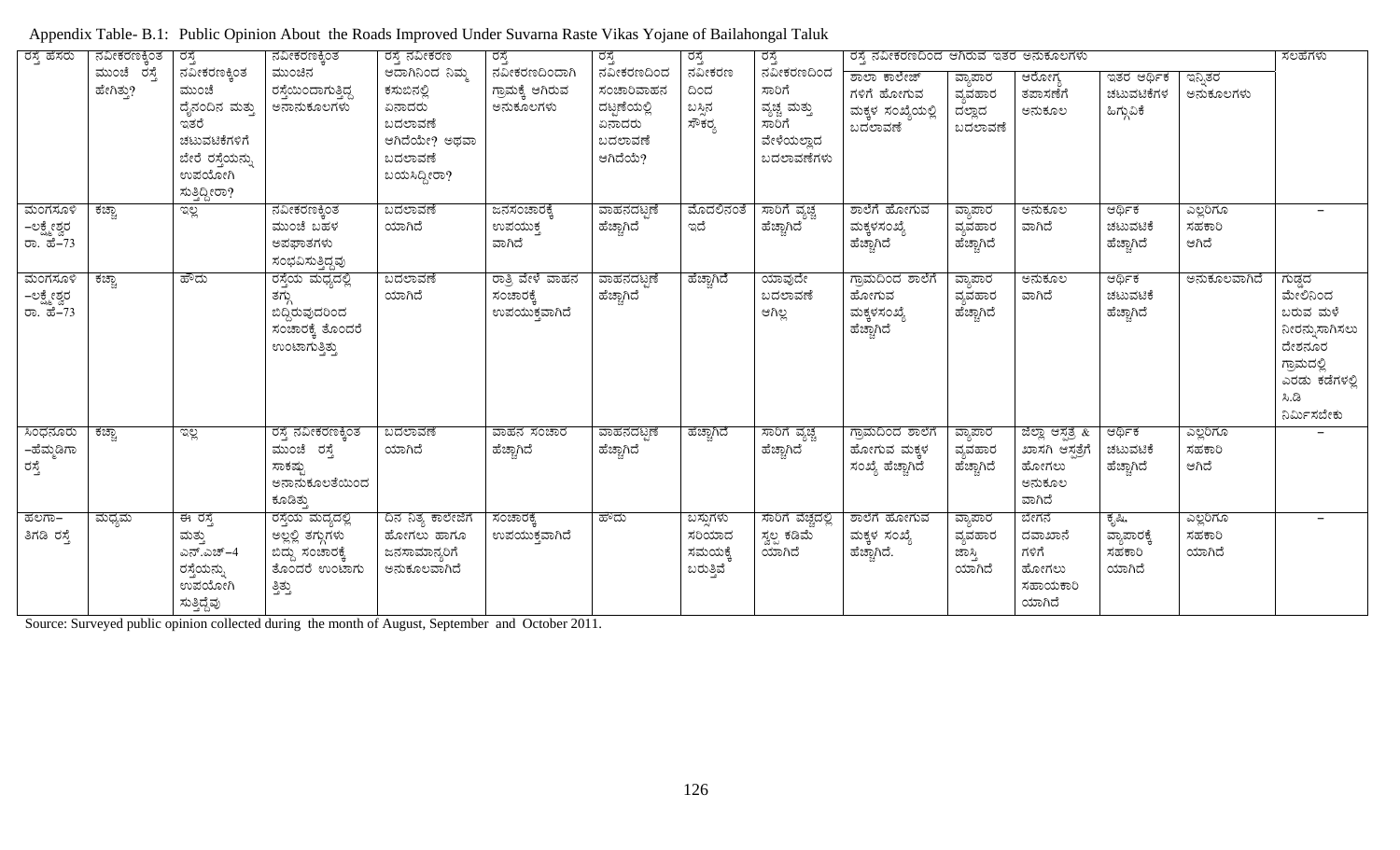| ರಸ್ತೆ ಹೆಸರು                                                | ನವೀಕರಣಕ್ಕಿಂತ                | ನವೀಕರಣಕ್ಕಿಂತ<br>ರಸ್ತೆನವೀಕರಣ<br>ರಸ್ತೆ ನವೀಕರಣದಿಂದ ಆಗಿರುವ ಇತರ ಅನುಕೂಲಗಳು<br>ರಸ್ತೆ<br>ರಸ್ತೆ<br>ರಸ್ತೆ<br>ರಸ್ತೆ<br>ರಸ್ತೆ |                                                                                                                                            |                                                                                                                          |                                                            |                                                                          |                                          |                                                                            | ಸಲಹೆಗಳು                                                   |                                         |                                                                       |                                                   |                                   |                                               |
|------------------------------------------------------------|-----------------------------|-------------------------------------------------------------------------------------------------------------------|--------------------------------------------------------------------------------------------------------------------------------------------|--------------------------------------------------------------------------------------------------------------------------|------------------------------------------------------------|--------------------------------------------------------------------------|------------------------------------------|----------------------------------------------------------------------------|-----------------------------------------------------------|-----------------------------------------|-----------------------------------------------------------------------|---------------------------------------------------|-----------------------------------|-----------------------------------------------|
|                                                            | ಮುಂಚೆ ರಸ್ತೆ<br>ಹೇಗಿತ್ತು?    | ನವೀಕರಣಕ್ಕಿಂತ<br>ಮುಂಚೆ<br>ದೈನಂದಿನ<br>ಮತ್ತು ಇತರೆ<br>ಚಟುವಟಿಕೆಗಳಿಗೆ<br>ಬೇರೆ<br>ರಸ್ತೆಯನ್ನು<br>ಉಪಯೋಗಿ<br>ಸುತ್ತಿದ್ದೀರಾ?  | ಮುಂಚಿನ<br>ರಸ್ತೆಯಿಂದಾಗುತ್ತಿದ್ದ<br>ಅನಾನುಕೂಲಗಳು                                                                                               | ಆದಾಗಿನಿಂದ ನಿಮ್ಮ<br>ಕಸುಬಿನಲ್ಲಿ ಏನಾದರು<br>ಬದಲಾವಣೆ<br>ಆಗಿದೆಯೇ? ಅಥವಾ<br>ಬದಲಾವಣೆ<br>ಬಯಸಿದ್ದೀರಾ?                               | ನವೀಕರಣದಿಂದಾಗಿ<br>ಗ್ರಾಮಕ್ಕೆ ಆಗಿರುವ<br>ಅನುಕೂಲಗಳು             | ನವೀಕರಣದಿಂದ<br>ಸಂಚಾರಿವಾಹನ<br>ದಟ್ಟಣೆಯಲ್ಲಿ<br>ಏನಾದರು<br>ಬದಲಾವಣೆ<br>ಆಗಿದೆಯೆ? | ನವೀಕರಣ<br>ದಿಂದ<br>ಬಸ್ಸಿನ<br>ಸೌಕರ್        | ನವೀಕರಣದಿಂದ<br>ಸಾರಿಗೆ ವ್ಯಚ್ಛ<br>ಮತ್ತು<br>ಸಾರಿಗೆ<br>ವೇಳೆಯಲ್ಲಾದ<br>ಬದಲಾವಣೆಗಳು | ಶಾಲಾ ಕಾಲೆಜ್<br>ಗಳಿಗೆ ಹೋಗುವ<br>ಮಕ್ಕಳಸಂಖ್ಯೆಯಲ್ಲಿ<br>ಬದಲಾವಣೆ | ವ್ಯಾಪಾರ<br>ವ್ಯವಹಾರ<br>ದಲ್ಲಾದ<br>ಬದಲಾವಣೆ | ಆರೋಗ್ಯ<br>ತಪಾಸಣೆಗೆ<br>ಅನುಕೂಲ                                          | ಇತರ ಆರ್ಥಿಕ<br>ಚಟುವಟಿಕೆಗಳ<br>ಹಿಗ್ಗುವಿಕೆ            | ಇನ್ನಿತರ<br>ಅನುಕೂಲಗಳು              |                                               |
| ಬಾಗೆವಾಡಿ–<br>ಹಲಗಿಮರ್ಡಿ<br>ವಾಯಾ<br>ಕಲಾರಕೊಪ್ಪ<br>ರಸ್ತೆ       | ಕಚ್ಚಾ                       | ಹೌದು                                                                                                              | <u>ರಸ್ತೆಯಲ್ಲಿ ಬಹಳ</u><br>ತಗ್ಗುಗಳಿದ್ದು<br>ವಾಹನ ಸಂಚಾರಕ್ಕೆ<br>ತೊಂದರೆಯಾಗುತ್ತಿತ್ತು<br>ಹಾಗೂ ಬೇರೆ<br>ಊರು ಗಳಿಗೆ<br>ಹೋಗಲು ಸಮಯ<br>ಬಹಳ ಬೇಕಾಗುತ್ತಿತ್ತು | <u>ಬೆಳೆದ ಬೆಳೆಗಳನ್ನು</u><br>ಮಾರುಕಟ್ಟೆಗೆ ಒಯ್ಯಲು<br>ಅನುಕೂಲವಾಗಿದೆ ಮತ್ತು<br>ನೌಕರರಿಗೆ ಸರಿಯಾದ<br>ಸಮಯಕ್ಕೆ ತಲುಪಲು<br>ಅನುಕೂಲವಾಗಿದೆ | ಸಮೀಪದ<br>ಗ್ರಾಮಗಳಿಗೆ<br>ಹೋಗಿ ಬರಲು<br>ಅನುಕೂಲವಾಗಿದೆ           | ವಾಹನ ದಟ್ಟಣೆ<br>ಹೆಚ್ಚಾಗಿದೆ                                                | ಖಾಸಗಿ<br>ಬಸ್ಸುಗಳ<br>ಸೌಕರ್ರ<br>ಹೆಚ್ಚಾಗಿದೆ | ಸಮಯದ<br>ಉಳಿತಾಯ<br>ವಾಗುತ್ತಿದೆ                                               | ಶಾಲಾ ಕಾಲೇಜ್<br>ಗಳಿಗೆ ಹೋಗುವ<br>ಮಕ್ಕಳ ಸಂಖ್ಯೆ<br>ಹೆಚ್ಚಾಗಿದೆ  | ಬದಲಾವಣೆ<br>ಯಾಗಿದೆ                       | ಯಾವುದೇ<br>ಸಮಯದಲ್ಲಾದರು<br>ಆರೋಗ್ಯ ಕೇಂದ್ರ<br>ಗಳಿಗೆ ಹೋಗಲು<br>ಅನುಕೂಲವಾಗಿದೆ | <del>ಆರ್ಥಿಕ</del> ಸ್ಥಿತಿ<br>ಸುಧಾರಣೆ<br>ಆಗುತ್ತಿದೆ  | ಅನುಕೂಲವಾಗಿದೆ                      | ಸರಕಾರಿ<br>ಬಸ್ಸಿನ<br>ಸೌಕರ್ರ<br>ಒದಗಿಸ<br>ಬೇಕಿದೆ |
| ಬೆಂಡಿಗೇರಿ–<br>ಕೆ.ಕೆ.ಕೊಪ್ಪರಸ್ತೆ                             | ಮಾಹಿತಿ ಲಭ್ಯ<br>ವಿಲ್ಲ        |                                                                                                                   |                                                                                                                                            |                                                                                                                          |                                                            |                                                                          |                                          |                                                                            |                                                           |                                         |                                                                       |                                                   |                                   |                                               |
| ಹಲಗಾ ಕೂಡು<br>ರಸ್ತೆ                                         | ಕಚ್ಚಾ                       | ಹೌದು                                                                                                              | ರಸ್ತೆ ತೀರಾ<br>ಹಾಳಾಗಿದ್ದರಿಂದ<br>ಸಂಚಾರಕ್ಕೆ ತೊಂದರೆ<br>ಆಗುತ್ತಿತ್ತು                                                                             | ಬದಲಾವಣೆ ಆಗಿದೆ                                                                                                            | ಶಾಲೆಗೆ<br>ಹೋಗಲು ಮತ್ತು<br>ಶಹರಕ್ಕೆ ಹೋಗಲು<br>ಅನುಕೂಲ<br>ವಾಗಿದೆ | ವಾಹನದಟ್ಟಣೆ<br>ಹೆಚ್ಚಾಗಿದೆ                                                 | ಇಲ್ಲಾ<br>ಇನ್ನು<br>ಬಸ್ಸಿನ<br>ಸೌಕರ್ಯವಿಲ್ಲ  | ಹೌದು<br>ಇಂಧನ $\&$<br>ವೇಳೆಯ<br>ಉಳಿತಾಯ<br>ವಾಗುತ್ತಿದೆ                         | ಹೆಚ್ಚಾಗಿದೆ                                                | ಹೌದು<br>ಆಗಿದೆ                           | ಹೌದು<br>ಆಗಿದೆ                                                         | ತರಕಾರಿ<br>ಮತ್ತು<br>ಹೂವಿನ<br>ವ್ಯಾಪಾರ<br>ಹೆಚ್ಚಾಗಿದೆ | ಎಲ್ಲಾ<br>ರೀತಿಯಿಂದ<br>ಅನುಕೂಲವಾಗಿದೆ |                                               |
| ಬಾಳೆಕುಂದ್ರಿ<br>ರಸ್ತೆ (ರಾ.ಹೆ<br>$20 -$<br>ಬಾಳೆಕುಂದ್ರಿರಸ್ತೆ) | <u>ಮಾಹಿತಿ ಲಭ್ಯ</u><br>ವಿಲ್ಲ |                                                                                                                   |                                                                                                                                            |                                                                                                                          |                                                            |                                                                          |                                          |                                                                            |                                                           |                                         |                                                                       |                                                   |                                   |                                               |

Appendix Table-B.2: Public Opinion About the Roads Improved Under Suvarna Raste Vikas Yojane of Belgaum Taluk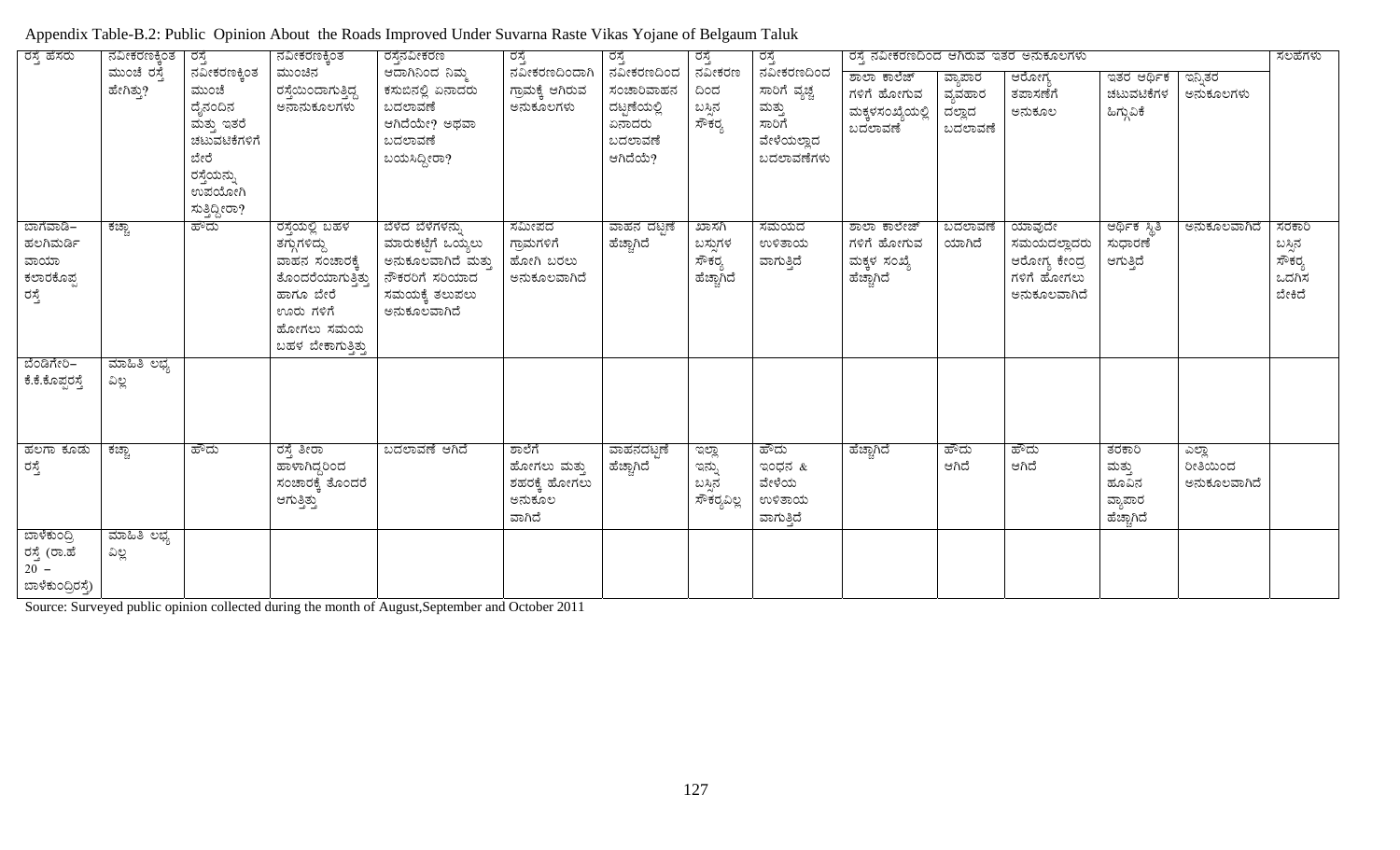| ರಸ್ತೆ ಹೆಸರು                                     | ನವೀಕರಣಕ್ರಿಂತ<br>ಮುಂಚೆ ರಸ್ತೆ<br>ಹೇಗಿತ್ತು? | ರಸ್ತೆ<br>ನವೀಕರಣಕ್ಕಿಂತ<br>ಮುಂಚೆ<br>ದೈನಂದಿನ ಮತ್ತು<br>ಇತರೆ<br>ಚಟುವಟಿಕೆಗಳಿಗೆ<br>ಬೇರೆ ರಸ್ತೆಯನ್ನು<br>ಉಪಯೋಗಿ<br>ಸುತ್ತಿದ್ದೀರಾ? | ನವೀಕರಣಕ್ಕಿಂತ<br>ಮುಂಚಿನ<br>ರಸ್ತೆಯಿಂದಾಗುತ್ತಿದ್ದ<br>ಅನಾನುಕೂಲಗಳು                      | ರಸ್ತೆ ನವೀಕರಣ<br>ಆದಾಗಿನಿಂದ ನಿಮ್ಮ<br>ಕಸುಬಿನಲ್ಲಿ ಏನಾದರು<br>ಬದಲಾವಣೆ<br>ಆಗಿದೆಯೇ? ಅಥವಾ<br>ಬದಲಾವಣೆ<br>ಬಯಸಿದ್ದೀರಾ? | ರಸ್ತೆ<br>ನವೀಕರಣದಿಂದಾಗಿ<br>ಗ್ರಾಮಕ್ಕೆ ಆಗಿರುವ<br>ಅನುಕೂಲಗಳು                                              | ರಸ್ತೆ<br>ನವೀಕರಣದಿಂದ<br>ಸಂಚಾರಿವಾಹನ<br>ದಟ್ಟಣೆಯಲ್ಲಿ<br>ಏನಾದರು<br>ಬದಲಾವಣೆ<br>ಆಗಿದೆಯೆ? | ರಸ್ತೆ<br>ನವೀಕರಣ<br>ದಿಂದ<br>ಬಸ್ಗಿನ<br>ಸೌಕರ್ತ | ರಸ್ತೆ<br>ನವೀಕರಣದಿಂದ<br>ಸಾರಿಗೆ<br>ವ್ಯಚ್ಚ ಮತ್ತು<br>ಸಾರಿಗೆ<br>ವೇಳೆಯಲ್ಲಾದ<br>ಬದಲಾವಣೆಗಳು | ರಸ್ತೆ ನವೀಕರಣದಿಂದ ಆಗಿರುವ ಇತರ ಅನುಕೂಲಗಳು<br>ಶಾಲಾ<br>ಕಾಲೇಜ್ ಗಳಿಗೆ<br>ಹೋಗುವ<br>ಮಕ್ಕಳ<br>ಸಂಖ್ಯೆಯಲ್ಲಿ<br>ಬದಲಾವಣೆ | ವ್ಯಾಪಾರ<br>ವ್ನವಹಾರ<br>ದಲ್ಲಾದ<br>ಬದಲಾವಣೆ | ಆರೋಗ್ಯ<br>ತಪಾಸಣೆಗೆ<br>ಅನುಕೂಲ | ಇತರ ಆರ್ಥಿಕ<br>ಚಟುವಟಿಕೆಗಳ<br>ಹಿಗ್ಗುವಿಕೆ | ಇನ್ಸಿತರ<br>ಅನುಕೂಲಗಳು | ಸಲಹೆಗಳು |
|-------------------------------------------------|------------------------------------------|------------------------------------------------------------------------------------------------------------------------|-----------------------------------------------------------------------------------|------------------------------------------------------------------------------------------------------------|------------------------------------------------------------------------------------------------------|-----------------------------------------------------------------------------------|---------------------------------------------|-------------------------------------------------------------------------------------|-----------------------------------------------------------------------------------------------------------|-----------------------------------------|------------------------------|----------------------------------------|----------------------|---------|
| _ದೇವಚಿಹಟ್ಟಿ–<br>ಬೈಲೂರ ರಸ್ತೆ                     | <u>ಮಾಹಿತಿ ಲಭ್ಯ</u><br>ವಿಲ್ಲ              |                                                                                                                        |                                                                                   |                                                                                                            |                                                                                                      |                                                                                   |                                             |                                                                                     |                                                                                                           |                                         |                              |                                        |                      |         |
| ನಾಗುರ್ಡೆ<br>ಗ್ರಾಮಕ್ಕೆ<br>ಸೇರುವ ರಸ್ತೆ<br>ಸುಧಾರಣೆ | ಕಚ್ಚಾ                                    | ಇಲ್ಲ                                                                                                                   | ರಸ್ತೆ ಸಂಚಾರಕ್ಕೆ<br>ಯೋಗ್ಯ<br>ವಾಗಿರಲಿಲ್ಲ,<br>ಹೆಚ್ಚು<br>ಅಪಘಾತಗಳು<br>ಸಂಭವಿಸುತ್ತಿದ್ದವು | ಬದಲಾವಣೆ ಆಗಿದೆ<br>ಮತ್ತು ಹೆಚ್ಚಿನ<br>ಅನುಕೂಲ<br>ವಾಗಿದೆ                                                         | ಜನರ ಓಡಾಟಕ್ಕೆ<br>ಅನುಕೂಲ<br>ವಾಗಿದೆ ಮತ್ತು<br>ಬೆಳೆದ ಬೆಳೆಗಳನ್ನು<br>ಮಾರುಕಟ್ಟೆಗೆ<br>ಸಾಗಿಸಲು<br>ಅನುಕೂಲವಾಗಿದೆ | ವಾಹನದಟ್ಷಣೆ<br>ಹೆಚ್ಚಾಗಿದೆ                                                          | ಮೊದಲಿನಂತೆ<br>ಇದೆ                            | ವೇಳೆಯ<br>ಉಳಿತಾಯ<br>ವಾಗುತ್ತಿದೆ                                                       | ಬದಲಾವಣೆ<br>ಆಗಿಲ್ಲ                                                                                         | ಹೌದು<br>ಆಗಿದೆ                           | ಹೌದು<br>ಆಗಿದೆ                | ಹೌದು<br>ಆಗಿದೆ                          | ಅನುಕೂಲವಾಗಿದೆ         |         |

Appendix Table-B.3: Public Opinion About the Roads Improved Under Suvarna Raste VikasYojane of Khanapur Taluk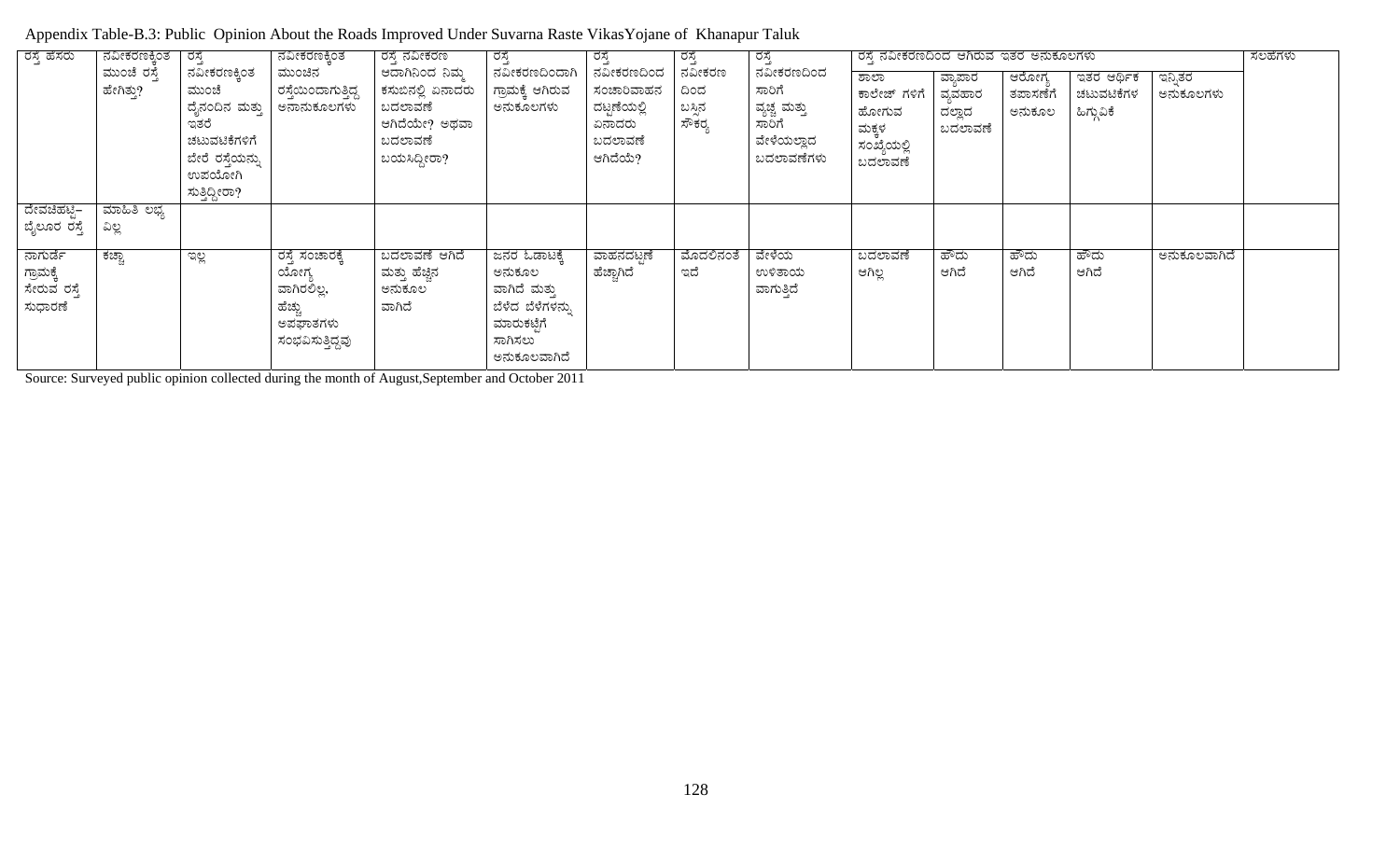| ರಸ್ತೆ ಹೆಸರು  | ನವೀಕರಣಕಿ,೦ತ | ರಸೆ ನವೀಕರಣಕಿಂತ    | ನವಿಕರಣಕಿಂತ          | ರಸೆ ನವೀಕರಣ        | ರಸೆ                | ರಸೆ         | ರಸೆ        | ರಸ್ತೆ         | ರಸೆ ನವೀಕರಣದಿಂದ ಆಗಿರುವ ಇತರ ಅನುಕೂಲಗಳು |         |          |            |            | ಸಲಹೆಗಳು |
|--------------|-------------|-------------------|---------------------|-------------------|--------------------|-------------|------------|---------------|-------------------------------------|---------|----------|------------|------------|---------|
|              | ಮುಂಚೆ ರಸ್ತೆ | ಮುಂಚೆ ದೈನಂದಿನ     | ಮುಂಚಿನ              | ಆದಾಗಿನಿಂದ ನಿಮ್ಮ   | ನವೀಕರಣದಿಂದಾಗಿ      | ನವೀಕರಣದಿಂದ  | ನವೀಕರಣ     | ನವೀಕರಣದಿಂದ    | ಶಾಲಾ                                | ವ್ಯಾಪಾರ | ಆರೋಗ್ತ   | ಇತರ ಆರ್ಥಿಕ | ಇನ್ಸಿತರ    |         |
|              | ಹೇಗಿತ್ತು?   | ಮತ್ತು ಇತರೆ        | ರಸ್ತೆಯಿಂದಾಗುತ್ತಿದ್ದ | ಕಸುಬಿನಲ್ಲಿ ಏನಾದರು | ಗ್ರಾಮಕ್ಕೆ ಆಗಿರುವ   | ಸಂಚಾರಿವಾಹನ  | ದಿಂದ       | ಸಾರಿಗೆ        | ಕಾಲೆಜ್ ಗಳಿಗೆ                        | ವ್ಯವಹಾರ | ತಪಾಸಣೆಗೆ | ಚಟುವಟಿಕೆಗಳ | ಅನುಕೂಲಗಳು  |         |
|              |             | ಚಟುವಟಿಕೆಗಳಿಗೆ     | ಅನಾನುಕೂಲಗಳು         | ಬದಲಾವಣೆ           | ಅನುಕೂಲಗಳು          | ದಟ್ಟಣೆಯಲ್ಲಿ | ಬಸ್ಸಿನ     | ವ್ಯಚ್ಚ ಮತ್ತು  | ಹೋಗುವ                               | ದಲ್ಲಾದ  | ಅನುಕೂಲ   | ಹಿಗ್ಗುವಿಕೆ |            |         |
|              |             | ಬೇರೆ ರಸ್ತೆಯನ್ನು   |                     | ಆಗಿದೆಯೇ? ಅಥವಾ     |                    | ಏನಾದರು      | ಸೌಕರ್ತ     | ಸಾರಿಗೆ        |                                     | ಬದಲಾವಣೆ |          |            |            |         |
|              |             | ಉಪಯೋಗಿ            |                     | ಬದಲಾವಣೆ           |                    | ಬದಲಾವಣೆ     |            | ವೇಳೆಯಲ್ಲಾದ    | ಮಕ್ಕಳ<br>ಸಂಖ್ಯೆಯಲ್ಲಿ                |         |          |            |            |         |
|              |             | ಸುತ್ತಿದ್ದಿರಾ?     |                     | ಬಯಸಿದ್ದಿರಾ?       |                    | ಆಗಿದೆಯೆ?    |            | ಬದಲಾವಣೆಗಳು    |                                     |         |          |            |            |         |
|              |             |                   |                     |                   |                    |             |            |               | ಬದಲಾವಣೆ                             |         |          |            |            |         |
| ಸೋಮಾಮರ       | ಮಾಹಿತಿ      |                   |                     |                   |                    |             |            |               |                                     |         |          |            |            |         |
| ಜಾಲಿಕಟ್ಟಿ    | ಲಭ್ಯವಿಲ್ಲ   |                   |                     |                   |                    |             |            |               |                                     |         |          |            |            |         |
| ತಲ್ಲೂರ ರಸ್ತೆ |             |                   |                     |                   |                    |             |            |               |                                     |         |          |            |            |         |
| ಮಾಡಮಗೇರಿ–    | ಮಧ್ಯಮ       | ಬೇರೆ ರಸೆ ಇರದ      | ರಸ್ತೆ ಬಹಳ ತಗ್ಗು     | ಅನಾನುಕೂಲತೆ        | ್ಯಷಿ ಉತ್ಪನ್ನಗಳನ್ನು | ಹೌದು        | ಹೆಚ್ಚಾಗಿದೆ | ಸಾರಿಗೆ ವ್ಯಚ್ಛ | ಹೆಚ್ಚಾಗಿದೆ                          | ಬದಲಾವಣೆ | ಅನುಕೂಲ   | ಆರ್ಥಿಕ     | ಎಲ್ಲಾ      |         |
| ಶಿವಾಮರ ರಸ್ತೆ |             | ಕಾರಣ ಇದೇ          | ಗಳಿಂದಕೂಡಿದ್ದು       | ನಿವಾರಣೆಯಾಗಿ       | ಮಾರುಕಟೆಗೆ          | ಬದಲಾವಣೆ     |            | ಕಡಿಮೆಯಾಗಿ     |                                     | ಯಾಗಿದೆ  | ವಾಗಿದೆ   | ಚಟುವಟಿಕೆ   | ರೀತಿಯಿಂದಲೂ |         |
|              |             | ರಸ್ತೆಯನ್ನು        | ಸಂಚಾರಕ್ಕೆ ಯೋಗ್ಯ     | ಸಂಚಾರಕೆ, ಯೋಗ್ಯ    | ಸಾಗಿಸಲು ಮತು        | ಯಾಗಿದೆ      |            | ಸಮಯದ          |                                     |         |          | ಹೆಚ್ಚಾಗಿದೆ | ಅನುಕೂಲ     |         |
|              |             | ಉಪಯೋಗಿಸುತ್ತಿದ್ದರು | ವಾಗಿರಲಿಲ            | ವಾಗಿದೆ            | ಜನ ಸಂಚಾರಕ್ಕೆ       |             |            | ಉಳಿತಾಯ        |                                     |         |          |            | ವಾಗಿದೆ     |         |
|              |             |                   |                     |                   | ಯೋಗ್ಯವಾಗಿದೆ        |             |            | ವಾಗುತ್ತಿದೆ    |                                     |         |          |            |            |         |

Appendix Table- B.4: Public Opinion About the Roads Improved Under Suvarna Raste VikasYojane of Savadatti Taluk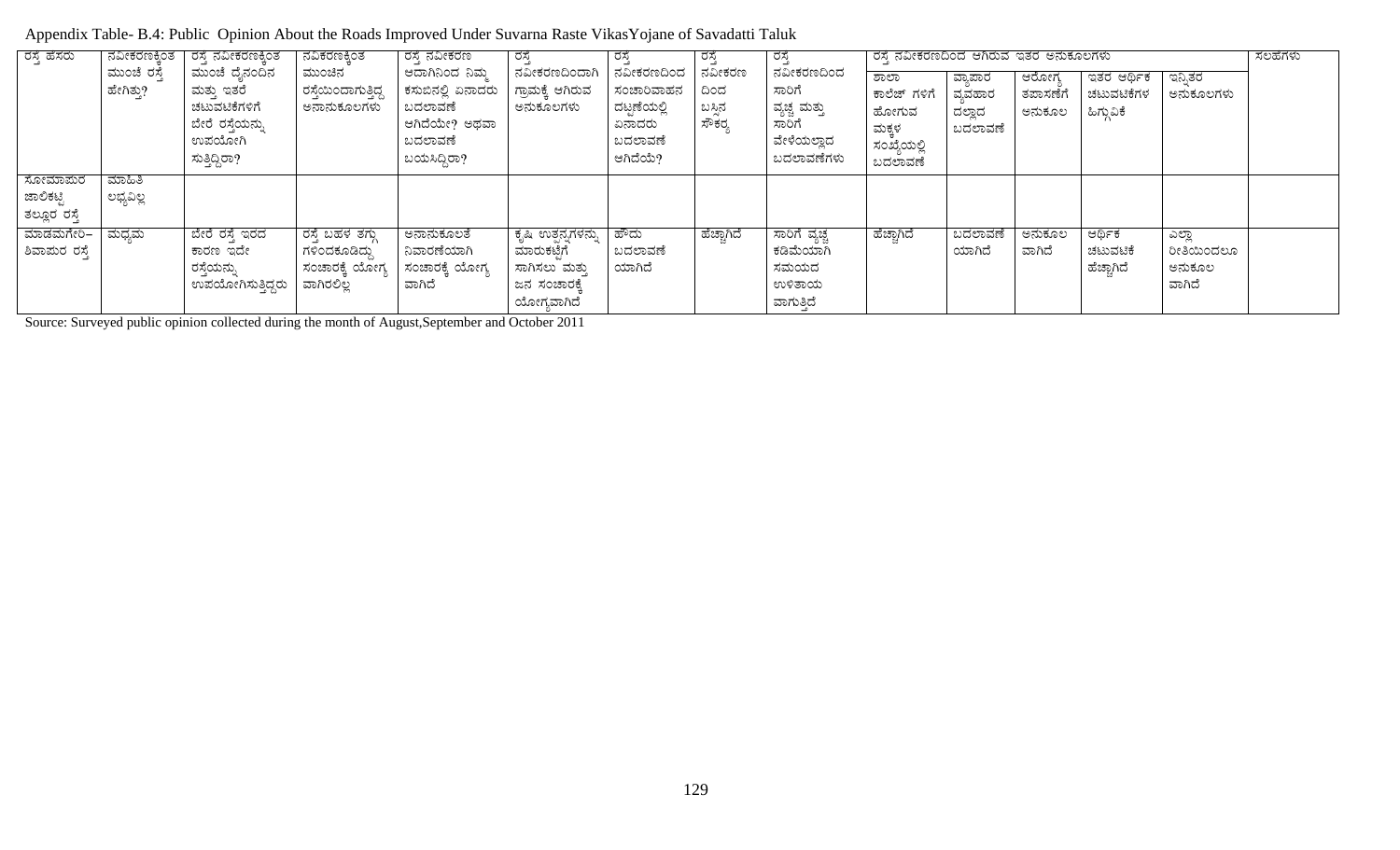| ರಸ್ತೆ ಹೆಸರು          | ನವೀಕರಣಕ್ಕಿಂತ | ರಸ್ತೆ ನವೀಕರಣಕ್ಕಿಂತ | ನವೀಕರಣಕ್ಕಿಂತ        | ರಸ್ತೆ ನವೀಕರಣ    | ರಸ್ತೆ            | ರಸ್ತೆ ನವೀಕರಣ | ರಸ್ತೆ            | ರಸ್ತೆ            | ರಸ್ತೆ ನವೀಕರಣದಿಂದ ಆಗಿರುವ ಇತರ ಅನುಕೂಲಗಳು |            |        |               | ಸಲಹೆಗಳು             |               |
|----------------------|--------------|--------------------|---------------------|-----------------|------------------|--------------|------------------|------------------|---------------------------------------|------------|--------|---------------|---------------------|---------------|
|                      | ಮುಂಚೆ ರಸ್ತೆ  | ಮುಂಚೆ ದೈನಂದಿನ      | ಮುಂಚಿನ              | ಆದಾಗಿನಿಂದ ನಿಮ್ಮ | ನವೀಕರಣದಿಂದಾಗಿ    | ದಿಂದ         | ನವೀಕರಣ           | ನವೀಕರಣದಿಂದ       | ಶಾಲಾ                                  | ವ್ಯಾಪಾರ    | ಆರೋಗ್ಯ | ಇತರ ಆರ್ಥಿಕ    | ಇನ್ನಿತರ             |               |
|                      | ಹೇಗಿತ್ತು?    | ಮತ್ತು ಇತರೆ         | ರಸ್ತೆಯಿಂದಾಗುತ್ತಿದ್ದ | ಕಸುಬಿನಲ್ಲಿ      | ಗ್ರಾಮಕ್ಕೆ ಆಗಿರುವ | ಸಂಚಾರಿವಾಹನ   | ದಿಂದ             | ಸಾರಿಗೆ           | ಕಾಲೇಜ್ ಗಳಿಗೆ                          | ವ್ಯವಹಾರ    | ತಪಾಸಣೆ | ಚಟುವಟಿಕೆಗಳ    | ಅನುಕೂಲಗಳು           |               |
|                      |              | ಚಟುವಟಿಕೆಗಳಿಗೆ      | ಅನಾನುಕೂಲಗಳು         | ಏನಾದರು          | ಅನುಕೂಲಗಳು        | ದಟ್ಟಣೆಯಲ್ಲಿ  |                  | ವ್ಯಚ್ಚ ಮತ್ತು     | ಹೋಗುವ                                 | ದಲ್ಲಾದ     | ಗೆ     | ಹಿಗ್ಗುವಿಕೆ    |                     |               |
|                      |              | ಬೇರೆ ರಸ್ತೆಯನ್ನು    |                     | ಬದಲಾವಣೆ         |                  | ಏನಾದರು       | ಬಸ್ಸಿನ<br>ಸೌಕರ್ರ | ಸಾರಿಗೆ           | ಮಕ್ಕಳ                                 | ಬದಲಾವಣೆ    | ಅನುಕೂಲ |               |                     |               |
|                      |              | ಉಪಯೋಗಿ             |                     | ಆಗಿದೆಯೇ?        |                  | ಬದಲಾವಣೆ      |                  | ವೇಳೆಯಲ್ಲಾದ       | ಸಂಖ್ಯೆಯಲ್ಲಿ                           |            |        |               |                     |               |
|                      |              | ಸುತ್ತಿದ್ದೀರಾ?      |                     | ಅಥವಾ            |                  | ಆಗಿದೆಯೆ?     |                  | ಬದಲಾವಣೆಗಳು       | ಬದಲಾವಣೆ                               |            |        |               |                     |               |
|                      |              |                    |                     | ಬದಲಾವಣೆ         |                  |              |                  |                  |                                       |            |        |               |                     |               |
|                      |              |                    |                     | ಬಯಸಿದ್ದೀರಾ?     |                  |              |                  |                  |                                       |            |        |               |                     |               |
| <u>ಔರಾದ –</u>        | ಕಚ್ಚಾ        | ಇಲ್ಲಾ              | ಶಾಲಾ ಮಕ್ಕಳು         | ಹೌದು ಬದಲಾವಣೆ    | ರಸ್ತೆಯಲ್ಲಿ ನೀರು  | ವಾಹನದಟ್ಟಣೆ   | ಬಸ್ಸಿನ           | ಗ್ರಾಮಕ್ಕೆ ಬಸ್ಸಿನ | ಶಾಲಾ                                  | ವ್ಯಾಪಾರ–   | ಅನುಕೂಲ | ಮಹಿಳೆಯರು      | <u>ಗ್ರಾಮ ಪ್ರಗತಿ</u> | ಗ್ರಾಮದ ಹೊರಗಿನ |
| ಸದಾಶಿವಘಡ             |              | ಬೇರೆ ರಸ್ತೆಯನ್ನು    | ಮತ್ತು ಜನ            | ಯಾಗಿದೆ.         | ಹರಿಯುವಿಕೆ ಕಡಿಮೆ  | ಕಡಿಮೆಯಾಗಿದೆ  | ಸೌಕರ್ಯವಿಲ್ಲ      | ಸೌಕರ್ಯವಿಲ್ಲ      | ದಾಖಲಾತಿಯ                              | ವ್ಯವಹಾರ    | ವಾಗಿದೆ | ಹೊಲಿಗೆ,       | ಹೊಂದಲು              | ರಸ್ತೆ ಸುಧಾರಣೆ |
|                      |              | ಉಪಯೋಗಿಸುವು         | ಸಾಮಾನ್ಯರಿಗೆ         | ಸಂಚಾರಕ್ಕೆ       | ಯಾಗಿದೆ ಮತ್ತು     | ಮತ್ತು        |                  |                  | ಲ್ಲಿ ಮಕ್ಕಳ                            | ಹೆಚ್ಚಾಗಿದೆ |        | ಕಸೂತಿ         | ಅನುಕೂಲವಾಗಿ          | ಆಗಬೇಕಿದೆ.     |
| ರಸ್ತೆ<br>(ರಾ.ಹೆ.140) |              | ದಿಲ್ಲ              | ಸಂಚಾರಕ್ಕೆ           | ಯೋಗ್ಯವಾಗಿದೆ     | ರೋಗಗಳು           | ಸರಕುಗಳನ್ನು   |                  |                  | ಸಂಖ್ಯೆ                                |            |        | ತರಬೇತಿಯಿಂದ    |                     | ಮತ್ತು ಬಸ್ಸಿನ  |
|                      |              |                    | ತೊಂದರೆ              |                 | ಕಡಿಮೆಯಾಗಿ        | ಸಾಗಿಸಲು      |                  |                  | ಹೆಚ್ಚಾಗಿದೆ                            |            |        | ಉದ್ಯೋಗ        |                     | ಸೌಕರ್ಧವಾಗ     |
|                      |              |                    | ಆಗುತ್ತಿತ್ತು         |                 | ಒಳ್ಳೆಯವಾತಾವರಣ    | ಅನುಕೂಲ       |                  |                  |                                       |            |        | ಸೃಷ್ಟಿಸಿ      |                     | ಬೇಕಿದೆ        |
|                      |              |                    |                     |                 | ಸೃಷ್ಷಿಯಾಗಿದೆ     | ವಾಗಿದೆ       |                  |                  |                                       |            |        | ಕೊಂಡಿರುತ್ತಾರೆ |                     |               |
| <u>ಸಾಲಹಳ್ಳಿ –</u>    | ಮಾಹಿತಿ       |                    |                     |                 |                  |              |                  |                  |                                       |            |        |               |                     |               |
| ಚಿಪ್ಪಲಕಟ್ಟಿ          | ಲಭ್ಯವಿಲ್ಲ    |                    |                     |                 |                  |              |                  |                  |                                       |            |        |               |                     |               |
| ಹುಲಕುಂದ              |              |                    |                     |                 |                  |              |                  |                  |                                       |            |        |               |                     |               |
| ರಸ್ತೆ<br>ಯರಗಟ್ಟಿ     |              |                    |                     |                 |                  |              |                  |                  |                                       |            |        |               |                     |               |
|                      | ಮಾಹಿತಿ       |                    |                     |                 |                  |              |                  |                  |                                       |            |        |               |                     |               |
| ಮುಧೋಳ                | ಲಭ್ಯವಿಲ್ಲ    |                    |                     |                 |                  |              |                  |                  |                                       |            |        |               |                     |               |
| ರಸ್ತೆ                |              |                    |                     |                 |                  |              |                  |                  |                                       |            |        |               |                     |               |
| ಮಾನ್ನೋಳಿ–            | ಮಾಹಿತಿ       |                    |                     |                 |                  |              |                  |                  |                                       |            |        |               |                     |               |
| ಕೊಟಮಾಚಗಿ             | ಲಭ್ಯವಿಲ್ಲ    |                    |                     |                 |                  |              |                  |                  |                                       |            |        |               |                     |               |
| ರಸ್ತೆ                |              |                    |                     |                 |                  |              |                  |                  |                                       |            |        |               |                     |               |

Appendix Table- B.5: Public Opinion About the Roads Improved Under Suvarna Raste VikasYojane of Ramdurga Taluk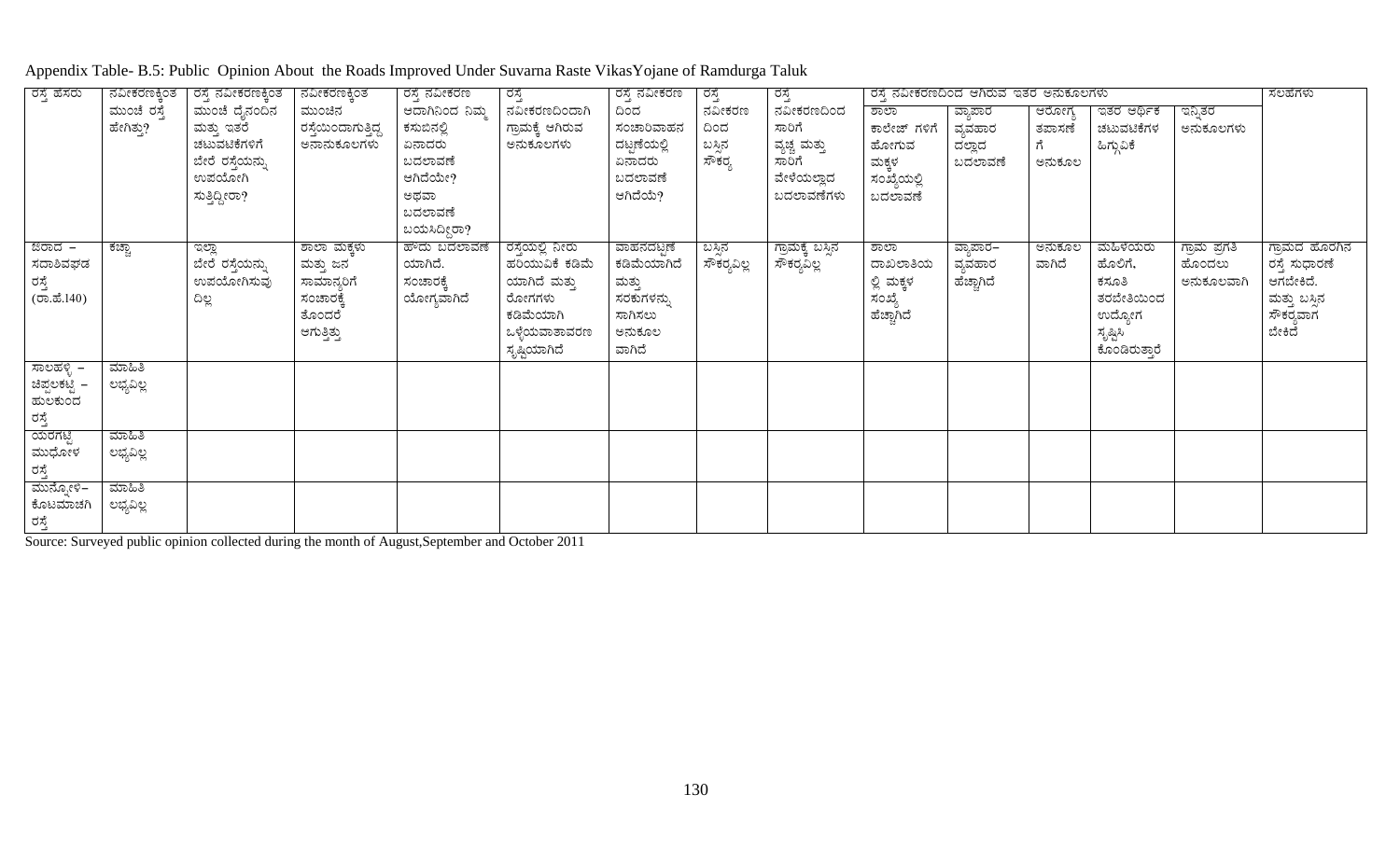| Appendix Table-B.6: Public Opinion About the Rroads Improved Under Suvarna Raste Vikas Yojane of Athani Taluk |  |
|---------------------------------------------------------------------------------------------------------------|--|
|---------------------------------------------------------------------------------------------------------------|--|

| ರಸ್ತೆ ಹೆಸರು                                                          | ನವೀಕರಣಕ್ಕಿಂತ             | ರಸ್ತೆ ನವೀಕರಣಕ್ಕಿಂತ                                                                         | ನವೀಕರಣಕ್ಕಿಂತ                                                                                  | ರಸ್ತೆ ನವೀಕರಣ                                                                               | ರಸ್ತೆ                                                                        | ರಸ್ತೆ                                                                    | ರಸ್ತೆ                             | ರಸ್ತೆ                                                                      | ರಸ್ತೆ ನವೀಕರಣದಿಂದ ಆಗಿರುವ ಇತರ ಅನುಕೂಲಗಳು                                            |                                         |                                                                |                                                                    |                                   | ಸಲಹೆಗಳು                                                                                                                                     |
|----------------------------------------------------------------------|--------------------------|--------------------------------------------------------------------------------------------|-----------------------------------------------------------------------------------------------|--------------------------------------------------------------------------------------------|------------------------------------------------------------------------------|--------------------------------------------------------------------------|-----------------------------------|----------------------------------------------------------------------------|----------------------------------------------------------------------------------|-----------------------------------------|----------------------------------------------------------------|--------------------------------------------------------------------|-----------------------------------|---------------------------------------------------------------------------------------------------------------------------------------------|
|                                                                      | ಮುಂಚೆ ರಸ್ತೆ<br>ಹೇಗಿತ್ತು? | ಮುಂಚೆ ದೈನಂದಿನ<br>ಮತ್ತು ಇತರೆ<br>ಚಟುವಟಿಕೆಗಳಿಗೆ<br>ಬೇರೆ ರಸ್ತೆಯನ್ನು<br>ಉಪಯೋಗಿ<br>ಸುತ್ತಿದ್ದೀರಾ? | ಮುಂಚಿನ<br>ರಸ್ತೆಯಿಂದಾಗುತ್ತಿದ್ದ<br>ಅನಾನುಕೂಲಗಳು                                                  | ಆದಾಗಿನಿಂದ ನಿಮ್ಮ<br>ಕಸುಬಿನಲ್ಲಿ ಏನಾದರು<br>ಬದಲಾವಣೆ<br>ಆಗಿದೆಯೇ? ಅಥವಾ<br>ಬದಲಾವಣೆ<br>ಬಯಸಿದ್ದೀರಾ? | ನವೀಕರಣದಿಂದಾಗಿ<br>ಗ್ರಾಮಕ್ಕೆ ಆಗಿರುವ<br>ಅನುಕೂಲಗಳು                               | ನವೀಕರಣದಿಂದ<br>ಸಂಚಾರಿವಾಹನ<br>ದಟ್ಟಣೆಯಲ್ಲಿ<br>ಏನಾದರು<br>ಬದಲಾವಣೆ<br>ಆಗಿದೆಯೆ? | ನವೀಕರಣ<br>ದಿಂದ<br>ಬಸ್ಸಿನ<br>ಸೌಕರ್ | ನವೀಕರಣದಿಂದ<br>ಸಾರಿಗೆ<br>ವ್ಯಚ್ಚ ಮತ್ತು<br>ಸಾರಿಗೆ<br>ವೇಳೆಯಲ್ಲಾದ<br>ಬದಲಾವಣೆಗಳು | ಶಾಲಾ ಕಾಲೇಜ್<br>ಗಳಿಗೆ ಹೋಗುವ<br>ಮಕ್ಕಳ ಸಂಖ್ಯೆಯಲ್ಲಿ<br>ಬದಲಾವಣೆ                       | ವ್ಯಾಪಾರ<br>ವ್ಯವಹಾರ<br>ದಲ್ಲಾದ<br>ಬದಲಾವಣೆ | ಆರೋಗ್ಯ<br>ತಪಾಸಣೆಗೆ<br>ಅನುಕೂಲ                                   | <u>ಇತರ ಆರ್</u> ಥಿಕ<br>ಚಟುವಟಿಕೆಗಳ<br>ಹಿಗ್ಗುವಿಕೆ                     | ಇನ್ನಿತರ<br>ಅನುಕೂಲಗಳು              |                                                                                                                                             |
| ರಡ್ಡೆರಟ್ಟಿ–<br>ನಾಗುರ್ಡೆ<br>ಪಿ.ಕೆ–<br>ದೊಡವಾಡ–<br>ಸತ್ತಿ–<br>ಜನವಾಡರಸ್ತೆ | ಕಚ್ಚಾ                    | ಇದ್ದಂತಹ<br>ಕಚ್ಚಾರಸ್ತೆಯನ್ನೇ<br>ಉಪಯೋಗಿಸುತ್ತಿದ್ದರು                                            | ಶಾಲೆಗೆ ಹೋಗಲು,<br>ಜನಸಂಚಾರಕ್ಕೆ<br>ಮತ್ತು ಆರೋಗ್ಯ<br>ತಪಾಸಣೆಗೆ<br>ಹೋಗಲು<br>ಅನಾನುಕೂಲ<br>ವಾಗುತ್ತಿತ್ತು | ಹೌದು ಬದಲಾವಣೆ<br>ಆಗಿದೆ                                                                      | <u>ಶಿಕ್ಷಣ, ಆರೋಗ್ಯ</u><br>ಮತ್ತು<br>ಜನಸಾಮಾನ್ಯರ<br>ಕಸುಬಿಗೆ<br>ಅನುಕೂಲ ವಾಗಿದೆ     | ವಾಹನ ದಟ್ಟಣೆ<br>ಹೆಚ್ಚಾಗಿದೆ                                                | ಹೆಚ್ಚಾಗಿದೆ                        | ಬದಲಾವಣೆ<br>ಯಾಗಿದೆ                                                          | ಶಾಲೆಗೆ ಹೋಗುವ<br>ಮಕ್ಕಳ ಸಂಖ್ಯೆ<br>ಹೆಚ್ಚಾಗಿದೆ ಮತ್ತು<br>ಶಿಕ್ಷಣ ಮಟ್ಟ<br>ಸುಧಾರಣೆ ಆಗಿದೆ | ವ್ಯಾಪಾರ<br>ವ್ಯಾವಹಾರ<br>ಹೆಚ್ಚಾಗಿದೆ       | ಕಡಿಮೆ<br>ಸಮಯದಲ್ಲಿ<br>ಆರೋಗ್ಯ<br>ಕೇಂದ್ರಕ್ಕೆ<br>ತಲುಪ<br>ಬಹುದಾಗಿದೆ | ಆರ್ಥಿಕ<br>ಚಟುವಟಿಕೆ<br>ಹೆಚ್ಚಾಗಿದ್ದು,<br>ಗ್ರಾಮ ಪ್ರಗತಿ<br>ಹೊಂದುತ್ತಿದೆ | ಎಲ್ಲಾ<br>ರೀತಿಯಿಂದ<br>ಅನುಕೂಲವಾಗಿದೆ | <u>ಸತ್ತಿ, ನಂದೇಶ್ವರ</u><br>ಮಹಿಷವಾಡಗಿ<br>ರಸ್ತೆ ಸುಧಾರಣೆ<br>ಆಗಿದ್ದು ರಸ್ತೆ<br>ಪೂರ್ತಿಯಾಗಿ<br>ಹಾಳಾಗಿದೆ<br>ಮತ್ತೊಮ್ಮೆ ಕ್ರಮ<br>ಜರುಗಿಸಲು<br>ವಿನಂತಿಸಿದೆ |
| ಕಾಗವಾಡ–                                                              | ಮಾಹಿತಿ                   |                                                                                            |                                                                                               |                                                                                            |                                                                              |                                                                          |                                   |                                                                            |                                                                                  |                                         |                                                                |                                                                    |                                   |                                                                                                                                             |
| ಗಣೇಶವಾಡಿ<br>ರಸ್ತೆ                                                    | ಲಭ್ಯವಿಲ್ಲ                |                                                                                            |                                                                                               |                                                                                            |                                                                              |                                                                          |                                   |                                                                            |                                                                                  |                                         |                                                                |                                                                    |                                   |                                                                                                                                             |
| ಮಂಗಸೂಳಿ–<br>ಲಕ್ಷ್ಮೇಶ್ವರ ರಸ್ತೆ                                        | ಮಧ್ಯಮ                    | ಇಲ್ಲ                                                                                       | <u>ರಸ್ತೆ ಬಹಳ ತಗ್ಗು</u><br>ಗಳಿಂದ ಕೂಡಿತ್ತು<br>ಮತ್ತು ಸಂಚಾರಕ್ಕೆ<br>ಯೋಗ್ಯವಾಗಿರಲಿಲ್ಲ                | ಬದಲಾವಣೆ<br>ಯಾಗಿದೆ                                                                          | ವ್ಯಾಪಾರಕ್ಕೆ ಮತ್ತು<br>ಸಕ್ಕರೆ ಕಾರ್ಖಾನೆಗೆ<br>ಕೆಲಸಕ್ಕೆ<br>ಹೋಗುವುದು<br>ಹೆಚ್ಚಾಗಿದೆ | ಸಂಚಾರಿವಾಹನಗಳ<br>ಸಂಖ್ಯೆ ಹೆಚ್ಚಾಗಿದೆ                                        | ಹೆಚ್ಚಾಗಿದೆ                        | ಬದಲಾವಣೆಯಾ<br>ಗಿದೆ                                                          | ಉನ್ನತ ಶಿಕ್ಷಣ<br>ಪಡೆಯುವಂತಾಗಿದೆ<br>ಮತ್ತು ಶಿಕ್ಷಣ ಮಟ್ಟ<br>ಸುಧಾರಣೆ ಆಗಿದೆ              | ಆಗಿದೆ                                   | ಆಗಿದೆ                                                          | ಆರ್ಥಿಕ<br>ಚಟುವಟಿಕೆ<br>ಹೆಚ್ಚಾಗಿದೆ                                   | ಎಲ್ಲಾ<br>ರೀತಿಯಿಂದ<br>ಅನುಕೂಲವಾಗಿದೆ |                                                                                                                                             |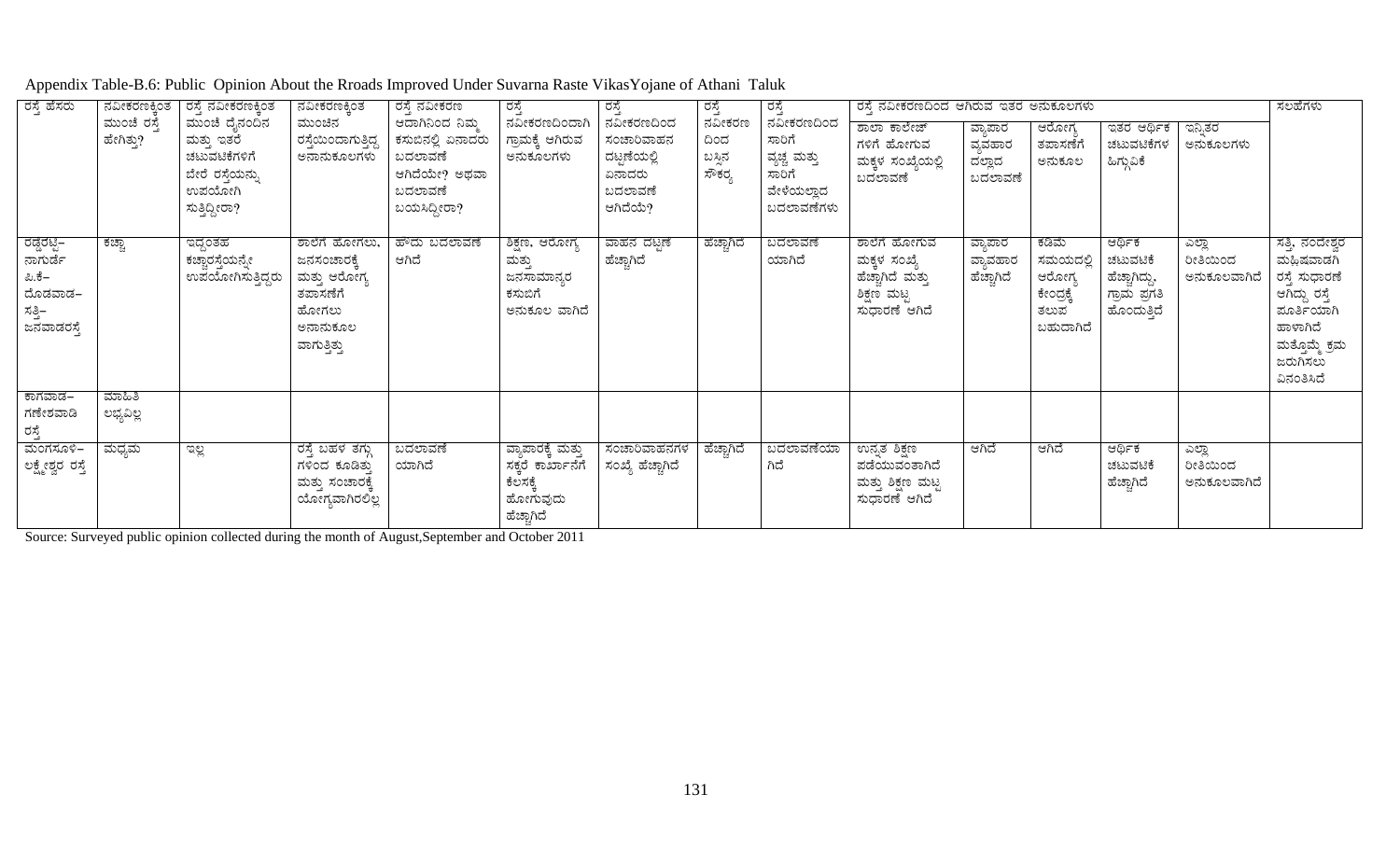| ರಸ್ತೆ ಹೆಸರು<br>ರಸ್ತೆ<br>ನವೀಕರಣಕ್ಕಿಂತ<br><u>ರಸ್ತೆ ನವೀಕರಣಕ್ಕಿಂತ</u><br>ನವೀಕರಣಕ್ಕಿಂತ<br>ರಸ್ತೆ ನವೀಕರಣ<br>ರಸ್ತೆ<br>ರಸ್ತೆ |                        |                                                                                            |                                                                        |                                                                                                  |                                                      | ರಸ್ತೆ<br>ನವೀಕರಣದಿಂದ                                                      |                                   | ರಸ್ತೆ ನವೀಕರಣದಿಂದ ಆಗಿರುವ ಇತರ ಅನುಕೂಲಗಳು                                         |                                                                     |                                                                   |                                          | ಸಲಹೆಗಳು                                |                                |                                   |
|---------------------------------------------------------------------------------------------------------------------|------------------------|--------------------------------------------------------------------------------------------|------------------------------------------------------------------------|--------------------------------------------------------------------------------------------------|------------------------------------------------------|--------------------------------------------------------------------------|-----------------------------------|-------------------------------------------------------------------------------|---------------------------------------------------------------------|-------------------------------------------------------------------|------------------------------------------|----------------------------------------|--------------------------------|-----------------------------------|
|                                                                                                                     | ಮುಂಚೆ ರಸೆ<br>ಹೇಗಿತ್ತು? | ಮುಂಚೆ ದೈನಂದಿನ<br>ಮತ್ತು ಇತರೆ<br>ಚಟುವಟಿಕೆಗಳಿಗೆ<br>ಬೇರೆ ರಸ್ತೆಯನ್ನು<br>ಉಪಯೋಗಿ<br>ಸುತ್ತಿದ್ದೀರಾ? | ಮುಂಚಿನ<br>ರಸ್ತೆಯಿಂದಾಗುತ್ತಿದ್ದ<br>ಅನಾನುಕೂಲಗಳು                           | ಆದಾಗಿನಿಂದ<br>ನಿಮ್ಮ ಕಸುಬಿನಲ್ಲಿ<br>ಏನಾದರು<br>ಬದಲಾವಣೆ<br>ಆಗಿದೆಯೇ?<br>ಅಥವಾ<br>ಬದಲಾವಣೆ<br>ಬಯಸಿದ್ದೀರಾ? | ನವೀಕರಣದಿಂದಾಗಿ<br>ಗ್ರಾಮಕ್ಕೆ ಆಗಿರುವ<br>ಅನುಕೂಲಗಳು       | ನವೀಕರಣದಿಂದ<br>ಸಂಚಾರಿವಾಹನ<br>ದಟ್ಟಣೆಯಲ್ಲಿ<br>ಏನಾದರು<br>ಬದಲಾವಣೆ<br>ಆಗಿದೆಯೆ? | ನವೀಕರಣ<br>ದಿಂದ<br>ಬಸ್ಸಿನ<br>ಸೌಕರ್ | ಸಾರಿಗೆ<br>ವ್ಯಚ್ಚ ಮತ್ತು<br>ಸಾರಿಗೆ<br>ವೇಳೆಯಲ್ಲಾದ<br>ಬದಲಾವಣೆಗಳು                  | ಶಾಲಾ<br>ಕಾಲೇಜ್<br>ಗಳಿಗೆ<br>ಹೋಗುವ<br>ಮಕ್ಕಳ<br>ಸಂಖ್ಯೆಯಲ್ಲಿ<br>ಬದಲಾವಣೆ | ವ್ಯಾಪಾರ<br>ವ್ಯವಹಾರ<br>ದಲ್ಲಾದ<br>ಬದಲಾವಣೆ                           | ಆರೋಗ್ಯ<br>ತಪಾಸಣೆಗೆ<br>ಅನುಕೂಲ             | ಇತರ ಆರ್ಥಿಕ<br>ಚಟುವಟಿಕೆಗಳ<br>ಹಿಗ್ಗುವಿಕೆ | ಇನ್ನಿತರ<br>ಅನುಕೂಲಗಳು           |                                   |
| ಮಂಗಸೂಳಿ –<br>ಲಕ್ಷ್ಮೇಶ್ವರ ರಸ್ತೆ<br>$(\overline{\infty}.\overline{\vec{\infty}} - 73)$                                | ಕಚ್ಚಾ                  | ಹೌದು                                                                                       | ಹೆಚ್ಚು ಸಮಯ<br>ಬೇಕಾಗುತ್ತಿತ್ತು ಮತ್ತು<br>ಬಸ್ಸಿನ ಸಂಪರ್ಕ<br>ಸರಿಯಾಗಿರಲಿಲ್ಲ   | ಹೌದು<br>ಅನುಕೂಲಕರವಾ<br>ಗಿದೆ                                                                       | ವಾಹನ ಸಂಪರ್ಕಕೆ,<br>ಅನುಕೂಲಕರವಾಗಿದೆ                     | ವಾಹನ ದಟ್ಟಣೆ<br>ಹೆಚ್ಚಾಗಿದೆ                                                | ಹೆಚ್ಚಾಗಿದೆ                        | ಸಾರಿಗೆ ವ್ಯಚ್ಚದಲ್ಲಿ<br>ಬದಲಾವಣೆಯಾ<br>ಗಿದೆ<br>ಮತ್ತು ಸಮಯದ<br>ಉಳಿತಾಯ<br>ವಾಗುತ್ತಿದೆ | ಮಕ್ಕಳ ಸಂಖ್ಯೆ<br>ಹೆಚ್ಚಾಗಿದೆ                                          | ವಾಣಿಜ್ಯ<br>ಮತ್ತು<br>ವಾಣಿಜ್ಯೇತರ<br>ವ್ಯವಹಾರಕ್ಕೆ<br>ಅನುಕೂಲವಾ<br>ಗಿದೆ | ತುರ್ತು<br>ಚಿಕಿತ್ತೆಗೆ<br>ಅನುಕೂಲ<br>ವಾಗಿದೆ | ಉಂಟಾಗಿದೆ                               | ಎಲ್ಲವರ್ಗದವರಿಗೂ<br>ಅನುಕೂಲವಾಗಿದೆ |                                   |
| ಕಾಗವಾಡ–<br>ಕಲಾದಗಿ ರಸ್ತೆ                                                                                             | ಮಾಹಿತಿ<br>ಲಭ್ಯವಿಲ್ಲ    |                                                                                            |                                                                        |                                                                                                  |                                                      |                                                                          |                                   |                                                                               |                                                                     |                                                                   |                                          |                                        |                                |                                   |
| <u>ಹಾರೂಗೇರಿ –</u><br>ರಾಯಭಾಗ<br>ನಾಗರಮುನ್ಶೋಳಿ<br>ರಸ್ತೆ                                                                | ಕಚ್ಚಾ                  | ಹೌದು                                                                                       | ಸಮಯ ಮತ್ತು<br>ಹಣ ವ್ಯರ್ಥ<br>ವಾಗುತ್ತಿತ್ತು                                 | ಸಮಯದ<br>ಉಳಿತಾಯ<br>ವಾಗುತ್ತಿದೆ                                                                     | ವಾಹನ ಸಂಚಾರಕೆ,<br>ಮತ್ತು ವ್ಯಾಪಾರಕ್ಕೆ<br>ಅನುಕೂಲಕರವಾಗಿದೆ | ವಾಹನ ದಟ್ಟಣೆ<br>ಹೆಚ್ಚಾಗಿದೆ                                                | ಹೆಚ್ಚಾಗಿದೆ                        | ಸಮಯದ<br>ಉಳಿತಾಯದ<br>ಜೊತೆಗೆ<br>ಹಣದವ್ಯಚ್ಚ<br>ಕಡಿಮೆಯಾಗಿದೆ                         | <u>ಮಕ್ಕಳ ಸಂಖ್ಯೆ</u><br>ಹೆಚ್ಚಾಗಿದೆ                                   | ಕಬ್ಬಿನ ಮತ್ತು<br>ಇತರೆ<br>ವಸ್ತುಗಳ<br>ವ್ಯಾಪಾರ<br>ಹೆಚ್ಚಾಗಿದೆ          | ಅನುಕೂಲ<br>ಕರವಾಗಿದೆ                       | ಹೆಚ್ಚಾಗಿದೆ                             | ಅನುಕೂಲ<br>ವಾಗಿದೆ               |                                   |
| ಚಿಂಚಲಿ ಸುತಗಟ್ಟಿ<br>ರಸ್ತೆ                                                                                            | ಕಚ್ಚಾ                  | ಹೌದು, ಈ ರಸ್ತೆಗೆ<br>ಸಮಾನಾಂತರವಾಗಿ<br>ದ್ದ ಇನ್ನೊಂದು<br>ರಸ್ತೆಯನ್ನು<br>ಉಪಯೋಗಿಸ<br>ಲಾಗುತ್ತಿತ್ತು   | ಜನಸಂಚಾರಕ್ಕೆ<br>ಮತ್ತು ವಾಹನ<br>ಸಂಚಾರಕ್ಕೆ ಬಹಳ<br>ತೊಂದರೆ<br>ಉಂಟಾಗುತ್ತಿತ್ತು | ಹೌದು.<br>ಸಮಯದ<br>ಉಳಿತಾಯ<br>ವಾಗಿದೆ                                                                | ವಾಹನ ಸಂಚಾರಕ್ಕೆ<br>ಬಹಳ<br>ಅನುಕೂಲವಾಗಿದೆ                | ವಾಹನ ದಟ್ಟಣೆ<br>ಹೆಚ್ಚಾಗಿದೆ                                                | ಬಸ್ಸಿನ<br>ಸೌಕರ್<br>ವಿಲ್ಲ          | ಸಮಯದ<br>ಅಭಾವ<br>ಕಡಿಮೆಯಾಗಿದೆ,<br>ಇಂಧನ ದಕ್ಷತೆ<br>ಹೆಚ್ಚಾಗಿದೆ                     | 2g                                                                  | ಕಬ್ಬು<br>ಸಾಗಣೆಗೆ<br>ಅನುಕೂಲವಾ<br>ಗಿದೆ                              | ತುರ್ತು<br>ಚಿಕಿತೆಗೆ<br>ಅನುಕೂಲ<br>ವಾಗಿದೆ   | ಆಗಿಲ್ಲ                                 | ಡಿಗಿದ                          | ಬಸ್ಸಿನ<br>ಸೌಕರ್ರ<br>ವಾಗ<br>ಬೇಕಿದೆ |
| ಹಾರೂಗೇರಿ –                                                                                                          | ಮಾಹಿತಿ                 |                                                                                            |                                                                        |                                                                                                  |                                                      |                                                                          |                                   |                                                                               |                                                                     |                                                                   |                                          |                                        |                                |                                   |
| ರಾಯಭಾಗ<br>ನಾಗರಮುನ್ಶೋಳಿ<br>ರಸ್ತೆ.                                                                                    | ಲಭ್ಯವಿಲ್ಲ              |                                                                                            |                                                                        |                                                                                                  |                                                      |                                                                          |                                   |                                                                               |                                                                     |                                                                   |                                          |                                        |                                |                                   |
| ಅಲಗವಾಡಿ                                                                                                             | ಮಾಹಿತಿ                 |                                                                                            |                                                                        |                                                                                                  |                                                      |                                                                          |                                   |                                                                               |                                                                     |                                                                   |                                          |                                        |                                |                                   |
| ಬಸ್ತವಾಡ<br>ಸೌಸುದ್ದಿ ರಸ್ತೆ.                                                                                          | ಲಭ್ಯವಿಲ್ಲ              |                                                                                            |                                                                        |                                                                                                  |                                                      |                                                                          |                                   |                                                                               |                                                                     |                                                                   |                                          |                                        |                                |                                   |
| ಗುರ್ಾಮರ–                                                                                                            | ಮಾಹಿತಿ                 |                                                                                            |                                                                        |                                                                                                  |                                                      |                                                                          |                                   |                                                                               |                                                                     |                                                                   |                                          |                                        |                                |                                   |
| ಎತ್ನಾಲ ಬಸ್ತವಾಡ<br>ರಸ್ತೆ                                                                                             | ಲಭ್ಯವಿಲ್ಲ              |                                                                                            |                                                                        |                                                                                                  |                                                      |                                                                          |                                   |                                                                               |                                                                     |                                                                   |                                          |                                        |                                |                                   |
| <u>ನಿಲಗಿ–ಸುತ್ತಟ್ಟ–</u>                                                                                              | ಮಾಹಿತಿ                 |                                                                                            |                                                                        |                                                                                                  |                                                      |                                                                          |                                   |                                                                               |                                                                     |                                                                   |                                          |                                        |                                |                                   |
| ಕುಡಚಿ ರಸ್ತೆ                                                                                                         | ಲಭ್ಯವಿಲ್ಲ              |                                                                                            |                                                                        |                                                                                                  |                                                      |                                                                          |                                   |                                                                               |                                                                     |                                                                   |                                          |                                        |                                |                                   |

|  | Appendix Table-Appendix Table - B.7: Public Openion About the Roads Improved Under Suvarna Raste Vikas Yojane of Raybhag Taluk |  |
|--|--------------------------------------------------------------------------------------------------------------------------------|--|
|  |                                                                                                                                |  |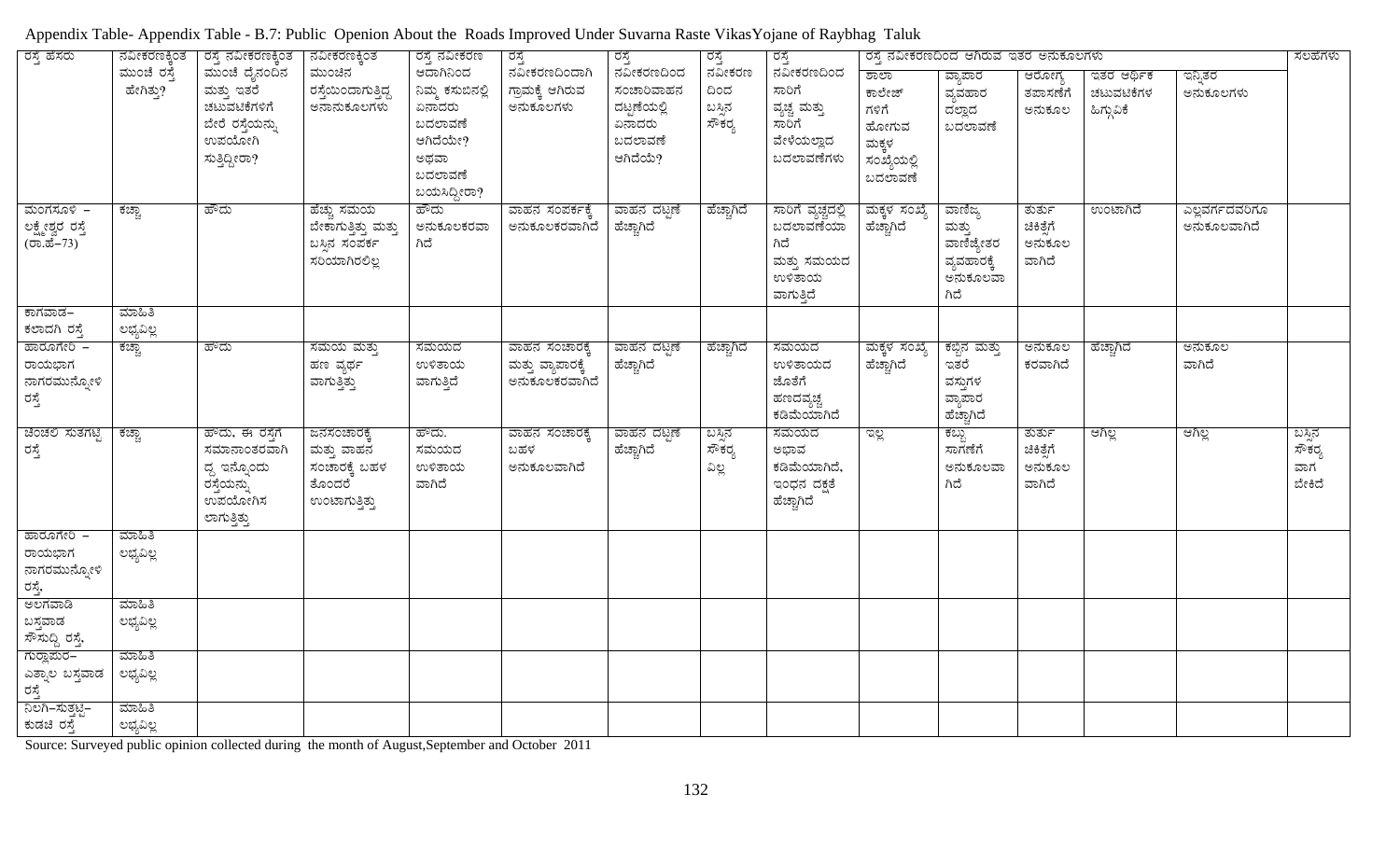Appendix Table –B.8: Public Opinion About the Roads Improved Under Suvarna Raste Vikasyojane of Hukkeri Taluk

| ರಸ್ತೆ ಹೆಸರು             | ನವೀಕರಣಕ್ಕಿಂತ | ರಸ್ತೆ                       | ನವೀಕರಣಕ್ಕಿಂತ            | ರಸ್ತೆ ನವೀಕರಣ      | ರಸ್ತೆ              | ರಸ್ತೆ ನವೀಕರಣ          | ರಸ್ತೆ              | ರಸ್ತೆ           |              | ರಸ್ತೆ ನವೀಕರಣದಿಂದ ಆಗಿರುವ ಇತರ ಅನುಕೂಲಗಳು |          |            |           | ಸಲಹೆಗಳು |
|-------------------------|--------------|-----------------------------|-------------------------|-------------------|--------------------|-----------------------|--------------------|-----------------|--------------|---------------------------------------|----------|------------|-----------|---------|
|                         | ಮುಂಚೆ ರಸೆ    | ನವೀಕರಣಕ್ಕಿಂತ<br>ಮುಂಚೆ       | ಮುಂಚಿನ                  | ಆದಾಗಿನಿಂದ         | ನವೀಕರಣದಿಂದಾಗಿ      | ದಿಂದ ಸಂಚಾರಿ           | ನವೀಕರಣ             | ನವೀಕರಣದಿಂದ      | ಶಾಲಾ         | ವ್ಯಾಪಾರ                               | ಆರೋಗ್ಯ   | ಇತರ ಆರ್ಥಿಕ | ಇನ್ನಿತರ   |         |
|                         | ಹೇಗಿತ್ತು?    |                             | ರಸ್ತೆಯಿಂದಾಗುತ್ತಿದ್ದ     | ನಿಮ್ಮ ಕಸುಬಿನಲ್ಲಿ  | ಗ್ರಾಮಕ್ಕೆ ಆಗಿರುವ   | ವಾಹನ                  | ದಿಂದ ಬಸಿನ<br>ಸೌಕರ್ | ಸಾರಿಗೆ ವೃಚ್ಚ    | ಕಾಲೇಜ್       | ವ್ಯವಹಾರದಲ್ಲಾದ                         | ತಪಾಸಣೆಗೆ | ಚಟುವಟಿಕೆಗಳ | ಅನುಕೂಲಗ   |         |
|                         |              | ದೈನಂದಿನ                     | ಅನಾನುಕೂಲಗಳು             | ಏನಾದರು<br>ಬದಲಾವಣೆ | ಅನುಕೂಲಗಳು          | ದಟ್ಟಣೆಯಲ್ಲಿ<br>ಏನಾದರು |                    | ಮತ್ತು<br>ಸಾರಿಗೆ | ಗಳಿಗೆ        | ಬದಲಾವಣೆ                               | ಅನುಕೂಲ   | ಹಿಗ್ಗುವಿಕೆ | ಳು        |         |
|                         |              | ಮತ್ತು ಇತರೆ<br>ಚಟುವಟಿಕೆಗಳಿಗೆ |                         | ಆಗಿದೆಯೇ?          |                    | ಬದಲಾವಣೆ               |                    | ವೇಳೆಯಲ್ಲಾದ      | ಹೋಗುವ        |                                       |          |            |           |         |
|                         |              |                             |                         | ಅಥವಾ              |                    | ಆಗಿದೆಯೆ?              |                    | ಬದಲಾವಣೆಗಳು      | ಮಕ್ಕಳ        |                                       |          |            |           |         |
|                         |              | ಬೇರೆ ರಸ್ತೆಯನ್ನು<br>ಉಪಯೋಗಿ   |                         | ಬದಲಾವಣೆ           |                    |                       |                    |                 | ಸಂಖ್ಯೆಯಲ್ಲಿ  |                                       |          |            |           |         |
|                         |              |                             |                         | ಬಯಸಿದ್ದೀರಾ?       |                    |                       |                    |                 | ಬದಲಾವಣೆ      |                                       |          |            |           |         |
| <u>ಮಡರ್</u> ಲಾ          | ಮಧ್ಯಮ        | ಸುತ್ತಿದ್ದೀರಾ?<br>ಇಲ್ಲ       | ಸಾರಿಗೆ ಸಂಪರ್ಕಕೆ,        | ಇಲ್ಲಾ             | ಆಗಿಲ್ಲ             | ಆಗಿಲ್ಲ                | ಆಗಿಲ್ಲ             | ಆಗಿದೆ           | ಆಗಿದೆ        | ಆಗಿದೆ                                 | ಆಗಿದೆ    | ಆಗಿದೆ      | ಆಗಿದೆ     |         |
| ಶಿಮರ ರಸ್ತೆ              |              |                             | ಬಹಳ ತೊಂದರೆ              |                   |                    |                       |                    |                 |              |                                       |          |            |           |         |
|                         |              |                             | ಉಂಟಾಗುತ್ತಿತ್ತು          |                   |                    |                       |                    |                 |              |                                       |          |            |           |         |
|                         | ಮಾಹಿತಿ       |                             |                         |                   |                    |                       |                    |                 |              |                                       |          |            |           |         |
| ಶೆಟ್ಟಿಹಳ್ಳಿ<br>ಈಚಲಕರಂಜಿ | ಲಭ್ಯವಿಲ್ಲ    |                             |                         |                   |                    |                       |                    |                 |              |                                       |          |            |           |         |
| <u>ಸುಲ್ತಾನಮರ–</u>       | ಕಚ್ಚಾ        | ಇಲ್ಲಾ                       | ಜನ ಸಂಚಾರಕೆ,             | ಬದಲಾವಣೆಯಾ         | ಜನ ಸಂಚಾರ ಮತ್ತು     | ಇಲ್ಲಾ                 | ಆಗಿದೆ              | ಸಮಯದ            | ಮಕ್ಕಳ ಸಂಖ್ಯೆ | ಕಬ್ಬಿನ ಮತ್ತು                          | ಅನುಕೂಲಕರ | ಹೆಚ್ಚಾಗಿದೆ | ಅನುಕೂಲ    |         |
| ನೂಗಿನಹಾಳ–               |              |                             | ಮತ್ತು ವಾಹನ <sup>್</sup> | ಗಿದೆ              | ವಾಹನ ಸಂಚಾರ         |                       |                    | ಉಳಿತಾಯದ         | ಹೆಚ್ಚಾಗಿದೆ   | ಇತರೆ ವಸುಗಳ                            | ವಾಗಿದೆ   |            | ವಾಗಿದೆ    |         |
| ಅವರಗೋಳ–                 |              |                             | ಸಂಚಾರಕ್ಕೆ ಬಹಳ           |                   | ವ್ಯಚ್ಚ ಕಡಿಮೆಯಾಗಿದೆ |                       |                    | ಜೊತೆಗೆ          |              | ವ್ಯಾಪಾರ                               |          |            |           |         |
| ಕೊಟಬಾಗಿ                 |              |                             | ಅನಾನುಕೂಲ                |                   |                    |                       |                    | ಹಣದವ್ಯಚ್ಚ       |              | ಹೆಚ್ಚಾಗಿದೆ                            |          |            |           |         |
| ರಸ್ತೆ                   |              |                             | ವಾಗಿತ್ತು                |                   |                    |                       |                    | ಕಡಿಮೆಯಾಗಿದೆ     |              |                                       |          |            |           |         |
| ಹುಕ್ಕೇರಿ–               | ಕಚ್ಚಾ        | ಇಲ್ಲಾ                       | ವಾಹನ ಸಂಚಾರಕೆ,           | ಬಹಳ               | ಸರಕು ಸಾಗಣೆಗೆ       | ವಾಹನ ದಟ್ಟಣೆ           | ಹೆಚ್ಚಾಗಿದೆ         | ಸಾರಿಗೆ ವ್ಯಚ್ಚ   | ದಾಖಲಾತಿ      | ಹಾಲಿನ                                 | ಅನುಕೂಲಕರ | ಉಂಟಾಗಿದೆ   | ಎಲ್ಲವರ್ಗದ |         |
| ಮದಿಹಳ್ಳಿ–               |              |                             | ಬಹಳ ತೊಂದರೆ              | ಬದಲಾವಣೆ           | ಬಹಳ                | ಹೆಚ್ಚಾಗಿದೆ            |                    | ದಲ್ಲಿ ಯಾವುದೇ    | ಸಂಖ್ಯೆ       | ವ್ಯಪಾರ–                               | ವಾಗಿದೆ   |            | ವರಿಗೂ     |         |
| ತಿರಗಾಂ–                 |              |                             | ಆಗುತ್ತಿತ್ತು             | ಉಂಟಾಗಿದೆ          | ಅನುಕೂಲಕರವಾಗಿದೆ     |                       |                    | ಬದಲಾವಣೆ         | ಹೆಚ್ಚಾಗಿದೆ   | ವಹಿವಾಟು                               |          |            | ಅನುಕೂಲ    |         |
| ಅವರಗೋಳ                  |              |                             |                         |                   |                    |                       |                    | ಆಗಿಲ್ಲ          |              | ಹೆಚ್ಚಾಗಿದೆ                            |          |            | ವಾಗಿದೆ    |         |
| ರಸ್ತೆ                   |              |                             |                         |                   |                    |                       |                    |                 |              |                                       |          |            |           |         |
| ಗೌಡವಾಡ–                 | ಕಚ್ಚಾ        | ಇಲ್ಲಾ                       | ವಾಹನ ಸಂಚಾರಕೆ,           | ಹೌದು.             | ವಾಹನ ಸಂಚಾರಕೆ,      | <u>ವಾಹನ ದಟ್ಟಣೆ</u>    | ಹೆಚ್ಚಾಗಿದೆ         | ಸಮಯದ            | ಇಲ್ಲ         | ಕಬ್ಬು ಸಾಗಣೆಗೆ                         | ಅನುಕೂಲವಾ | ಆಗಿದೆ      | ಆಗಿದೆ     |         |
| ಅವರಗೋಳ                  |              |                             | ಬಹಳ ತೊಂದರೆ              | ಸಮಯದ              | ಬಹಳ                | ಹೆಚ್ಚಾಗಿದೆ            |                    | ಅಭಾವ            |              | ಅನುಕೂಲವಾಗಿದೆ                          | ಗಿದೆ     |            |           |         |
| ರಸ್ತೆ                   |              |                             | ಉಂಟಾಗುತ್ತಿತ್ತು          | ಉಳಿತಾಯ            | ಅನುಕೂಲವಾಗಿದೆ       |                       |                    | ಕಡಿಮೆಯಾಗಿದೆ.    |              |                                       |          |            |           |         |
|                         |              |                             |                         | ವಾಗಿದೆ            |                    |                       |                    |                 |              |                                       |          |            |           |         |
| ಹೆಬ್ಬಾಳ–                | ಮಧ್ಯಮ        | ಇಲ್ಲಾ                       | ವಾಹನ ಸಂಚಾರಕ್ಕೆ          | ಹೌದು              | ಜನ ಸಂಚಾರಕ್ಕೆ       | ಇಲ್ಲಾ                 | ಖಾಸಗಿ              | ಸಾರಿಗೆ ವ್ಯಜ್ಞ   | ಮಕ್ಕಳ ಸಂಖ್ಯೆ | ವ್ಯಾಪಾರ                               | ತುರ್ತು   | ಉಂಟಾಗಿದೆ   | ಎಲ್ಲವರ್ಗದ |         |
| ಕೊಚರಿ ರಸ್ತೆ             |              |                             | ಮತ್ತು                   | ಬದಲಾವಣೆಯಾ         | ವ್ಯಾಪಾರ ವೃದ್ಧಿಗೆ   |                       | ಬಸ್ಸಿನ ಸೌಕರ್ರ್ಗ    | ಮತ್ತು           | ಹೆಚ್ಚಾಗಿದೆ   | ವ್ಯವಹಾರಕ್ಕೆ                           | ಚಿಕಿತೆಗೆ |            | ವರಿಗೂ     |         |
|                         |              |                             | ಜನಸಂಚಾರಕ್ಕೆ             | ಗಿದೆ              | ಮತ್ತು ಶಿಕ್ಷಣ ಹಾಗೂ  |                       | ಹೆಚ್ಚಾಗಿದೆ         | ಸಮಯದ            |              | ಅನುಕೂಲವಾಗಿದೆ                          | ಅನುಕೂಲ   |            | ಅನುಕೂಲವಾ  |         |
|                         |              |                             | ತೊಂದರೆ                  |                   | ಇತರೆ ಕಾರ್ಯಗಳಿಗೆ    |                       |                    | ಉಳಿತಾಯ          |              |                                       | ವಾಗಿದೆ   |            | ಗಿದೆ      |         |
|                         |              |                             | ಉಂಟಾಗುತ್ತಿತ್ತು          |                   | ಅನೂಕೂಲವಾಗಿದೆ       |                       |                    | ವಾಗುತ್ತಿದೆ      |              |                                       |          |            |           |         |
| ಮನಗಾಂ–                  | ಮಾಹಿತಿ       |                             |                         |                   |                    |                       |                    |                 |              |                                       |          |            |           |         |
| ದೂದಗಟ್ಟಿ ರಸ್ತೆ          | ಲಭ್ಯವಿಲ್ಲ    |                             |                         |                   |                    |                       |                    |                 |              |                                       |          |            |           |         |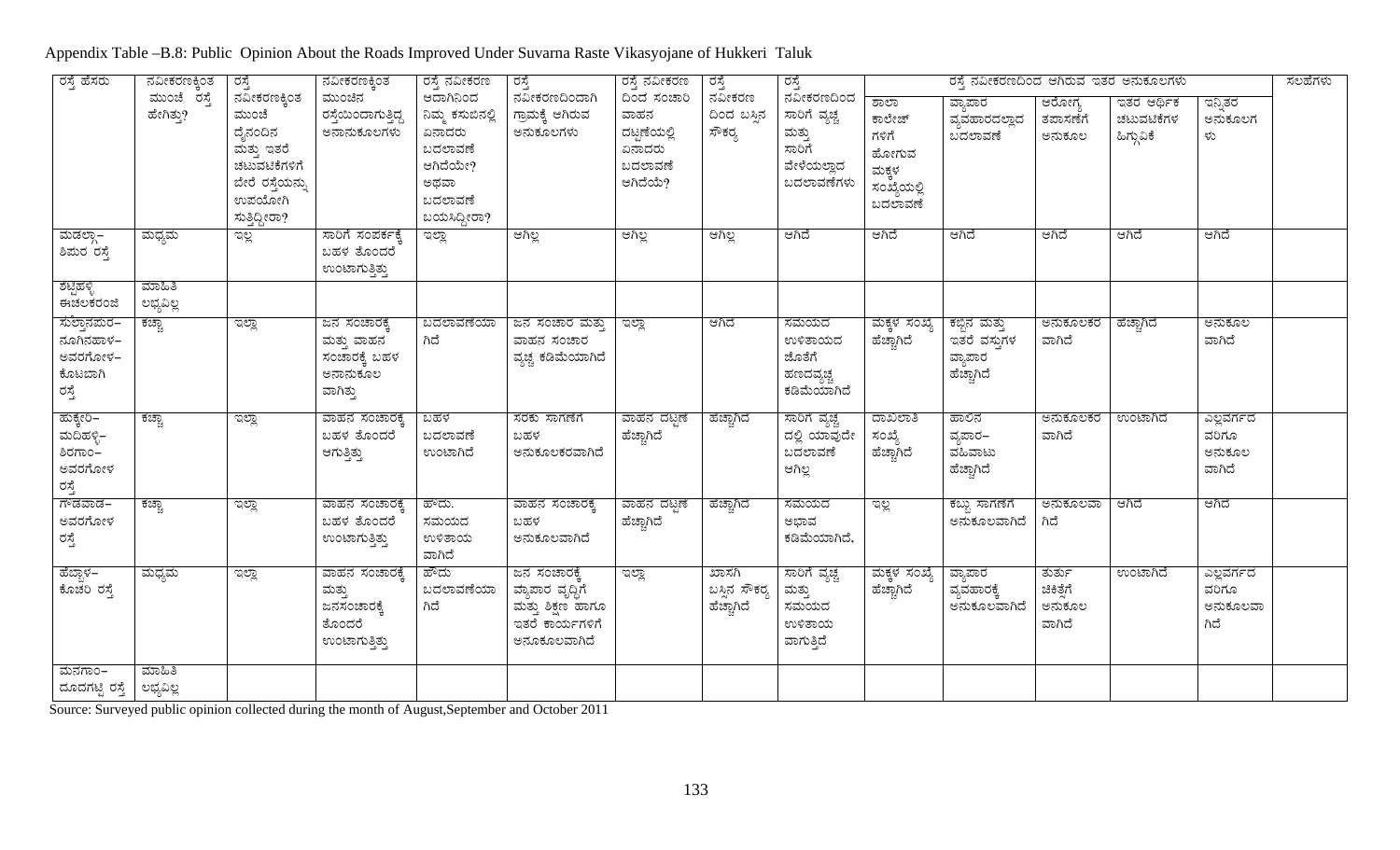# Appendix Table-B.9.i: Public Opinion About the Roads Improved Under Suvarna Raste VikasYojane of Chikkodi Taluk

| ರಸ್ತೆ ಹೆಸರು                                                  | ನವೀಕರಣಕ್ಕಿಂ                   | ರಸ್ತೆ                                                                                                         | ನವೀಕರಣಕ್ಕಿಂತ                                                               | ರಸ್ತೆ ನವೀಕರಣ                                                                                  | ರಸ್ತೆ                                                                                     | ರಸ್ತೆ ನವೀಕರಣ                                                       | ರಸ್ತೆ                                   | ರಸ್ತೆ<br>ನವೀಕರಣದಿಂದ                                                  | ರಸ್ತೆ ನವೀಕರಣದಿಂದ ಆಗಿರುವ ಇತರ ಅನುಕೂಲಗಳು                               |                                            | ಸಲಹೆಗಳು                             |                                        |                                                  |                                              |
|--------------------------------------------------------------|-------------------------------|---------------------------------------------------------------------------------------------------------------|----------------------------------------------------------------------------|-----------------------------------------------------------------------------------------------|-------------------------------------------------------------------------------------------|--------------------------------------------------------------------|-----------------------------------------|----------------------------------------------------------------------|---------------------------------------------------------------------|--------------------------------------------|-------------------------------------|----------------------------------------|--------------------------------------------------|----------------------------------------------|
|                                                              | ತ ಮುಂಚೆ<br>ರಸ್ತೆ<br>ಹೇಗಿತ್ತು? | ನವೀಕರಣಕ್ಕಿಂತ<br>ಮುಂಚೆ<br>ದೈನಂದಿನ ಮತ್ತು<br>ಇತರೆ<br>ಚಟುವಟಿಕೆಗಳಿಗೆ<br>ಬೇರೆ ರಸ್ತೆಯನ್ನು<br>ಉಪಯೋಗಿ<br>ಸುತ್ತಿದ್ದೀರಾ? | ಮುಂಚಿನ<br>ರಸೆಯಿಂದಾಗುತ್ತಿದ್ದ<br>ಅನಾನುಕೂಲಗಳು                                 | ಆದಾಗಿನಿಂದ ನಿಮ್ಮ<br>ಕಸುಬಿನಲ್ಲಿ<br>ಏನಾದರು<br>ಬದಲಾವಣೆ<br>ಆಗಿದೆಯೇ? ಅಥವಾ<br>ಬದಲಾವಣೆ<br>ಬಯಸಿದ್ದೀರಾ? | ನವೀಕರಣದಿಂದಾಗಿ<br>ಗ್ರಾಮಕ್ಕೆ ಆಗಿರುವ<br>ಅನುಕೂಲಗಳು                                            | ದಿಂದ<br>ಸಂಚಾರಿವಾಹನ<br>ದಟ್ಟಣೆಯಲ್ಲಿ<br>ಏನಾದರು<br>ಬದಲಾವಣೆ<br>ಆಗಿದೆಯೆ? | ನವೀಕರಣ<br>ದಿಂದ<br>ಬಸ್ಸಿನ<br>ಸೌಕರ್       | ಸಾರಿಗೆ<br>ವ್ಯಚ್ಚ ಮತ್ತು<br>ಸಾರಿಗೆ<br>ವೇಳೆಯಲ್ಲಾದ<br>ಬದಲಾವಣೆಗಳು         | ಶಾಲಾ<br>ಕಾಲೇಜ್<br>ಗಳಿಗೆ<br>ಹೋಗುವ<br>ಮಕ್ಕಳ<br>ಸಂಖ್ಯೆಯಲ್ಲಿ<br>ಬದಲಾವಣೆ | ವ್ಯಾಪಾರ<br>ವ್ಯವಹಾರ<br>ದಲ್ಲಾದ<br>ಬದಲಾವಣೆ    | ಆರೋಗ್ಯ<br>ತಪಾಸಣೆಗೆ<br>ಅನುಕೂಲ        | ಇತರ ಆರ್ಥಿಕ<br>ಚಟುವಟಿಕೆಗಳ<br>ಹಿಗ್ಗುವಿಕೆ | ಇನ್ನಿತರ<br>ಅನುಕೂಲಗಳು                             |                                              |
| ಖಡಕಲಾಟ–<br>ಖೋಥಳಿ<br>ಶಾಂತಿಗಿರಿ ರಸ್ತೆ                          | ಕಚ್ಚಾ                         | ಹೌದು                                                                                                          | ಜನ ಸಂಚಾರಕ್ಕೆ<br>ಮತ್ತು ವಾಹನ<br>ಸಂಚಾರಕ್ಕೆ<br>ತೊಂದರೆ ಆಗುತ್ತಿತ್ತು              | ಬದಲಾವಣೆ<br>ಯಾಗಿದೆ                                                                             | ಜನ ಸಂಚಾರಕೆ<br>ಬಹಳ<br>ಅನುಕೂಲವಾಗಿದೆ                                                         | ಹೌದು                                                               | ಆಗಿದೆ                                   | ಸಾರಿಗೆ ವ್ಯಚ್ಚ ಕಡಿಮೆ<br>ಆಗಿದೆ ಮತ್ತು<br>ವಾಹನ ಸಂಚಾರ<br>ಹೆಚ್ಚಾಗಿದೆ       | ಹಾಜರಾತಿ<br>ಸಂಖ್ಯೆ<br>ಹೆಚ್ಚಾಗಿದೆ.                                    | ವ್ಯಾಪಾರ<br>ವ್ಯವಹಾರಕ್ಕೆ<br>ಅನುಕೂಲವಾಗಿ<br>ದೆ | ತುರ್ತು ಚಿಕಿತೆಗೆ<br>ಅನುಕೂಲವಾಗಿದೆ     | ಅನುಕೂಲ<br>ವಾಗಿದೆ                       | ಅನುಕೂಲ<br>ವಾಗಿದೆ                                 |                                              |
| ನಾಗರಮುನ್ಯೋಳಿ<br>–ಜೋಡಕುರ್ತಿ–<br>ಕೇರೂರ ರಸ್ತೆ                   | ಕಚ್ಚಾ                         | ಇಲ್ಲಾ                                                                                                         | ಹೆಚ್ಚು<br>ಅಪಘಾತಗಳು<br>ಸಂಭವಿಸುತ್ತಿದ್ದವು                                     | ಝ್ತೆ<br>ಪೂರ್ತಿಯಾಗಿಲ್ಲ                                                                         | ag                                                                                        | <u>ಅನ್ವಯಿಸುವುದಿ</u><br>ಲ್ಲ                                         | ಹಾಗೆಯೇ<br>ಇದೆ                           | ಅನಾನು<br>ಕೂಲತೆಗಳು<br>ಹೆಚ್ಚಾಗಿವೆ.(ರಸ್ತೆ<br>ಕಾಮಗಾರಿ ಮೂರ್ತಿ<br>ಯಾಗಿಲ್ಲ) | 2g                                                                  | ಇಲ್ಲಿ                                      | <u> ಅನಾನುಕೂಲತೆಗಳು</u><br>ಹೆಚ್ಚಾಗಿದೆ | ಇಲ್ಲಿ                                  | ಮೊದಲಿಗಿಂತ<br>ಹೆಚ್ಚು<br>ಅಪಘಾತಗಳು<br>ಸಂಭವಿಸುತ್ತಿದೆ | ರಸ್ತೆ ಕಾಮಗಾರಿ<br>ಯನ್ನು ಮೂರ್ಣ<br>ಗೊಳಿಸ ಬೇಕಿದೆ |
| ಬಾಟನಾಗೂರ –<br>ಬೋರಂಗವಾಡಿ<br>ರಸ್ತೆ<br>ನಿಪ್ರಾಣಿ                 | ಮಧ್ಯಮ<br>ಮಾಹಿತಿ               | ಇಲ್ಲಿ                                                                                                         | ತಗ್ಗು ಗುಂಡಿಗಳಿಂದ<br>ಅನಾನುಕೂಲತೆ<br>ಉಂಟಾಗಿತ್ತು                               | ್ಪಪಗತಿ ಯಾಗಿದೆ                                                                                 | ವಾಹನ ಸಂಚಾರಕ್ಕೆ<br>ಅನುಕೂಲವಾಗಿದೆ                                                            | ಇಲ್ಲಾ                                                              | ಇಲ್ಲಾ                                   | ಇಲ್ಲಾ                                                                | ಹೆಚ್ಚಾಗಿದೆ                                                          | <u>ಸ್ವಲ್ಪ ಸುಧಾರಣೆ</u><br>ಯಾಗಿದೆ            | ಆಗಿರುತ್ತದೆ                          | ಆಗಿರುತ್ತದೆ                             | ಆಗಿರುತ್ತದೆ                                       |                                              |
| ಕೊಟ್ಟಲಗಿ ರಸ್ತೆ<br>ನಾಗರಮುನ್ಯೋಳಿ<br>– ಹಂಚಿನಾಳ–<br>ದೋಣವಾಡ ರಸ್ತೆ | ಲಭ್ಯವಿಲ್ಲ<br>ಮಧ್ಯಮ            | ಇಲ್ಲ                                                                                                          | ತಗ್ಗು ಗುಂಡಿಗಳಿಂದ<br>ಅನಾನುಕೂಲತೆ<br>ಉಂಟಾಗಿತ್ತು                               | ಹೌದು ಬದಲಾವಣೆ<br>ಯಾಗಿದೆ                                                                        | ವಾಹನ ಸಂಚಾರ<br>ಸುಲಭವಾಗಿದೆ                                                                  | ಹೆಚ್ಚಾಗಿದೆ                                                         | ಹೆಚ್ಚಿದೆ                                | <u>ಸಾಕಷ್ಟು ಬದಲಾವಣೆ</u><br>ಯಾಗಿದೆ                                     | ಹಾಜರಾತಿ<br>ಸಂಖ್ಯೆ<br>ಹೆಚ್ಚಾಗಿದೆ.                                    | ವ್ಯಾಪಾರ<br>ವ್ಯವಹಾರಕ್ಕೆ<br>ಅನುಕೂಲ<br>ವಾಗಿದೆ | ತುರ್ತು ಚಿಕಿತೆಗೆ<br>ಅನುಕೂಲವಾಗಿದೆ     | ಅನುಕೂಲ<br>ವಾಗಿದೆ                       | ಅನುಕೂಲ<br>ವಾಗಿದೆ                                 |                                              |
| ಹತ್ತರವಾಟ ರಸ್ತೆ                                               | ಮಧ್ಯಮ                         | ಇಲ್ಲ                                                                                                          | ರಸ್ತೆ ತಗ್ಗುಗಳಿಂದ<br>ಕೂಡಿದ್ದು ವಾಹನ<br>ಸಂಚಾರಕ್ಕೆ<br>ತೊಂದರೆ<br>ಉಂಟಾಗುತ್ತಿತ್ತು | ಹೌದು ಬದಲಾವಣೆ<br>ಯಾಗಿದೆ                                                                        | ಜನ ಸಂಚಾರಕೆ<br>ವ್ಯಾಪಾರ ವೃದ್ಧಿಗೆ<br>ಮತ್ತು ಶಿಕ್ಷಣ<br>ಹಾಗೂ ಇತರೆ<br>ಕಾರ್ಯಗಳಿಗೆ<br>ಅನೂಕೂಲವಾಗಿದೆ | ಇಲ್ಲಾ                                                              | ಖಾಸಗಿ<br>ಬಸ್ಸಿನ<br>ಸೌಕರ್ತ<br>ಹೆಚ್ಚಾಗಿದೆ | ಸಾರಿಗೆ ವ್ಯಚ್ಚ ಮತ್ತು<br>ಸಮಯದ<br>ಉಳಿತಾಯ<br>ವಾಗುತ್ತಿದೆ                  | ಮಕ್ಕಳ ಸಂಖ್ಯೆ<br>ಹೆಚ್ಚಾಗಿದೆ                                          | ವ್ಯಾಪಾರ<br>ವ್ಯವಹಾರಕ್ಕೆ<br>ಅನುಕೂಲ<br>ವಾಗಿದೆ | ತುರ್ತು ಚಿಕಿತೆಗೆ<br>ಅನುಕೂಲವಾಗಿದೆ     | ಉಂಟಾಗಿದೆ                               | ಎಲ್ಲವರ್ಗದ<br>ವರಿಗೂ<br>ಅನುಕೂಲ<br>ವಾಗಿದೆ           |                                              |
| ಕೆರೂರ<br>ಕಾಡಾಮರ ರಸ್ತೆ                                        | ಮಾಹಿತಿ<br>ಲಭ್ಯವಿಲ್ಲ           |                                                                                                               |                                                                            |                                                                                               |                                                                                           |                                                                    |                                         |                                                                      |                                                                     |                                            |                                     |                                        |                                                  |                                              |
| ಅಂಕಲಗಿ ಬಸ್<br>ನಿಲ್ದಾಣದಿಂದ<br>ನಲಸಾಮರ ರಸ್ತೆ                    | ಕಚ್ಚಾ                         | $\frac{3}{2}$                                                                                                 | ತಗ್ಗುಗುಂಡಿಗಳಿಂದ<br>ಹೆಚ್ಚು<br>ಅಪಘಾತಗಳು<br>ಸಂಭವಿಸುತ್ತಿದ್ದವು                  | ಬದಲಾವಣೆ<br>ಯಾಗಿದೆ                                                                             | ಜನಸಂಚಾರಕೆ,<br>ಉಪಯುಕ್ತ<br>ವಾಗಿದೆ                                                           | ವಾಹನದಟ್ಟಣೆ<br>ಹೆಚ್ಚಾಗಿದೆ                                           | ಮೊದಲಿ<br>ನಂತೆ<br>ಇದೆ                    | ಸಾರಿಗೆ ವ್ಯಚ್ಛ<br>ಹೆಚ್ಚಾಗಿದೆ                                          | ಶಾಲೆಗೆ<br>ಹೋಗುವ<br>ಮಕ್ಕಳಸಂಖ್ಯೆ<br>ಹೆಚ್ಚಾಗಿದೆ                        | ವ್ಯಾಪಾರ<br>ವ್ಯವಹಾರ<br>ಹೆಚ್ಚಾಗಿದೆ           | ಅನುಕೂಲ<br>ವಾಗಿದೆ                    | ಆರ್ಥಿಕ<br>ಚಟುವಟಿಕೆ<br>ಹೆಚ್ಚಾಗಿದೆ       | ಎಲ್ಲರಿಗೂ<br>ಸಹಕಾರಿ<br>ಆಗಿದೆ                      |                                              |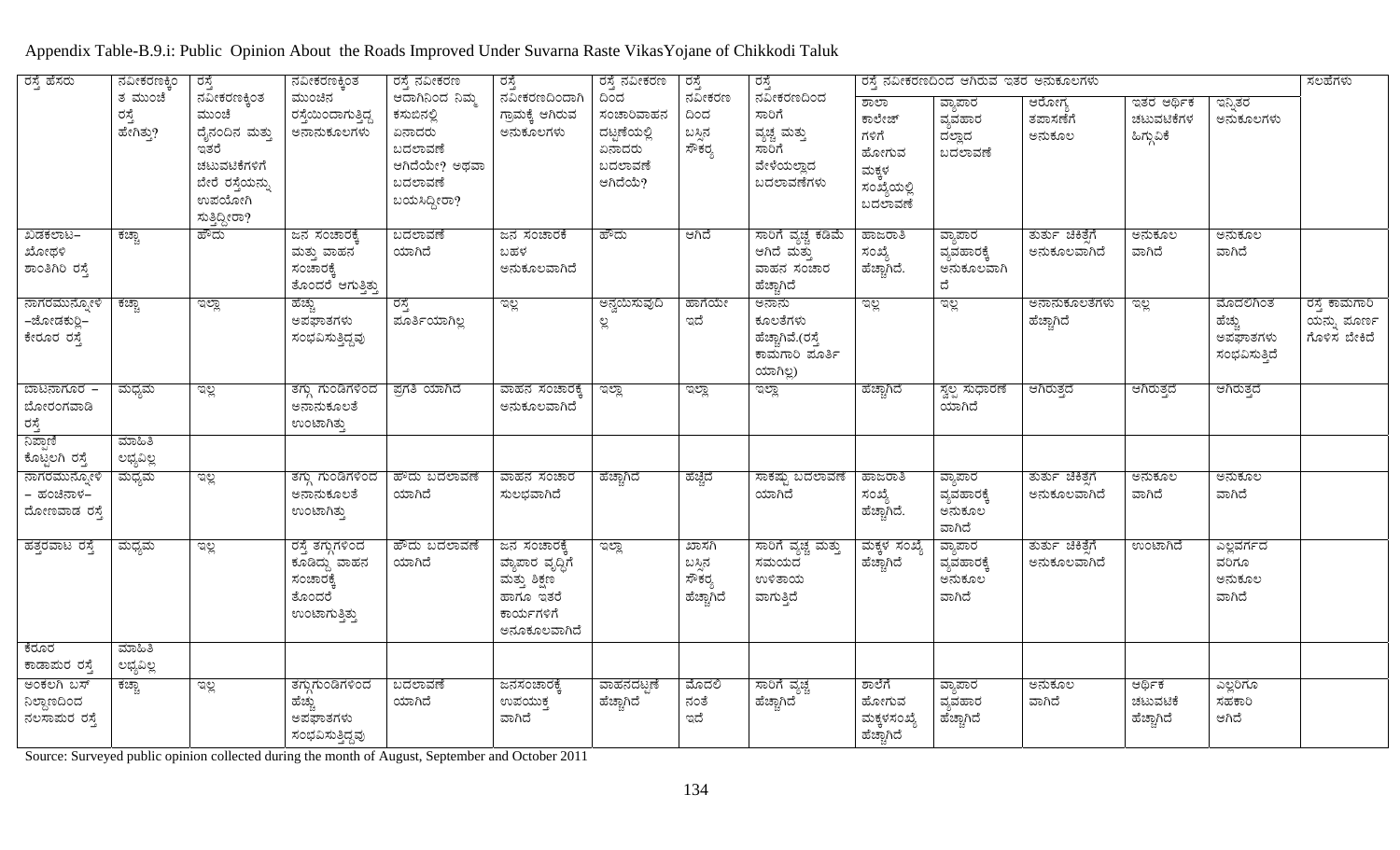| ರಸ್ತೆ ಹೆಸರು                              | ನವೀಕರಣಕ್ಕಿಂತ   ರಸ್ತೆ<br>ಮುಂಚೆ ರಸ್ತೆ<br>ಹೇಗಿತ್ತು? | ನವೀಕರಣಕ್ತಿಂತ<br>ಮುಂಚೆ<br>ದೈನಂದಿನ ಮತ್ತು<br>ಇತರೆ<br>ಚಟುವಟಿಕೆಗಳಿಗೆ<br>ಬೇರೆ ರಸ್ತೆಯನ್ನು<br>ಉಪಯೋಗಿ<br>ಸುತ್ತಿದ್ದೀರಾ? | ನವೀಕರಣಕ್ಕಿಂತ<br>ಮುಂಚಿನ<br>ರಸ್ತೆಯಿಂದಾಗುತ್ತಿದ್ದ<br>ಅನಾನುಕೂಲಗಳು                    | ರಸ್ತೆ ನವೀಕರಣ<br>ಆದಾಗಿನಿಂದ ನಿಮ್ಮ<br>ಕಸುಬಿನಲ್ಲಿ ಏನಾದರು<br>ಬದಲಾವಣೆ<br>ಆಗಿದೆಯೇ? ಅಥವಾ<br>ಬದಲಾವಣೆ<br>ಬಯಸಿದ್ದೀರಾ? | ರಸ್ತೆ ನವೀಕರಣ<br>ದಿಂದಾಗಿ ಗ್ರಾಮಕ್ಕೆ<br>ಆಗಿರುವ<br>ಅನುಕೂಲಗಳು | ' ರಸ್ತೆ ನವೀಕರಣ<br>ದಿಂದ ಸಂಚಾರಿ<br>ವಾಹನ<br>ದಟ್ಟಣೆಯಲ್ಲಿ<br>ಏನಾದರು<br>ಬದಲಾವಣೆ<br>ಆಗಿದೆಯೆ? | ರಸೆ<br>ನವೀಕರಣ<br>ದಿಂದ<br>ಬಸ್ಸಿನ<br>ಸೌಕರ್ತ | ರಸ್ತೆ<br>ನವೀಕರಣದಿಂದ<br>ಸಾರಿಗೆ<br>ವ್ಯಚ್ಚ ಮತ್ತು<br>ಸಾರಿಗೆ<br>ವೇಳೆಯಲ್ಲಾದ<br>ಬದಲಾವಣೆಗಳು | ಶಾಲಾಕಾಲೇಜ್<br>ಗಳಿಗೆ<br>ಹೋಗುವ<br>ಮಕ್ಕಳ<br>ಸಂಖ್ಯೆಯಲ್ಲಿ<br>ಬದಲಾವಣೆ | ರಸ್ತೆ ನವೀಕರಣದಿಂದ ಆಗಿರುವ ಇತರ ಅನುಕೂಲಗಳು<br>ವ್ಯಾಪಾರ<br>ವ್ಯವಹಾರ<br>ದಲ್ಲಾದ<br>ಬದಲಾವಣೆ | ಆರೋಗ್ತ<br>ತಪಾಸಣೆಗೆ<br>ಅನುಕೂಲ | ಇತರ ಆರ್ಥಿಕ<br>ಚಟುವಟಿಕೆಗಳ<br>ಹಿಗ್ಗುವಿಕೆ | ಇನ್ತಿತರ<br>ಅನುಕೂಲಗಳು       | ಸಲಹೆಗಳು |
|------------------------------------------|--------------------------------------------------|---------------------------------------------------------------------------------------------------------------|---------------------------------------------------------------------------------|------------------------------------------------------------------------------------------------------------|----------------------------------------------------------|---------------------------------------------------------------------------------------|-------------------------------------------|-------------------------------------------------------------------------------------|-----------------------------------------------------------------|----------------------------------------------------------------------------------|------------------------------|----------------------------------------|----------------------------|---------|
| ಯಕಂಬಾ–<br>ದಾನವಾಡ ರಸ್ತೆ                   | ಮಾಹಿತಿ<br>ಲಭ್ಯವಿಲ್ಲ                              |                                                                                                               |                                                                                 |                                                                                                            |                                                          |                                                                                       |                                           |                                                                                     |                                                                 |                                                                                  |                              |                                        |                            |         |
| ಜಾಗನೂರ                                   | ಮಾಹಿತಿ                                           |                                                                                                               |                                                                                 |                                                                                                            |                                                          |                                                                                       |                                           |                                                                                     |                                                                 |                                                                                  |                              |                                        |                            |         |
| ರಸ್ತೆ                                    | ಲಭ್ಯವಿಲ್ಲ                                        |                                                                                                               |                                                                                 |                                                                                                            |                                                          |                                                                                       |                                           |                                                                                     |                                                                 |                                                                                  |                              |                                        |                            |         |
| ಮಜಲಟ್ಟಿ–<br>ಕಮತ್ಯಾನಟ್ಟಿ–<br>ವಡ್ರಾಳ ರಸ್ತೆ | ಮಧ್ಯಮ                                            | ಇಲ್ಲ                                                                                                          | ರಸ್ತೆಗಳು ತಗ್ಗು<br>ಗುಂಡಿಗಳಿಂದ<br>ಕೂಡಿದ್ದು ಹೆಚ್ಚು<br>ಅಪಘಾತಗಳು<br>ಸಂಭವಿಸುತ್ತಿದ್ದವು | ಇಲ್ಲ                                                                                                       | ವಾಹನ ಸಂಚಾರಕ್ಕೆ<br>ಯೋಗ್ಯ ವಾಗಿದೆ                           | ವಾಹನ ದಟ್ಟಣೆ<br>ಹೆಚ್ಚಾಗಿದೆ                                                             | ಹೆಚ್ಚಾಗಿದೆ                                | ಸಾರಿಗೆ ವ್ಯಚ್ಚ<br>ಹೆಚ್ಚಾಗಿದೆ                                                         | ಶಾಲೆಗೆ<br>ಹೋಗುವ<br>ಮಕ್ಕಳಸಂಖ್ಯೆ<br>ಹೆಚ್ಚಾಗಿದೆ                    | ವ್ಯಾಪಾರ<br>ವ್ಯವಹಾರ<br>ಹೆಚ್ಚಾಗಿದೆ                                                 | ಅನುಕೂಲ<br>ವಾಗಿದೆ             | ಆರ್ಥಿಕ<br>ಚಟುವಟಿಕೆ<br>ಹೆಚ್ಚಾಗಿದೆ       | ಎಲ್ಲರಿಗೂ<br>ಸಹಾಯಕ<br>ಆಗಿದೆ |         |

Appendix Table- B.9.ii: Public Opinion About the Roads Improved Under Suvarna Raste VikasYojane of Chikkodi Taluk